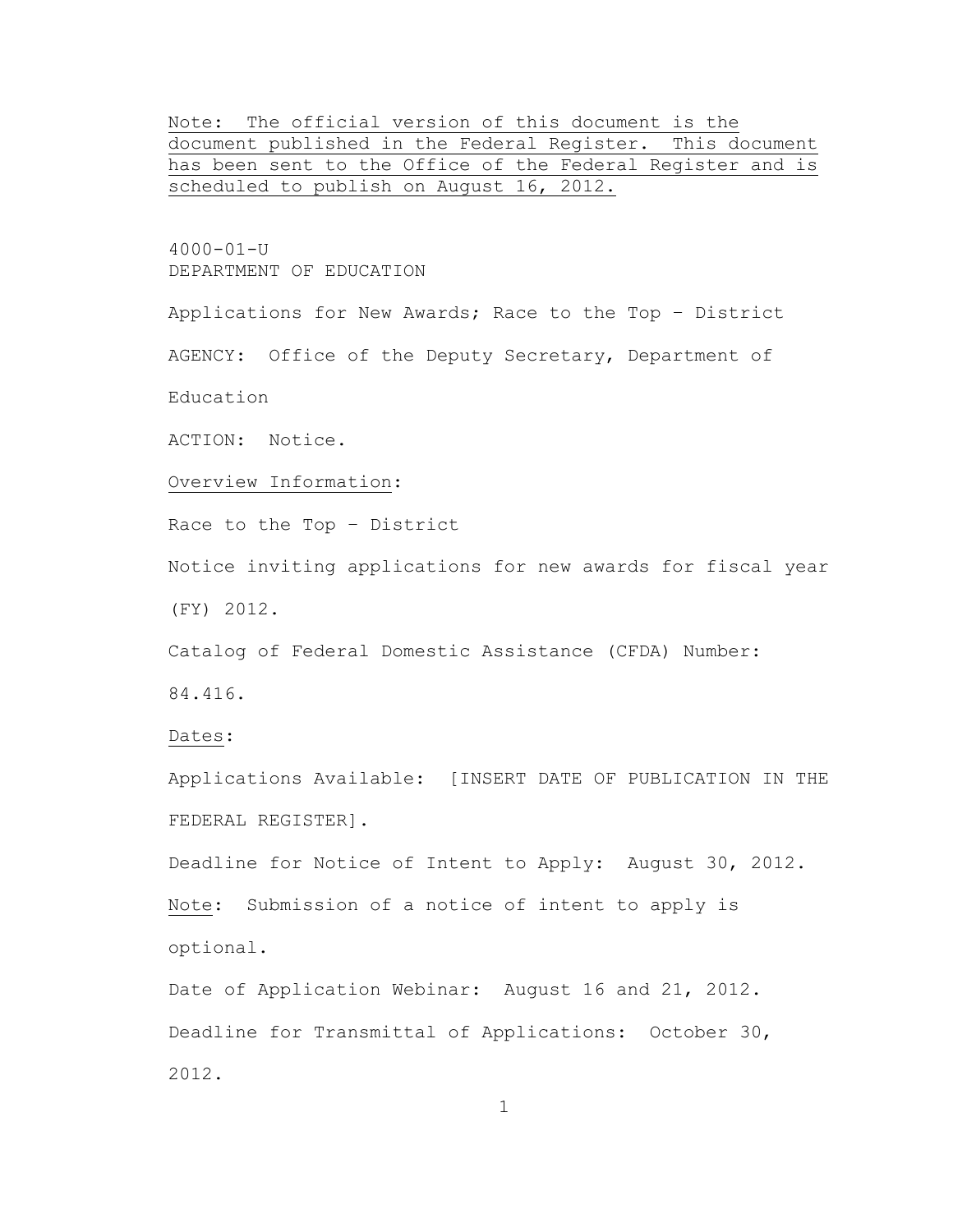Full Text of Announcement

I. Funding Opportunity Description

## Purpose of Program:

The purpose of the Race to the Top – District competition is to build on the lessons learned from the State competitions conducted under the Race to the Top program and to support bold, locally directed improvements in learning and teaching that will directly improve student achievement and educator effectiveness.

## Background:

### Race to the Top

The Race to the Top program, authorized under the American Recovery and Reinvestment Act (ARRA) (Pub. L. 111- 5), is centered on four core educational reform areas:

(a) Adopting standards and assessments that prepare students to succeed in college and the workplace and to compete in the global economy;

(b) Building data systems that measure student growth and success and inform teachers and principals about how they can improve instruction;

(c) Recruiting, developing, rewarding, and retaining effective teachers and principals, especially where they are needed most; and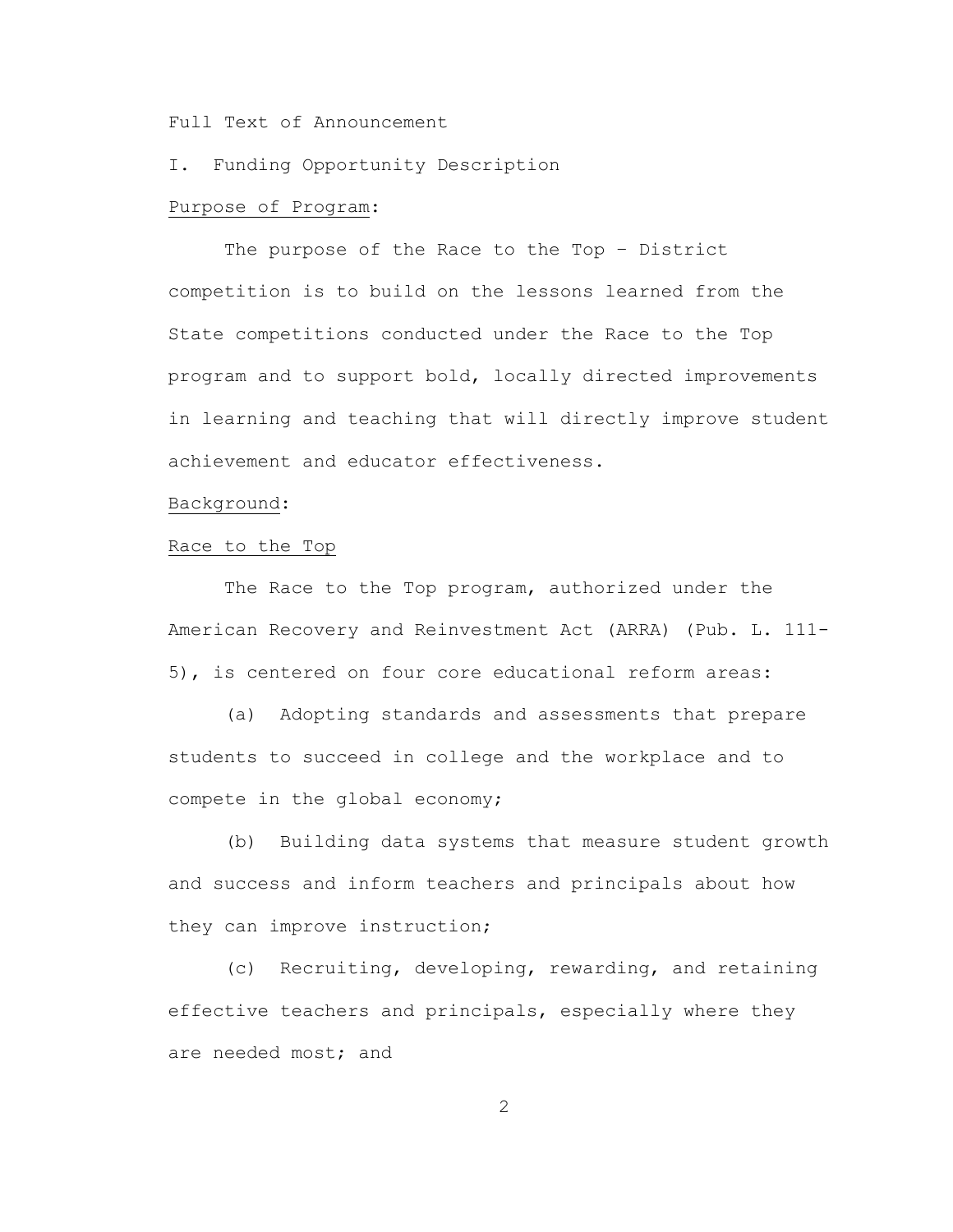(d) Turning around the Nation's lowest-achieving schools.

In 2010, the U.S. Department of Education (Department) conducted Race to the Top State competitions, which provided incentives to States to adopt bold and comprehensive reforms in elementary and secondary education and laid the foundation for unprecedented innovation. A total of 46 States and the District of Columbia put together plans to implement college- and career-ready standards, use data systems to guide teaching and learning, evaluate and support teachers and school leaders, and turn around their lowest-performing schools. The Race to the Top State competitions provided States with incentives to implement large-scale, system-changing reforms designed to improve student achievement, narrow achievement gaps, and increase graduation and college enrollment rates.

Through the Race to the Top Assessment program, also authorized under ARRA, the Department is supporting consortia of States in the development of new and better assessments aligned with high standards.

In 2011, the ARRA was amended by section 1832(b) of the Department of Defense and Full-Year Continuing Appropriations Act, 2011 (Pub. L. 112-10), which added an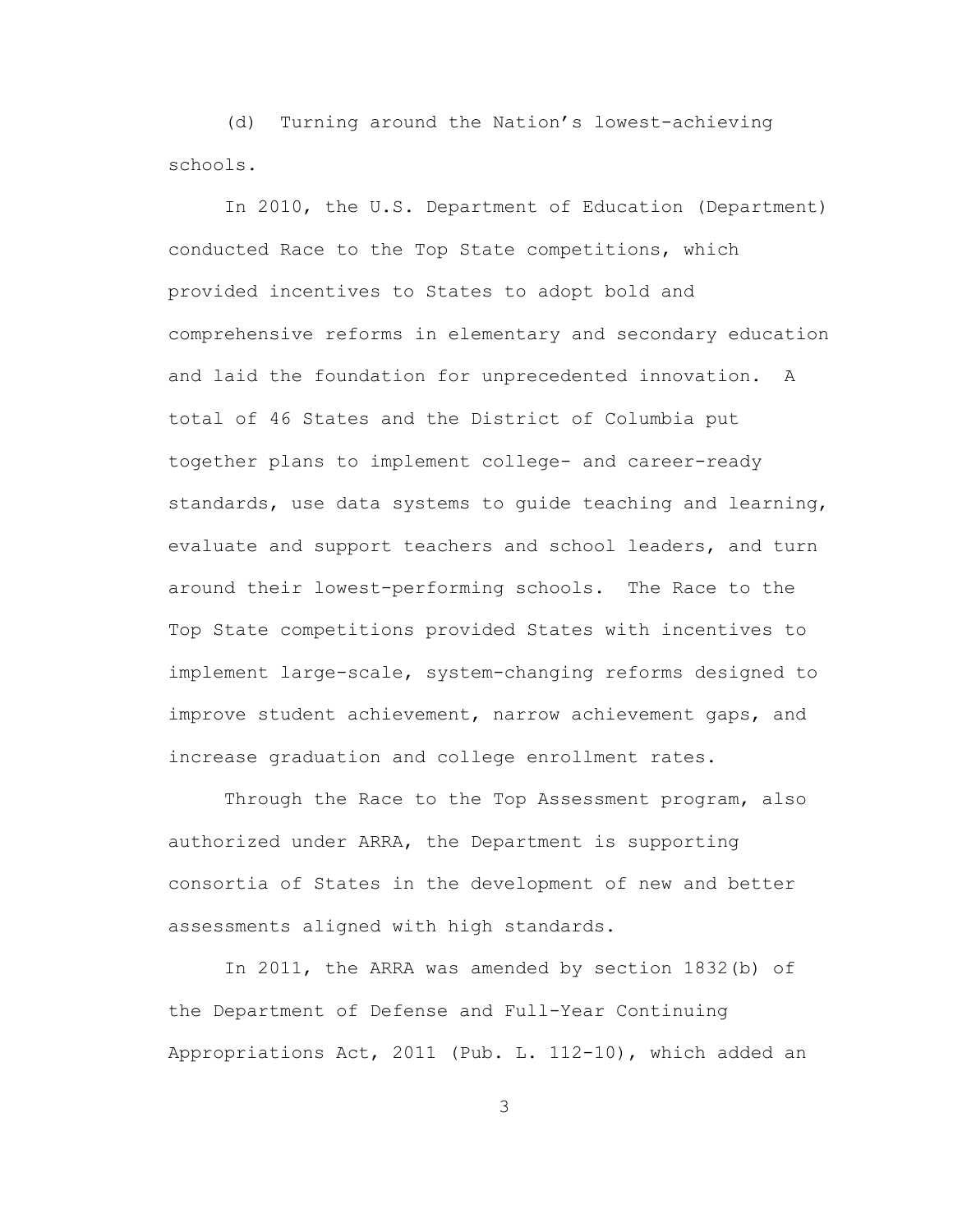additional education reform area: strengthening the quality of early learning and development programs and increasing access to high-quality early learning programs for all children, including those with high needs. As a result, the Department had the authority to use a portion of the FY 2011 appropriation for Race to the Top on the Race to the Top Early Learning Challenge program, which is jointly administered by the Departments of Education and Health and Human Services. The Race to the Top Early Learning Challenge supports nine States' efforts to strengthen the quality of their early learning programs. Race to the Top – District Competition

On May 22, 2012, the Secretary announced the Race to the Top – District competition, which is designed to build on the momentum of other Race to the Top competitions by encouraging bold, innovative reform at the local level. This district-level FY 2012 competition is authorized under sections 14005 and 14006 of the ARRA, as amended by section 1832(b) of the Department of Defense and Full-Year Continuing Appropriations Act, 2011 and the Department of Education Appropriations Act, 2012 (Title III of Division F of Pub. L. 112-74, the Consolidated Appropriations Act, 2012). Congress appropriated approximately \$550 million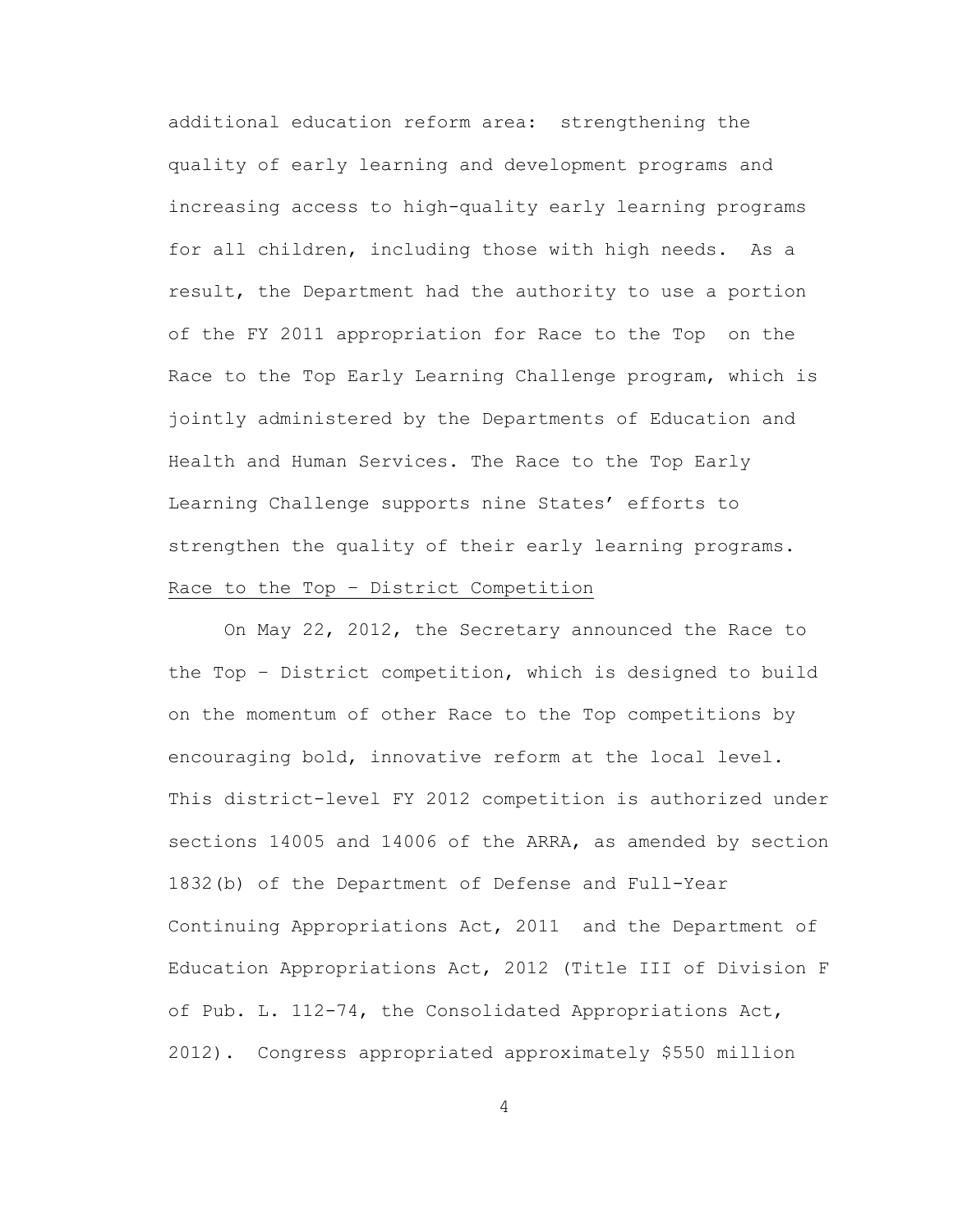for Race to the Top in FY 2012. Of these funds, the Department expects to use approximately \$383 million for this competition, which will fund about 15-25 grants in the range of \$5 to \$40 million. The amount of an award for which an applicant is eligible to apply depends upon the number of students who would be served under the application.

The Race to the Top – District competition is aimed squarely at classrooms and the all-important relationship between educators and students. This notice invites applicants to demonstrate how they can personalize education for all students in their schools.

In that regard, the Race to the Top – District competition will encourage and reward those local educational agencies (LEAs) or consortia of LEAs that have the leadership and vision to implement the strategies, structures, and systems needed to implement personalized, student-focused approaches to learning and teaching that will produce excellence and ensure equity for all students. The priorities, definitions, requirements, and selection criteria in this notice are designed to help LEAs meet these goals.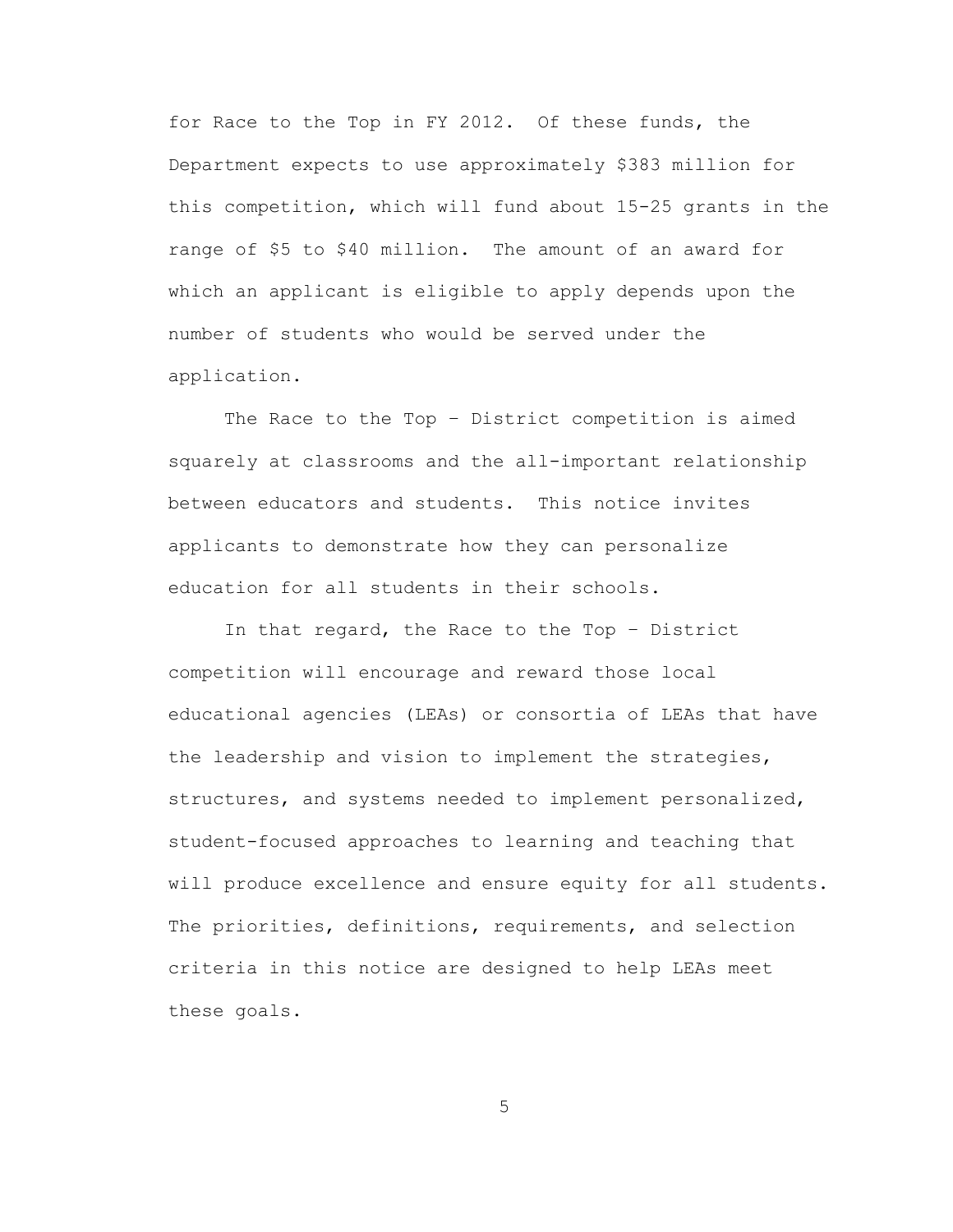Under Absolute Priority 1, applicants must design a personalized learning environment that will use collaborative, data-based strategies and 21st century tools such as online learning platforms, computers, mobile devices, and learning algorithms, to deliver instruction and supports tailored to the needs and goals of each student, with the aim of enabling all students to graduate college- and career-ready. Implementation of a personalized learning environment is not achieved through a single solution or product but rather requires a multifaceted approach that addresses the individual and collective needs of students, educators, and families and that dramatically transforms the learning environment in order to improve student outcomes.

The Secretary believes that teacher and student classroom interaction, supported by strong principals and engaged families, is crucial to educating students. Teacher and student interactions are strengthened when an effective teacher has useful information about students' particular needs, support from his or her principal or leadership team, a quality curriculum aligned with collegeand career-ready standards, and the other tools needed to do the job.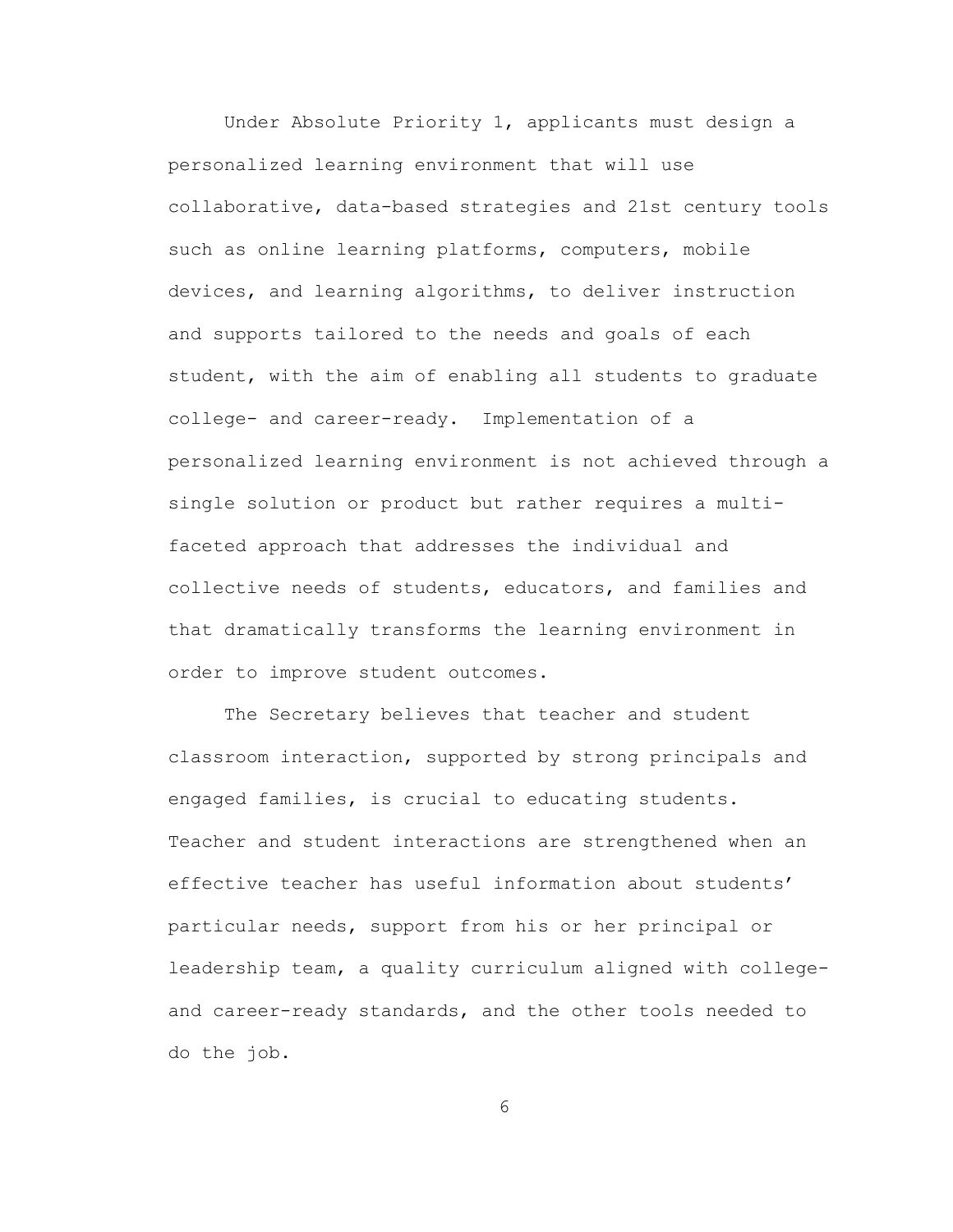Too often, however, these supportive conditions have not existed in our schools or districts, and the results are painfully predictable: students fall behind or drop out, achievement gaps remain or widen, teachers get frustrated and leave the field, and stakeholders become polarized and divided under pressure to perform.

That is why--for more than three years--the Department has supported bold reforms at the State and local levels that have reduced barriers to good teaching and helped create better conditions for learning.

There is no single approach or boutique solution to implementation of personalized learning environments. An LEA or consortia of LEAs receiving an award under this competition will build on the lessons learned from and the progress of States and districts in implementing reforms in the four core educational assurance areas (as defined in this notice) through Race to the Top and other key programs. A successful applicant will provide teachers the information, tools, and supports that enable them to meet the needs of each student and substantially accelerate and deepen each student's learning. These LEAs will have the policies, systems, infrastructure, capacity, and culture to enable teachers, teacher teams, and school leaders to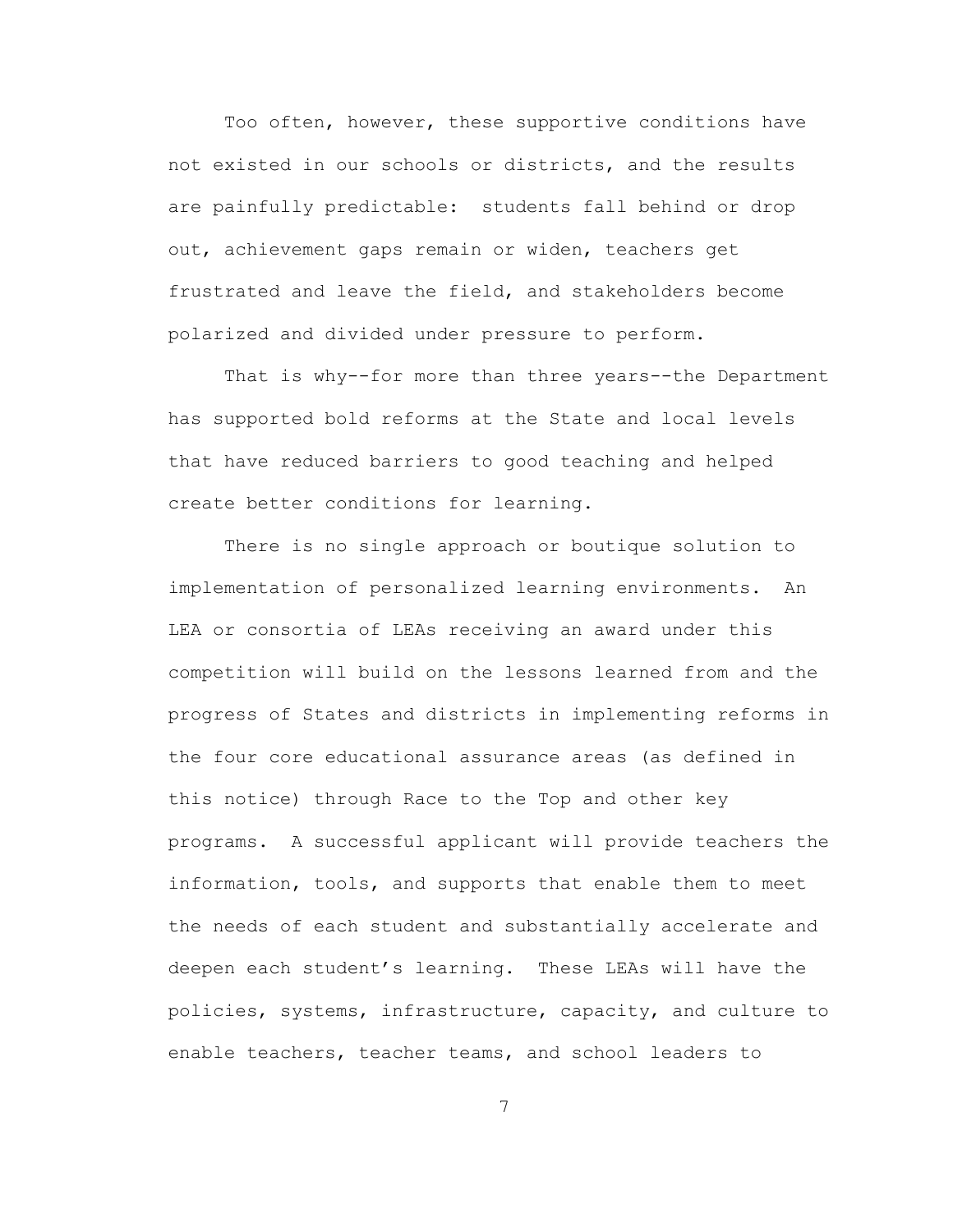continuously focus on improving individual student achievement and closing achievement gaps. These LEAs will also make equity and access a priority and aim to prepare each student to master the content and skills required for college- and career-readiness, provide each student the opportunity to pursue a rigorous course of study, and accelerate and deepen students' learning through attention to their individual needs. As important, they will create opportunities for students to identify and pursue areas of personal academic interest--all while ensuring that each student masters critical areas identified in college- and career-ready standards or college- and career-ready high school graduation requirements.

Educators want a way to inspire and challenge those students who are furthest ahead, provide targeted help and assistance to those furthest behind, and engage fully and effectively with the students in the middle. To accomplish this objective, educators across the country have created personalized learning environments and used strategies that involve such elements as technology, virtual and blended learning, individual and group tasks, partnering with parents, and aligning non-school hours with the educational needs of students.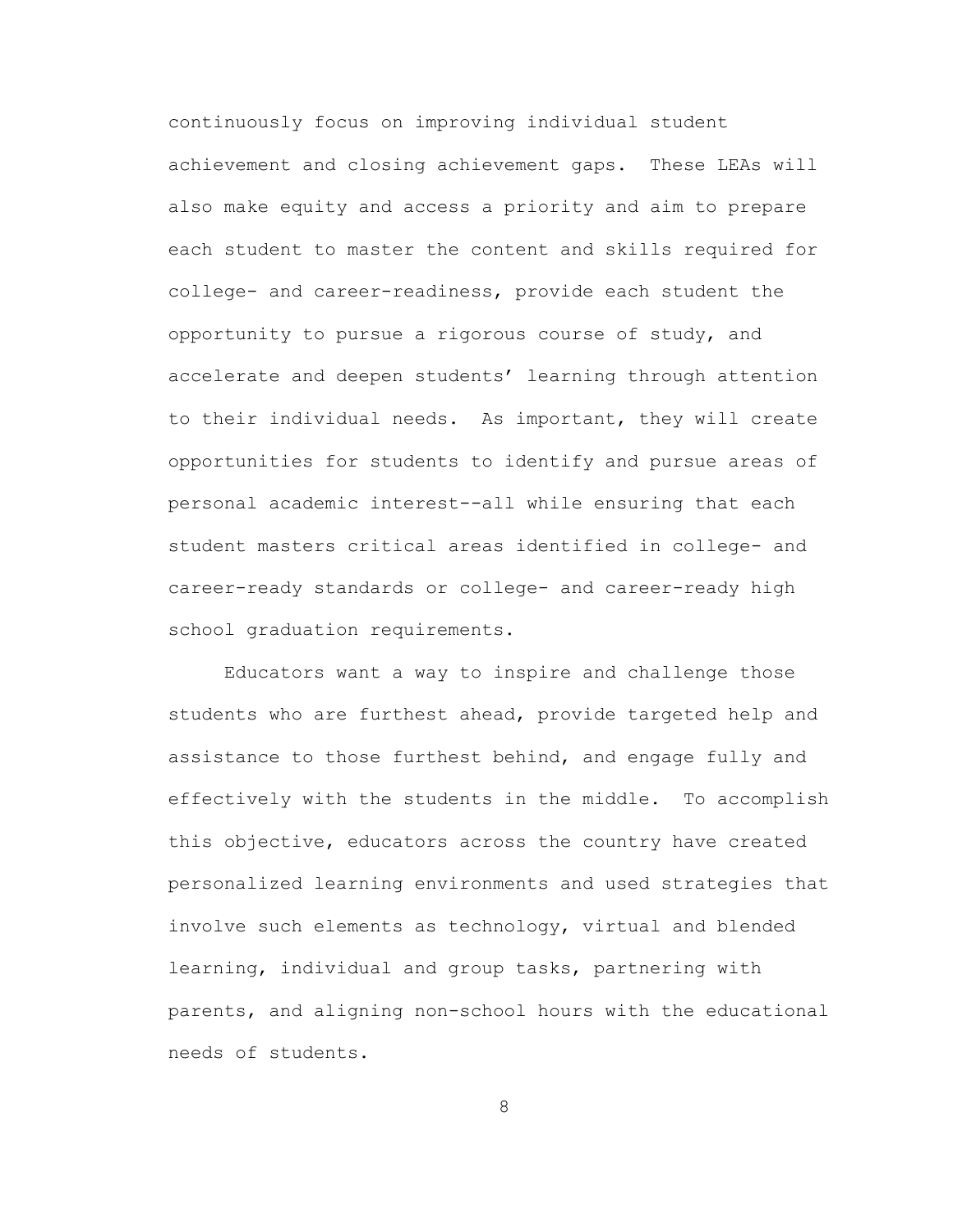Personalized learning environments allow students to: understand their individual learning goals and needs; access deep learning experiences that include individual and group tasks; and develop such skills and traits as goal setting, teamwork, perseverance, critical thinking, communications, creativity, and problem solving across multiple academic domains. If students are to do this successfully, both students and educators need opportunities to build their individual and collective capacity to support the implementation of personalized learning environments and strategies.

The Race to the Top – District competition does not create new stand-alone programs, or support niche programs or interventions. Neither is it a vehicle for maintenance of the status quo. Rather, the Race to the Top – District competition will support LEAs that demonstrate their commitment to identifying teachers, principals, and schools who have a vision and the expertise to personalize education and extend their reach to all of their students. LEAs successfully implementing an approach to learning and teaching that includes personalized learning environments will lay a foundation for raising student achievement, decreasing the achievement gap across student groups, and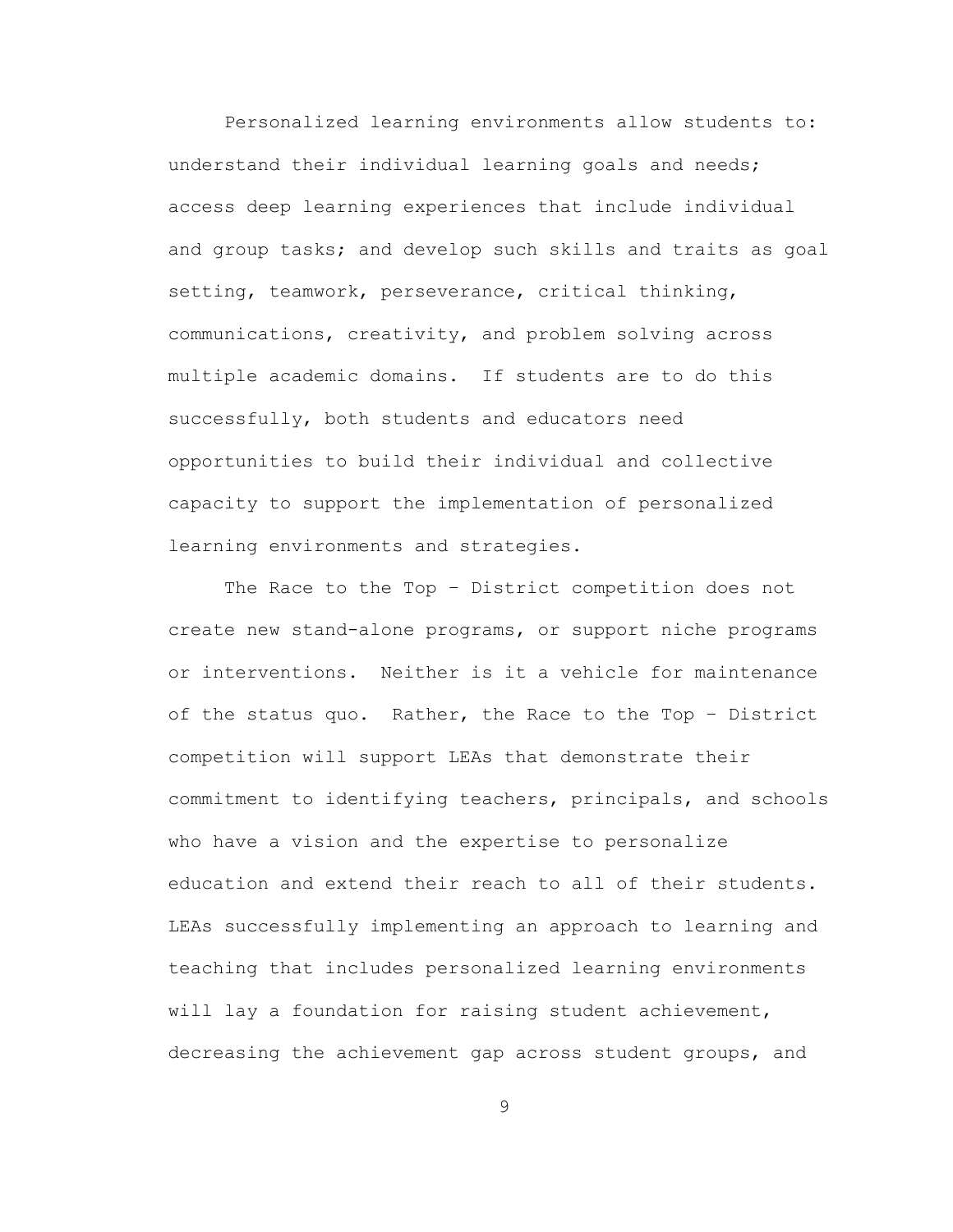increasing the rates at which students graduate from high school prepared for college and careers.

Through Race to the Top - District, the Department plans to support high-quality proposals from applicants across a varied set of LEAs to create diverse models of personalized learning environments for use by LEAs across the Nation. For this reason, in addition to an absolute priority on personalized learning environments, the Department is establishing four additional absolute priorities in this notice; each applicant will meet one of Absolute Priorities 2 through 5. These absolute priorities will support efforts to expand the types of reform efforts being implemented in LEAs in States that have received a Race to the Top award and to LEAs in other States. Moreover, these absolute priorities will help ensure that LEAs of varying sizes, both rural and non-rural, and with different local contexts are able to implement innovative personalized learning environments for their students that can serve as models for other LEAs and help improve student achievement widely.

The competitive preference priority we are establishing will reward applicants that propose to extend their reforms beyond the classroom and partner with public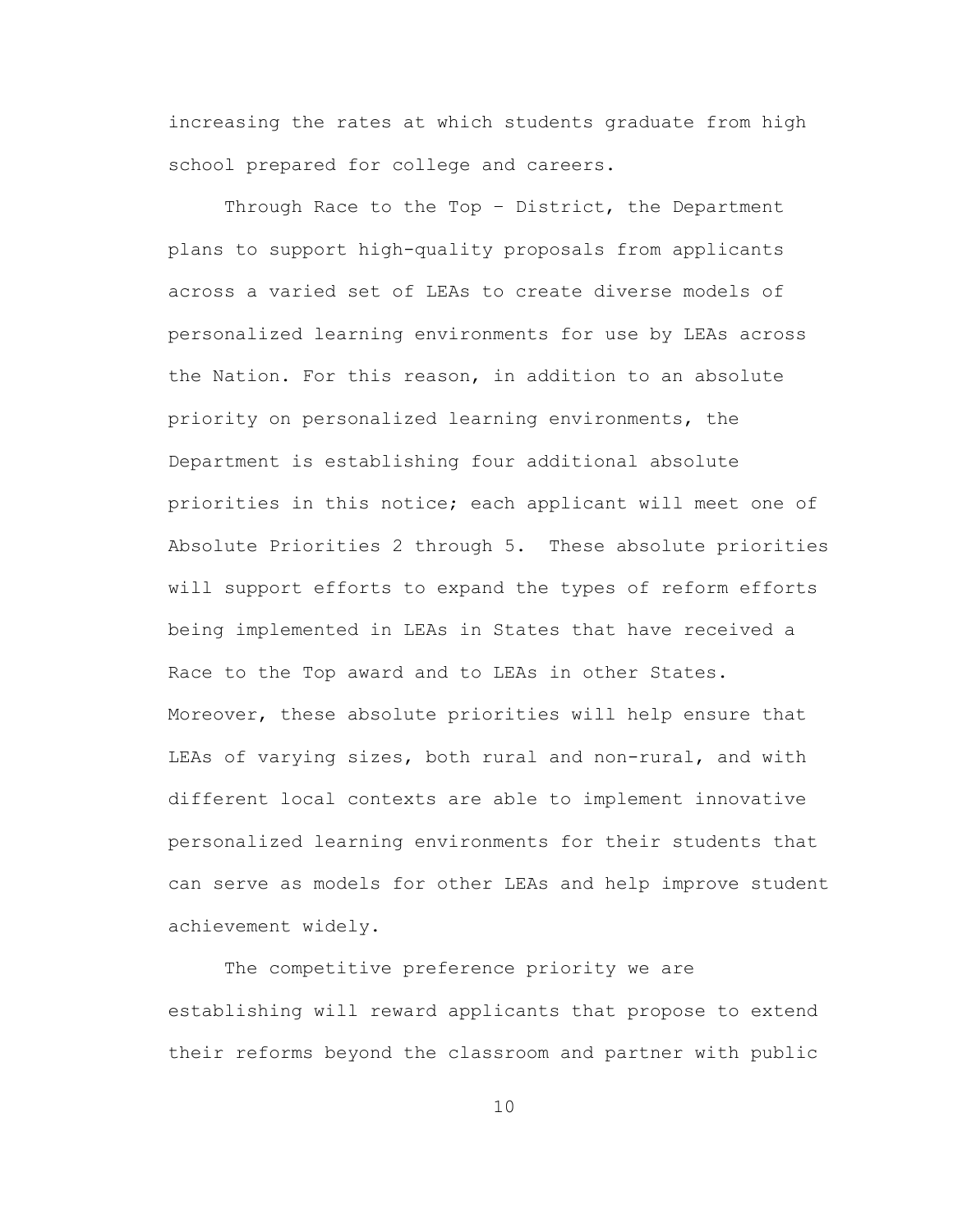or private entities in order to address the social, emotional, and behavioral needs of students, particularly students who attend a high-need school.

As explained more fully elsewhere in this notice, given the tight timeline for obligating funds and in order to provide districts maximum time to prepare their applications for this competition, the Department is waiving notice-and-comment rulemaking for this competition. Specifically, we are waiving rulemaking for the priorities, requirements, definitions, and selection criteria for this new competition under section 437(d) (1) of the General Education Provisions Act (GEPA).

However, we solicited public participation as we developed our approach to this competition. From May 22 to June 8, 2012, we posted on the Department's Web site and blog a draft Executive Summary of the competition, which included draft competition priorities, requirements, definitions, and selection criteria, and we invited public input on each. We received approximately 475 responses reflecting the viewpoints of a variety of individuals and organizations, which we considered in our development of this notice. That Executive Summary and the comments we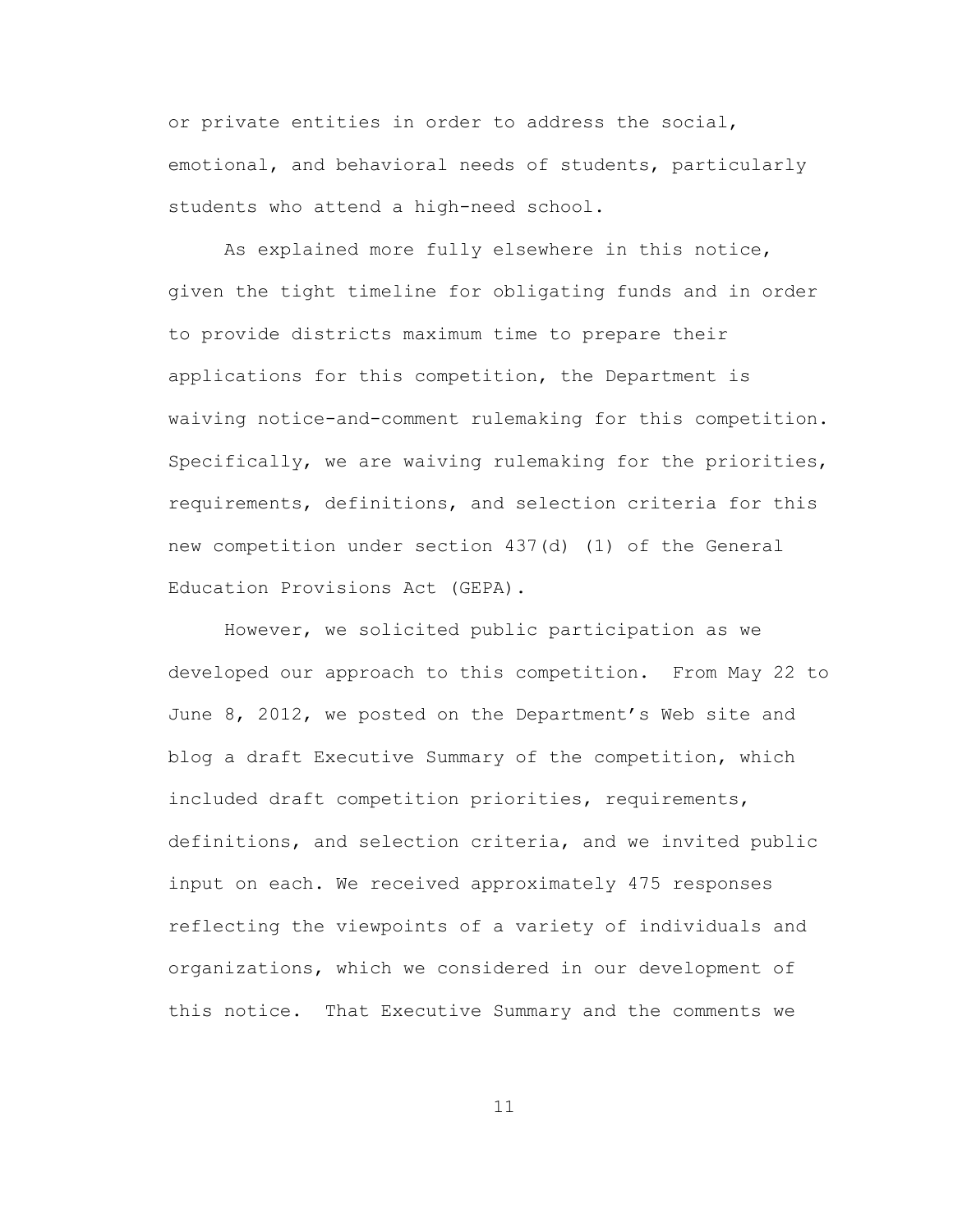received are posted at [www.ed.gov/race-top/district](file:///C:/Users/danberg_n/AppData/Local/Microsoft/Windows/Temporary%20Internet%20Files/Content.Outlook/AppData/Local/Microsoft/Windows/Temporary%20Internet%20Files/Downloads/www.ed.gov/race-top/district-competition)[competition.](file:///C:/Users/danberg_n/AppData/Local/Microsoft/Windows/Temporary%20Internet%20Files/Content.Outlook/AppData/Local/Microsoft/Windows/Temporary%20Internet%20Files/Downloads/www.ed.gov/race-top/district-competition)

Priorities: We are establishing these priorities for the FY 2012 grant competition only and any subsequent year in which we make awards from the list of unfunded applicants from this competition, in accordance with section 437(d)(1) of the General Education Provisions Act (GEPA), 20 U.S.C. 1232(d)(1).

Absolute Priorities: These priorities are absolute priorities. Under 34 CFR 75.105(c)(3) we consider only applications that meet Absolute Priority 1 and one of Absolute Priorities 2 through 5.

These priorities are:

## Absolute Priority 1: Personalized Learning

Environments. To meet this priority, an applicant must coherently and comprehensively address how it will build on the core educational assurance areas (as defined in this notice) to create learning environments that are designed to significantly improve learning and teaching through the personalization of strategies, tools, and supports for students and educators that are aligned with college- and career-ready standards (as defined in this notice) or college- and career-ready graduation requirements (as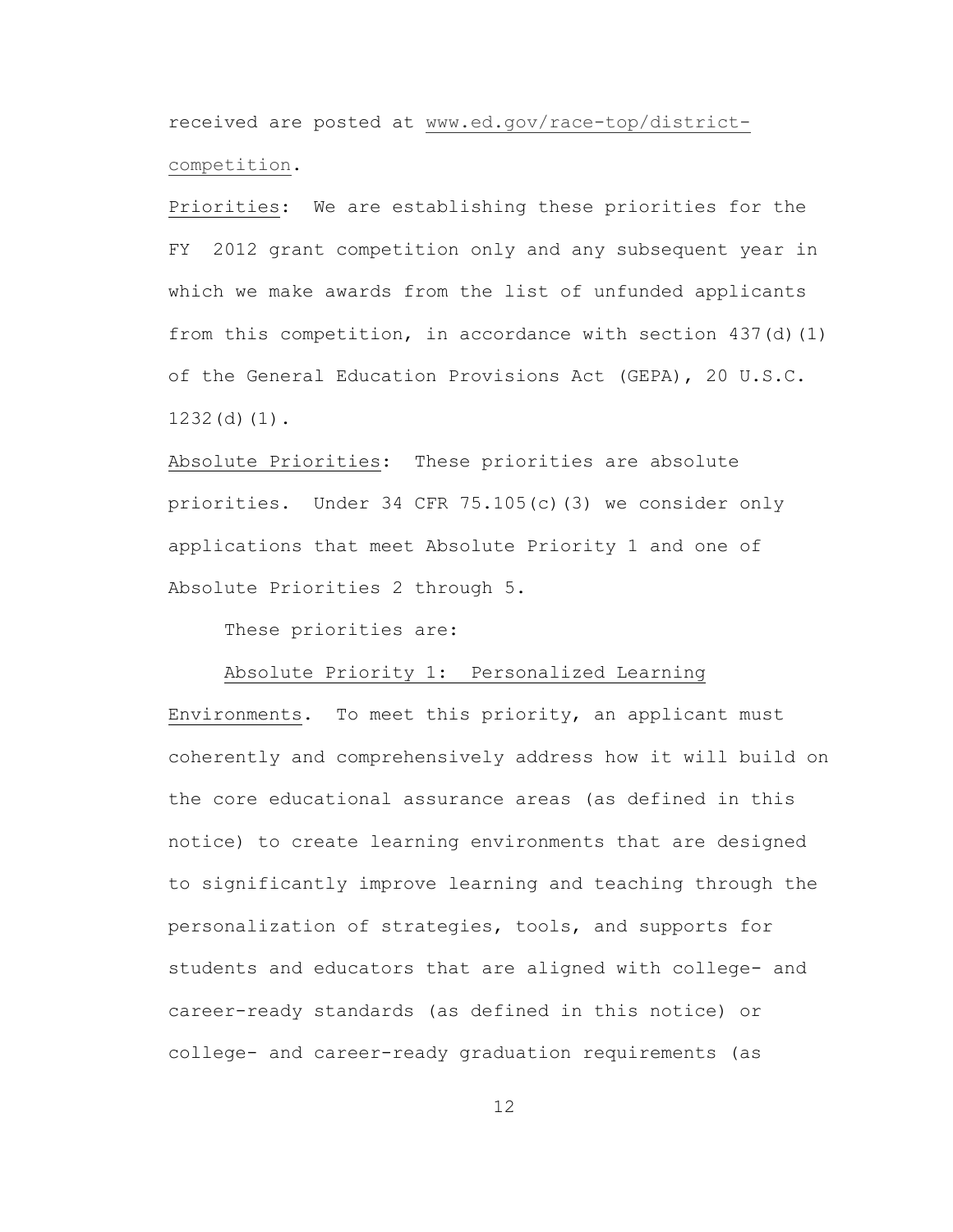defined in this notice); accelerate student achievement and deepen student learning by meeting the academic needs of each student; increase the effectiveness of educators; expand student access to the most effective educators; decrease achievement gaps across student groups; and increase the rates at which students graduate from high school prepared for college and careers.

Absolute Priority 2: Non-Rural LEAs in Race to the Top States.To meet this priority, an applicant must be an LEA or a consortium of LEAs in which more than 50 percent of participating students (as defined in this notice) are in non-rural LEAs in States that received awards under the Race to the Top Phase 1, Phase 2, or Phase 3 competition.

Absolute Priority 3: Rural LEAs in Race to the Top States. To meet this priority, an applicant must be an LEA or a consortium of LEAs in which more than 50 percent of participating students (as defined in this notice) are in rural LEAs (as defined in this notice) in States that received awards under the Race to the Top Phase  $1$ , Phase  $2$ , or Phase 3 competition.

Absolute Priority 4: Non-Rural LEAs in non-Race to the Top States.To meet this priority, an applicant must be an LEA or a consortium of LEAs in which more than 50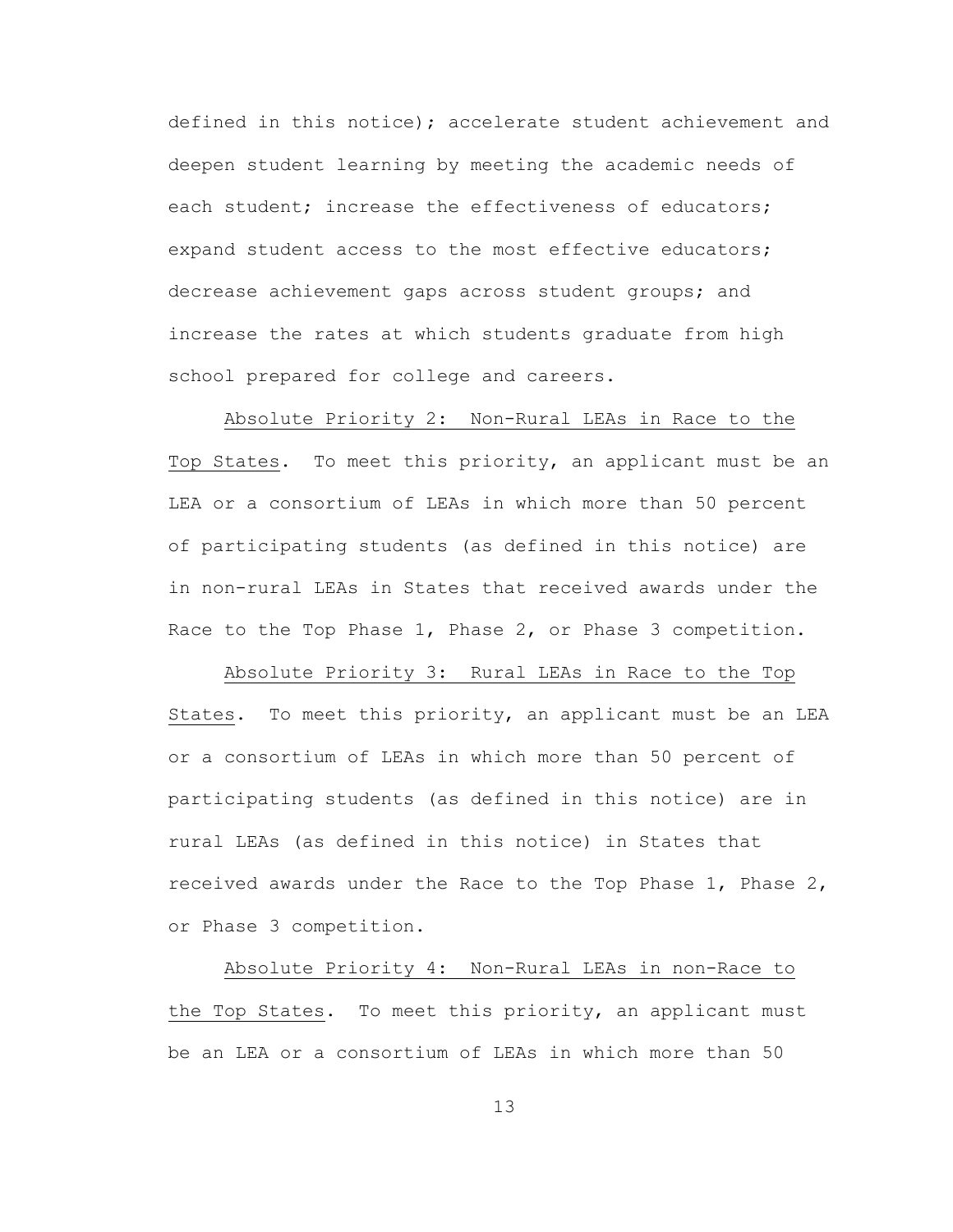percent of participating students (as defined in this notice) are in non-rural LEAs in States that did not receive awards under the Race to the Top Phase 1, Phase 2, or Phase 3 competition.

Absolute Priority 5: Rural LEAs in non-Race to the Top States. To meet this priority, an applicant must be an LEA or a consortium of LEAs in which more than 50 percent of participating students (as defined in this notice) are in rural LEAs (as defined in this notice) in States that did not receive awards under the Race to the Top Phase 1, Phase 2, or Phase 3 competition.

Competitive Preference Priority: This priority is a competitive preference priority. Under 34 CFR  $75.105(c)(2)(i)$ , we award up to an additional 10 points to an application, depending on how well the application meets this priority.

This priority is:

#### Competitive Preference Priority: Results, Resource

Alignment, and Integrated Services.The Department will give priority to an applicant based on the extent to which the applicant proposes to integrate public or private resources in a partnership designed to augment the schools' resources by providing additional student and family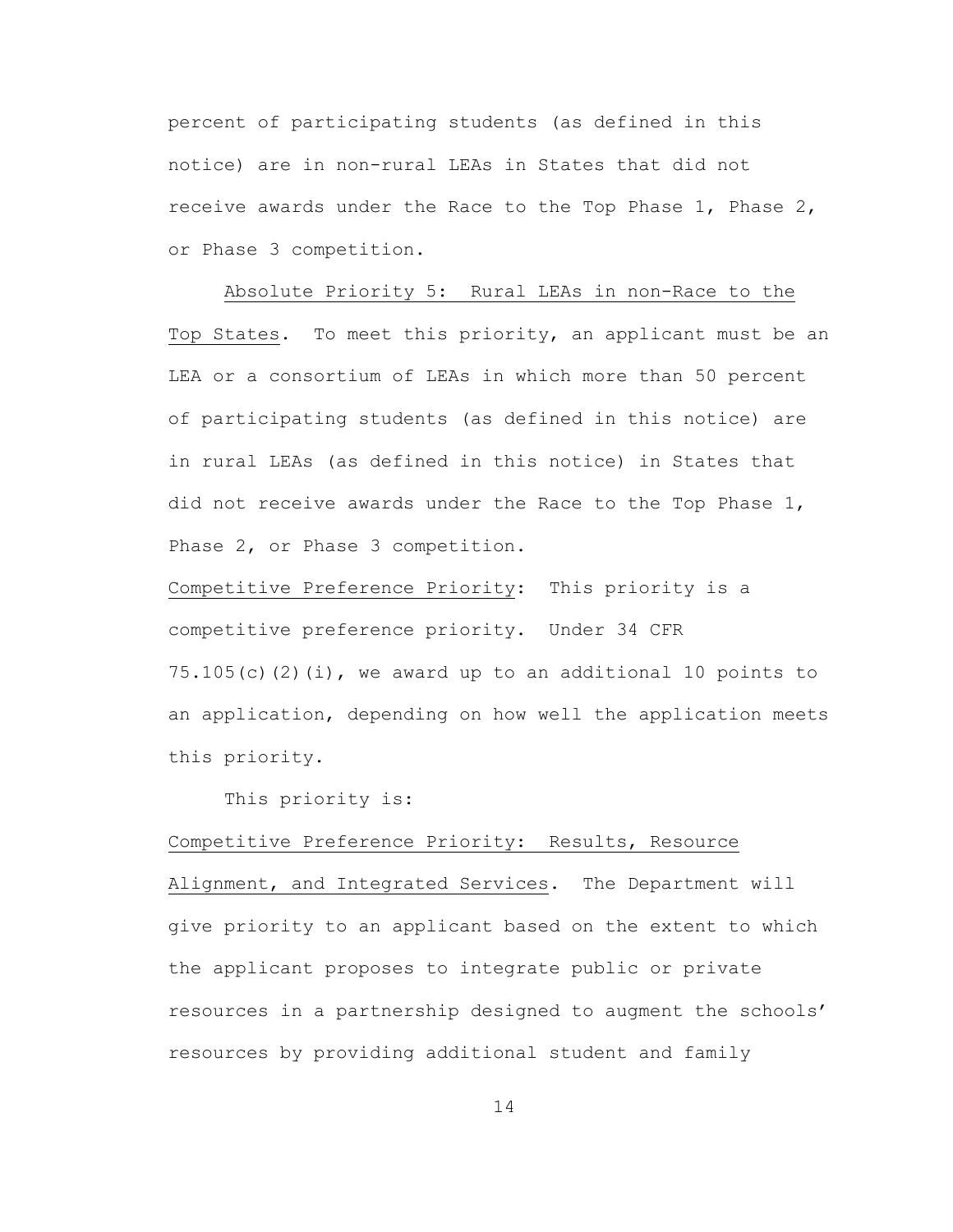supports to schools that address the social, emotional, or behavioral needs of the participating students (as defined in this notice), giving highest priority to students in participating schools with high-need students (as defined in this notice). To meet this priority, an applicant's proposal does not need to be comprehensive and may provide student and family supports that focus on a subset of these needs.

To meet this priority, an applicant must--

(1) Provide a description of the coherent and sustainable partnership that it has formed with public or private organizations, such as public health, beforeschool, after-school, and social service providers; integrated student service providers; businesses, philanthropies, civic groups, and other community-based organizations; early learning programs; and postsecondary institutions to support the plan described in Absolute Priority 1;

(2) Identify not more than 10 population-level desired results for students in the LEA or consortium of LEAs that align with and support the applicant's broader Race to the Top – District proposal. These results must include both educational results and other education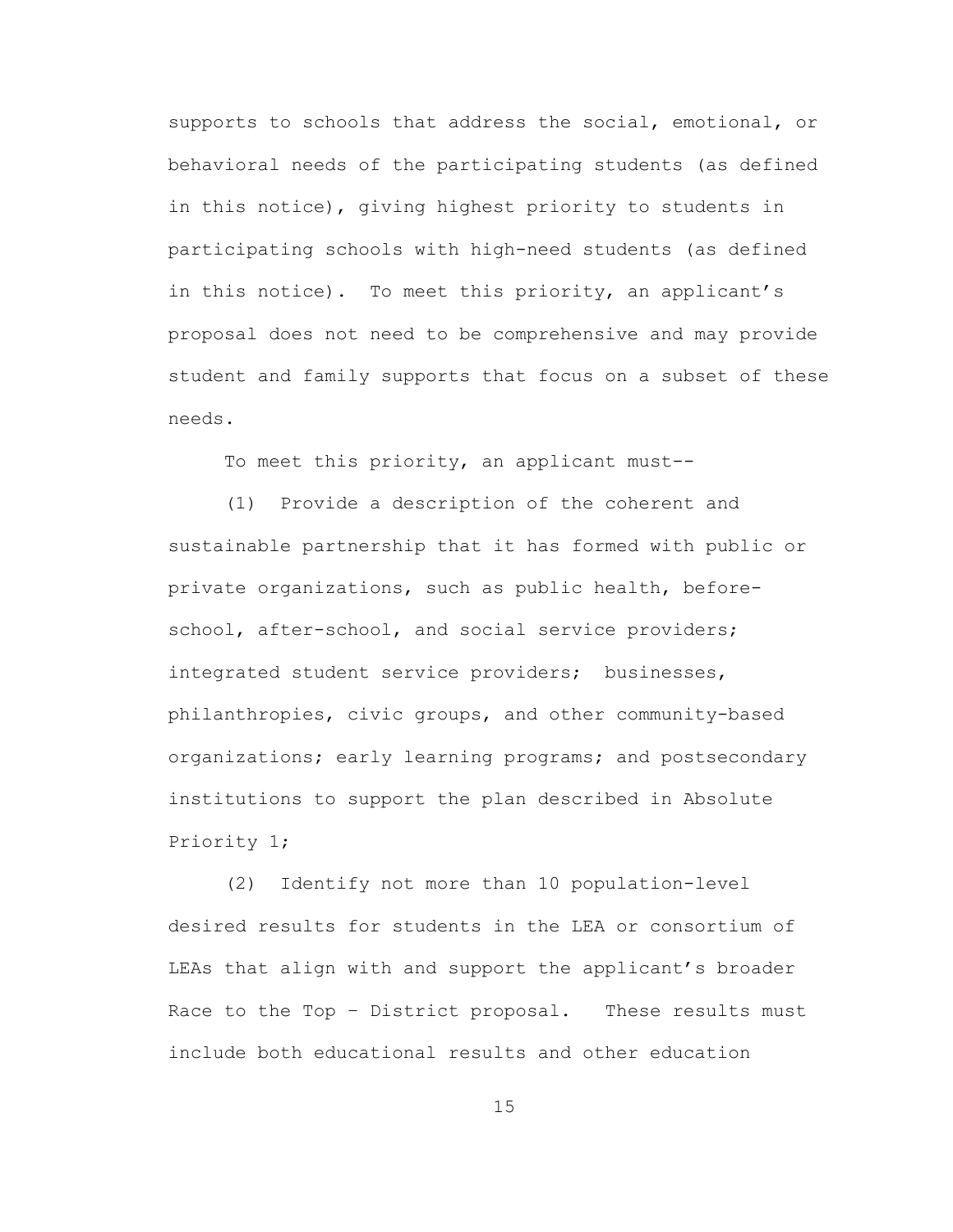outcomes (e.g., children enter kindergarten prepared to succeed in school, children exit third grade reading at grade level, and students graduate from high school college- and career-ready) and family and community supports (as defined in this notice) results;

(3) Describe how the partnership would--

(a) Track the selected indicators that measure each result at the aggregate level for all children within the LEA or consortium and at the student level for the participating students (as defined in this notice);

(b) Use the data to target its resources in order to improve results for participating students (as defined in this notice), with special emphasis on students facing significant challenges, such as students with disabilities, English learners, and students affected by poverty (including highly mobile students), family instability, or other child welfare issues;

(c) Develop a strategy to scale the model beyond the participating students (as defined in this notice) to at least other high-need students (as defined in this notice) and communities in the LEA or consortium over time; and

(d) Improve results over time;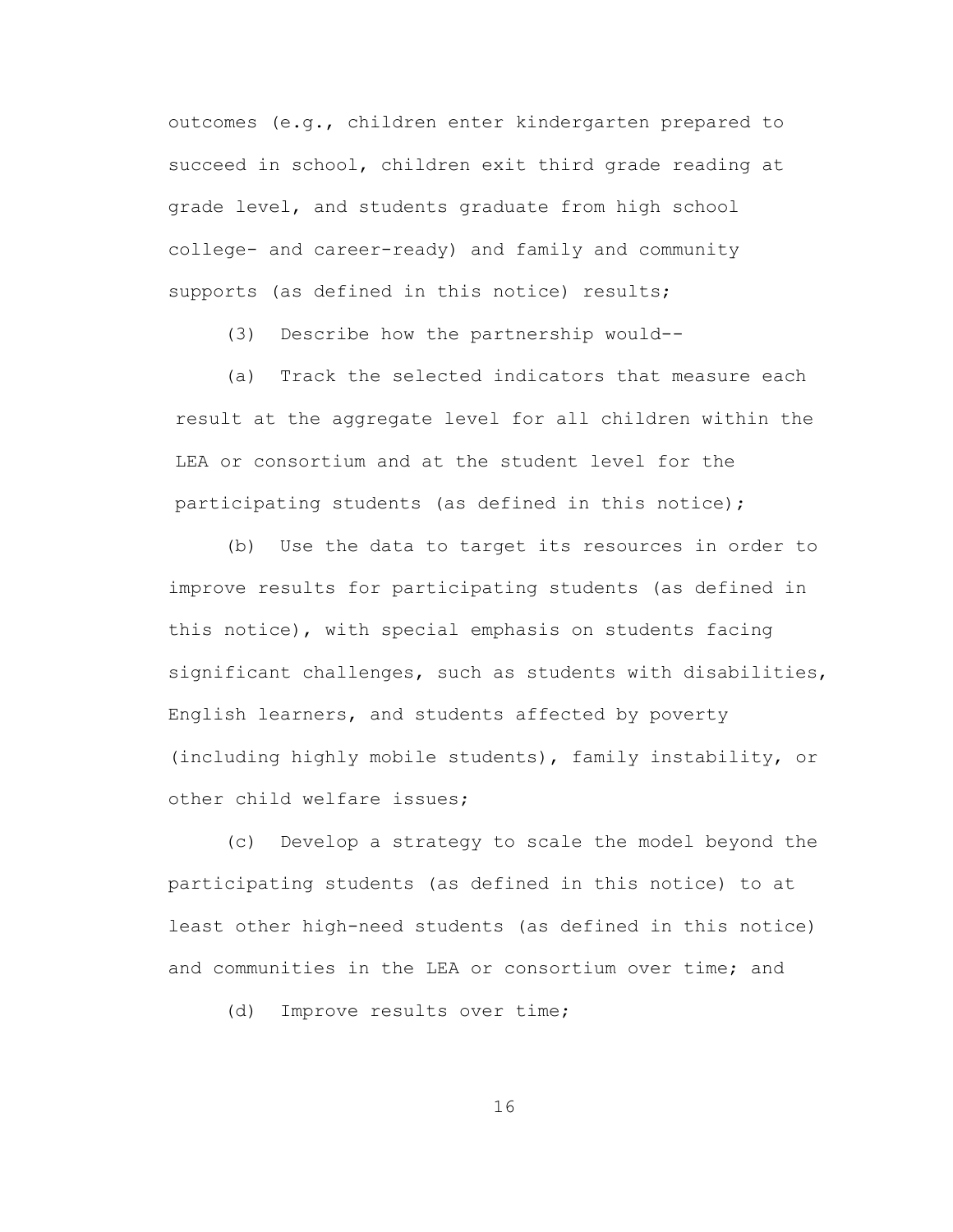(4) Describe how the partnership would, within participating schools (as defined in this notice), integrate education and other services (e.g., services that address social-emotional, and behavioral needs, acculturation for immigrants and refugees) for participating students (as defined in this notice);

(5) Describe how the partnership and LEA or consortium would build the capacity of staff in participating schools (as defined in this notice) by providing them with tools and supports to–-

(a) Assess the needs and assets of participating students (as defined in this notice) that are aligned with the partnership's goals for improving the education and family and community supports (as defined in this notice) identified by the partnership;

(b) Identify and inventory the needs and assets of the school and community that are aligned with those goals for improving the education and family and community supports (as defined in this notice) identified by the applicant;

(c) Create a decision-making process and infrastructure to select, implement, and evaluate supports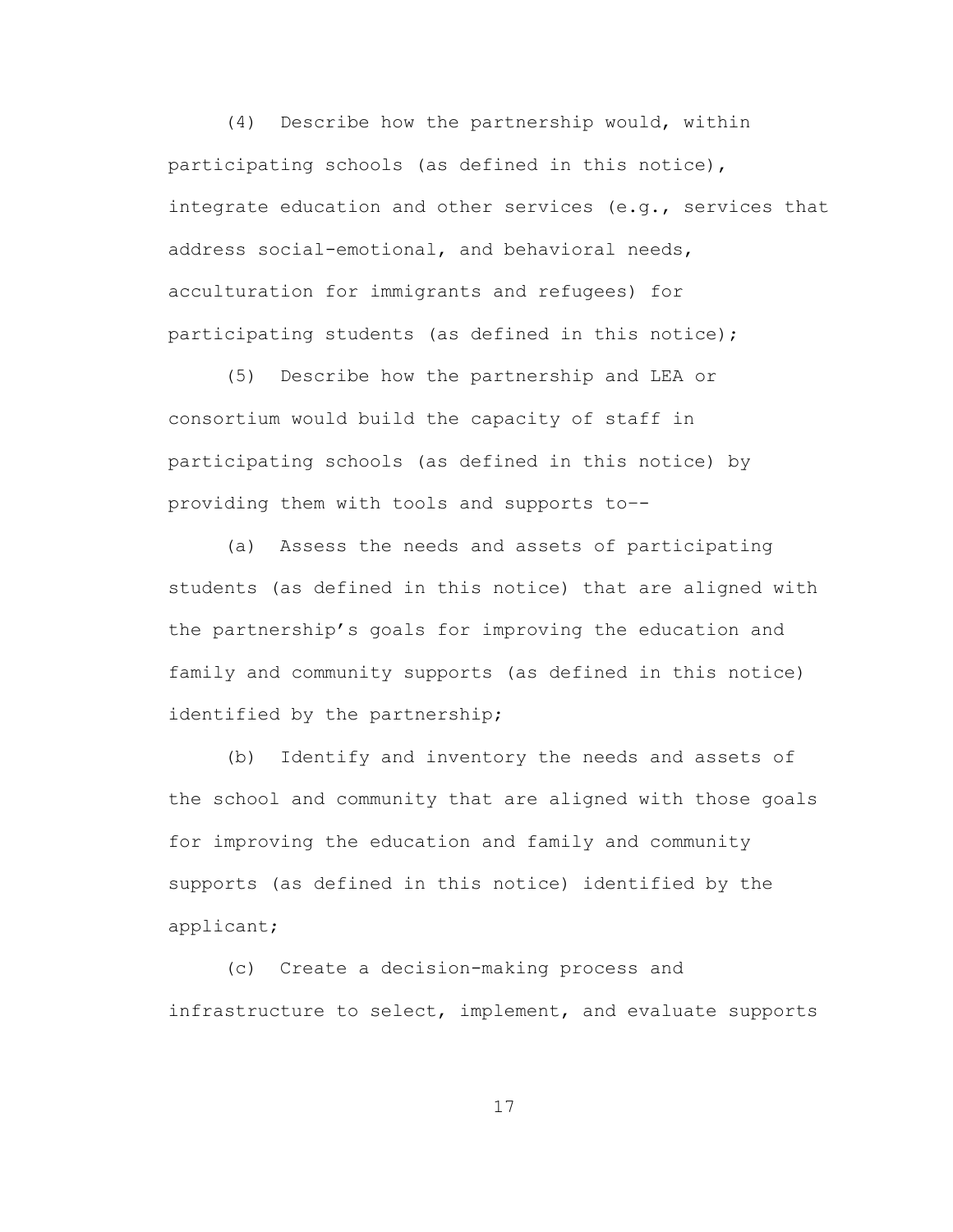that address the individual needs of participating students (as defined in this notice) and support improved results;

(d) Engage parents and families of participating students (as defined in this notice) in both decisionmaking about solutions to improve results over time and in addressing student, family, and school needs; and

(e) Routinely assess the applicant's progress in implementing its plan to maximize impact and resolve challenges and problems; and

(6) Identify its annual ambitious yet achievable performance measures for the proposed population-level and describe desired results for students.

Waiver of Proposed Rulemaking: Under the Administrative Procedure Act (5 U.S.C. 553) the Department generally offers interested parties the opportunity to comment on proposed priorities, definitions, requirements, and selection criteria. Section 437(d)(1) of GEPA, however, allows the Secretary to exempt from rulemaking requirements regulations governing the first grant competition under a new or substantially revised program authority. This is the first grant competition for this program. The competition therefore qualifies for this exemption. In order to ensure timely grant awards, the Secretary has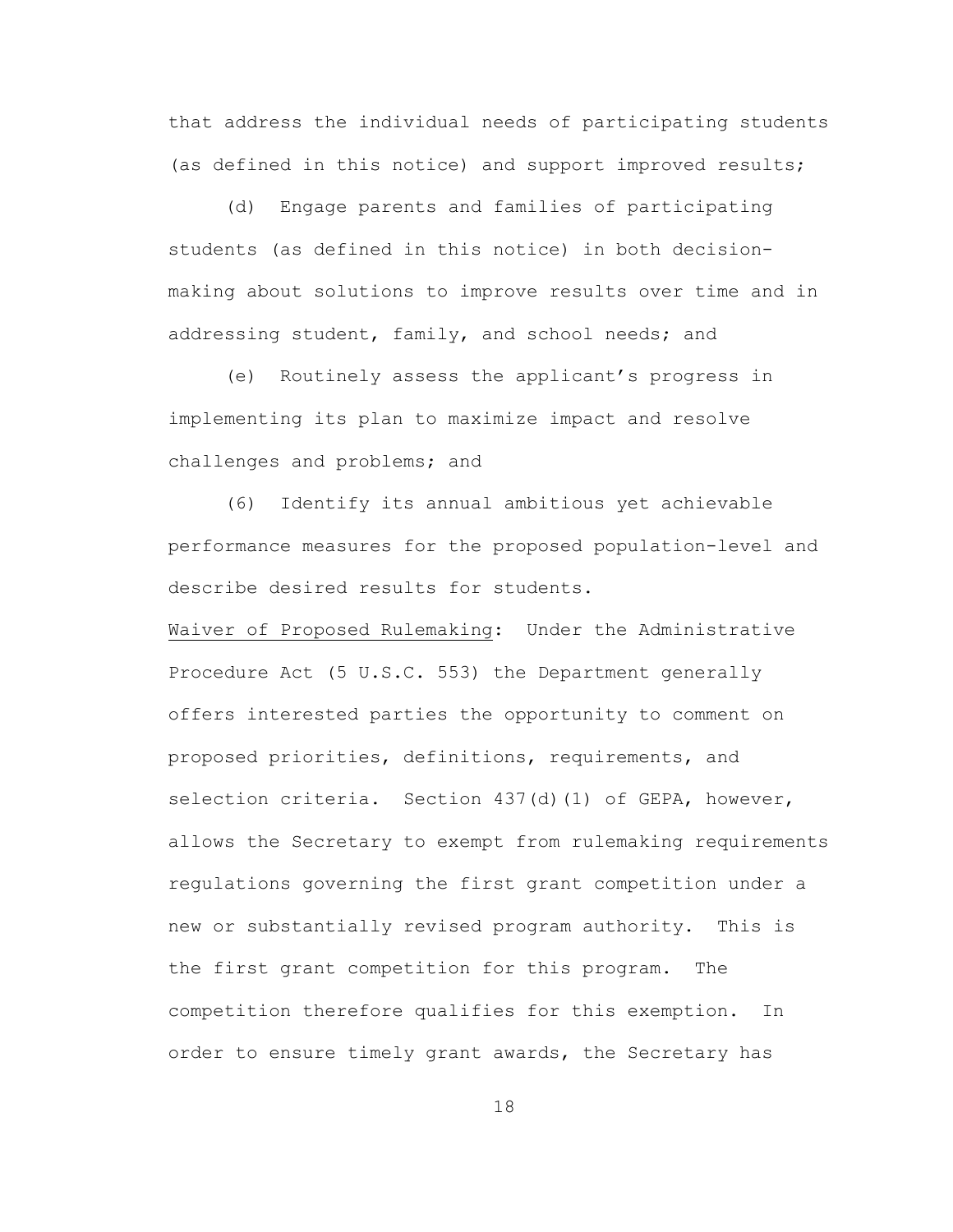decided to forgo public comment on the priorities, definitions, requirements, and selection criteria in this notice.

These priorities, definitions, requirements, and selection criteria will apply to the FY 2012 competition and any subsequent year in which we make awards from the list of unfunded applicants from this competition.

## Definitions:

The definitions are:

Achievement gap means the difference in the performance between each subgroup (as defined in this notice) within a participating LEA or school and the statewide average performance of the LEA's or State's highest-achieving subgroups in reading or language arts and in mathematics as measured by the assessments required under the Elementary and Secondary Education Act of 1965 (ESEA), as amended.

College- and career-ready graduation requirements means minimum high school graduation expectations (e.g., completion of a minimum course of study, content mastery, proficiency on college- and career-ready assessments) that are aligned with a rigorous, robust, and well-rounded curriculum and that cover a wide range of academic and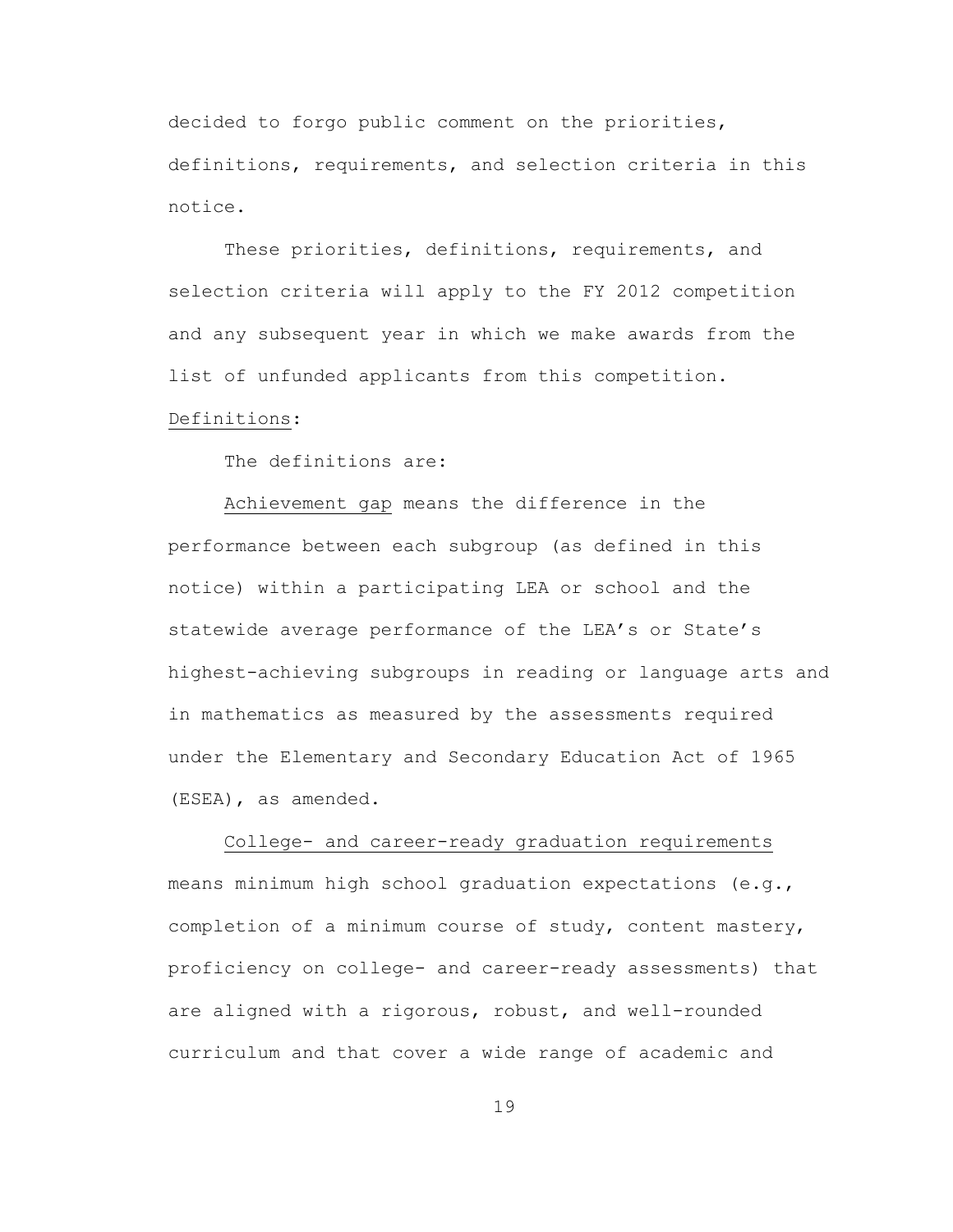technical knowledge and skills to ensure that by the time students graduate high school, they satisfy requirements for admission into credit-bearing courses commonly required by the State's public four-year degree-granting institutions.

College- and career-ready standards means content standards for kindergarten through 12th grade that build towards college- and career-ready graduation requirements (as defined in this notice). A State's college- and career-ready standards must be either (1) standards that are common to a significant number of States; or (2) standards that are approved by a State network of institutions of higher education, which must certify that students who meet the standards will not need remedial course work at the postsecondary level.

College enrollment means the enrollment of students who graduate from high school consistent with 34 CFR  $200.19(b)$  (1) (i) and who enroll in a public institution of higher education in the State (as defined in section 101(a) of the Higher Education Act of 1965, as amended, 20 U.S.C. 1001) within 16 months of graduation.

Consortium governance structure means the consortium's structure for carrying out its operations, including--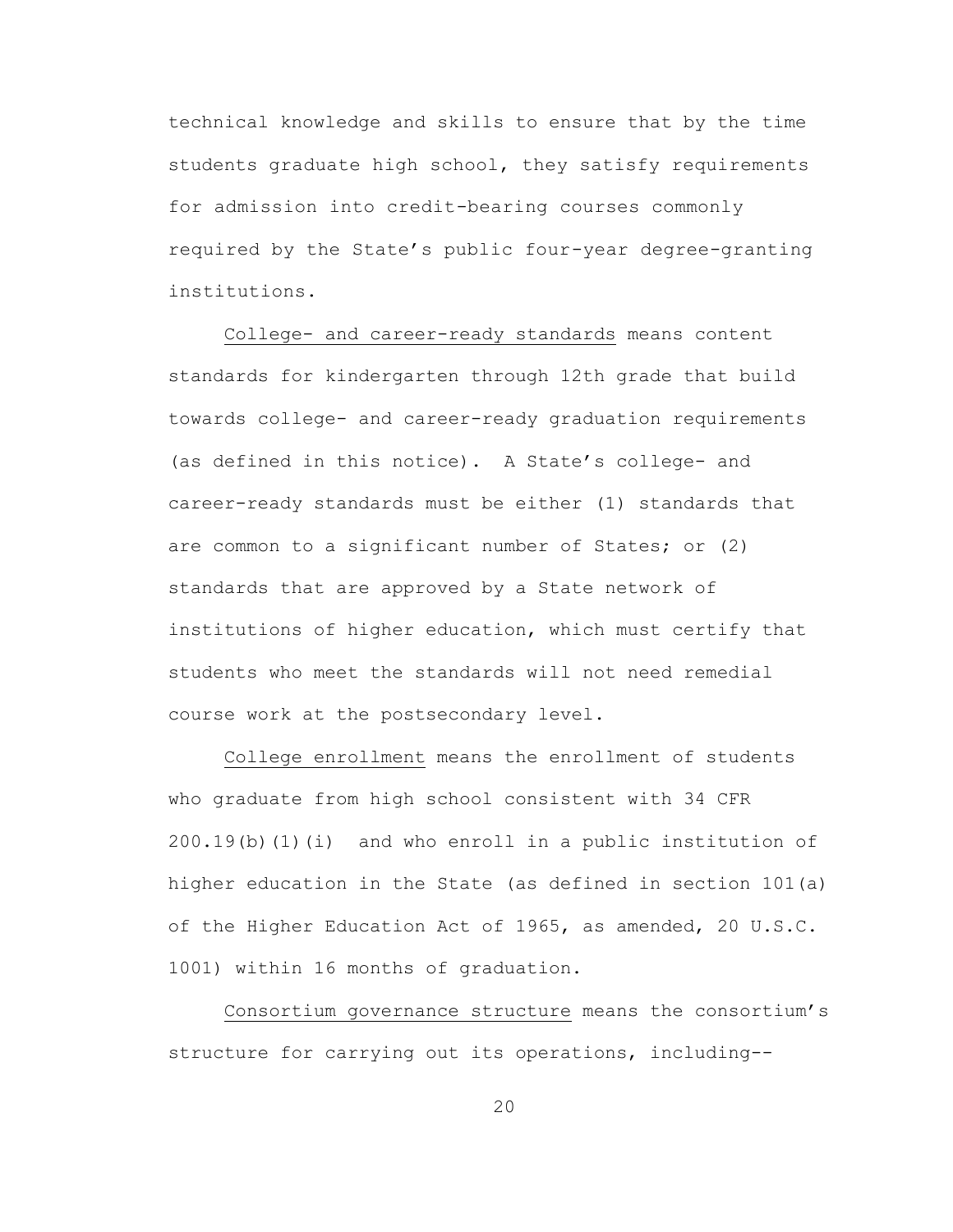(1) The organizational structure of the consortium and the differentiated roles that a member LEA may hold (e.g., lead LEA, member LEA);

(2) For each differentiated role, the associated rights and responsibilities, including rights and responsibilities for adopting and implementing the consortium's proposal for a grant;

(3) The consortium's method and process (e.g., consensus, majority) for making different types of decisions (e.g., policy, operational);

(4) The protocols by which the consortium will operate, including the protocols for member LEAs to change roles or leave the consortium;

(5) The consortium's procedures for managing funds received under this grant;

(6) The terms and conditions of the memorandum of understanding or other binding agreement executed by each member LEA; and

(7) The consortium's procurement process, and evidence of each member LEA's commitment to that process.

Core educational assurance areas means the four key areas originally identified in the American Reinvestment and Recovery Act (ARRA) to support comprehensive education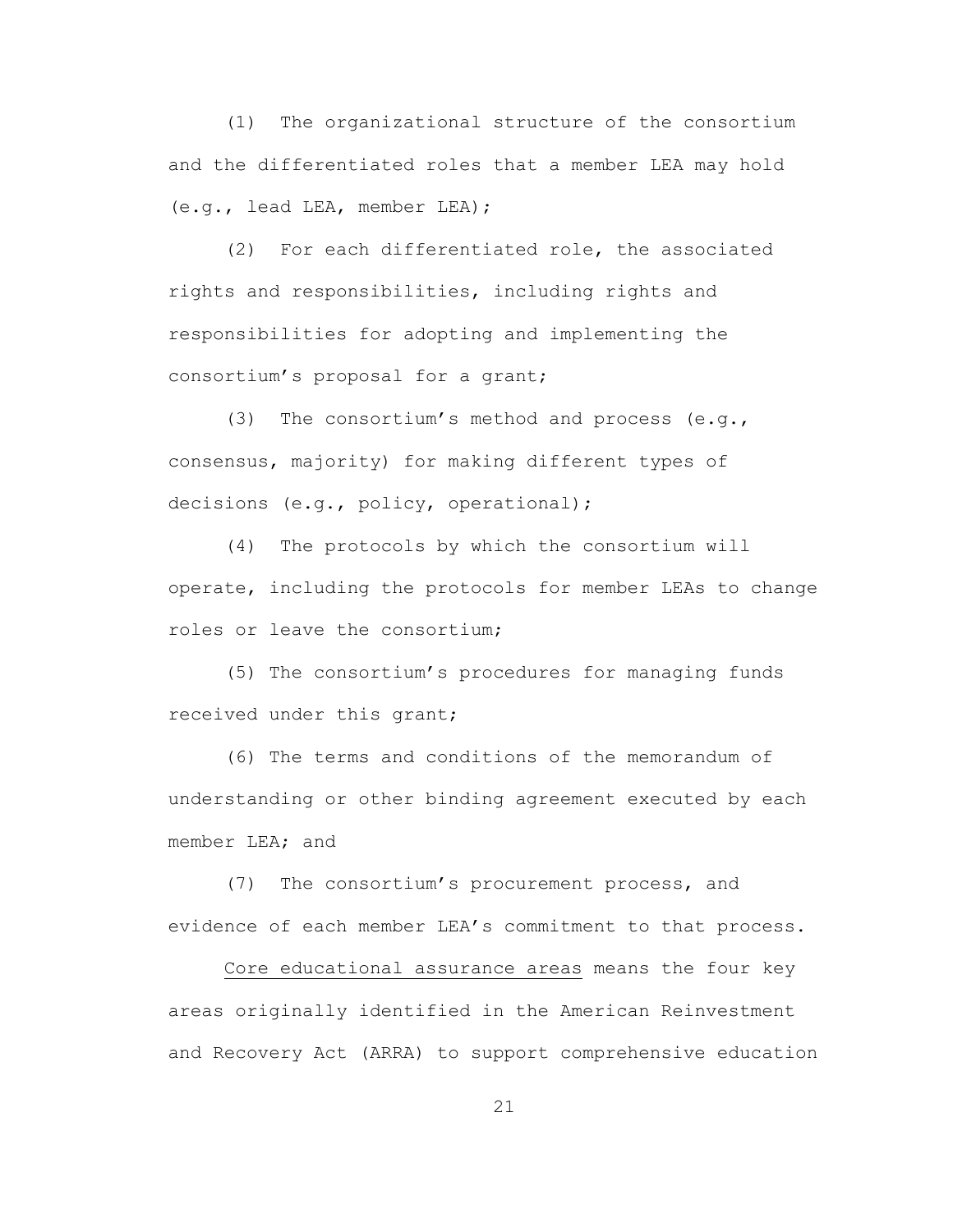reform: (1) adopting standards and assessments that prepare students to succeed in college and the workplace and to compete in the global economy; (2) building data systems that measure student growth and success, and inform teachers and principals with data about how they can improve instruction; (3) recruiting, developing, rewarding, and retaining effective teachers and principals, especially where they are needed most; and (4) turning around lowestachieving schools.

Digital learning content means learning materials and resources that can be displayed on an electronic device and shared electronically with other users. Digital learning content includes both open source and commercial content. In order to comply with the requirements of the Americans with Disabilities Act of 1990 and Section 504 of the Rehabilitation Act of 1973, as amended, any digital learning content used by grantees must be accessible to individuals with disabilities, including individuals who use screen readers. For additional information regarding the application of these laws to technology, please refer to [www.ed.gov/ocr/letters/colleague-201105-ese.pdf](http://www.ed.gov/ocr/letters/colleague-201105-ese.pdf) and [www.ed.gov/ocr/docs/dcl-ebook-faq-201105.pdf.](http://www.ed.gov/ocr/docs/dcl-ebook-faq-201105.pdf)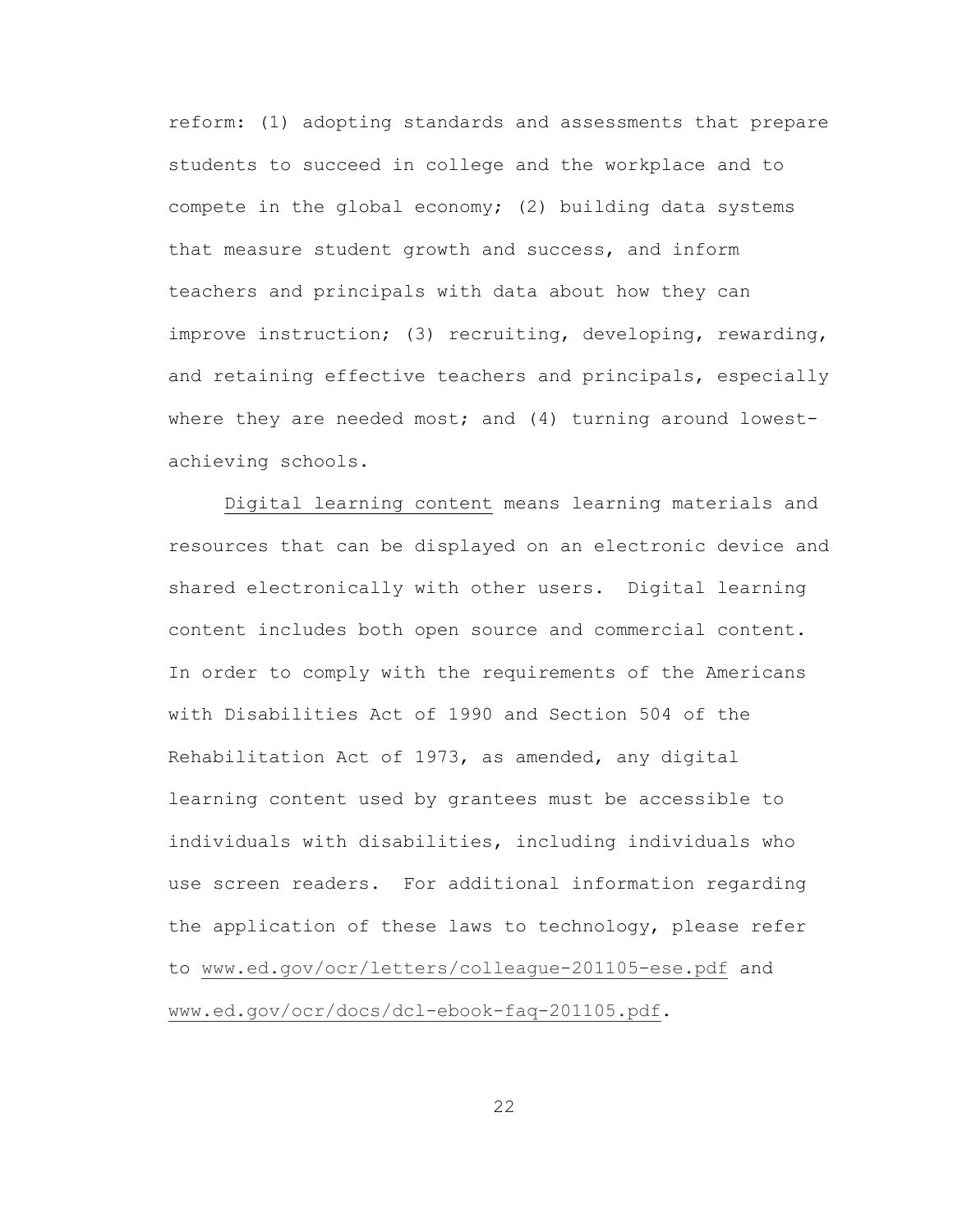Discipline means any disciplinary measure collected by the 2009-2010 or 2011-2012 Civil Rights Data Collection (see http://ocrdata.ed.gov).

Educators means all education professionals and education paraprofessionals working in participating schools (as defined in this notice), including principals or other heads of a school, teachers, other professional instructional staff (e.g., staff involved in curriculum development, staff development, bilingual/English as a Second Language (ESL) specialists, or instructional staff who operate library, media, and computer centers), pupil support services staff (e.g., guidance counselors, nurses, speech pathologists), other administrators (e.g., assistant principals, discipline specialists), and education paraprofessionals (e.g., assistant teachers, bilingual/ESL instructional aides).

Effective principal means a principal whose students, overall and for each subgroup, achieve acceptable rates (e.g., at least one grade level in an academic year) of student growth (as defined in this notice) as defined in the LEA's principal evaluation system (as defined in this notice).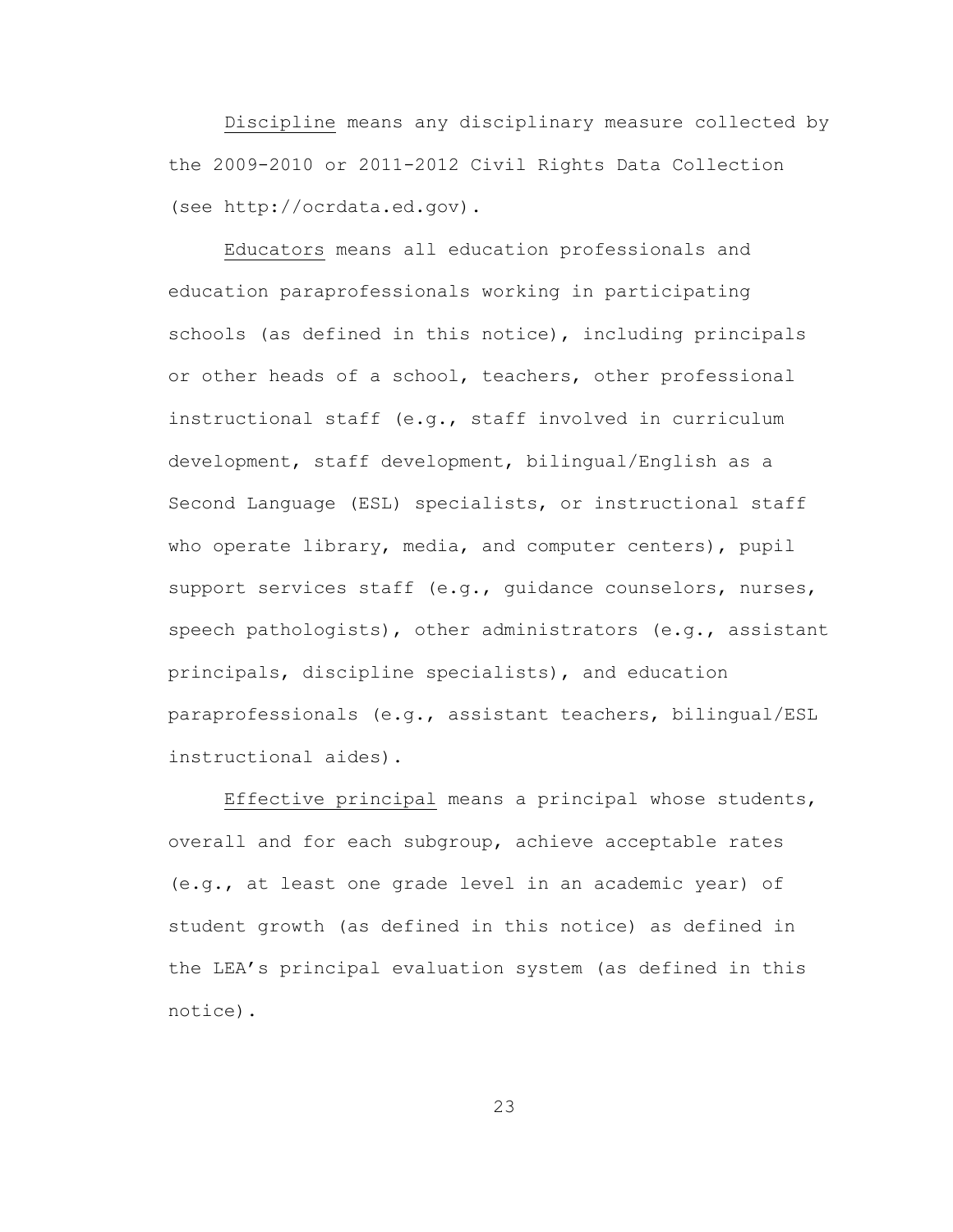Effective teacher means a teacher whose students achieve acceptable rates (e.g., at least one grade level in an academic year) of student growth (as defined in this notice) as defined in the LEA's teacher evaluation system (as defined in this notice).

## Family and community supports means--

(1) Child and youth health programs, such as physical, mental, behavioral, and emotional health programs (e.g., home visiting programs; Head Start; Early Head Start; programs to improve nutrition and fitness, reduce childhood obesity, and create healthier communities);

(2) Safety programs, such as programs in school and out of school to prevent, control, and reduce crime, violence, drug and alcohol use and gang activity; programs that address classroom and school-wide behavior and conduct; programs to prevent child abuse and neglect; programs to prevent truancy and reduce and prevent bullying and harassment; and programs to improve the physical and emotional security of the school setting as perceived, experienced, and created by students, staff, and families;

(3) Community stability programs, such as programs that: (a) provide adult education and employment opportunities and training to improve educational levels,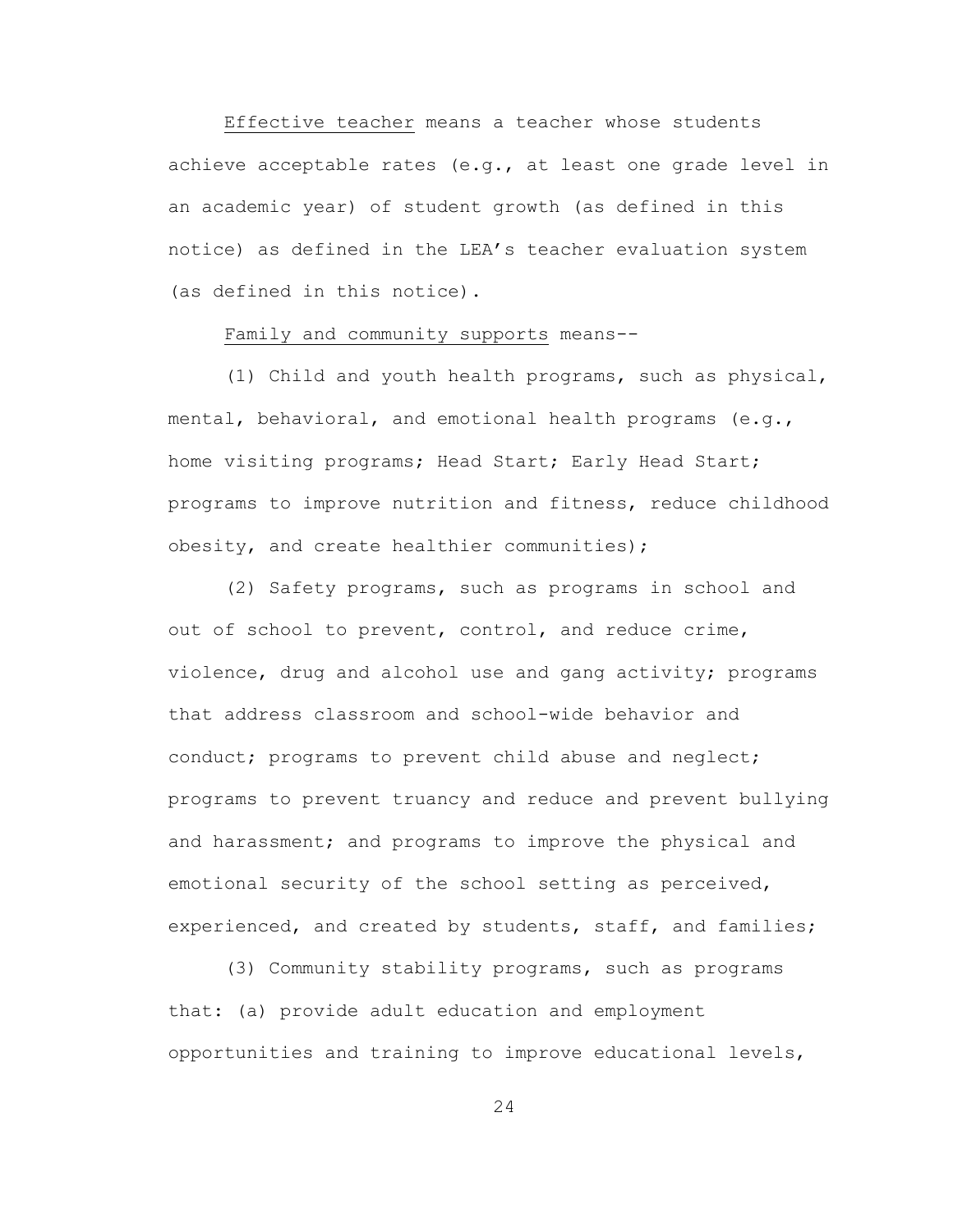job skills, and readiness in order to decrease unemployment, with a goal of increasing family stability; (b) improve families' awareness of, access to, and use of a range of social services, if possible at a single location; (c) provide unbiased, outcome-focused, and comprehensive financial education, inside and outside the classroom and at every life stage; (d) increase access to traditional financial institutions (e.g., banks and credit unions) rather than alternative financial institutions (e.g., check cashers and payday lenders); (e) help families increase their financial literacy, financial assets, and savings; and (f) help families access transportation to education and employment opportunities; (g) provides supports and services to students who are homeless, in foster care, migrant, or highly mobile; and

(4) Family and community engagement programs that are systemic, integrated, sustainable, and continue through a student's transition from K–12 schooling to college and career. These programs may include family literacy programs and programs that provide adult education and training and opportunities for family members and other members of the community to support student learning and establish high expectations for student educational achievement;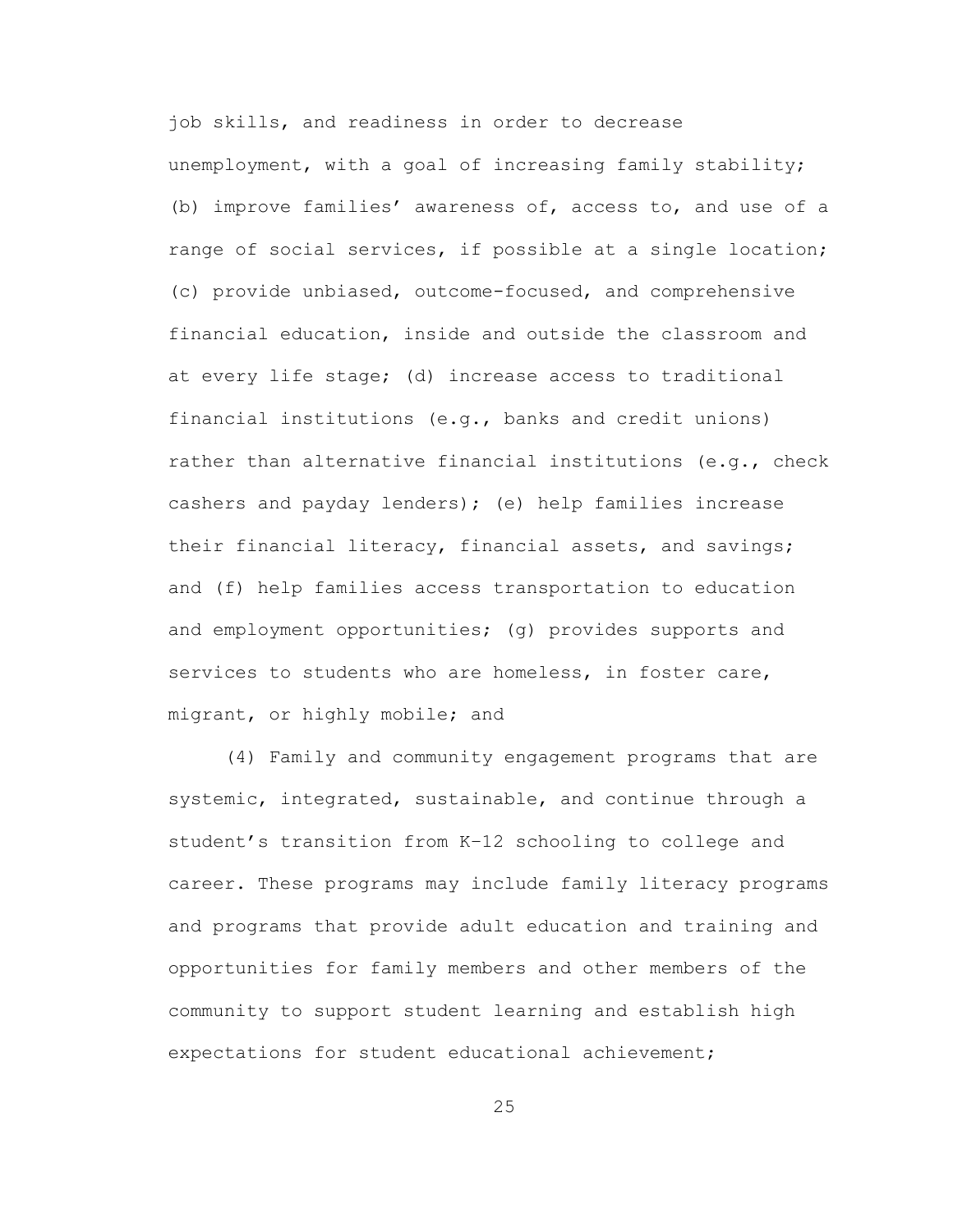mentorship programs that create positive relationships between children and adults; programs that provide for the use of such community resources as libraries, museums, television and radio stations, and local businesses to support improved student educational outcomes; programs that support the engagement of families in early learning programs and services; programs that provide guidance on how to navigate through a complex school system and how to advocate for more and improved learning opportunities; and programs that promote collaboration with educators and community organizations to improve opportunities for healthy development and learning.

Four intervention models means the turnaround model, restart model, school closure, and transformational model as defined by the final requirements for the School Improvement Grant (SIG) program, published in the Federal Register on October 28, 2010 (75 FR 66363).

Graduation rate means the four-year or extended-year adjusted cohort graduation rate as defined by 34 CFR 200.19(b)(1).

High-need students means students at risk of educational failure or otherwise in need of special assistance and support, such as students who are living in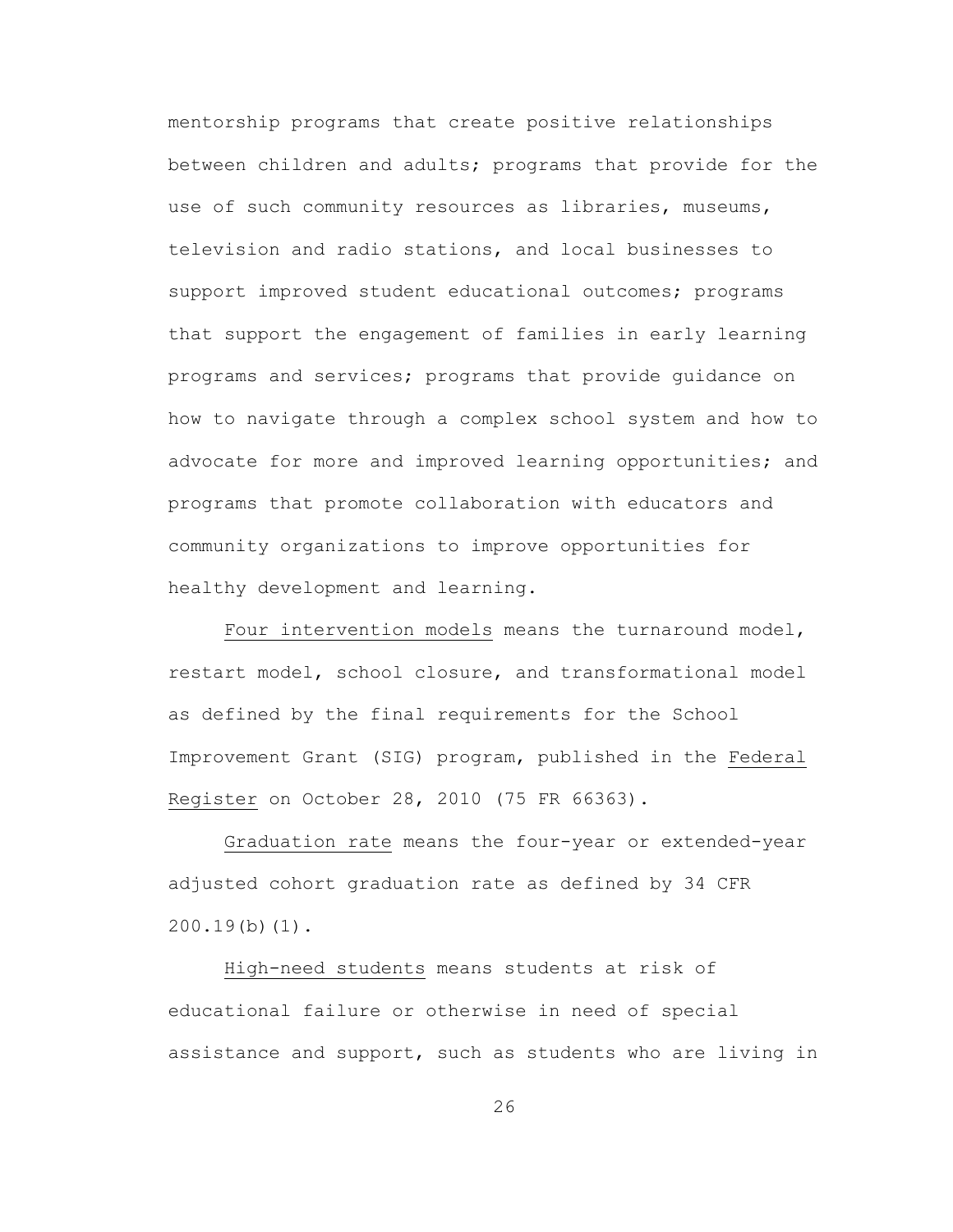poverty, who attend high-minority schools (as defined in this notice), who are far below grade level, who have left school before receiving a regular high school diploma, who are at risk of not graduating with a diploma on time, who are homeless, who are in foster care, who have been incarcerated, who have disabilities, or who are English learners.

High-minority school is defined by the LEA in a manner consistent with its State's Teacher Equity Plan, as required by section 1111(b)(8)(C) of the ESEA. The LEA must provide, in its Race to the Top – District application, the definition used.

Highly effective principal means a principal whose students, overall and for each subgroup, achieve high rates (e.g., one and one-half grade levels in an academic year) of student growth (as defined in this notice) as defined under the LEAs principal evaluation system (as defined in this notice).

Highly effective teacher means a teacher whose students achieve high rates (e.g., one and one-half grade levels in an academic year) of student growth (as defined in this notice) as defined under the LEAs teacher evaluation system (as defined in this notice).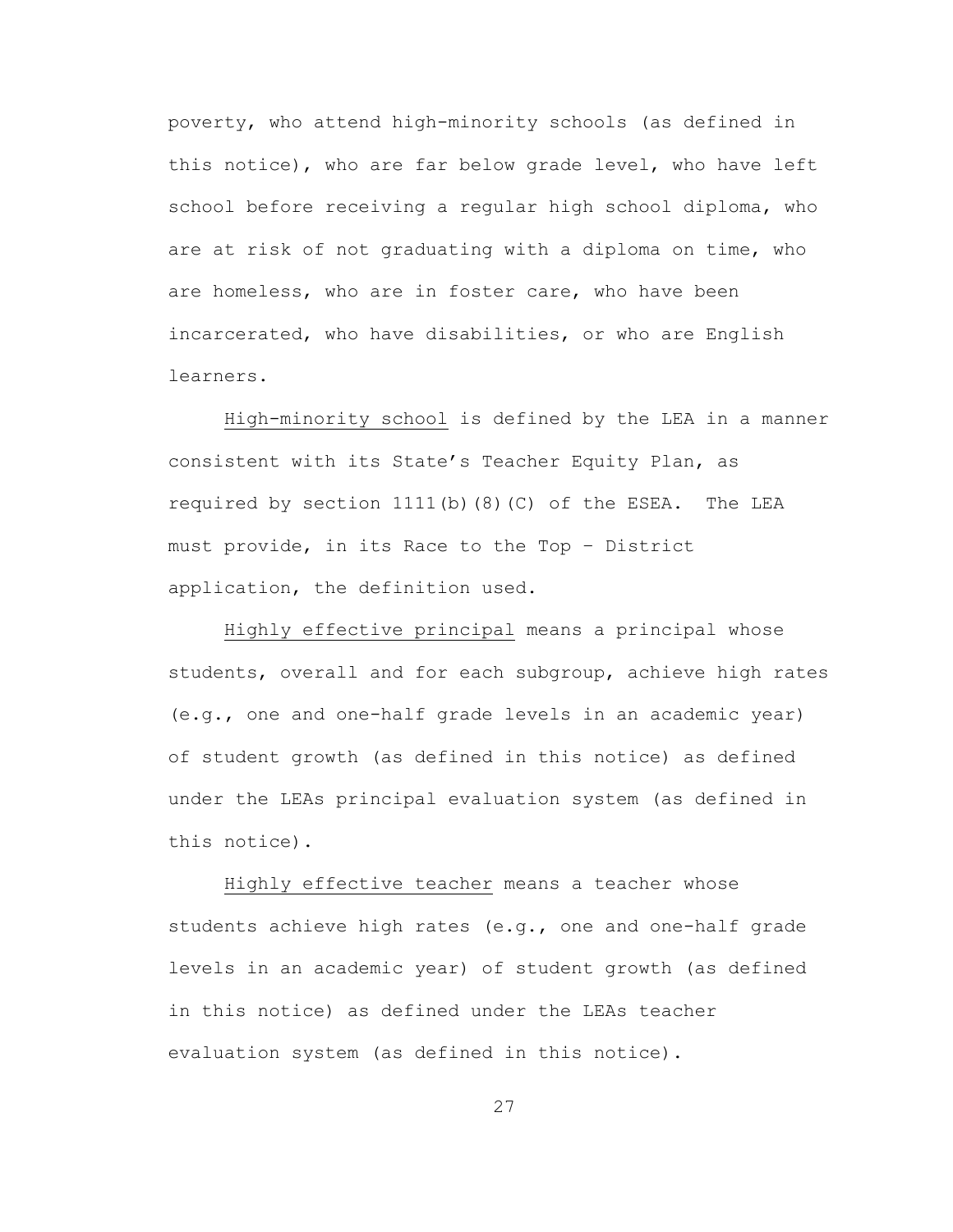Interoperable data system means a system that uses a common, established structure such that data can easily flow from one system to another and in which data are in a non-proprietary, open format.

Local educational agency is an entity as defined in section 9101(26) of the ESEA, except that an entity described under section 9101(26)(D) must be recognized under applicable State law as a local educational agency.

Low-performing school means a school that is in the bottom 10 percent of performance in the State, or that has significant achievement gaps, based on student academic performance in reading/language arts and mathematics on the assessments required under the ESEA, or that has a graduation rate (as defined in this notice) below 60 percent.

Metadata means information about digital learning content such as the grade or age for which it is intended, the topic or standard to which it is aligned, or the type of resource it is (e.g., video, image).

On-track indicator means a measure, available at a time sufficiently early to allow for intervention, of a single student characteristic (e.g., number of days absent, number of discipline referrals, number of credits earned),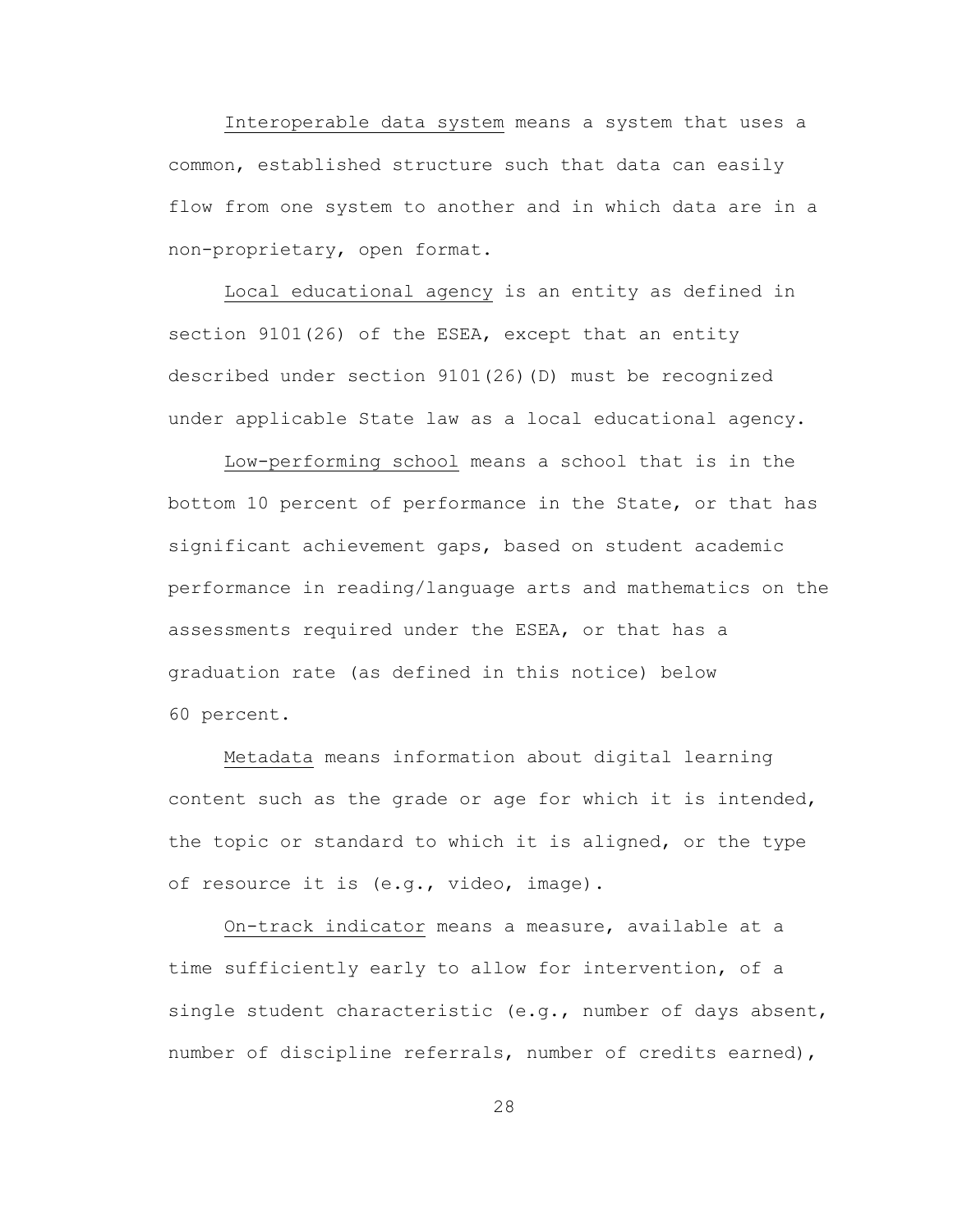or a composite of multiple characteristics, that is both predictive of student success (e.g., students demonstrating the measure graduate at an 80 percent rate) and comprehensive of students who succeed (e.g., of all graduates, 90 percent demonstrated the indicator). Using multiple indicators that are collectively comprehensive but vary by student characteristics may be an appropriate alternative to a single indicator that applies to all students.

Open data format means data that are available in a non-proprietary, machine-readable format (e.g., Extensible Markup Language (XML) and JavaScript Object Notation (JSON)) such that they can be understood by a computer. Digital formats that require extraction, data translation such as optical character recognition, or other manipulation in order to be used in electronic systems are not machine-readable formats.

Open-standard registry means a digital platform, such as the Learning Registry, that facilitates the exchange of information about digital learning content (as defined in this notice), including (1) alignment of content with college- and career-ready standards (as defined in this notice) and (2) usage information about learning content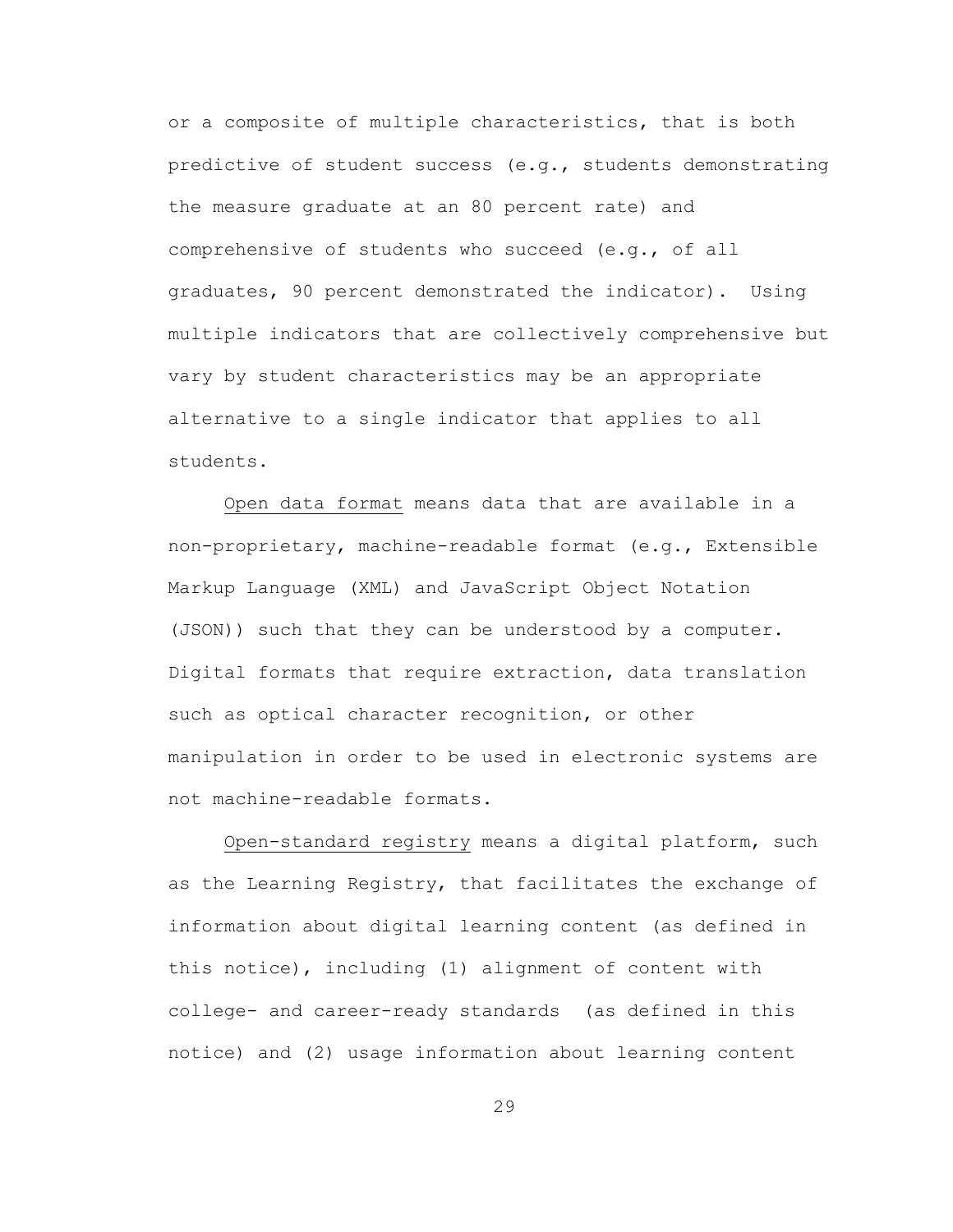used by educators (as defined in this notice). This digital platform must have the capability to share content information with other LEAs and with State educational agencies.

Participating school means a school that is identified by the applicant and chooses to work with the applicant to implement the plan under Absolute Priority 1, either in one or more specific grade spans or subject areas or throughout the entire school and affecting a significant number of its students.

Participating student means a student enrolled in a participating school (as defined in this notice) and who is directly served by an applicant's plan under Absolute Priority 1.

Persistently lowest-achieving school means, as determined by the State, consistent with the requirements of the SIG program authorized by section 1003(g) of the ESEA,<sup>1</sup> (1) any Title I school in improvement, corrective action, or restructuring that (a) is among the lowestachieving five percent of Title I schools in improvement,

 $\overline{\phantom{a}}$ 

 $^{\rm 1}$ The Department considers schools that are identified as Tier I or Tier II schools under the School Improvement Grants Program (see 75 FR 66363) as part of a State's approved FY 2009 or FY 2010 applications to be persistently lowest-achieving schools. A list of these Tier I and Tier II schools can be found on the Department's Web site at http://www2.ed.gov/programs/sif/index.html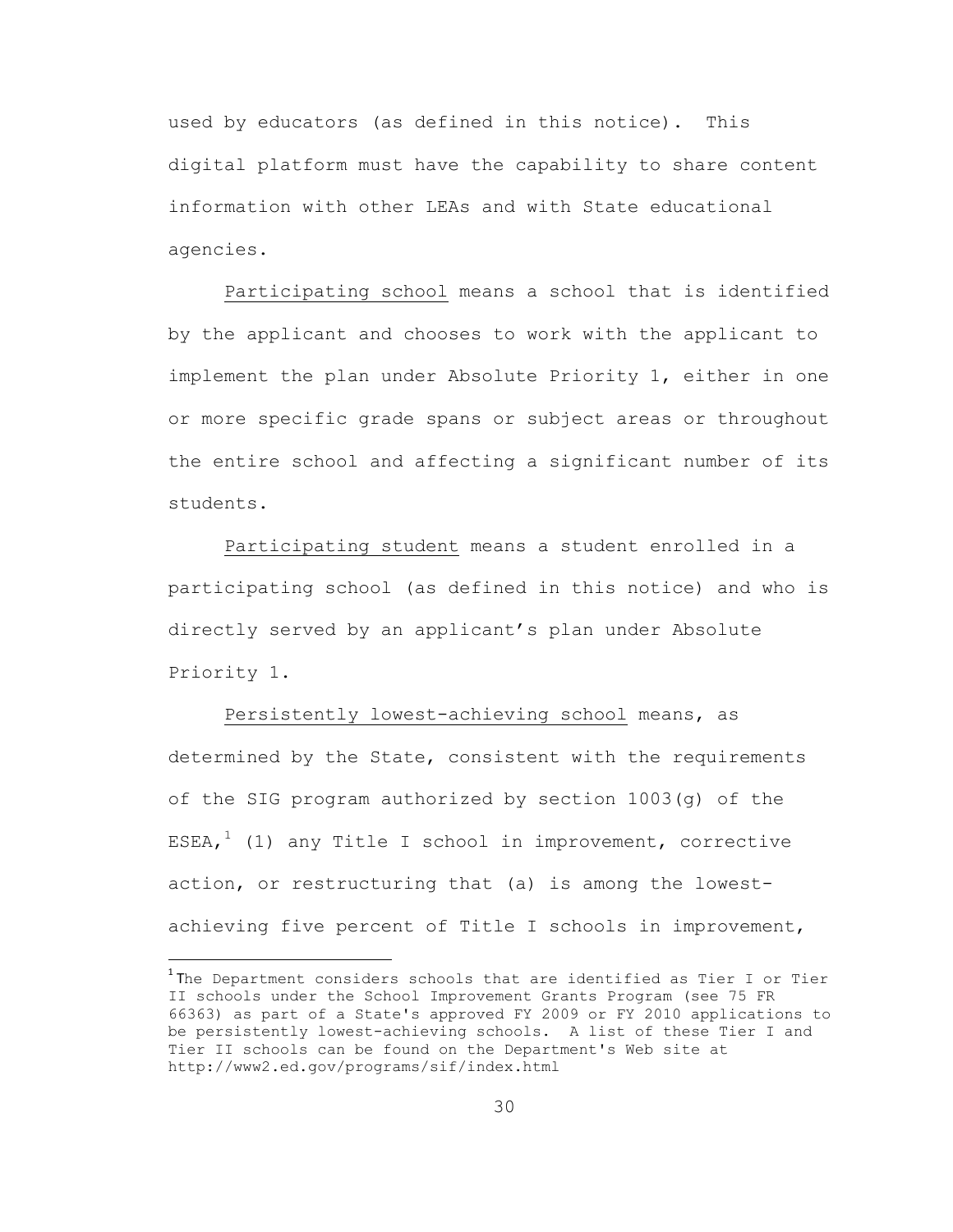corrective action, or restructuring or the lowest-achieving five Title I schools in improvement, corrective action, or restructuring in the State, whichever number of schools is greater; or (b) is a high school that has had a graduation rate as defined in 34 CFR 200.19(b) that is less than 60 percent over a number of years; and (2) any secondary school that is eligible for, but does not receive, Title I funds that (a) is among the lowest-achieving five percent of secondary schools or the lowest-achieving five secondary schools in the State that are eligible for, but do not receive, Title I funds, whichever number of schools is greater; or (b) is a high school that has had a graduation rate as defined in 34 CFR 200.19(b) that is less than 60 percent over a number of years.

To identify the lowest-achieving schools, a State must take into account both (1) the academic achievement of the "all students" group in a school in terms of proficiency on the State's assessments under section 1111(b)(3) of the ESEA in reading or language arts and in mathematics combined; and (2) the school's lack of progress on those assessments over a number of years in the "all students" group.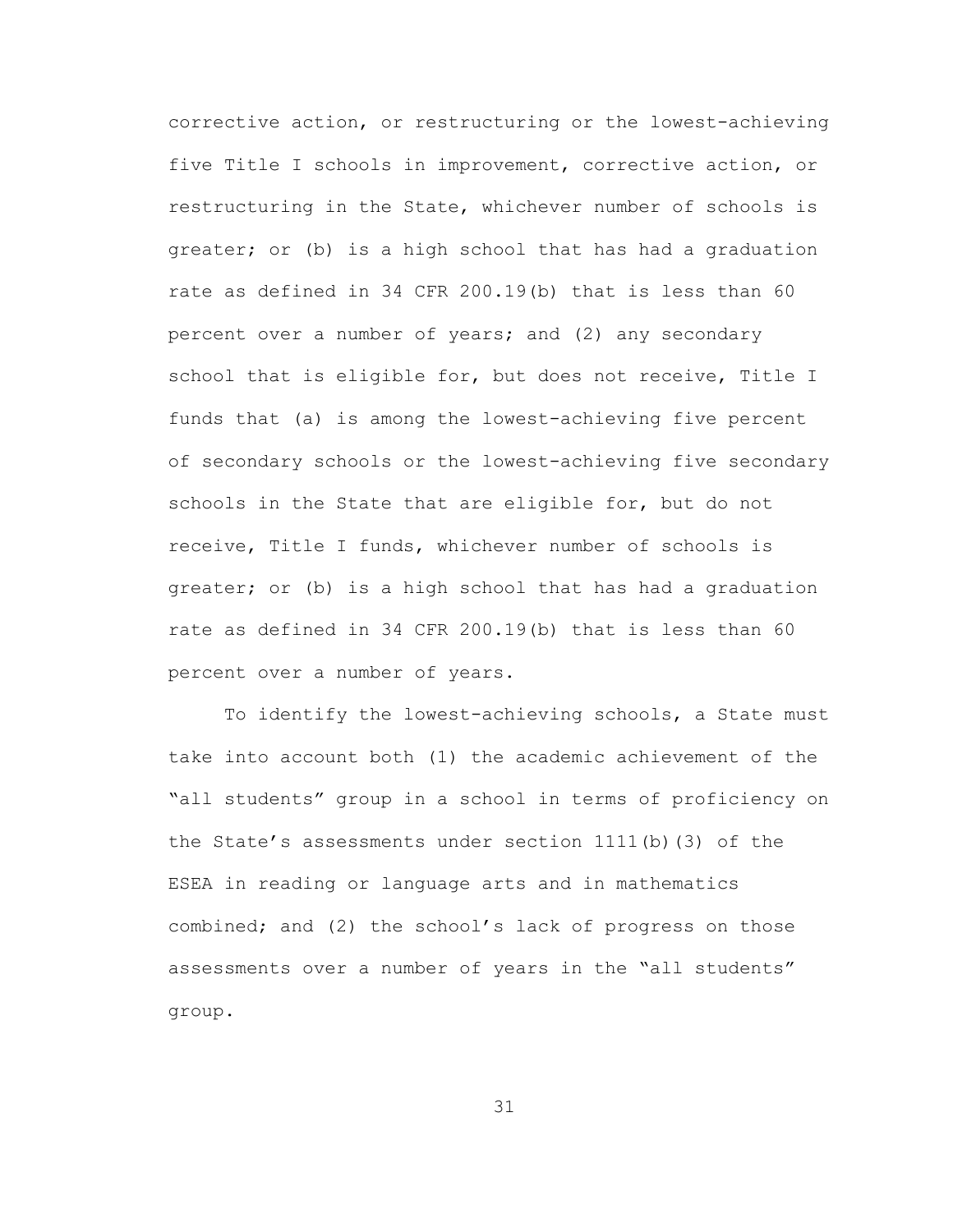Principal evaluation system means a system that: (1) is used for continual improvement of instructional leadership; (2) meaningfully differentiates performance using at least three performance levels; (3) uses multiple valid measures in determining performance levels, including, as a significant factor, data on student growth (as defined in this notice) for all students (including English learners and students with disabilities), as well as other measures of professional practice (which may be gathered through multiple formats and sources, such as observations based on rigorous leadership performance standards, teacher evaluation data, and student and parent surveys); (4) evaluates principals on a regular basis; (5) provides clear, timely, and useful feedback, including feedback that identifies and guides professional development needs; and (6) is used to inform personnel decisions.

Rural local educational agency means an LEA, at the time of the application, that is eligible under the Small Rural School Achievement (SRSA) program or the Rural and Low-Income School (RLIS) program authorized under Title VI, Part B of the ESEA. Eligible applicants may determine whether a particular LEA is eligible for these programs by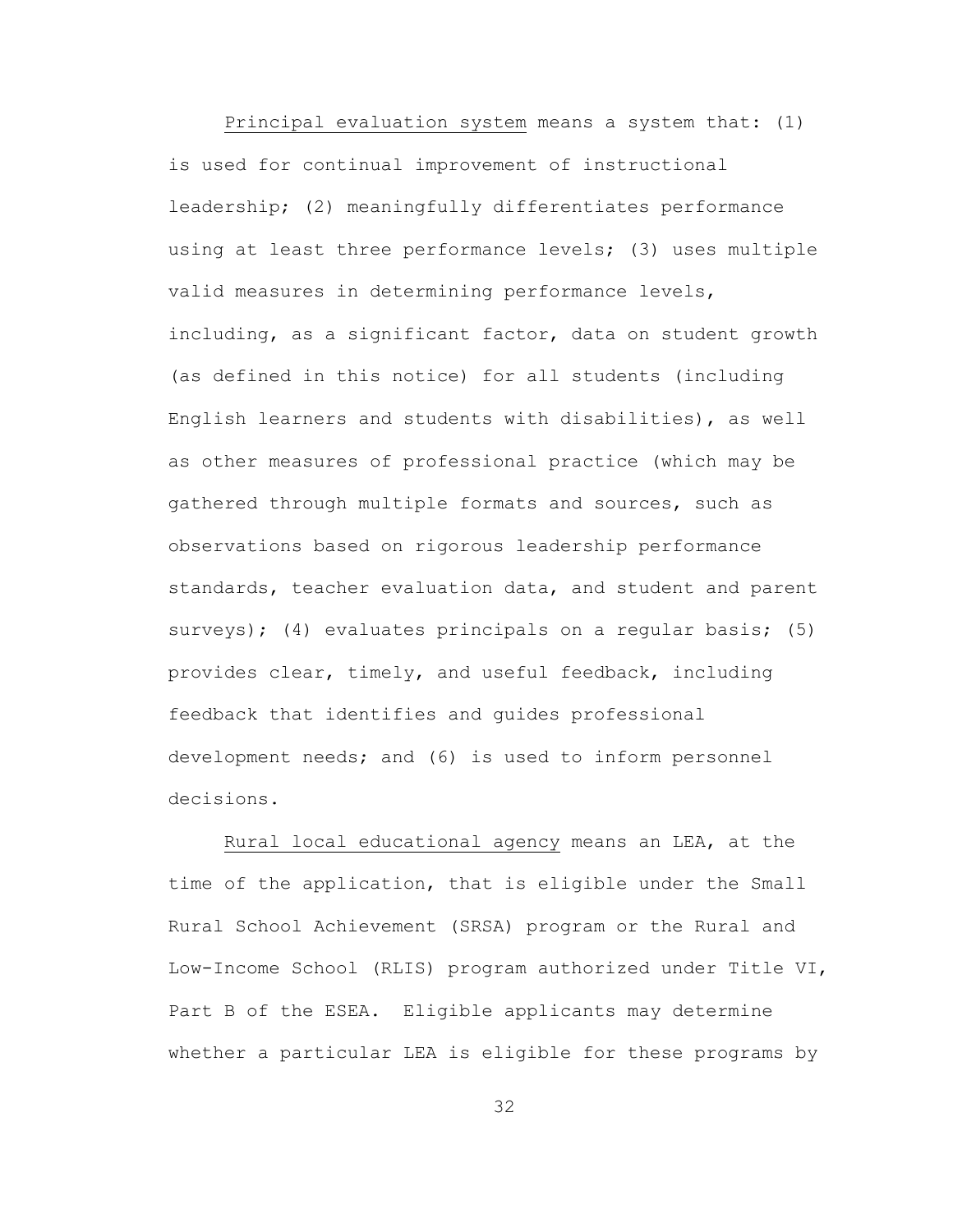referring to information on the Department's Web site at http://www2.ed.gov/programs/reapsrsa/eligible12/index.html.

School leadership team means a team that leads the implementation of improvement and other initiatives at the school and is composed of the principal or other head of a school, teachers, and other educators (as defined in this notice), and, as applicable, other school employees, parents, students, and other community members. In cases where statute or local policy, including collective bargaining agreements, establishes a school leadership team, that body shall serve as the school leadership team for the purpose of this program.

Student growth means the change in student achievement for an individual student between two or more points in time, defined as—

(1) For grades and subjects in which assessments are required under ESEA section  $1111(b)(3)$ : (a) a student's score on such assessments; and (b) may include other measures of student learning, such as those described in (2) below, provided they are rigorous and comparable across schools within an LEA.

(2) For grades and subjects in which assessments are not required under ESEA section 1111(b)(3): alternative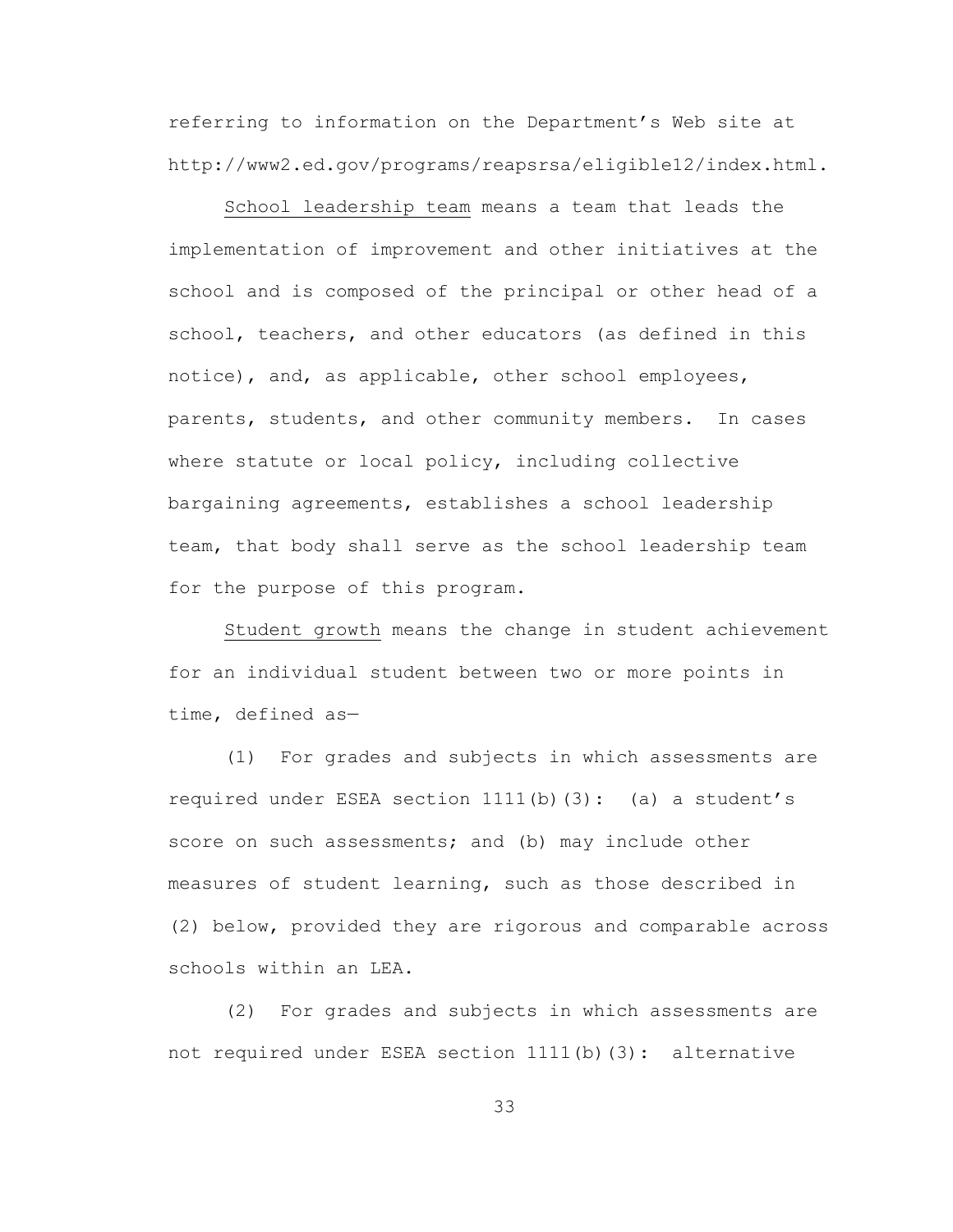measures of student learning and performance, such as student results on pre-tests, end-of-course tests, and objective performance-based assessments; performance against student learning objectives; student performance on English language proficiency assessments; and other measures of student achievement that are rigorous and comparable across schools within an LEA.

Student-level data means demographic, performance, and other information that pertains to a single student.

Student performance data means information about the academic progress of a single student, such as formative and summative assessment data, information on completion of coursework, instructor observations, information about student engagement and time on task, and similar information.

Subgroup means each category of students identified under section  $1111(b)$  (2)(C)(v)(II) of the ESEA, as well as any combined subgroup used in the State accountability system and approved by the Department in a State's request for ESEA flexibility.

Superintendent evaluation means a rigorous, transparent, and fair annual evaluation of an LEA superintendent that provides an assessment of performance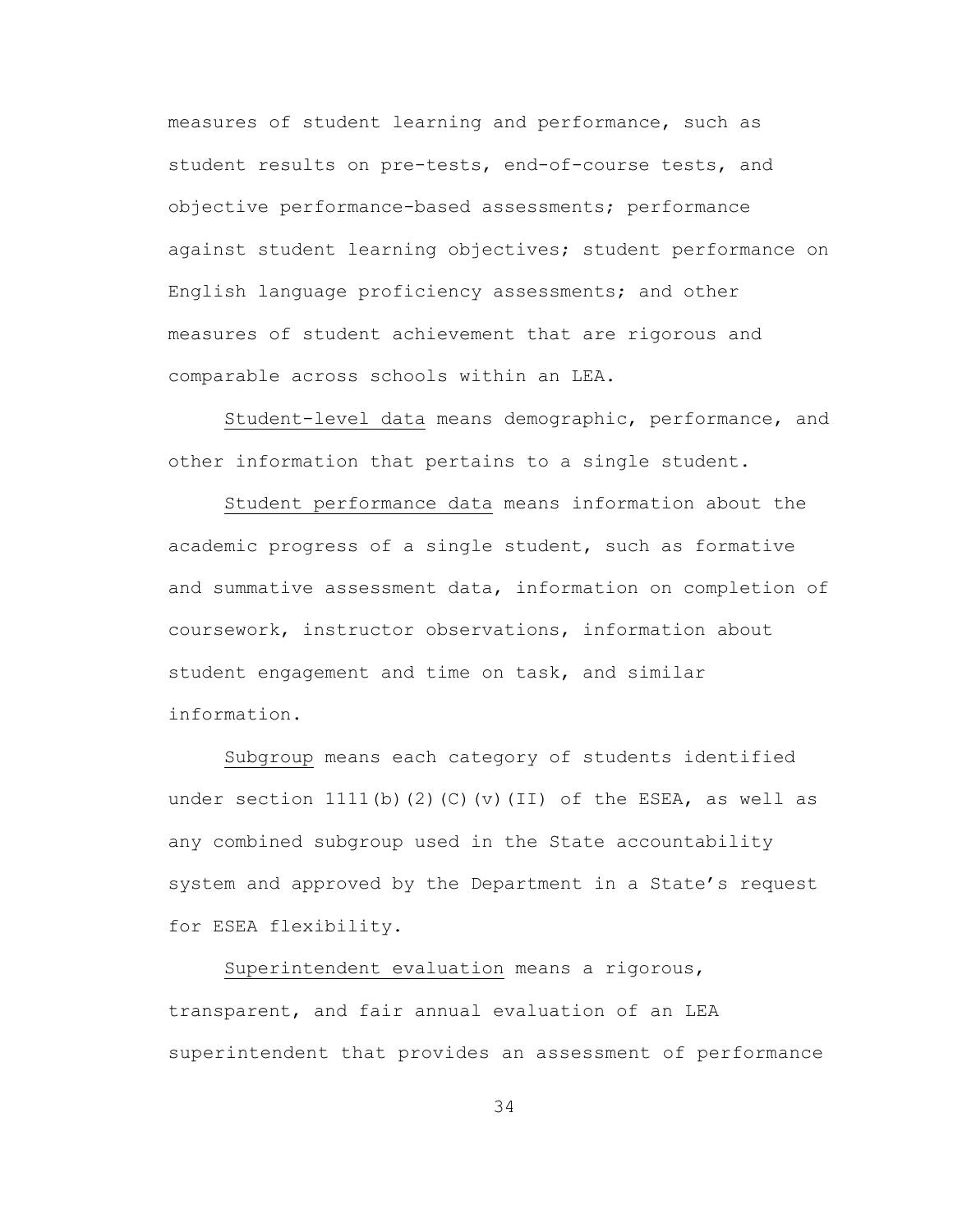and encourages professional growth. This evaluation must reflect: (1) the feedback of many stakeholders, including but not limited to educators, principals, and parents; and (2) student outcomes.

Teacher evaluation system means a system that: (1) is used for continual improvement of instruction; (2) meaningfully differentiates performance using at least three performance levels; (3) uses multiple valid measures in determining performance levels, including, as a significant factor, data on student growth (as defined in this notice) for all students (including English learners and students with disabilities), as well as other measures of professional practice (which may be gathered through multiple formats and sources, such as observations based on rigorous teacher performance standards, teacher portfolios, and student and parent surveys); (4) evaluates teachers on a regular basis; (5) provides clear, timely, and useful feedback, including feedback that identifies and guides professional development needs; and (6) is used to inform personnel decisions.

Teacher of record means an individual (or individuals in a co-teaching assignment) who has been assigned the lead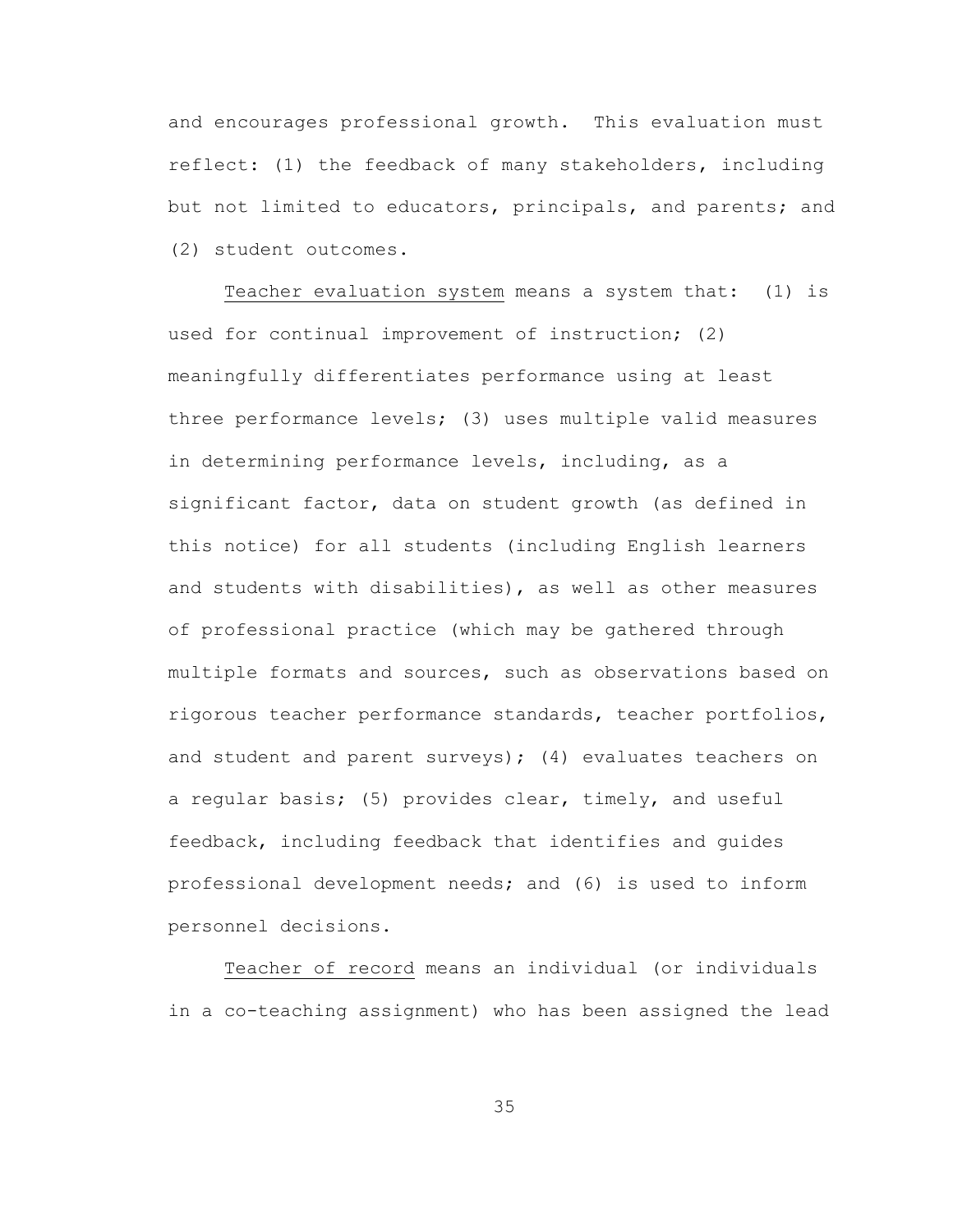responsibility for a student's learning in a subject or course.

# Application Requirements:

The application requirements are:

(1) State comment period. Each LEA included in an application must provide its State at least 10 business days to comment on the LEA's application and submit as part of its application package–-

(a) The State's comments or, if the State declined to comment, evidence that the LEA offered the State 10 business days to comment; and

(b) The LEA's response to the State's comments (optional).

(2) Mayor (or city or town administrator) comment period. Each LEA included in an application must provide its mayor or other comparable official at least 10 business days to comment on the LEA's application and submit as part of its application package--

(a) The mayor or city or town administrator's comments or, if that individual declines to comment, evidence that the LEA offered such official 10 business days to comment; and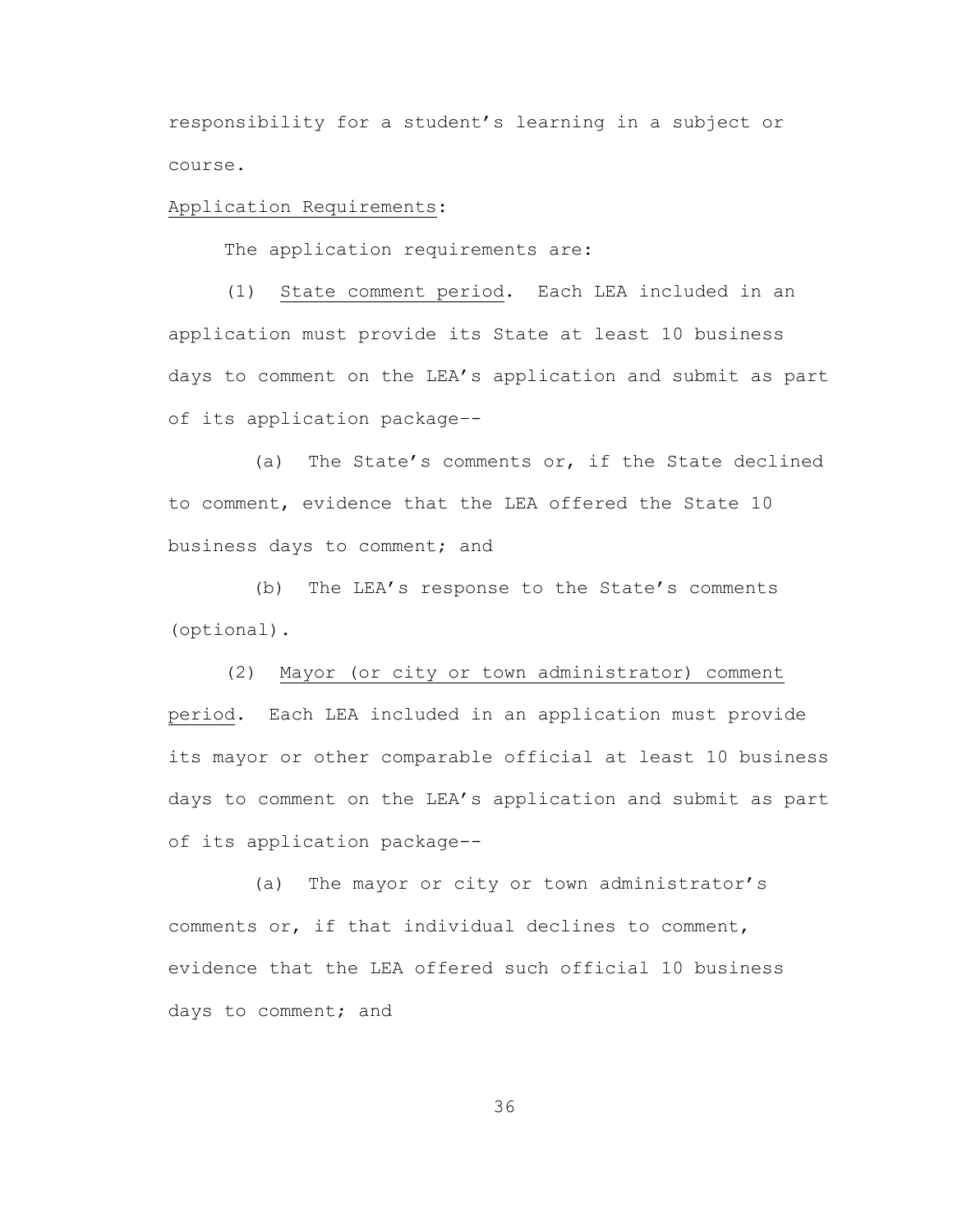(b) The LEA's response to the mayor or city or town administrator comments (optional).

(3) Consortium. For LEAs applying as a consortium, the application must–-

(a) Indicate, consistent with 34 CFR 75.128, whether--

(i) One member of the consortium is applying for a grant on behalf of the consortium; or

(ii) The consortium has established itself as a separate, eligible legal entity and is applying for a grant on its own behalf;

(b) Be signed by–-

(i) If one member of the consortium is applying for a grant on behalf of the consortium, the superintendent or chief executive officer (CEO), local school board president, and local teacher union or association president (where applicable) of that LEA; or

(ii) If the consortium has established itself as a separate eligible legal entity and is applying for a grant on its own behalf, a legal representative of the consortium; and

(c) Include, consistent with 34 CFR 75.128, for each LEA in the consortium, copies of all memoranda of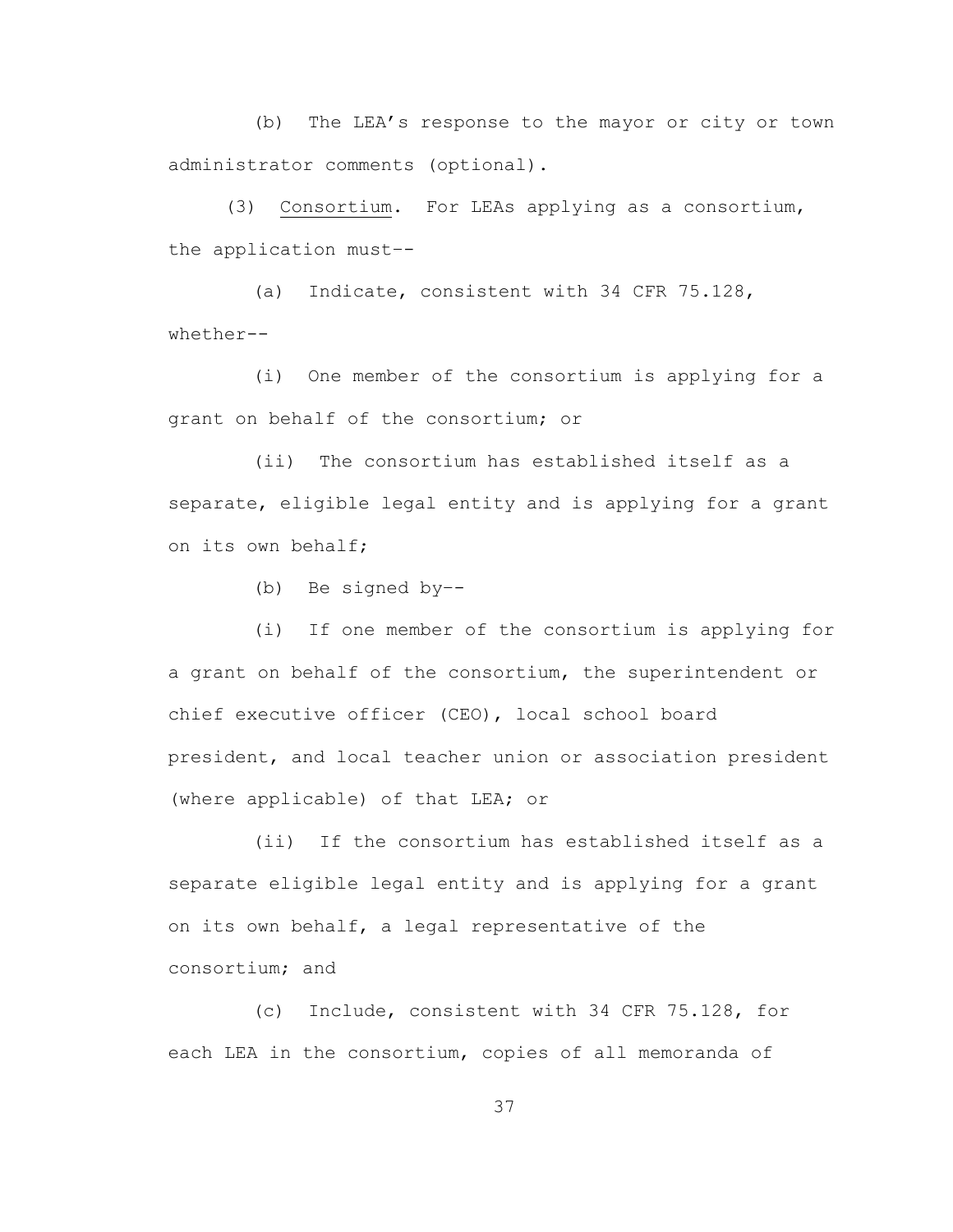understanding or other binding agreements related to the consortium. These binding agreements must--

(i) Detail the activities that each member of the consortium plans to perform;

(ii) Describe the consortium governance structure (as defined in this notice);

(iii) Bind each member of the consortium to every statement and assurance made in the application; and

(iv) Include an assurance signed by the LEA's superintendent or CEO that—-

(A) The LEA, at a minimum, will implement no later than the 2014-2015 school year—-

(1) A teacher evaluation system (as defined in this notice);

(2) A principal evaluation system (as defined in this notice); and

(3) A superintendent evaluation (as defined in this notice);

(B) The LEA is committed to preparing students for college or career, as demonstrated by—-

(1) Being located in a State that has adopted college- and career-ready standards (as defined in this notice); or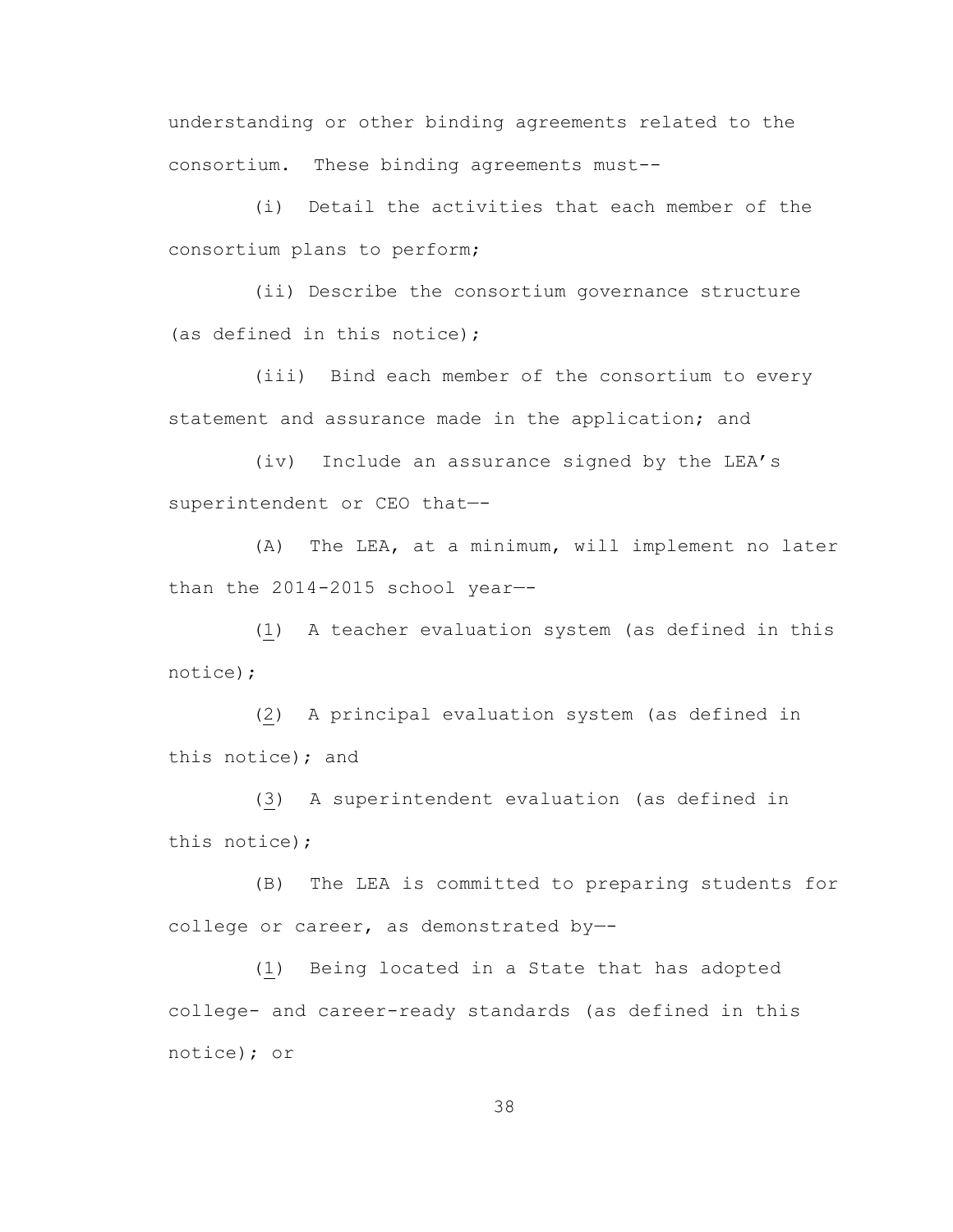(2) Measuring all student progress and performance against college- and career-ready graduation requirements (as defined in this notice);

(C) The LEA has a robust data system that has, at a minimum—-

(1) An individual teacher identifier with a teacher-student match; and

(2) The capability to provide timely data back to educators and their supervisors on student growth (as defined in this notice);

(D) The LEA has the capability to receive or match student-level preschool through  $12<sup>th</sup>$  grade and higher education data; and

(E) The LEA ensures that any disclosure of or access to personally identifiable information in students' education records complies with the Family Educational Rights and Privacy Act (FERPA); and

(iv) Be signed by the superintendent or CEO, local school board president, and local teacher union or association president (where applicable).

### Program Requirements:

The program requirements are: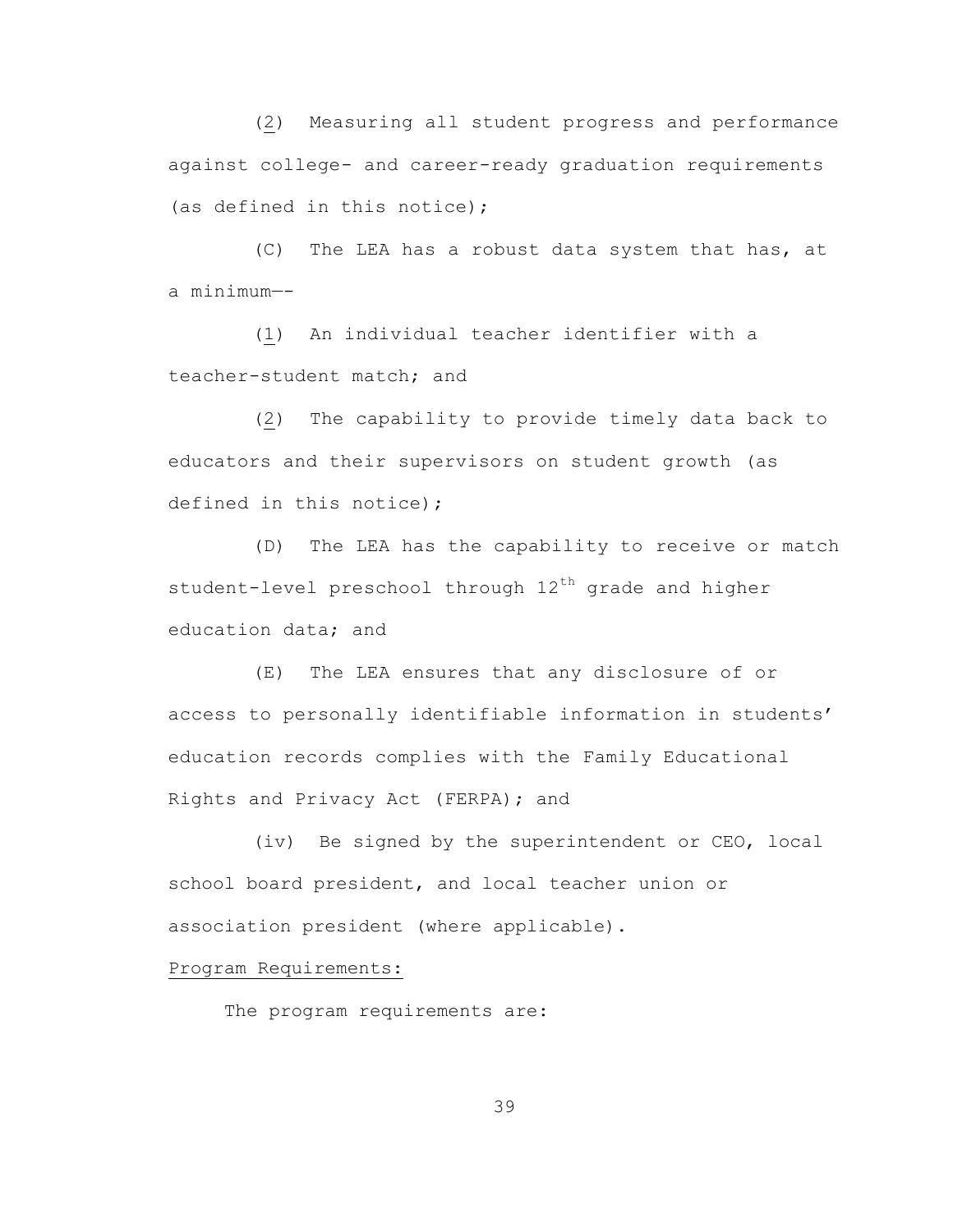(1) An applicant's budget request for all years of its project must fall within the applicable budget range as follows:

| Number of participating students   | Award range     |
|------------------------------------|-----------------|
| $2,000 - 5,000$                    | \$5-10 million  |
| or                                 |                 |
| Fewer than 2,000, provided those   |                 |
| students are served by a           |                 |
| consortium of at least 10 LEAs and |                 |
| at least 75 percent of the         |                 |
| students served by each LEA are    |                 |
| participating students (as defined |                 |
| in this notice)                    |                 |
| $5,001-10,000$                     | \$10-20 million |
| $10,001 - 25,000$                  | \$20-30 million |
| $25,001+$                          | \$30-40 million |

The Department will not consider an application that requests a budget outside the applicable range of awards, not including any optional budget supplements included in the application.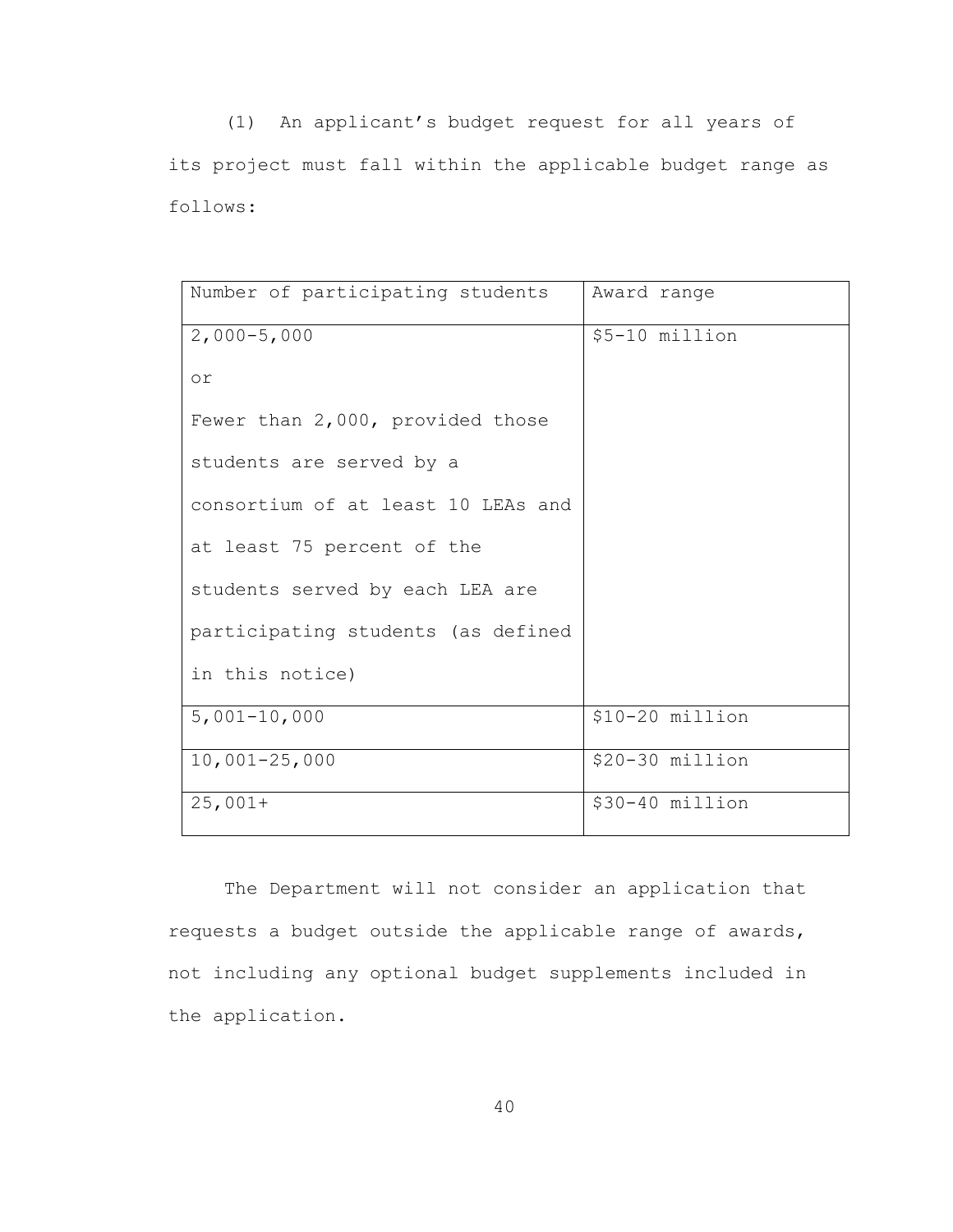(2) A grantee must work with the Department and with a national evaluator or another entity designated by the Department to ensure that data collection and program design are consistent with plans to conduct a rigorous national evaluation of the program and of specific solutions and strategies pursued by individual grantees. This commitment must include, but need not be limited to—

(i) Consistent with 34 CFR 80.36 and State and local procurement procedures, grantees must include in contracts with external vendors provisions that allow contractors to provide implementation data to the LEA, the Department, the national evaluator, or other appropriate entities in ways consistent with all privacy laws and regulations.

(ii) Developing, in consultation with the national evaluator, a plan for identifying and collecting reliable and valid baseline data for program participants.

(3) LEAs must share metadata about content alignment with college- and career-ready standards (as defined in this notice) and use through open-standard registries.

(4) LEAs in which minority students or students with disabilities are disproportionately subject to discipline (as defined in this notice) and expulsion (according to data submitted through the Department's Civil Rights Data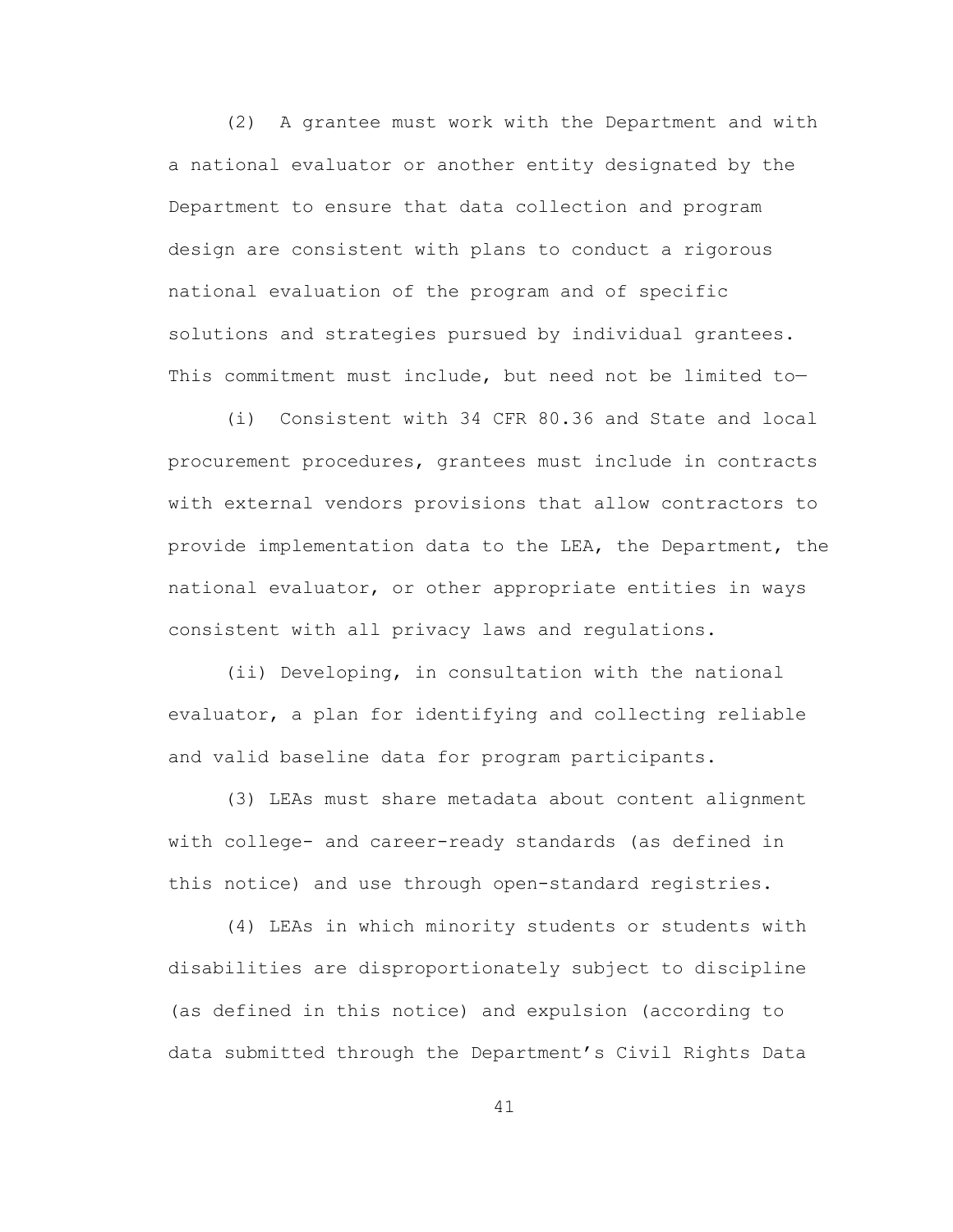Collection, which is available at http://ocrdata.ed.gov/), must conduct a district assessment of the root causes of the disproportionate discipline and expulsions. These LEAs must also develop a detailed plan over the grant period to address these root causes and to reduce disproportionate discipline (as defined in this notice) and expulsions.

(5) Each grantee must make all project implementation and student data available to the Department and its authorized representatives in compliance with FERPA, as applicable.

(6) Grantees must ensure that requests for information (RFIs) and requests for proposal (RFPs) developed as part of this grant are made public, and are consistent with the requirements of State and local law.

(7) Within 100 days of award, each grantee must submit to the Department–-

(i) A scope of work that is consistent with its grant application and includes specific goals, activities, deliverables, timelines, budgets, key personnel, and annual targets for key performance measures; and

(ii) An individual school implementation plan for participating schools (as defined in this notice).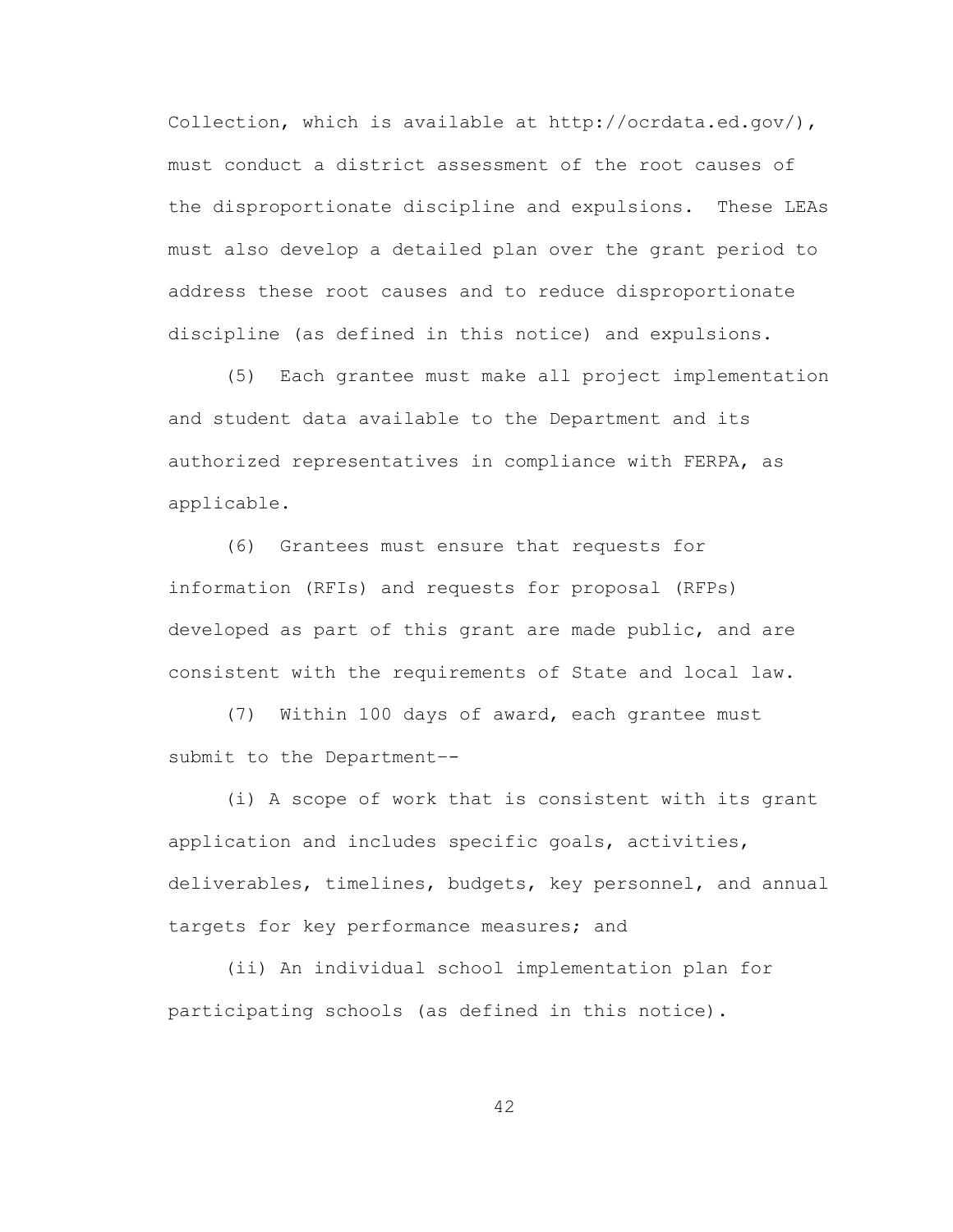(8) Within 100 days of award, each grantee must demonstrate that at least 40 percent of participating students (as defined in this notice) in participating schools (as defined in this notice) are from low-income families, based on eligibility for free or reduced-price lunch subsidies under the Richard B. Russell National School Lunch Act, or other poverty measures that LEAs use to make awards under section 1113(a) of the ESEA. Program Authority: Sections 14005 and 14006 of the ARRA (Pub. L. 111-5), as amended by section 1832(b) of Division B of the Department of Defense and Full-Year Continuing Appropriations Act, 2011 (Pub. L. 112-10), and the Department of Education Appropriations Act, 2012 (Title III of Division F of Pub. L. 112-74, the Consolidated Appropriations Act, 2012).

Applicable Regulations: (a) The Education Department General Administrative Regulations (EDGAR) in 34 CFR parts 74, 75, 77, 79, 80, 81, 82, 84, 86, 97, 98, and 99. (b) The Education Department suspension and debarment regulations in 2 CFR part 3485.

Note: The regulations in 34 CFR part 79 apply to all applicants except federally recognized Indian tribes.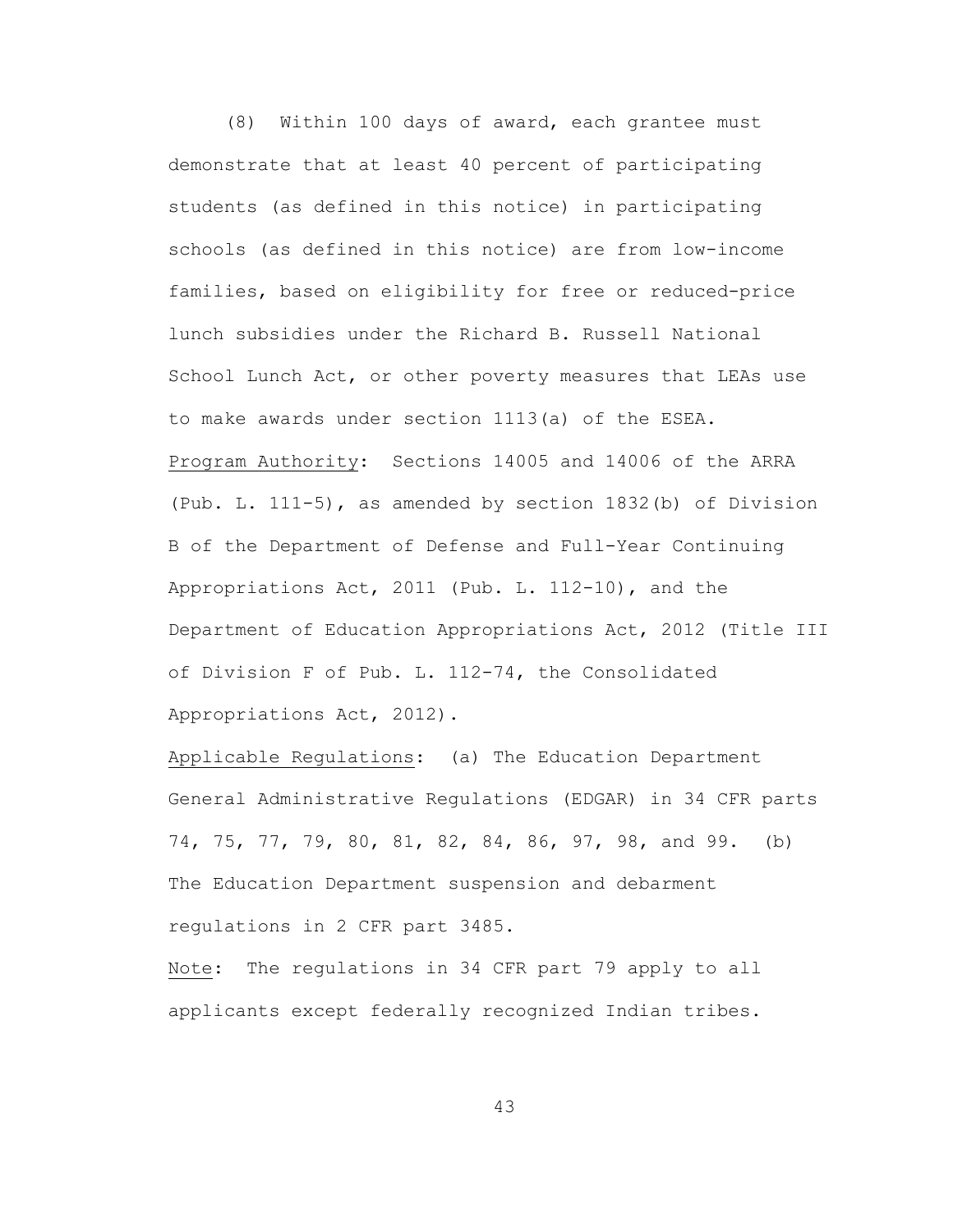Note: The regulations in 34 CFR part 86 apply to institutions of higher education only.

Note: Nothing in this notice shall be construed to alter or otherwise affect the rights, remedies, and procedures afforded school or school district employees under Federal, State, or local laws (including applicable regulations or court orders) or under the terms of collective bargaining agreements, memoranda of understanding, or other agreements between such employees and their employers.

II. Award Information

Type of Award: Discretionary grants.

Estimated Available Funds: \$383,000,000.

Contingent upon the availability of funds and the quality of applications, we may make additional awards in FY 2013 or subsequent fiscal years from the list of unfunded applicants from this competition.

The Department may use any unused funds from Phase 2 of the Race to the Top Early Learning Challenge program in the Race to the Top – District competition. Phase 2 of the Race to the Top Early Learning Challenge competition will be announced in a separate notice published in the Federal Register. Conversely, the Department of Education may use any unused FY 2012 funds from the Race to the Top –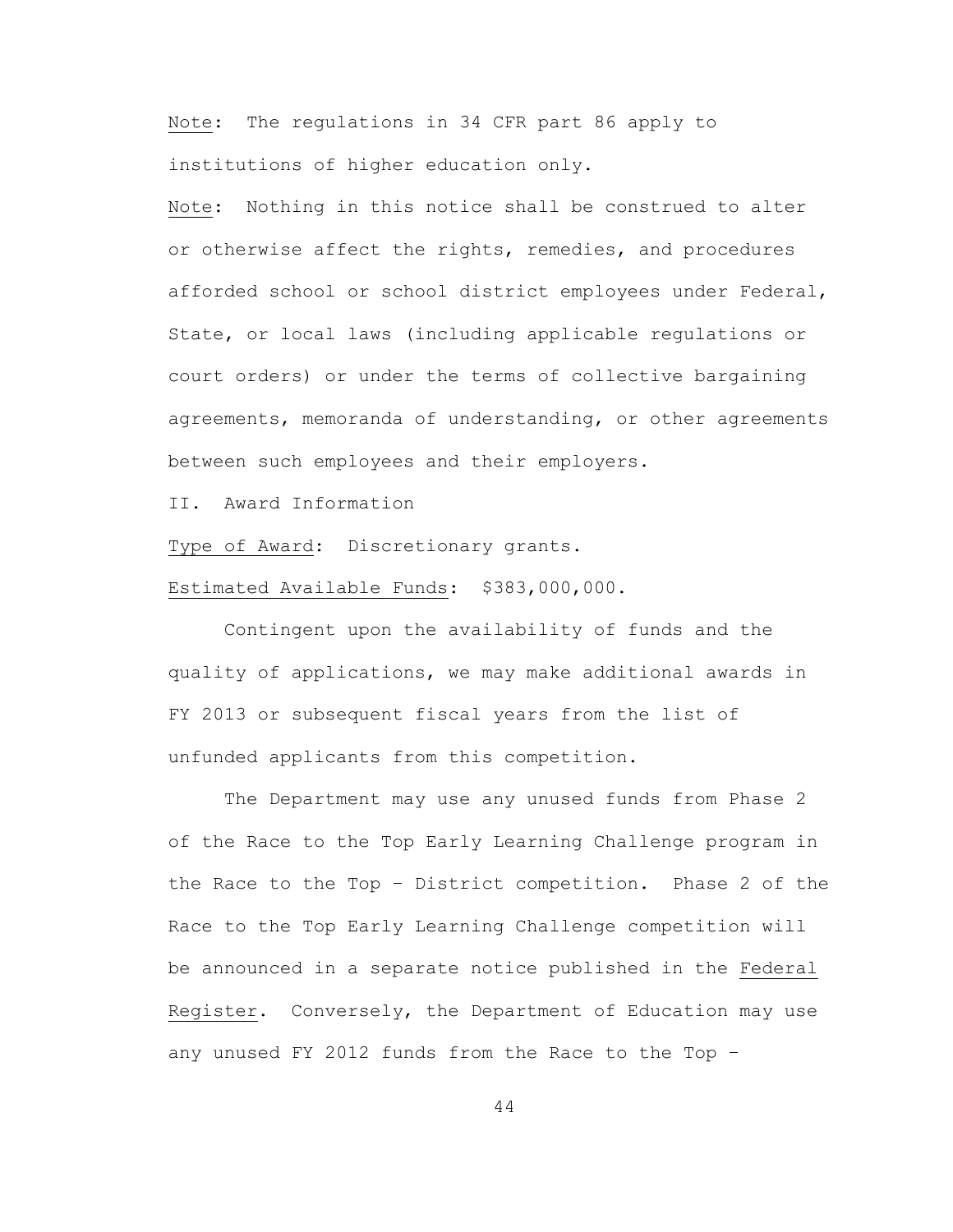District competition under Phase 2 of the Race to the Top Early Learning Challenge competition.

Estimated Range of Awards: \$5,000,000 - \$40,000,000.

Estimated Range of Awards and Maximum Awards: The

following chart illustrates the range for awards by the number of participating students:

| Number of participating      | Award range      |
|------------------------------|------------------|
| students                     |                  |
| $2,000 - 5,000$              | \$5-10 million   |
| $\circ$ r                    |                  |
| Fewer than 2,000, provided   |                  |
| those students are served by |                  |
| a consortium of at least 10  |                  |
| LEAs and at least 75 percent |                  |
| of the students served by    |                  |
| each LEA are participating   |                  |
| students (as defined in this |                  |
| notice)                      |                  |
| $5,001 - 10,000$             | $$10-20$ million |
| $10,001 - 25,000$            | $$20-30$ million |
| $25,001+$                    | $$30-40$ million |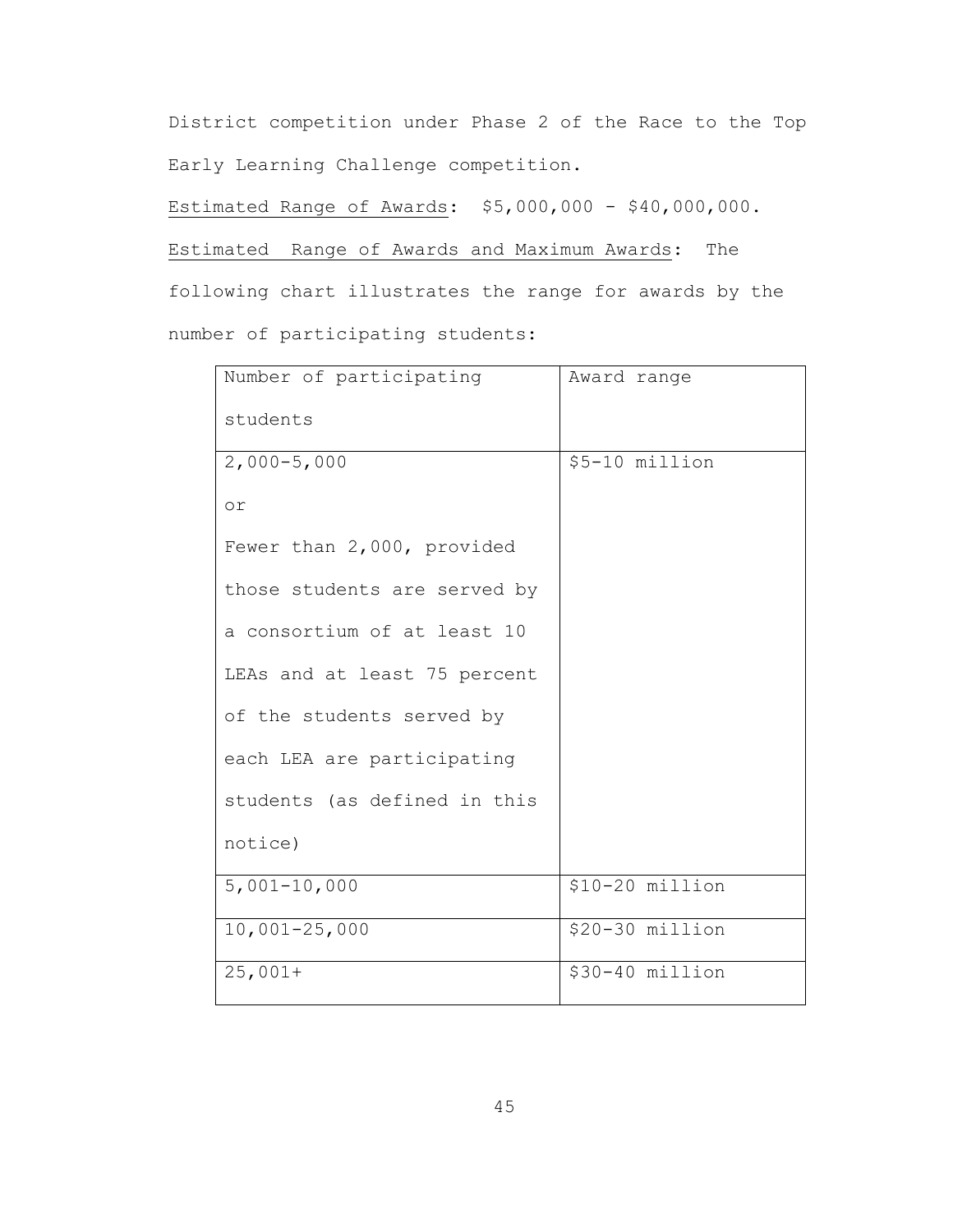We will not consider an application that requests a budget outside the applicable range of awards, not including any optional budget supplements included in the application. The Department may change the maximum amount through a notice published in the Federal Register.

Estimated Number of Awards: 15-25.

Note: The Department is not bound by any estimates in this notice.

Project Period: Up to 48 months.

III. Eligibility Information

(1) Eligible applicants: To be eligible for a grant under this competition:

(a) An applicant must be an individual LEA (as defined in this notice) or a consortium of LEAs from the 50 States, the District of Columbia, and the Commonwealth of Puerto Rico.

(i) LEAs may apply for all or a portion of their schools, for specific grades, or for subject-area bands (e.g., lowest-performing schools, secondary schools, schools connected by a feeder pattern, middle school math, or preschool through third grade).

(ii) Consortia may include LEAs from multiple States.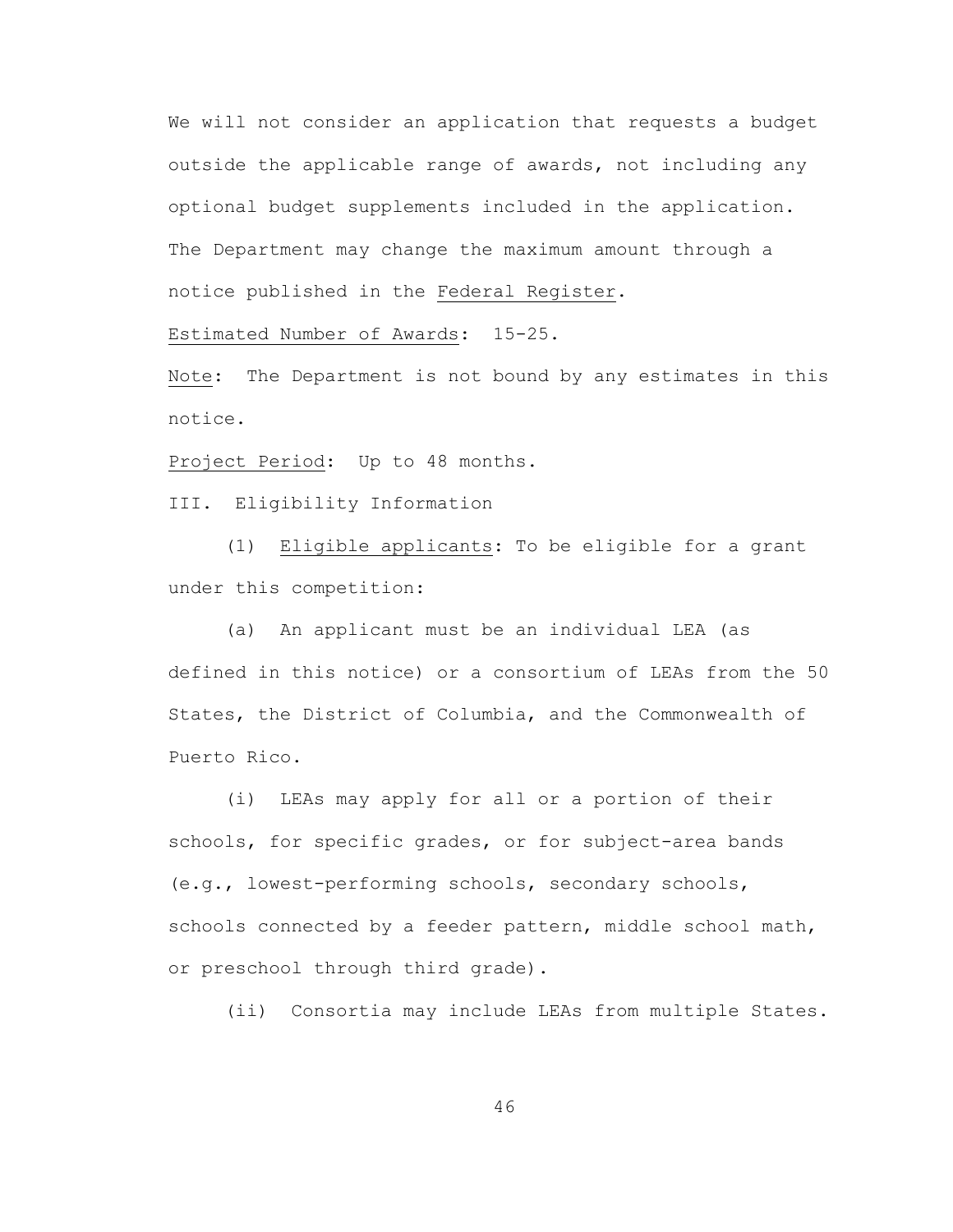(iii) Each LEA may participate in only one Race to the Top – District application.

(b) An applicant must serve a minimum of 2,000 participating students (as defined in this notice) or may serve fewer than 2,000 participating students (as defined in this notice) provided those students are served by a consortium of at least 10 LEAs and at least 75 percent of the students served by each LEA are participating students (as defined in this notice).

(c) At least 40 percent of participating students (as defined in this notice) across all participating schools (as defined in this notice) must be students from lowincome families, based on eligibility for free or reducedprice lunch subsidies under the Richard B. Russell National School Lunch Act, or other poverty measures that LEAs use to make awards under section 1113(a) of the ESEA. If an applicant has not identified all participating schools (as defined in this notice) at the time of application, it must provide an assurance that within 100 days of the grant award it will meet this requirement.

(d) An applicant must demonstrate its commitment to the core educational assurance areas (as defined in this notice), including, for each LEA included in an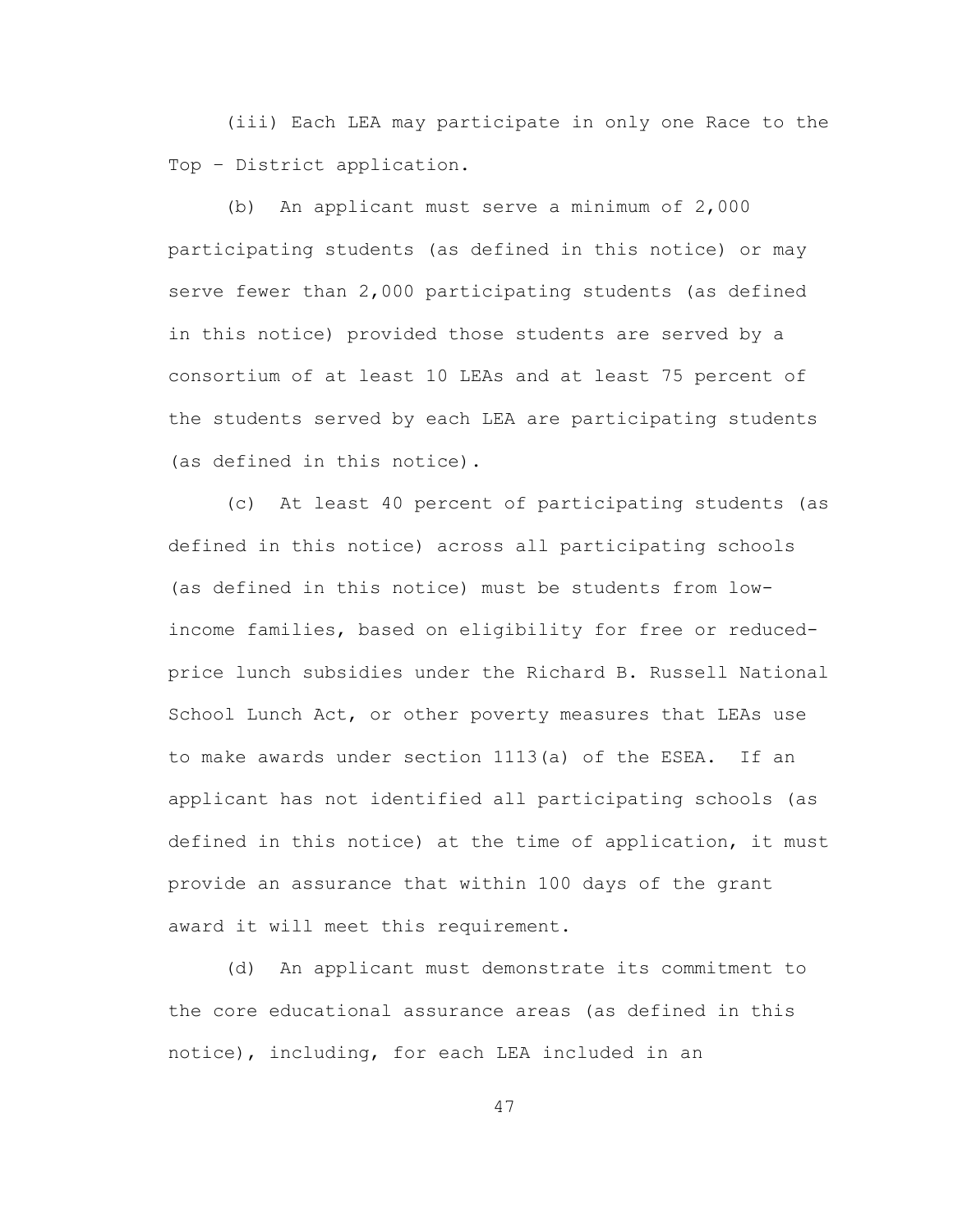application, an assurance signed by the LEA's superintendent or CEO that—

(i) The LEA, at a minimum, will implement no later than the 2014-2015 school year—

(A) A teacher evaluation system (as defined in this notice);

(B) A principal evaluation system (as defined in this notice); and

(C) A superintendent evaluation (as defined in this notice);

(ii) The LEA is committed to preparing all students for college or career, as demonstrated by –

(A) Being located in a State that has adopted college- and career-ready standards (as defined in this notice); or

(B) Measuring all student progress and performance against college- and career-ready graduation requirements (as defined in this notice);

(iii) The LEA has a robust data system that has, at a minimum--

(A) An individual teacher identifier with a teacherstudent match; and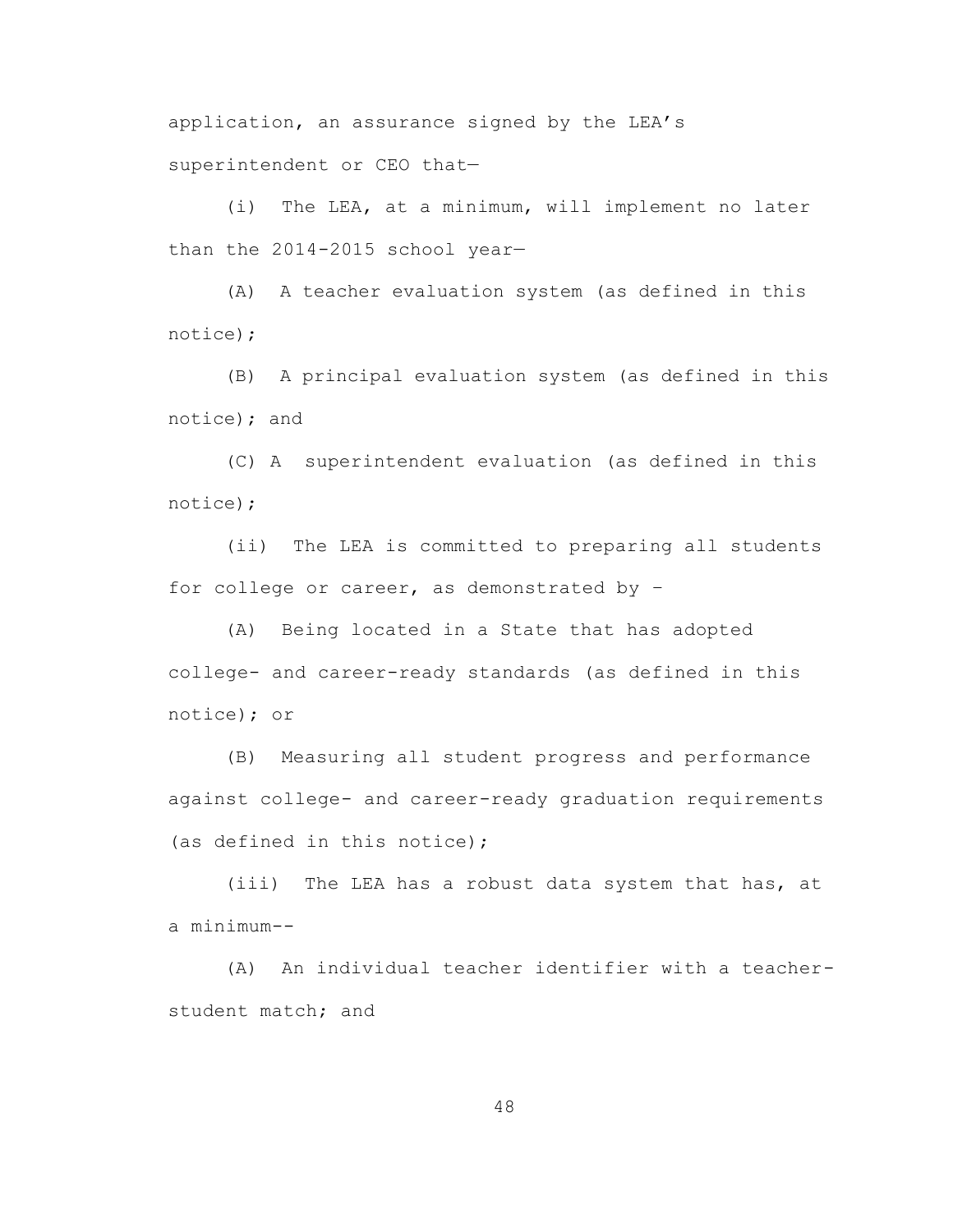(B) The capability to provide timely data back to educators and their supervisors on student growth (as defined in this notice);

(iv) The LEA has the capability to receive or match student-level preschool-through-12<sup>th</sup> grade and higher education data; and

(v) The LEA ensures that any disclosure of or access to personally identifiable information in students' education records complies with FERPA.

(e) Required signatures for the LEA or lead LEA in a consortium are those of the superintendent or CEO, local school board president, and local teacher union or association president (where applicable).

 (2) Cost Sharing or Matching: This competition does not require cost sharing or matching.

IV. Application and Submission Information

1. Address to Request Application Package: You can obtain an application package via the Internet or from the Department of Education. To obtain a copy via the Internet, use the following address: www.ed.gov/programs/racetothetop-district. To obtain a copy from the Department of Education, write, fax, or call the following: Meredith Farace, U.S. Department of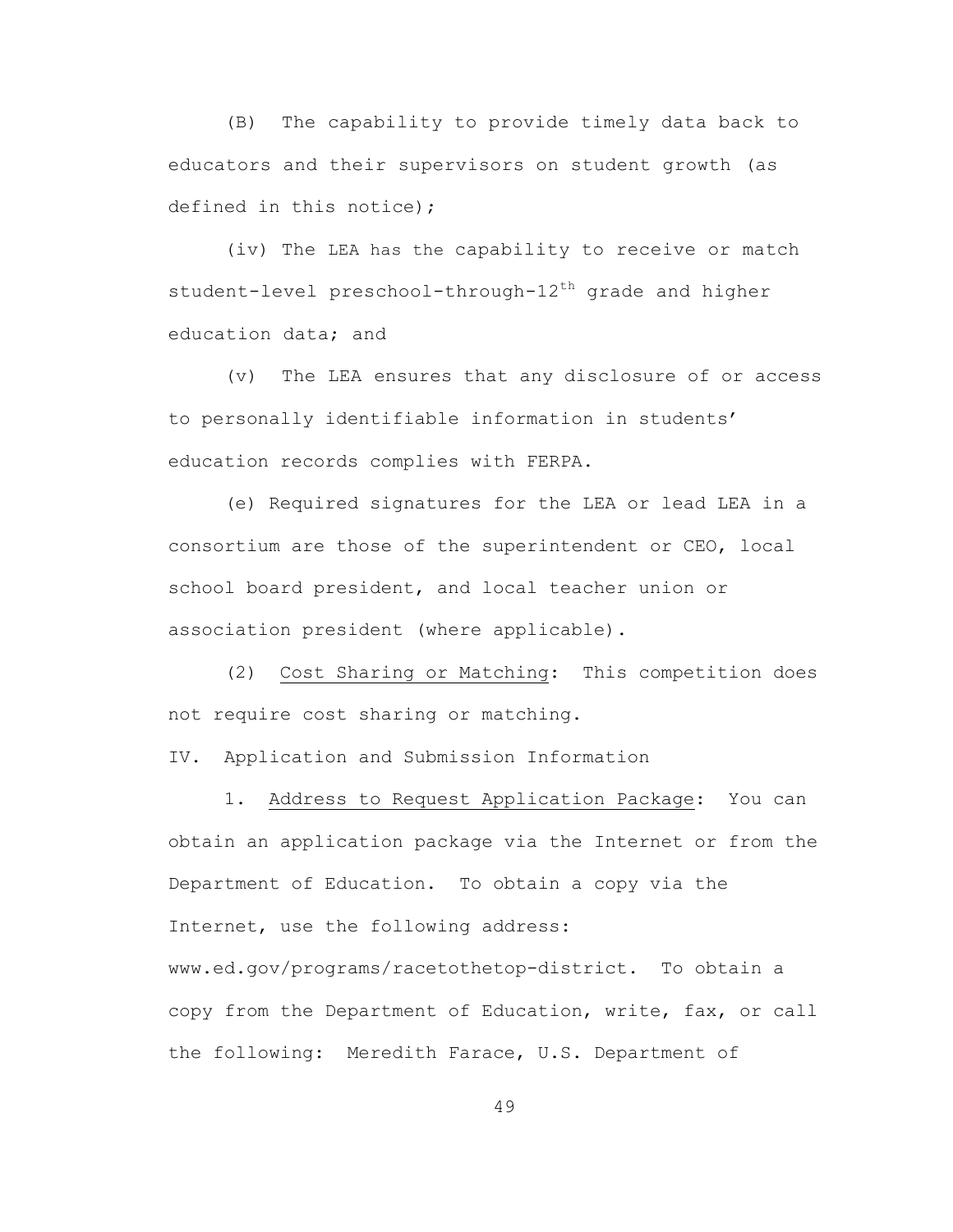Education, 400 Maryland Avenue, SW., room 7e208, Washington, D.C. 20202-4260. Telephone: (202) 453-6800. FAX: (202) 401-1557.

If you use a telecommunications device for the deaf (TDD) or a text telephone (TTY), call the Federal Relay Service (FRS), toll free, at 1-800-877-8339.

Individuals with disabilities can obtain a copy of the application package in an accessible format (e.g., braille, large print, audiotape, or compact disc) by contacting the program contact person listed in this section.

2.a. Content and Form of Application Submission: Requirements concerning the content of an application, together with the forms you must submit, are in the application package for this competition. Notice of Intent to Apply: August 30, 2012. We will be able to develop a more efficient process for reviewing grant applications if we know the approximate number of applicants that intend to apply for funding under this competition. Therefore, the Secretary strongly encourages each potential applicant to notify us of the applicant's intent to submit an application for funding by completing a Web-based form. When completing this form, applicants will

provide (1) the applicant's name and address; (2) whether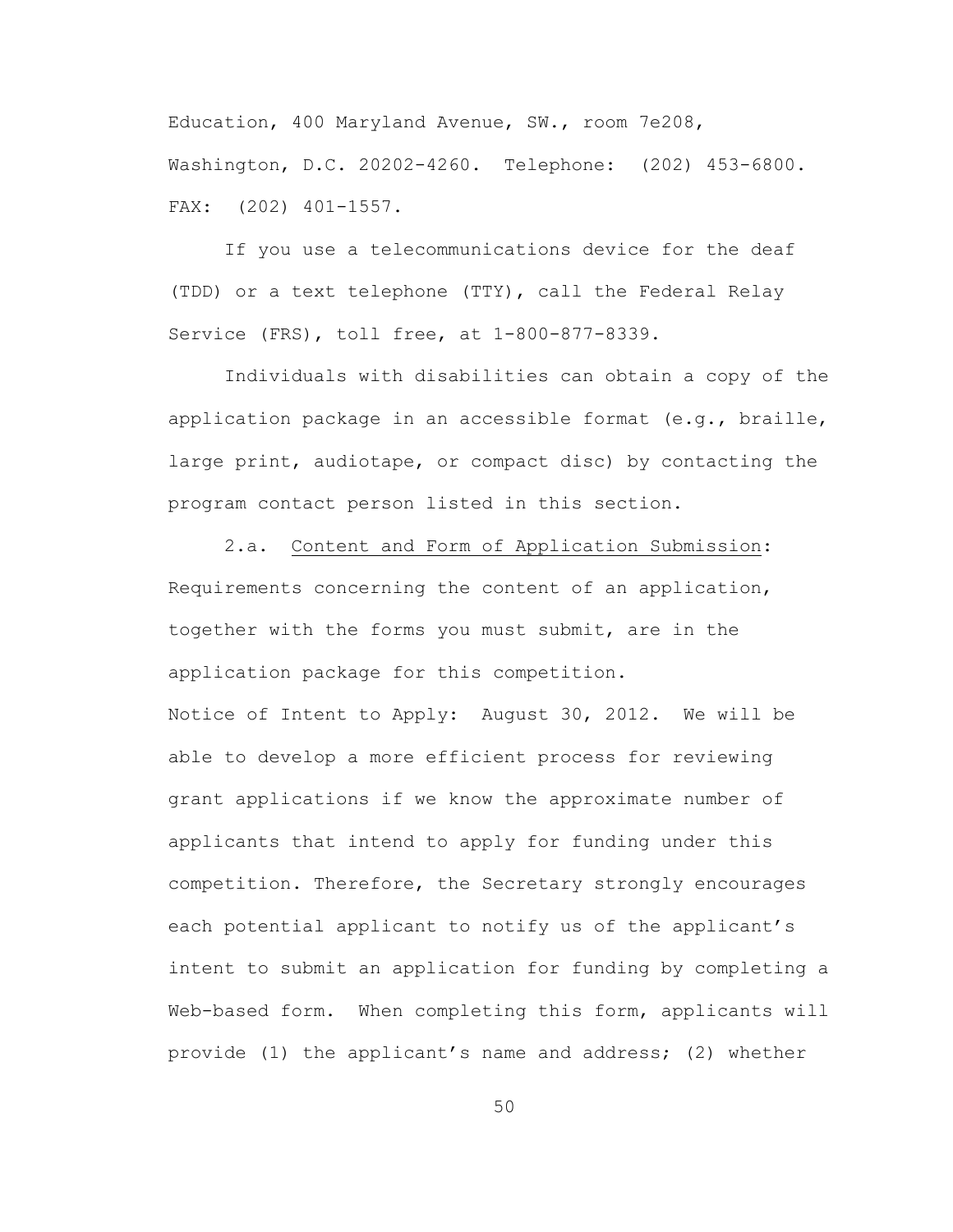the applicant is applying as an individual LEA or as a consortium of LEAs; (3) expected budget request; and (4) contact person (and phone number and email). Applicants may access this form online at

<http://www2.ed.gov/surveys/intent-rttd.html>**.** Applicants that do not complete this form may still apply for funding. Page Limit: The application narrative is where you, the applicant, address the selection criteria and the competitive preference priority that reviewers use to evaluate your application. We recommend you limit the application narrative to no more than 70 pages, using the following standards:

• A "page" is 8.5" x 11", on one side only, with 1" margins at the top, bottom, and both sides.

• Each page has a page number.

• Line spacing for the narrative is set to 1.5 spacing, and the font used is 12 point Times New Roman.

The recommended page limit does not apply to the cover sheet; Parts X and XI, the budget sections, including the narrative budget justification; Parts IV-VII, the assurances and certifications; the resumes, the letters of support, or other appendices. However, the recommended page limit does apply to all of the application narrative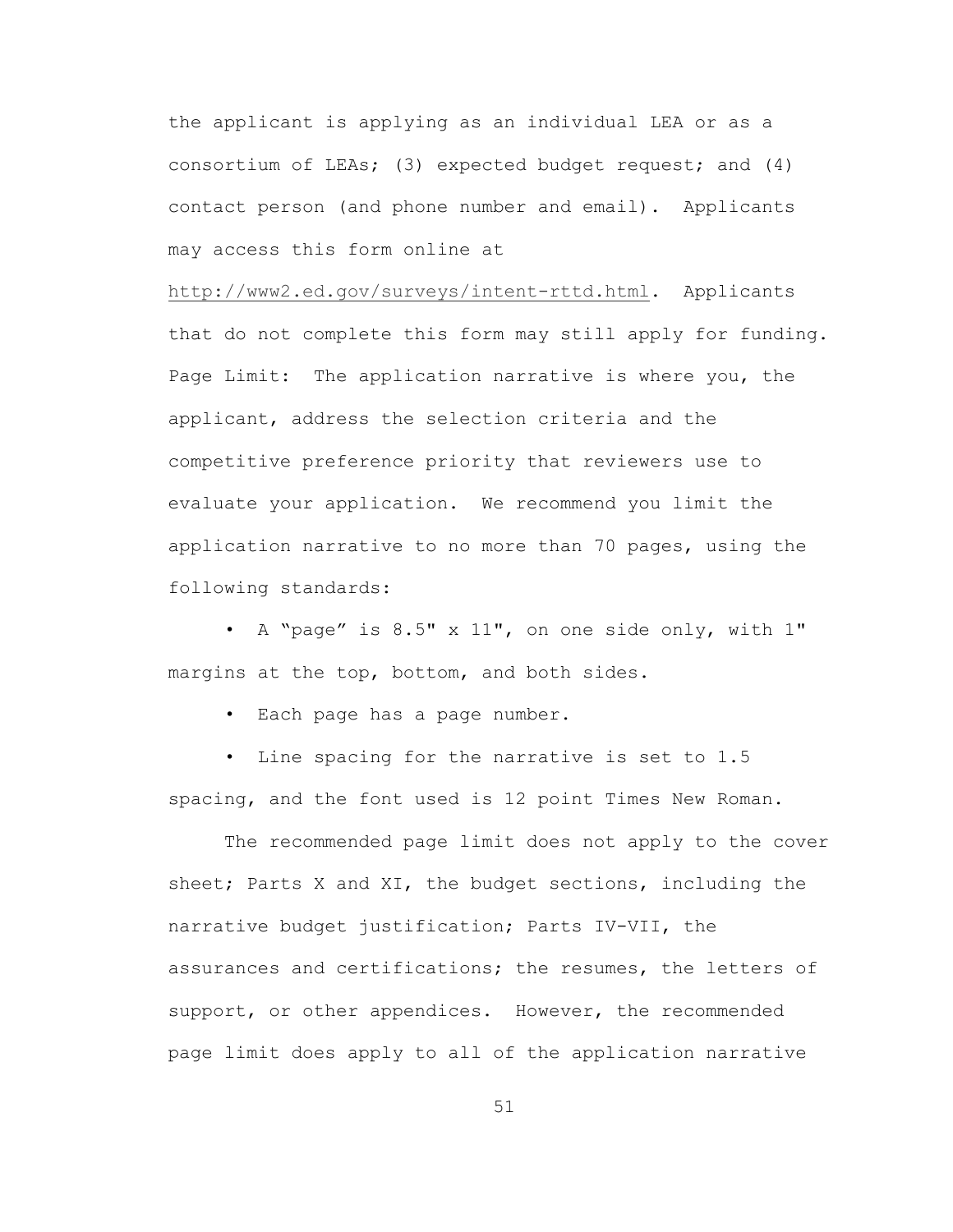section.

#### b. Submission of Proprietary I*n*formation:

Given the types of projects that may be proposed in applications for the Race to the Top – District, an application may include business information that the applicant considers proprietary. The Department's regulations define "business information" in 34 CFR 5.11.

Following the process used with our previous Race to the Top competitions, we plan to post funded applications on our Web site and you may wish to request confidentiality of business information.

Consistent with Executive Order 12600, please designate in your application any information that you feel is exempt from disclosure under Exemption 4 of the Freedom of Information Act. In an attachment in the Appendix, titled "Disclosure Exemption," please list the page number or numbers on which we can find this information. For additional information please see 34 CFR 5.11(c).

#### 3. Submission Dates and Times:

Applications Available: [INSERT DATE OF PUBLICATION IN THE FEDERAL REGISTER].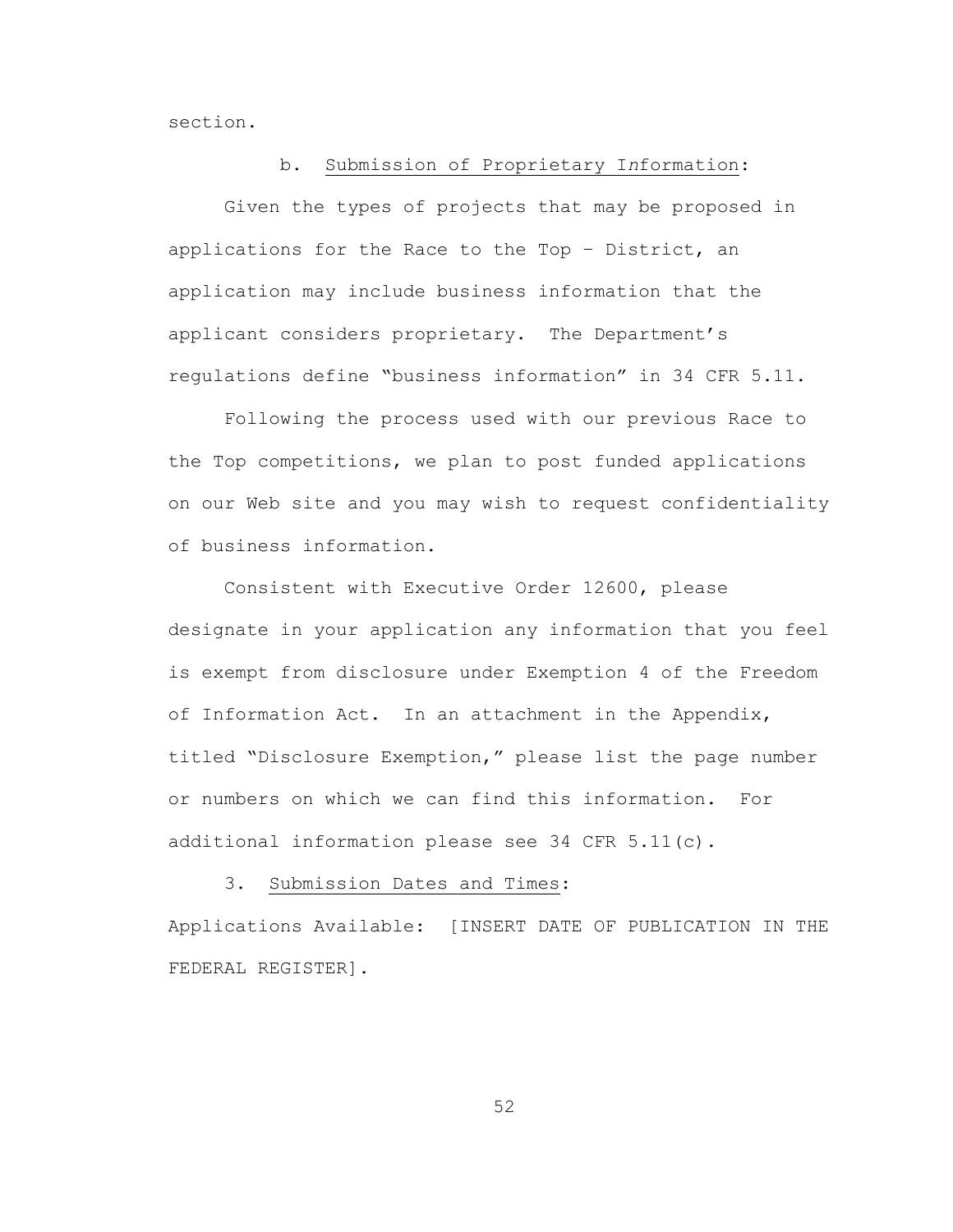Deadline for Notice of Intent to Apply: [INSERT DATE 15 DAYS AFTER PUBLICATION OF THIS NOTICE.] Submission of a notice of intent to apply is optional. Date of Application Webinar: August 16 and 21, 2012 Deadline for Transmittal of Applications: October 30, 2012.

Applications for grants under this competition must be submitted in electronic format on a CD or DVD, with CD-ROM or DVD-ROM preferred, by mail or hand delivery. For information (including dates and times) about how to submit your application by mail or hand delivery, please refer to section IV. 7. Other Submission Requirements of this notice.

We do not consider an application that does not comply with the deadline requirements.

Individuals with disabilities who need an accommodation or auxiliary aid in connection with the application process should contact the person listed under For Further Information Contact in section VII of this notice. If the Department provides an accommodation or auxiliary aid to an individual with a disability in connection with the application process, the individual's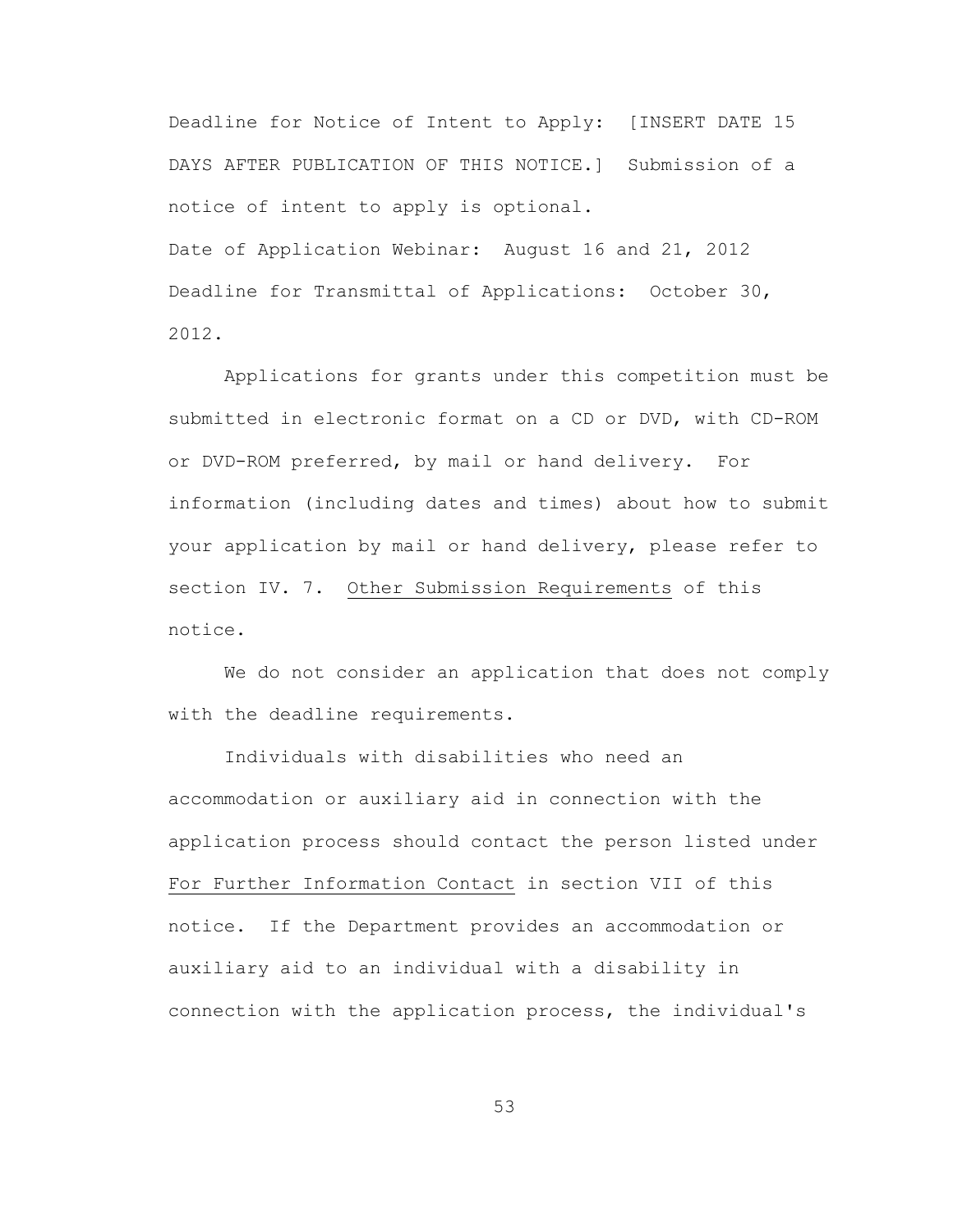application remains subject to all other requirements and limitations in this notice.

4. Intergovernmental Review: This competition is subject to Executive Order 12372 and the regulations in 34 CFR part 79. Information about Intergovernmental Review of Federal Programs under Executive Order 12372 is in the application package for this program.

5. Funding Restrictions: We reference regulations outlining funding restrictions in the Applicable Regulations section of this notice.

6. Data Universal Numbering System Number, Taxpayer Identification Number, and Central Contractor Registry: To do business with the Department of Education, you must--

a. Have a Data Universal Numbering System (DUNS) number and a Taxpayer Identification Number (TIN);

b. Register both your DUNS number and TIN with the Central Contractor Registry (CCR), the Government's primary registrant database;

c. Provide your DUNS number and TIN on your application; and

d. Maintain an active CCR registration with current information while your application is under review by the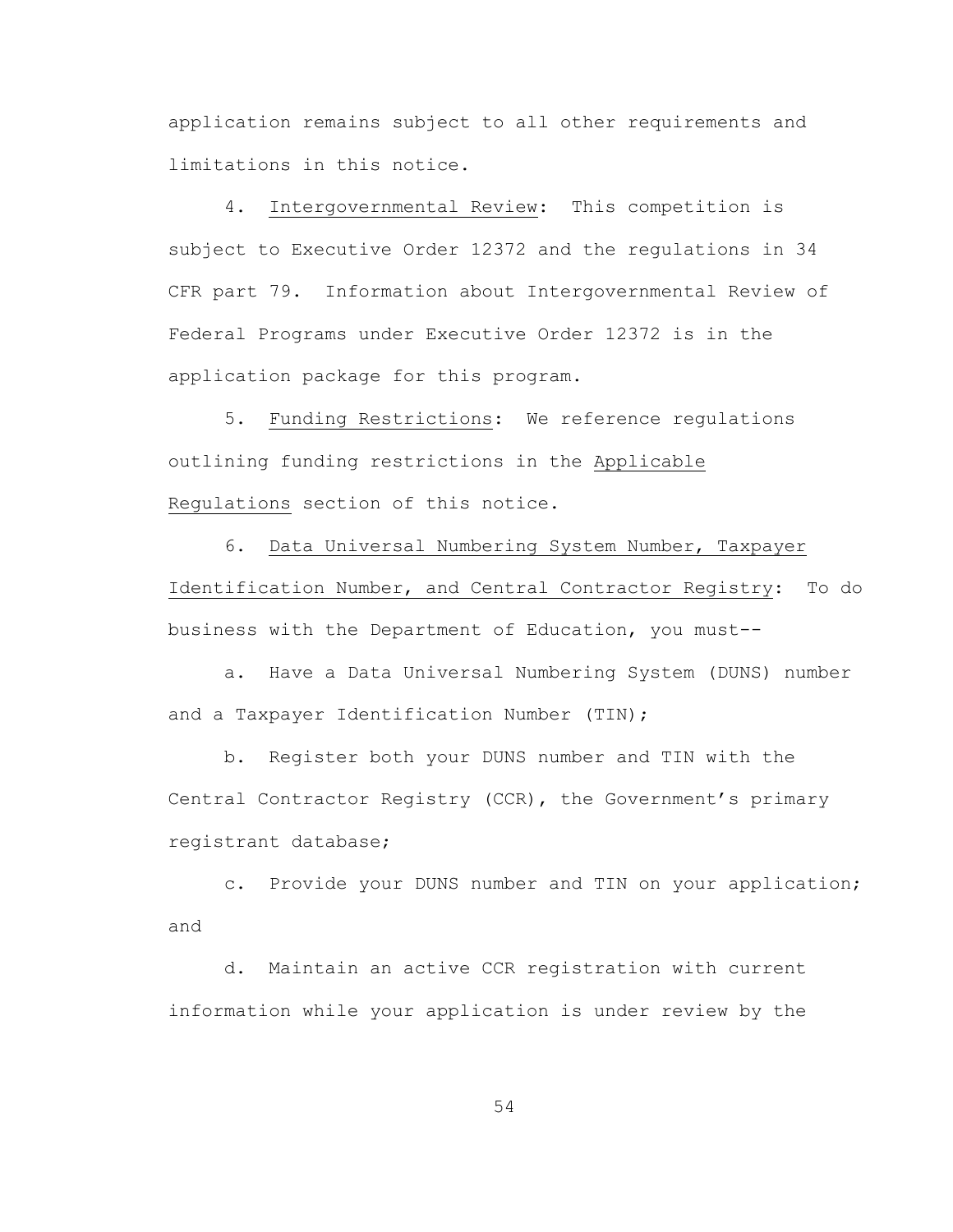Department and, if you are awarded a grant, during the project period.

You can obtain a DUNS number from Dun and Bradstreet. A DUNS number can be created within one business day.

If you are a corporate entity, agency, institution, or organization, you can obtain a TIN from the Internal Revenue Service. If you are an individual, you can obtain a TIN from the Internal Revenue Service or the Social Security Administration. If you need a new TIN, please allow 2-5 weeks for your TIN to become active.

The CCR registration process may take five or more business days to complete. If you are currently registered with the CCR, you may not need to make any changes. However, please make certain that the TIN associated with your DUNS number is correct. Also note that you will need to update your CCR registration on an annual basis. This may take three or more business days to complete.

7. Other Submission Requirements: Applications for grants under this competition must be submitted in electronic format on a CD or DVD, with CD-ROM or DVD-ROM preferred, by mail or hand delivery. Individual LEA applicants must submit signed originals of Parts IV, V, and VII of the application and the applicant LEAs for a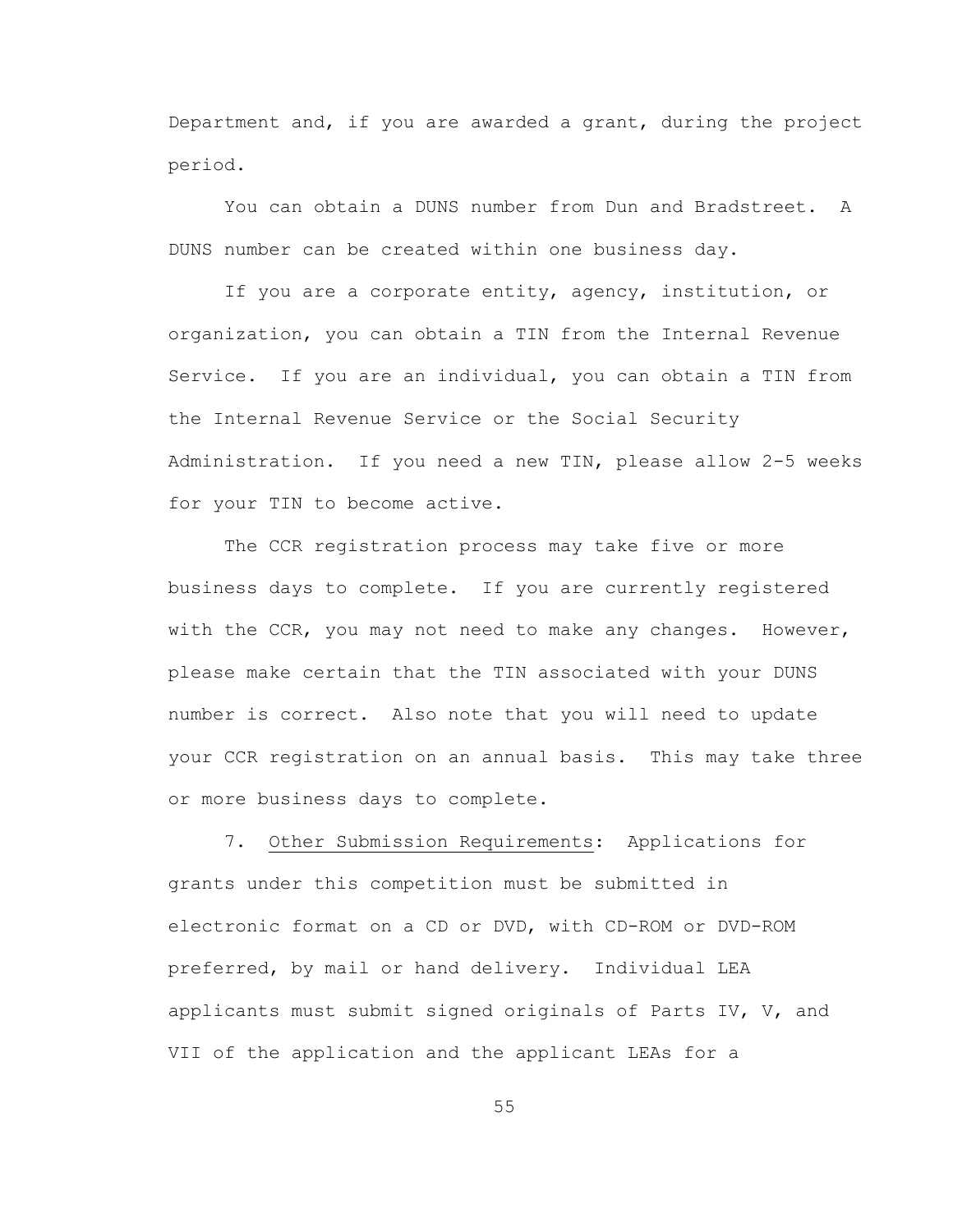consortium application must submit signed originals of Parts IV, VI, VII of the application and a signed memorandum of understanding from each member LEA of the consortia (as described in Part XIII of the application).

All electronic application files must be in a .DOC (document), .DOCX (document), .RTF (rich text), or .PDF (Portable Document) format. Each file name should clearly identify the part of the application it contains. If an applicant submits a file type other than the four file types specified in this paragraph, the Department will not review that material. Applicants should not passwordprotect these files. The CD or DVD containing the application should be clearly labeled with the applicant's name, city, State, and any other relevant information.

We strongly recommend the applicant to submit a CD or DVD of its application that includes the following files: (1) A single file that contains the body of the application, including required budget tables, that has been converted into a .PDF format so that the .PDF is searchable. Note that a .PDF created from a scanned document will not be searchable. (2) A single file in a .PDF format that contains all of the required signature pages. The signature pages may be scanned and turned into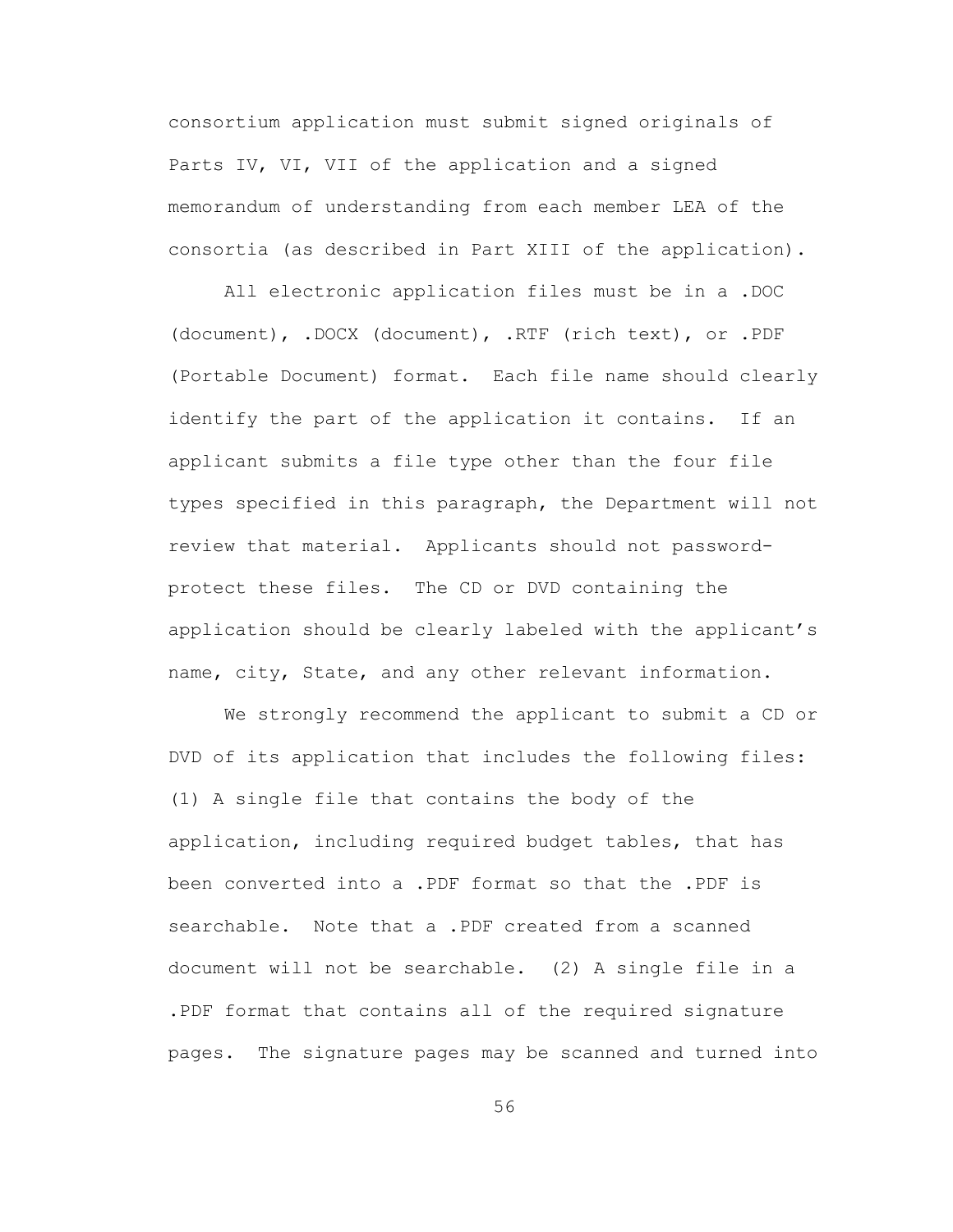a PDF. (3) Copies of the completed electronic budget spreadsheets with the required budget tables, which should be in a separate file from the body of the application. The spreadsheets will be used by the Department for budget reviews. Each of these items must be clearly labeled with the LEA's name, city, state, and any other relevant identifying information. Applicants also should not password-protect these files.

The Department must receive the application by 4:30:00 p.m., Washington, DC time, on or before the application deadline date.

## a. Submission of Applications by Mail:

If you submit your application by mail (through the U.S. Postal Service or a commercial carrier), we must receive your application (i.e., the CD or DVD, and the signed originals of Parts IV – VII and memoranda of understanding, as applicable) on or before the application deadline date. Therefore to avoid delays, we strongly recommend sending the application via overnight mail. Mail the original and two copies of the application to the Department at the following address:

U.S. Department of Education Application Control Center Attention: CFDA Number 84.416 LBJ Basement Level 1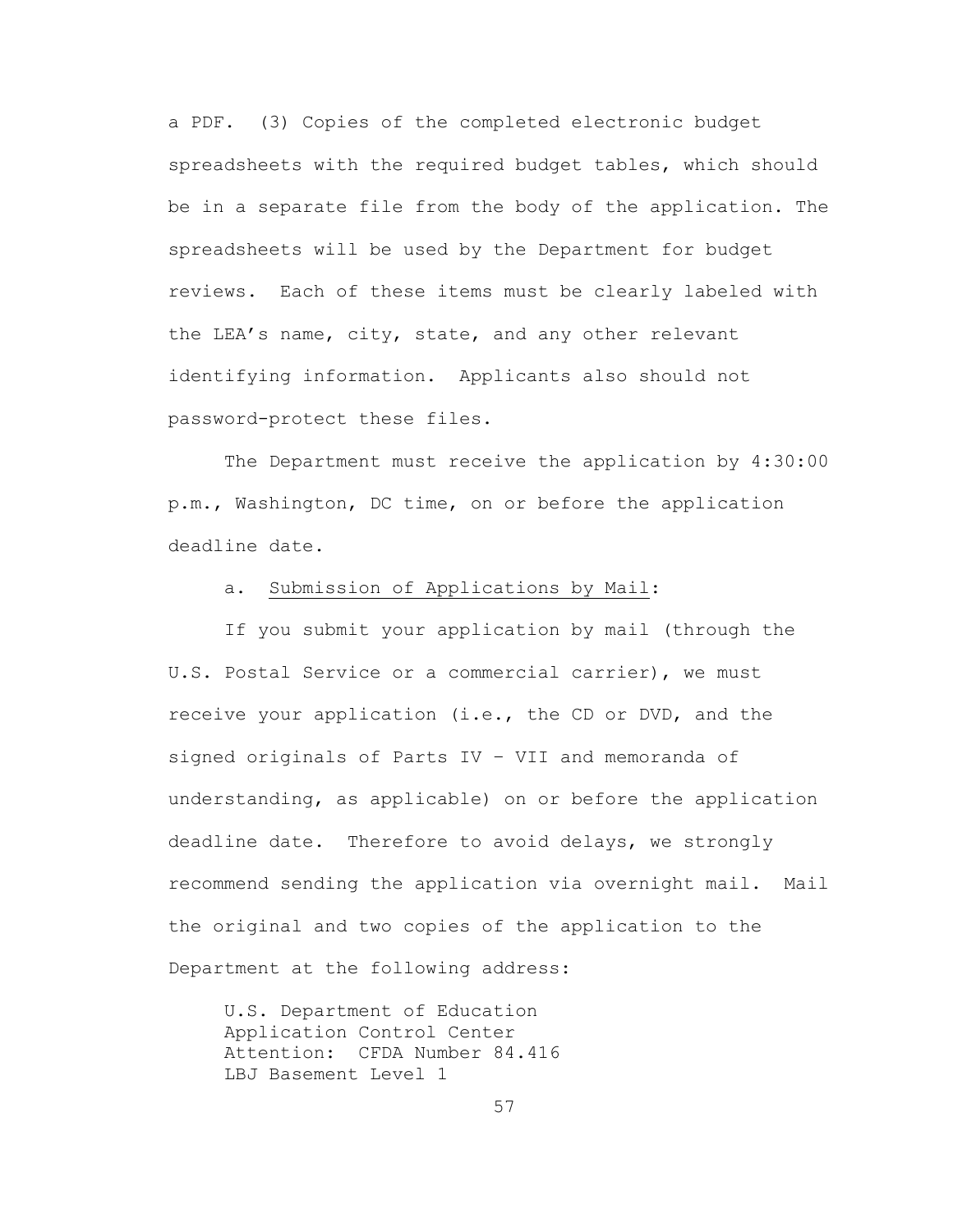400 Maryland Avenue, SW. Washington, DC 20202-4260

If we receive an application after the application deadline, we will not consider that application.

### b. Submission of Applications by Hand Delivery:

If you submit your application by hand delivery, you (or a courier service) must deliver the original and two copies of your application by hand, on or before the application deadline date, to the Department at the following address:

U.S. Department of Education Application Control Center Attention: CFDA Number 84.416 550 12th Street, SW. Room 7041, Potomac Center Plaza Washington, DC 20202-4260

The Application Control Center accepts hand deliveries daily between 8:00 a.m. and 4:30 p.m., Washington, DC, time, except Saturdays, Sundays, and Federal holidays. Note for Mail or Hand Delivery of Applications: When you mail or hand deliver your application to the Department--

(1) You must indicate on the envelope the CFDA number, including suffix letter, if any, of the competition under which you are submitting your application; and

(2) The Application Control Center will mail to you a notification of receipt of your grant application. If you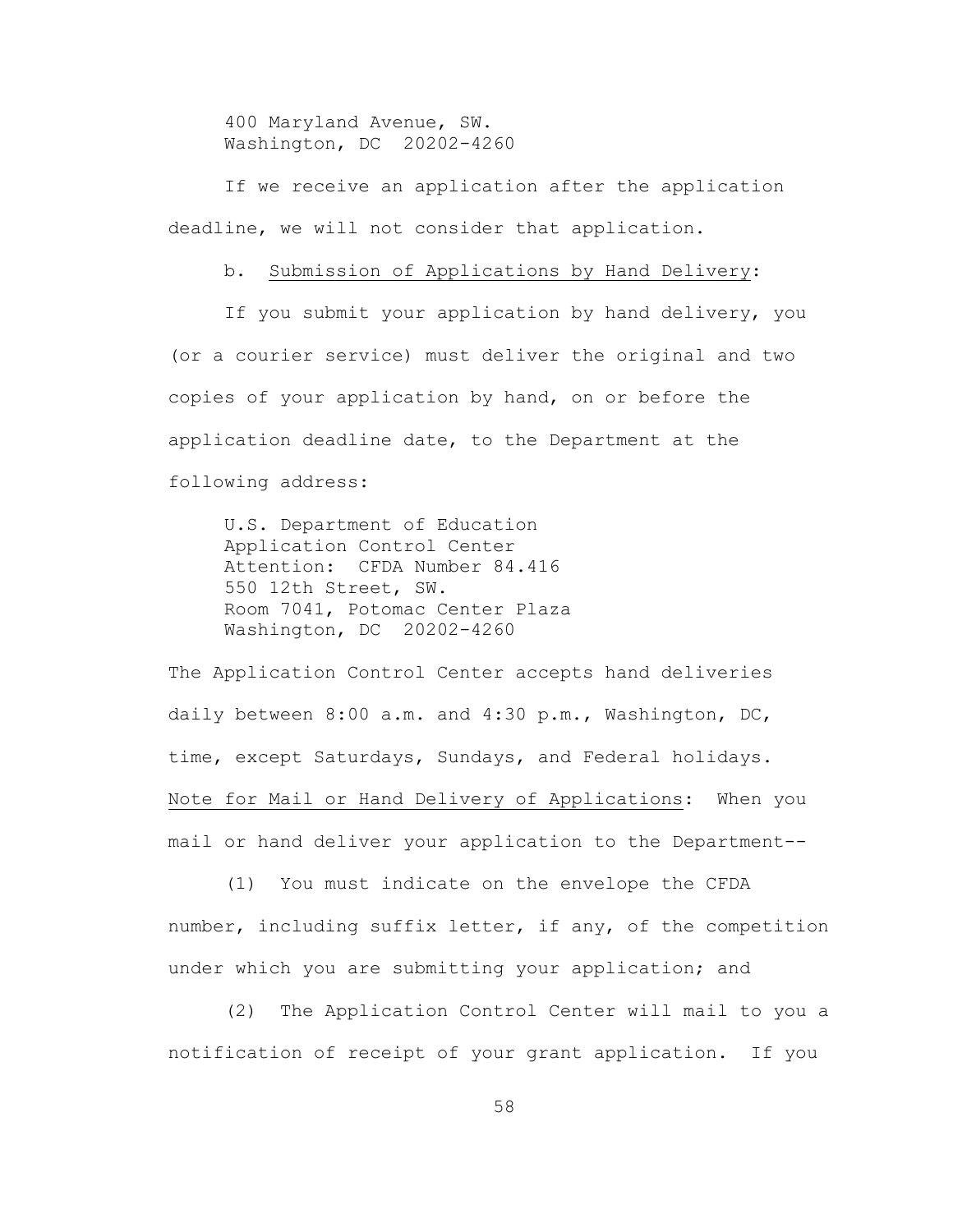do not receive this notification within 15 business days from the application deadline date, you should call the U.S. Department of Education Application Control Center at (202) 245-6288.

V. Application Review Information

1. Selection Criteria: The selection criteria for this program are as follows:

A. Vision

(1) The extent to which the applicant has set forth a comprehensive and coherent reform vision that builds on its work in four core educational assurance areas (as defined in this notice) and articulates a clear and credible approach to the goals of accelerating student achievement, deepening student learning, and increasing equity through personalized student support grounded in common and individual tasks that are based on student academic interests.

(2) The extent to which the applicant's approach to implementing its reform proposal (e.g., schools, grade bands, or subject areas) will support high-quality LEAlevel and school-level implementation of that proposal, including--

(a) A description of the process that the applicant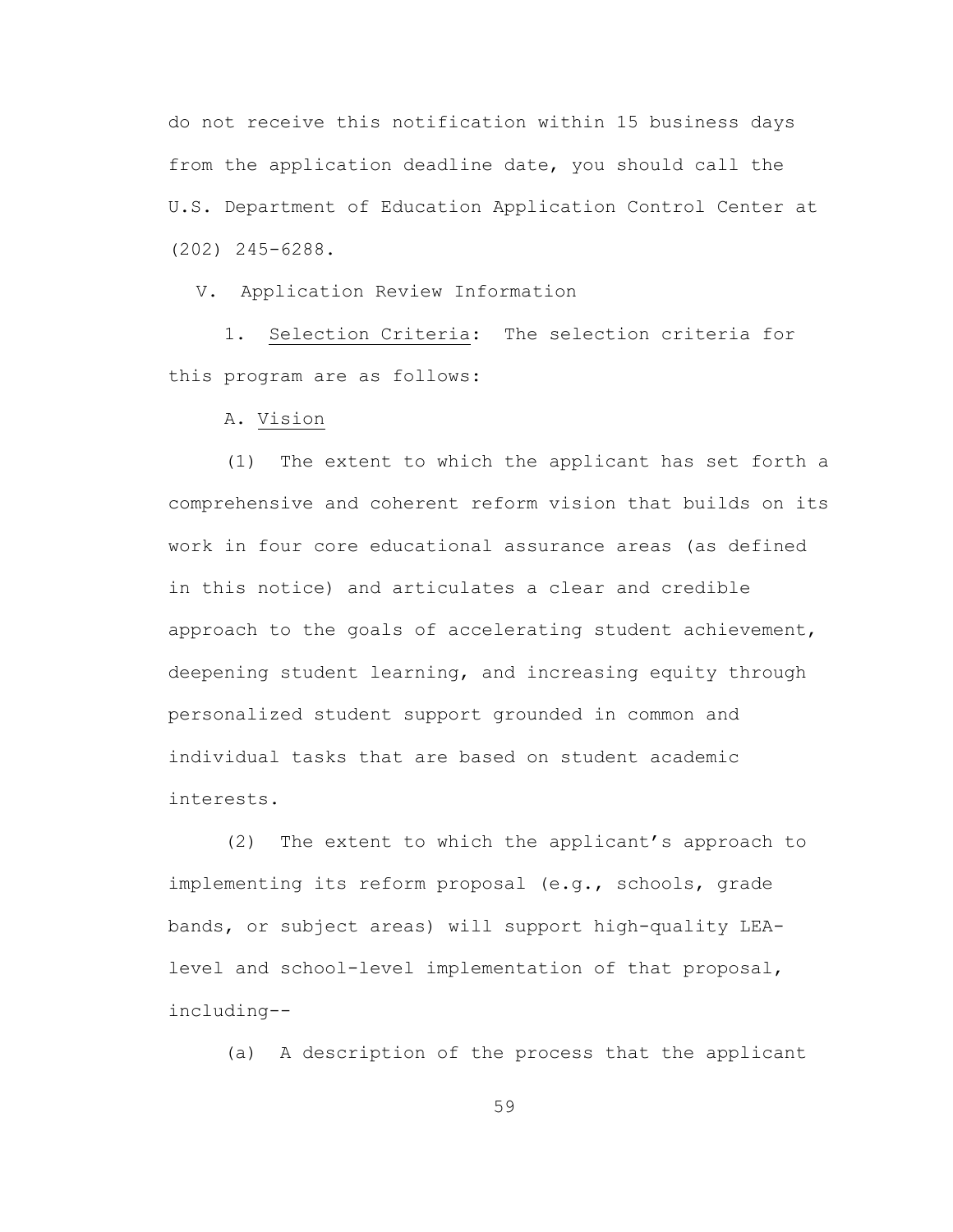used or will use to select schools to participate. The process must ensure that the participating schools (as defined in this notice) collectively meet the competition's eligibility requirements;

(b) A list of the schools that will participate in grant activities (as available); and

(c) The total number of participating students (as defined in this notice), participating students (as defined in this notice) from low-income families, participating students (as defined in this notice) who are high-need students (as defined in this notice), and participating educators (as defined in this notice). If participating schools (as defined in this notice) have yet to be selected, the applicant may provide approximate numbers.

(3) The extent to which the application includes a high-quality plan describing how the reform proposal will be scaled up and translated into meaningful reform to support district-wide change beyond the participating schools (as defined in this notice), and will help the applicant reach its outcome goals (e.g., the applicant's logic model or theory of change of how its plan will improve student learning outcomes for all students who would be served by the applicant).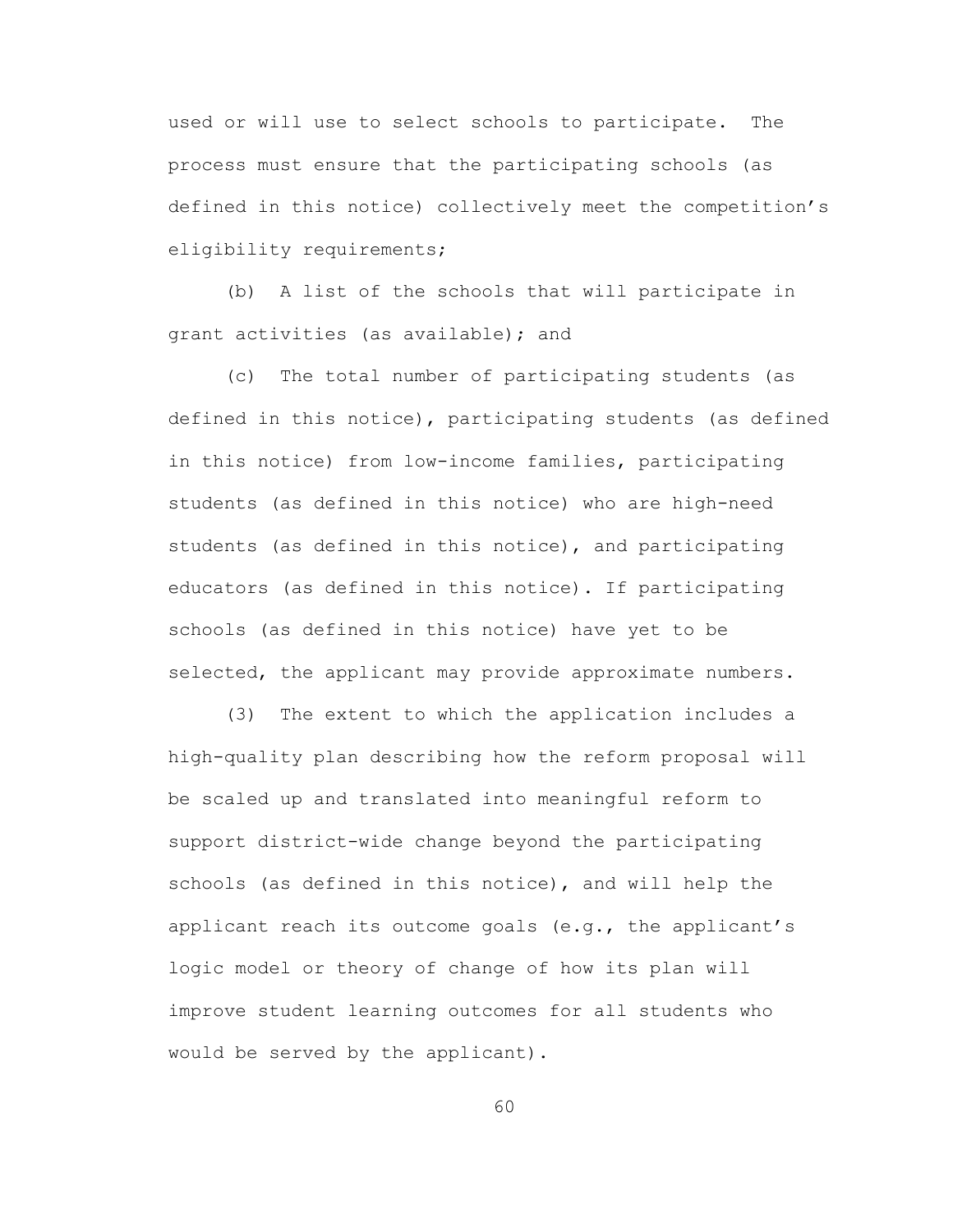(4) The extent to which the applicant's vision is likely to result in improved student learning and performance and increased equity as demonstrated by ambitious yet achievable annual goals that are equal to or exceed State ESEA targets for the LEA(s), overall and by student subgroup (as defined in this notice), for each participating LEA in the following areas:

(a) Performance on summative assessments (proficiency status and growth).

(b) Decreasing achievement gaps (as defined in this notice).

(c) Graduation rates (as defined in this notice).

(d) College enrollment (as defined in this notice) rates.

Optional: The extent to which the applicant's vision is likely to result in improved student learning and performance and increased equity as demonstrated by ambitious yet achievable annual goals for each participating LEA in the following area:

(e) Postsecondary degree attainment.

B. Prior Record of Success and Conditions for Reform

The extent to which each LEA has demonstrated evidence  $of--$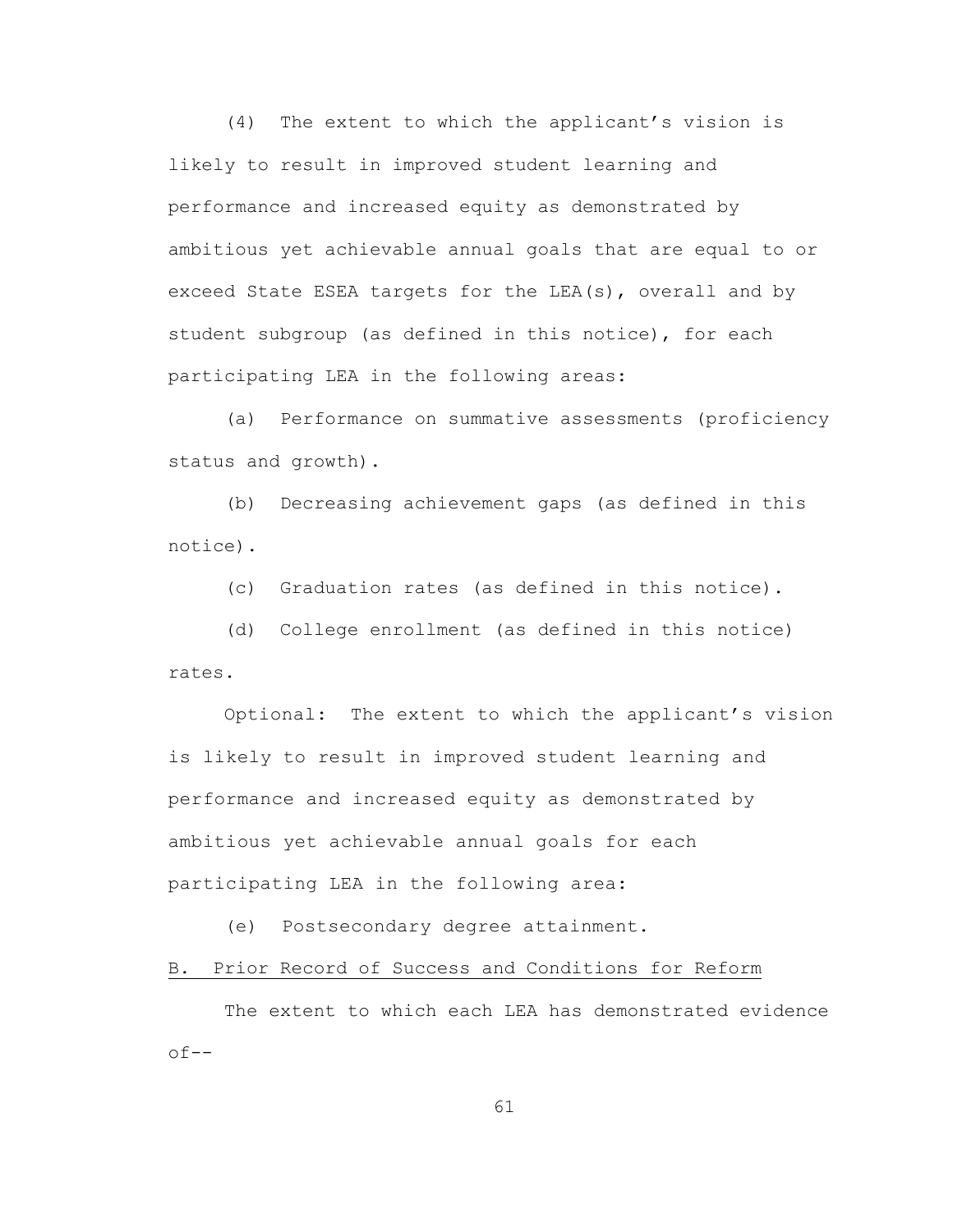(1) A clear record of success in the past four years in advancing student learning and achievement and increasing equity in learning and teaching, including a description, charts or graphs, raw student data, and other evidence that demonstrates the applicant's ability to--

(a) Improve student learning outcomes and close achievement gaps (as defined in this notice), including by raising student achievement, high school graduation rates (as defined in this notice), and college enrollment (as defined in this notice) rates;

(b) Achieve ambitious and significant reforms in its persistently lowest-achieving schools (as defined in this notice) or in its low-performing schools (as defined in this notice); and

(c) Make student performance data (as defined in this notice) available to students, educators (as defined in this notice), and parents in ways that inform and improve participation, instruction, and services.

(2) A high level of transparency in LEA processes, practices, and investments, including by making public, by school, actual school-level expenditures for regular K-12 instruction, instructional support, pupil support, and school administration. At a minimum, this information must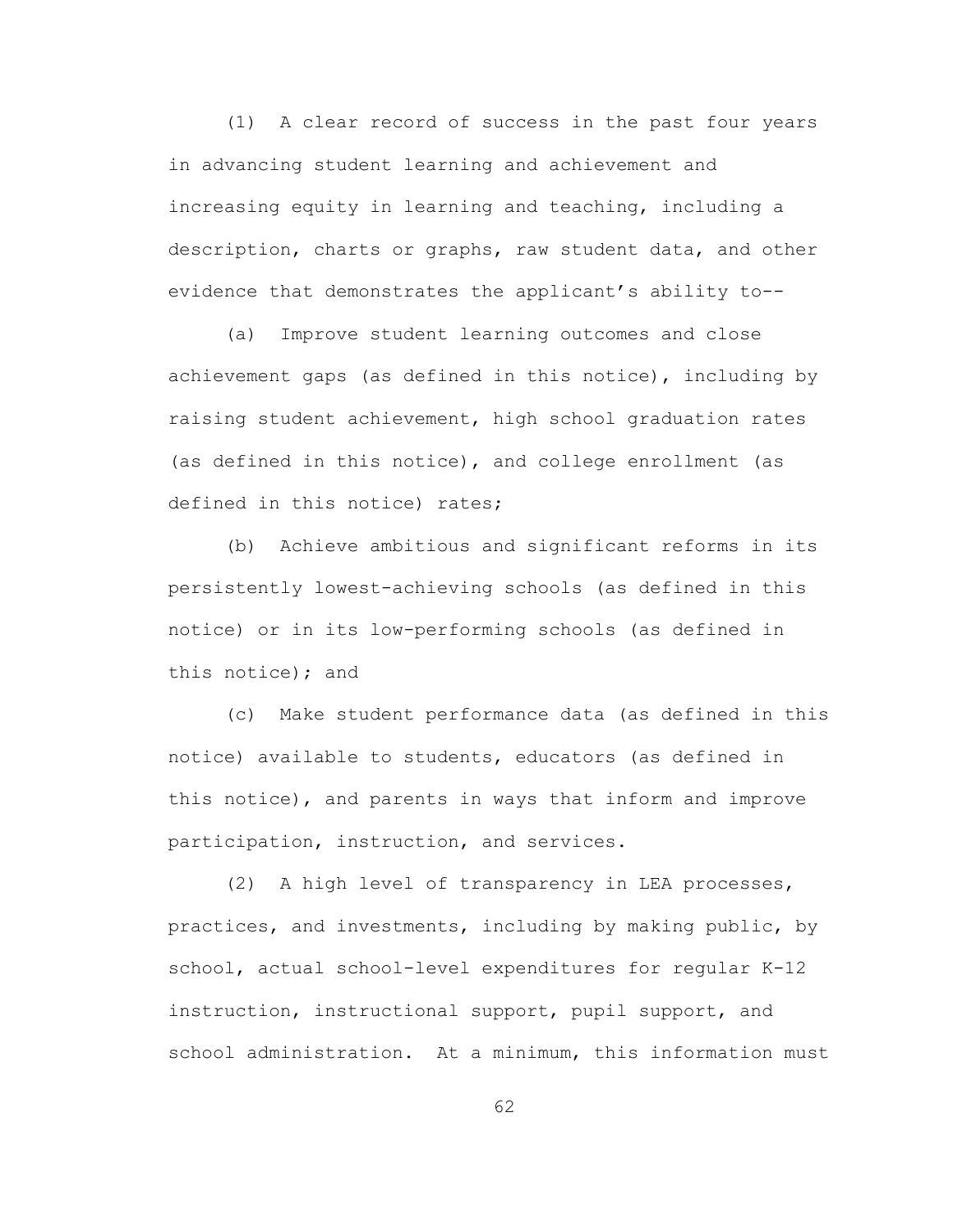include a description of the extent to which the applicant already makes available the following four categories of school-level expenditures from State and local funds:

(a) Actual personnel salaries at the school level for all school-level instructional and support staff, based on the U.S. Census Bureau's classification used in the F-33 survey of local government finances (information on the survey can be found at

[http://nces.ed.gov/ccd/f33agency.asp\)](http://nces.ed.gov/ccd/f33agency.asp);

(b) Actual personnel salaries at the school level for instructional staff only;

(c) Actual personnel salaries at the school level for teachers only; and

(d) Actual non-personnel expenditures at the school level (if available).

(3) Successful conditions and sufficient autonomy under State legal, statutory, and regulatory requirements to implement the personalized learning environments described in the applicant's proposal;

(4) Meaningful stakeholder engagement in the development of the proposal and meaningful stakeholder support for the proposal, including--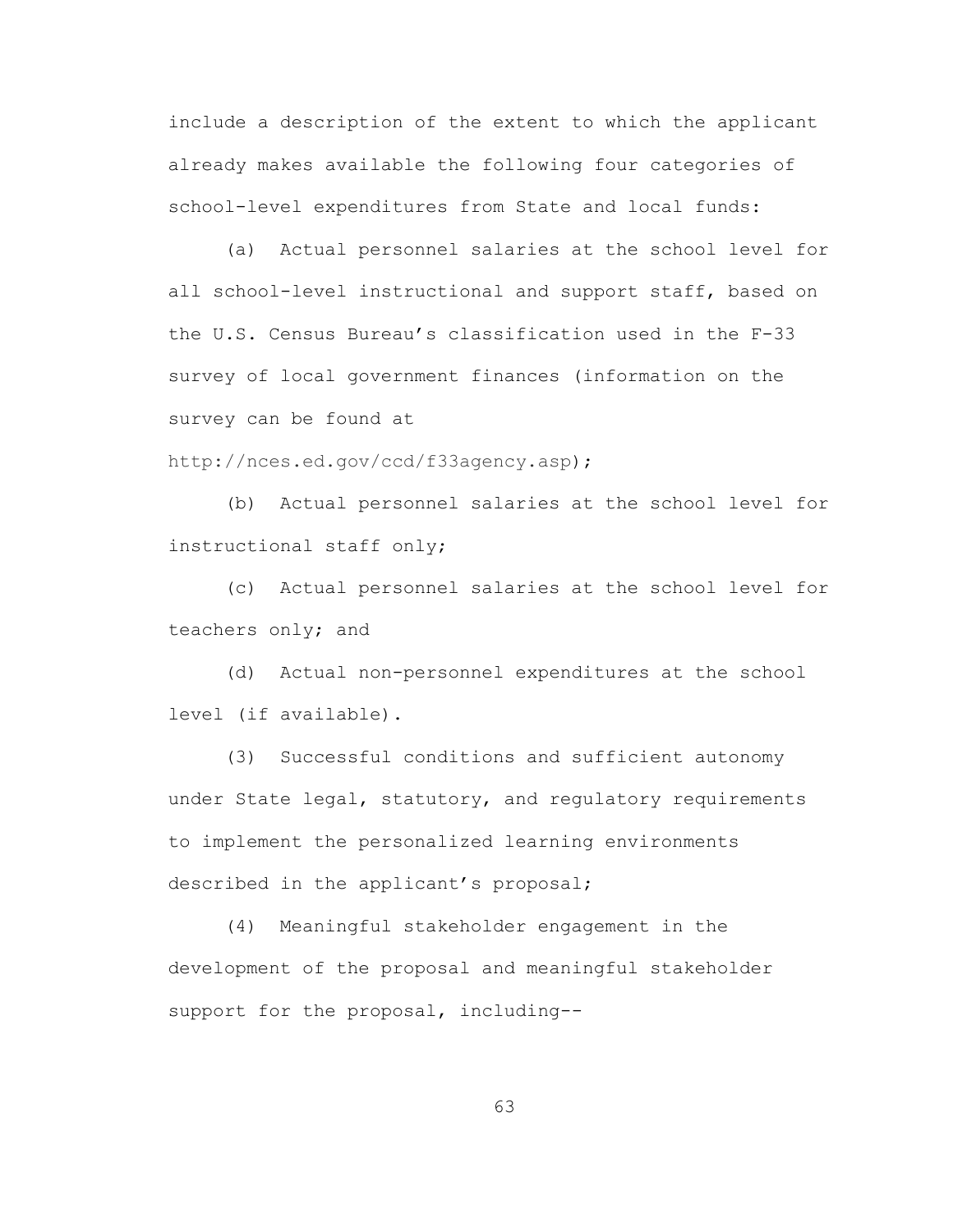(a) A description of how students, families, teachers, and principals in participating schools (as defined in this notice) were engaged in the development of the proposal and, as appropriate, how the proposal was revised based on their engagement and feedback, including--

(i) For LEAs with collective bargaining representation, evidence of direct engagement and support for the proposals from teachers in participating schools (as defined in this notice); or

(ii) For LEAs without collective bargaining representation, at a minimum, evidence that at least 70 percent of teachers from participating schools (as defined in this notice) support the proposal; and

(b) Letters of support from such key stakeholders as parents and parent organizations, student organizations, early learning programs, tribes, the business community, civil rights organizations, advocacy groups, local civic and community-based organizations, and institutions of higher education; and

(5) A high-quality plan for an analysis of the applicant's current status in implementing personalized learning environments and the logic behind the reform proposal contained within the applicant's proposal,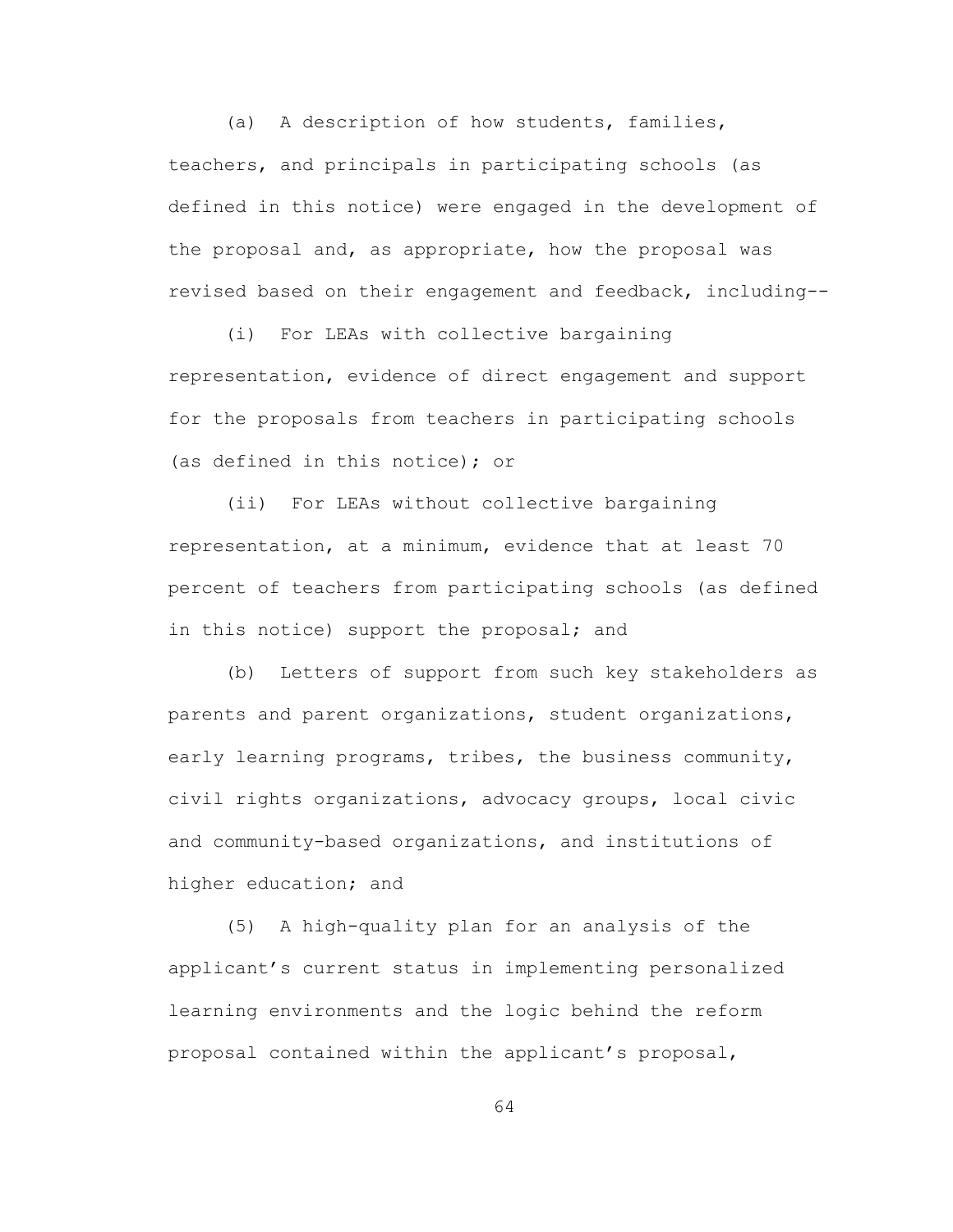including identified needs and gaps that the plan will address.

# C. Preparing Students for College and Careers

The extent to which the applicant has a high-quality plan for improving learning and teaching by personalizing the learning environment in order to provide all students the support to graduate college- and career-ready. This plan must include an approach to implementing instructional strategies for all participating students (as defined in this notice) that enable participating students to pursue a rigorous course of study aligned to college- and careerready standards (as defined in this notice) and collegeand career-ready graduation requirements (as defined in this notice) and accelerate his or her learning through support of his or her needs. The quality of the plan will be assessed based on the extent to which the applicant proposes an approach that includes the following:

(1) Learning: An approach to learning that engages and empowers all learners, in particular high-need students, in an age-appropriate manner such that:

(a) With the support of parents and educators, all students--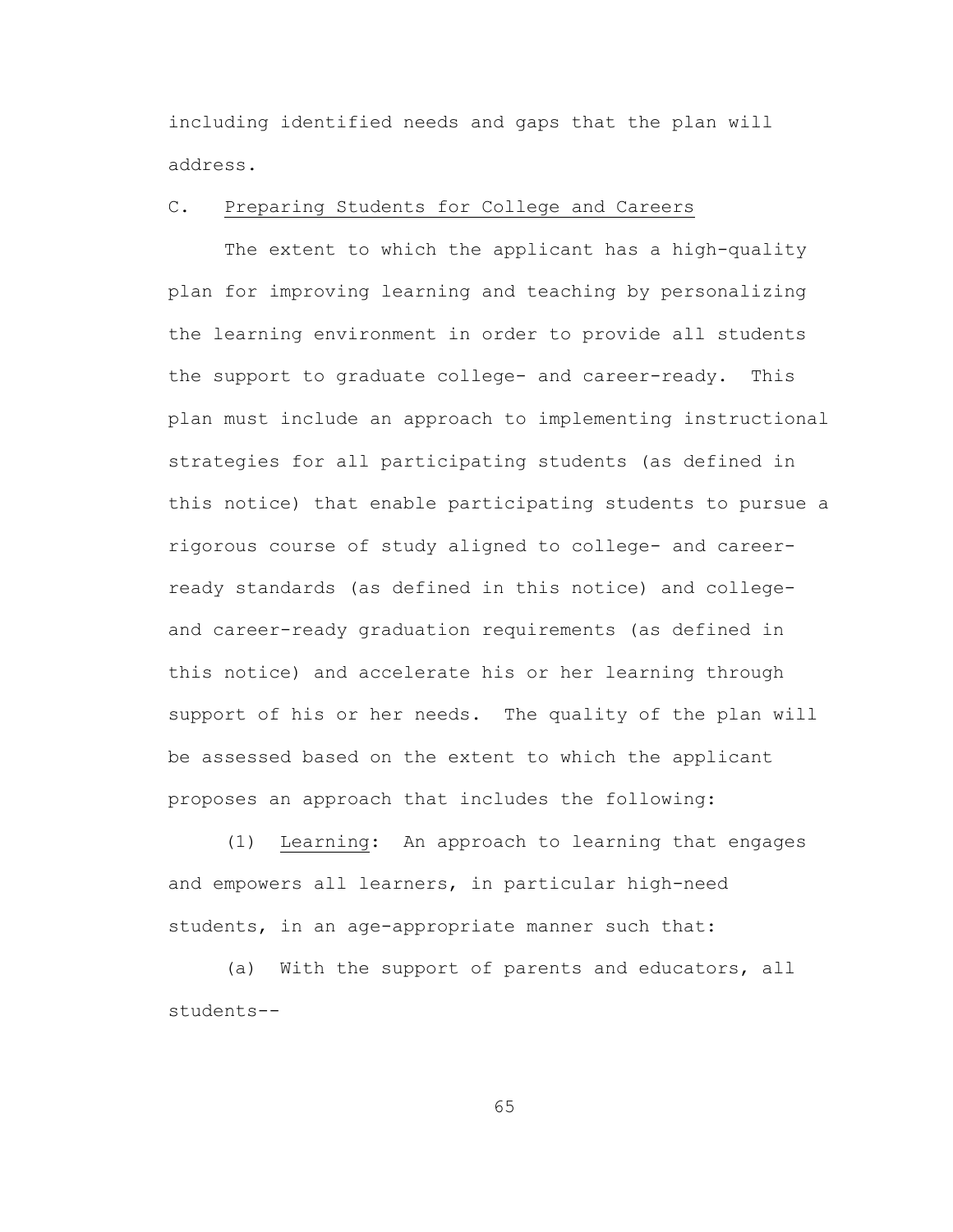(i) Understand that what they are learning is key to their success in accomplishing their goals;

(ii) Identify and pursue learning and development goals linked to college- and career-ready standards (as defined in this notice) or college- and career-ready graduation requirements (as defined in this notice), understand how to structure their learning to achieve their goals, and measure progress toward those goals;

(iii) Are able to be involved in deep learning experiences in areas of academic interest;

(iv) Have access and exposure to diverse cultures, contexts, and perspectives that motivate and deepen individual student learning; and

(v) Master critical academic content and develop skills and traits such as goal-setting, teamwork, perseverance, critical thinking, communication, creativity, and problem-solving;

(b) With the support of parents and educators, there is a strategy to ensure that each student has access to--

(i) A personalized sequence of instructional content and skill development designed to enable the student to achieve his or her individual learning goals and ensure he or she can graduate on time and college- and career-ready;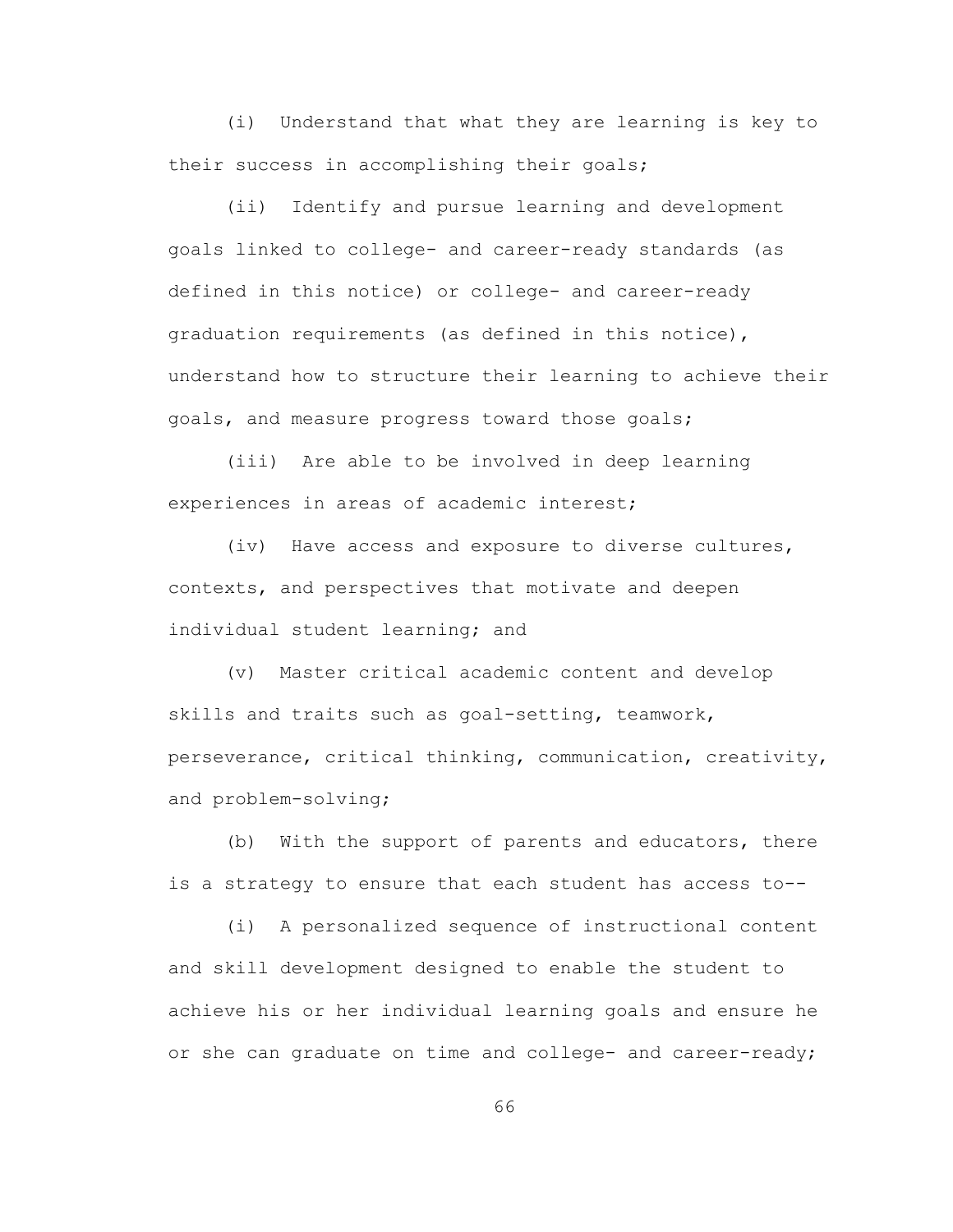(ii) A variety of high-quality instructional approaches and environments;

(iii) High-quality content, including digital learning content (as defined in this notice) as appropriate, aligned with college- and career-ready standards (as defined in this notice) or college- and career-ready graduation requirements (as defined in this notice);

(iv) Ongoing and regular feedback, including, at a minimum—-

(A) Frequently updated individual student data that can be used to determine progress toward mastery of college- and career-ready standards (as defined in this notice), or college- and career-ready graduation requirements; and

(B) Personalized learning recommendations based on the student's current knowledge and skills, college- and career-ready standards (as defined in this notice) or college- and career-ready graduation requirements (as defined in this notice), and available content, instructional approaches, and supports; and

(v) Accommodations and high-quality strategies for high-need students (as defined in this notice) to help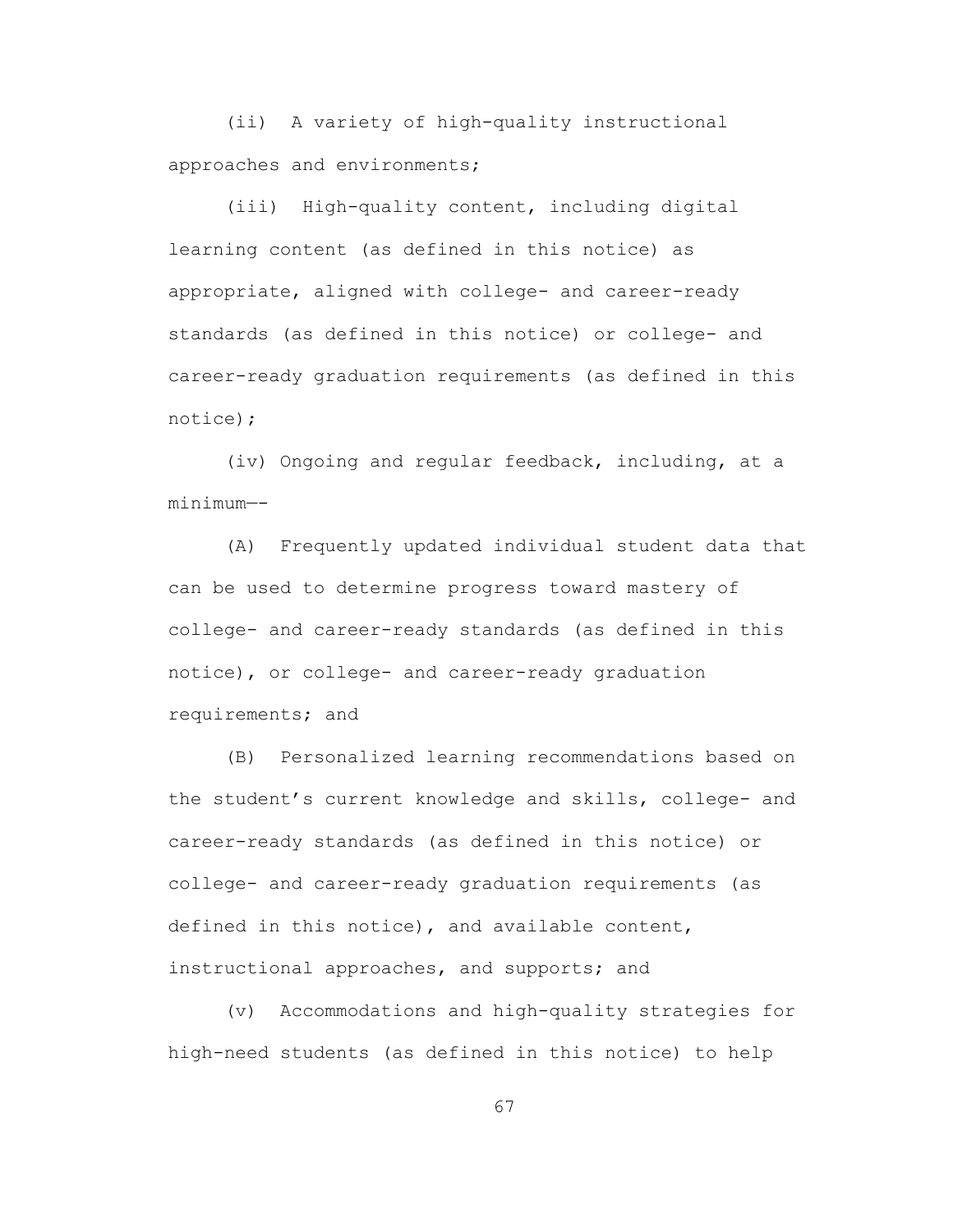ensure that they are on track toward meeting college- and career-ready standards (as defined in this notice) or college- and career-ready graduation requirements (as defined in this notice); and

(c) Mechanisms are in place to provide training and support to students that will ensure that they understand how to use the tools and resources provided to them in order to track and manage their learning.

(2) Teaching and Leading: An approach to teaching and leading that helps educators (as defined in this notice) to improve instruction and increase their capacity to support student progress toward meeting college- and career-ready standards (as defined in this notice) or college- and career-ready graduation requirements (as defined in this notice) by enabling the full implementation of personalized learning and teaching for all students such that:

(a) All participating educators (as defined in this notice) engage in training, and in professional teams or communities, that supports their individual and collective capacity to--

(i) Support the effective implementation of personalized learning environments and strategies that meet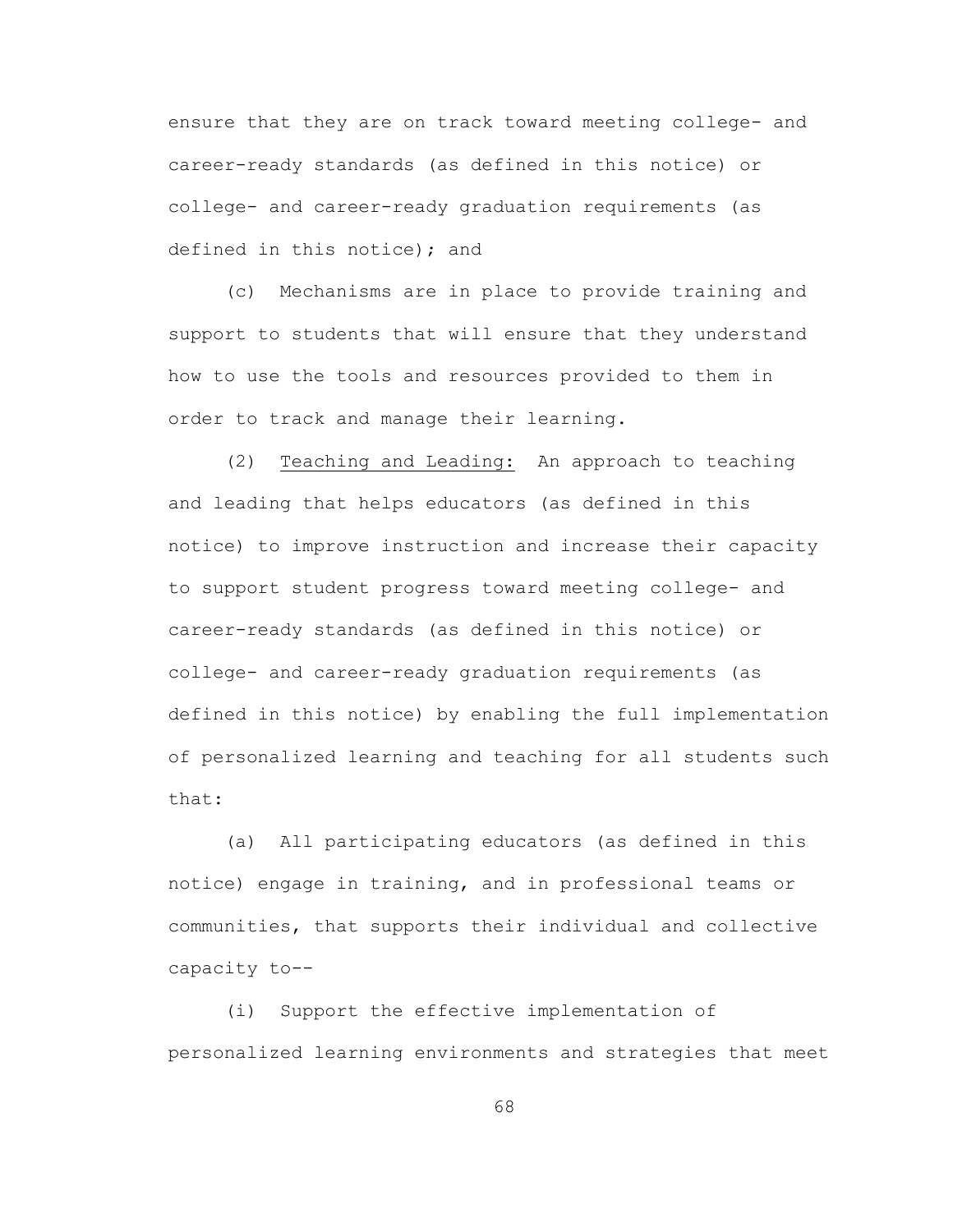each student's academic needs and help ensure all students can graduate on time and college- and career-ready;

(ii) Adapt content and instruction, providing opportunities for students to engage in common and individual tasks, in response to their academic needs, academic interests, and optimal learning approaches (e.g., discussion and collaborative work, project-based learning, videos, audio, manipulatives);

(iii) Frequently measure student progress toward meeting college- and career-ready standards (as defined in this notice), or college- and career-ready graduation requirements (as defined in this notice) and use data to inform both the acceleration of student progress and the improvement of the individual and collective practice of educators; and

(iv) Improve teachers' and principals' practice and effectiveness by using feedback provided by the LEA's teacher and principal evaluation systems (as defined in this notice), including frequent feedback on individual and collective effectiveness, as well as by providing recommendations, supports and interventions as needed for improvement.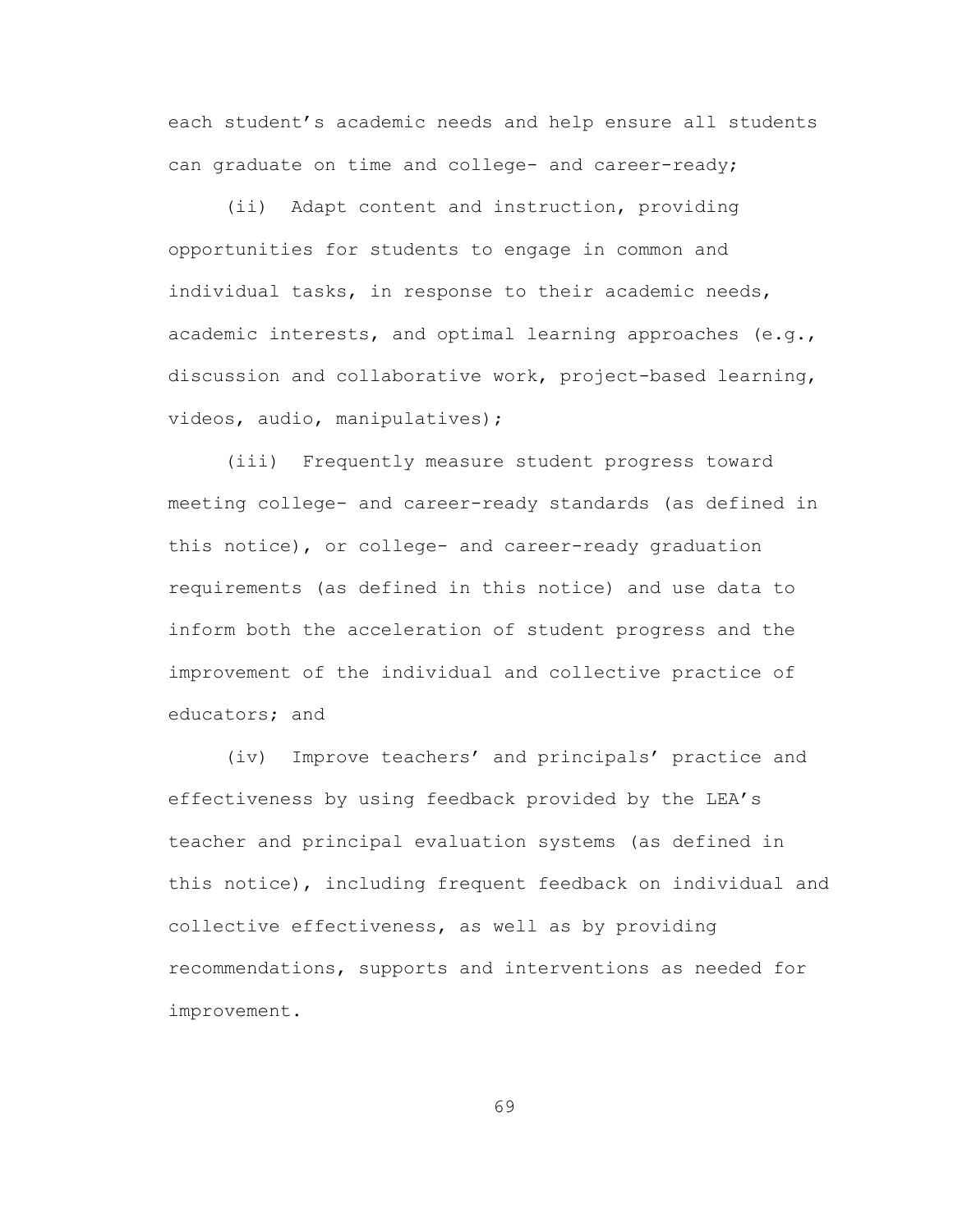(b) All participating educators (as defined in this notice) have access to, and know how to use, tools, data, and resources to accelerate student progress toward meeting college- and career-ready graduation requirements (as defined in this notice). Those resources must include--

(i) Actionable information that helps educators (as defined in this notice) identify optimal learning approaches that respond to individual student academic needs and interests;

(ii) High-quality learning resources (e.g., instructional content and assessments), including digital resources, as appropriate, that are aligned with collegeand career-ready standards (as defined in this notice) or college- and career-ready graduation requirements (as defined in this notice), and the tools to create and share new resources; and

(iii) Processes and tools to match student needs (see Selection Criterion  $(C)$   $(2)$   $(b)$   $(i)$ ) with specific resources and approaches (see Selection Criterion (C)(2)(b)(ii)) to provide continuously improving feedback about the effectiveness of the resources in meeting student needs.

(c) All participating school leaders and school leadership teams (as defined in this notice) have training,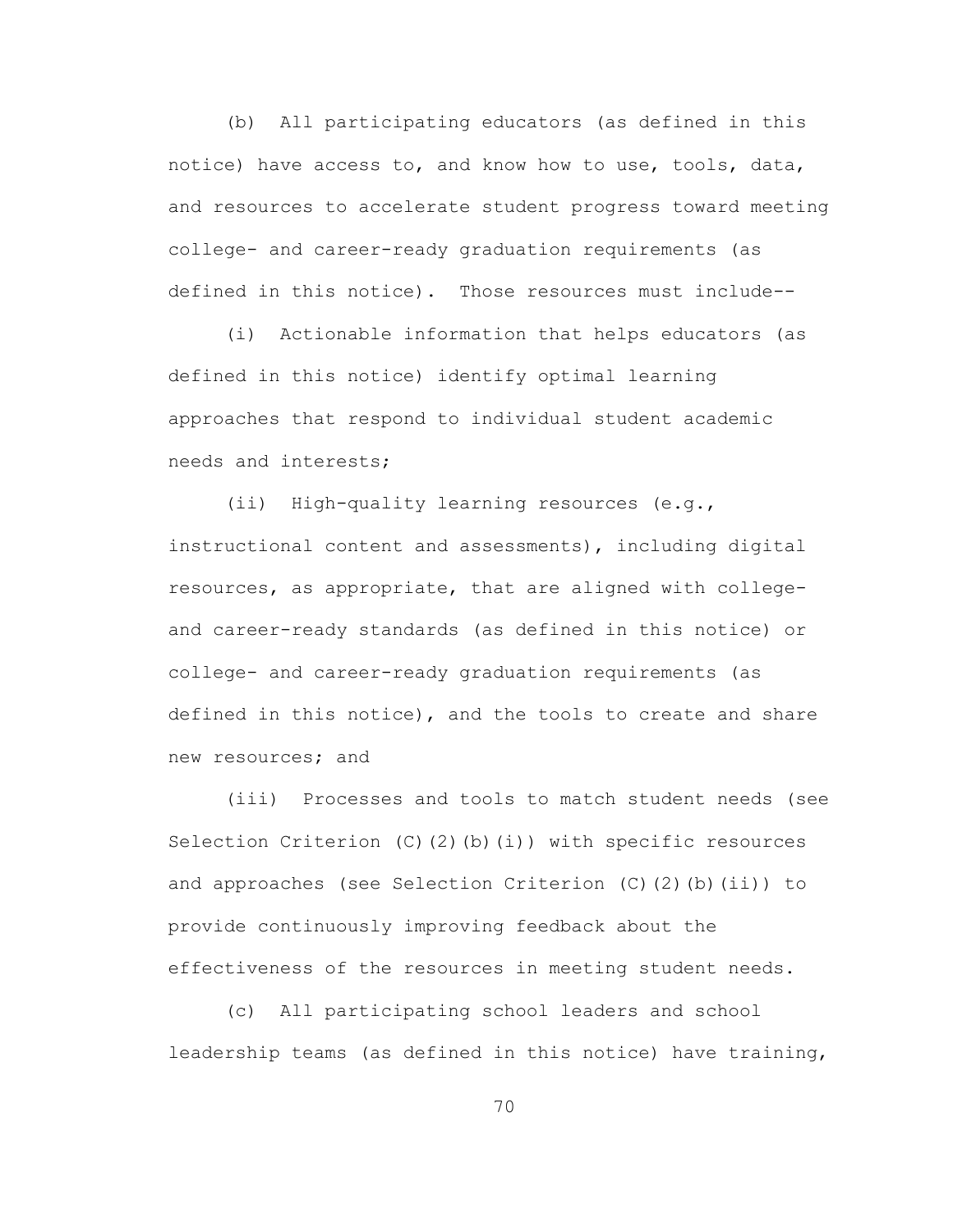policies, tools, data, and resources that enable them to structure an effective learning environment that meets individual student academic needs and accelerates student progress through common and individual tasks toward meeting college- and career-ready standards (as defined in this notice) or college- and career-ready graduation requirements (as defined in this notice). The training, policies, tools, data, and resources must include:

(i) Information, from such sources as the district's teacher evaluation system (as defined in this notice), that helps school leaders and school leadership teams (as defined in this notice) assess, and take steps to improve, individual and collective educator effectiveness and school culture and climate, for the purpose of continuous school improvement; and

(ii) Training, systems, and practices to continuously improve school progress toward the goals of increasing student performance and closing achievement gaps (as defined in this notice).

(d) The applicant has a high-quality plan for increasing the number of students who receive instruction from effective and highly effective teachers and principals (as defined in this notice), including in hard-to-staff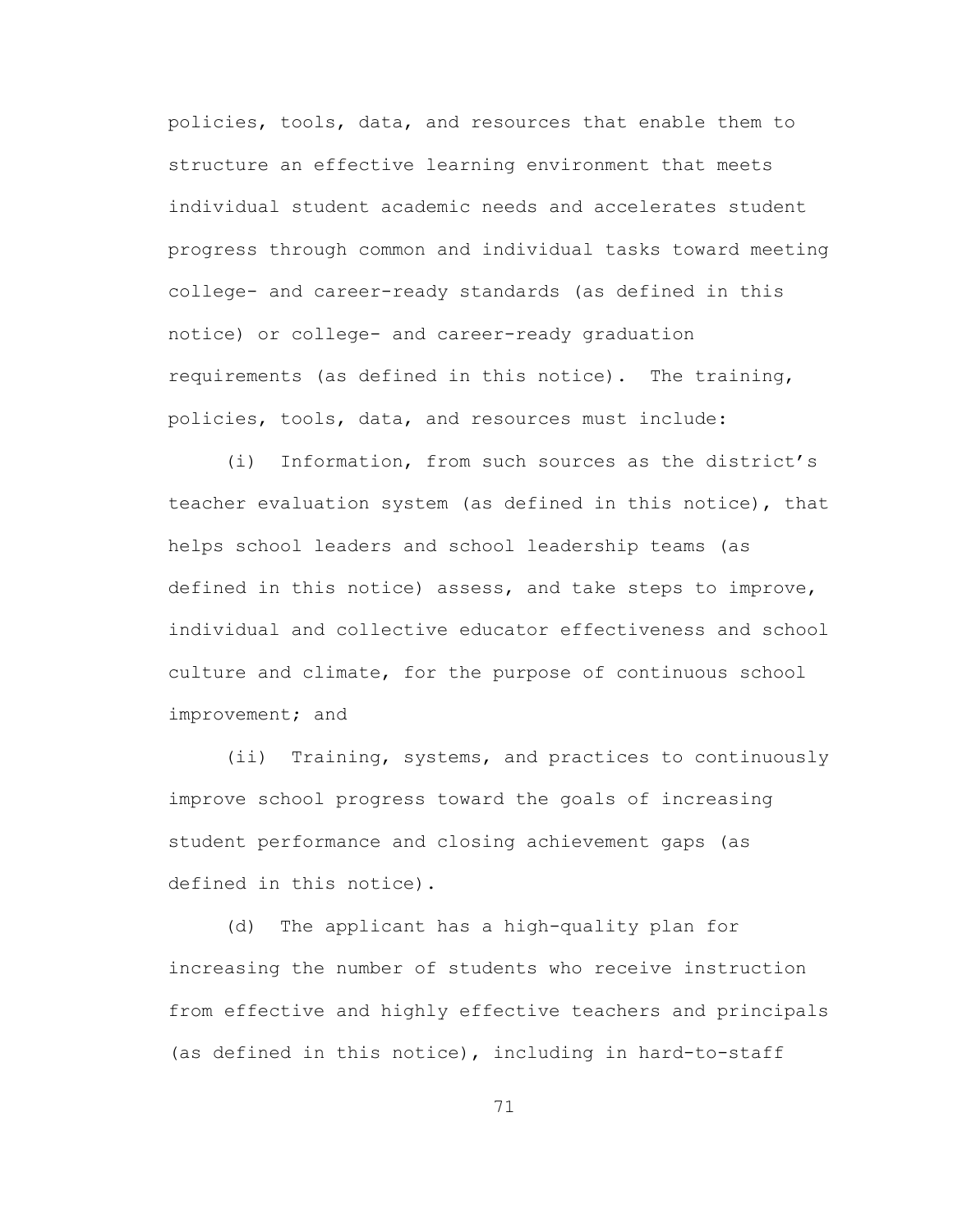schools, subjects (such as mathematics and science), and specialty areas (such as special education).

# D. LEA Policy and Infrastructure

The extent to which the applicant has a high-quality plan to support project implementation through comprehensive policies and infrastructure that provide every student, educator (as defined in this notice), and level of the education system (classroom, school, and LEA) with the support and resources they need, when and where they are needed. The quality of the plan will be determined based on the extent to which--

(1) The applicant has practices, policies, and rules that facilitate personalized learning by--

(a) Organizing the LEA central office, or the consortium governance structure (as defined in this notice), to provide support and services to all participating schools (as defined in this notice);

(b) Providing school leadership teams in participating schools (as defined in this notice) with sufficient flexibility and autonomy over factors such as school schedules and calendars, school personnel decisions and staffing models, roles and responsibilities for educators and noneducators, and school-level budgets;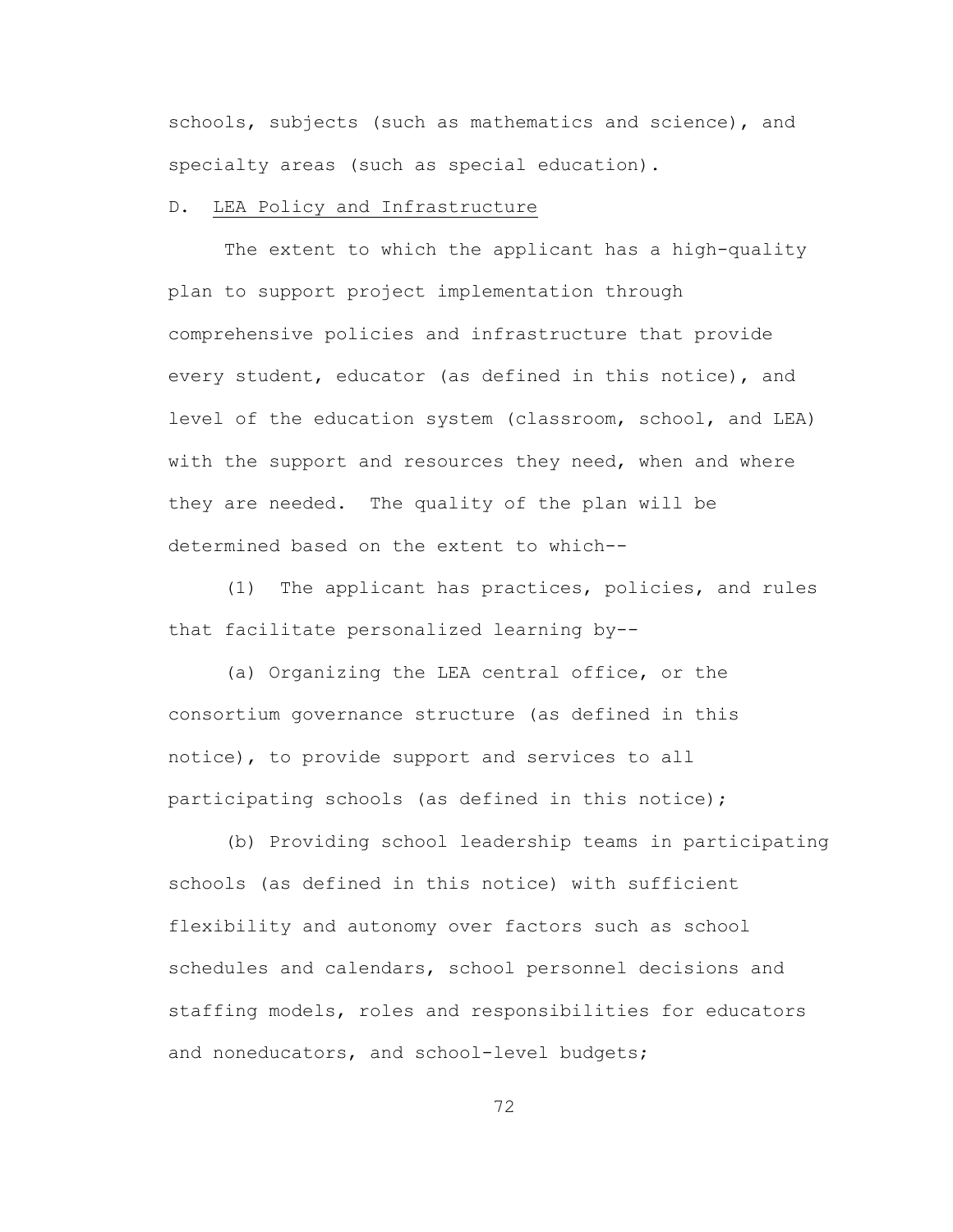(c) Giving students the opportunity to progress and earn credit based on demonstrated mastery, not the amount of time spent on a topic;

(d) Giving students the opportunity to demonstrate mastery of standards at multiple times and in multiple comparable ways; and

(e) Providing learning resources and instructional practices that are adaptable and fully accessible to all students, including students with disabilities and English learners; and

(2) The LEA and school infrastructure supports personalized learning by--

(a) Ensuring that all participating students(as defined in this notice), parents, educators (as defined in this notice), and other stakeholders (as appropriate and relevant to student learning), regardless of income, have access to necessary content, tools, and other learning resources both in and out of school to support the implementation of the applicant's proposal;

(b) Ensuring that students, parents, educators, and other stakeholders (as appropriate and relevant to student learning) have appropriate levels of technical support,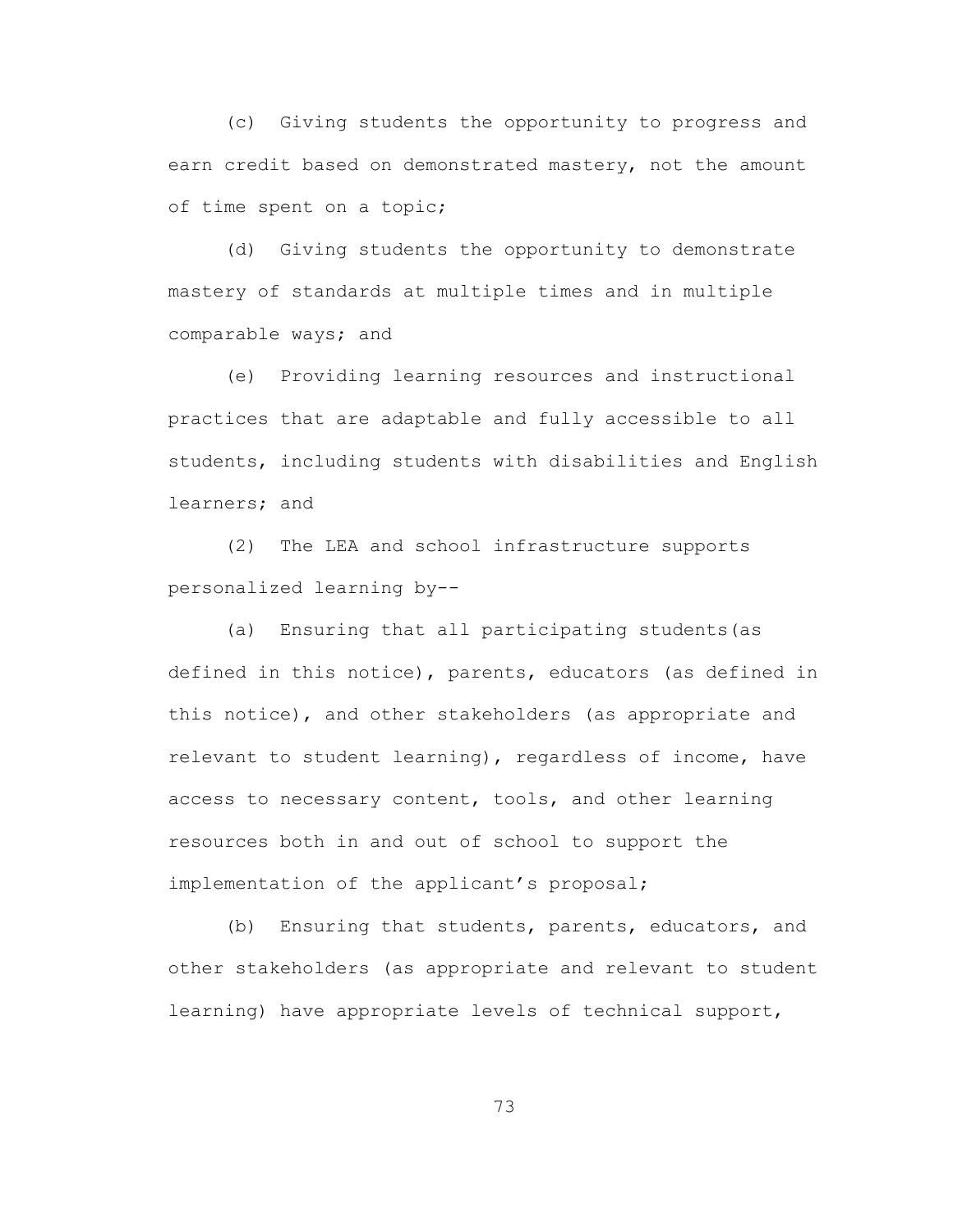which may be provided through a range of strategies  $(e,q,$ peer support, online support, or local support);

(c) Using information technology systems that allow parents and students to export their information in an open data format (as defined in this notice) and to use the data in other electronic learning systems (e.g., electronic tutors, tools that make recommendations for additional learning supports, or software that securely stores personal records); and

(d) Ensuring that LEAs and schools use interoperable data systems (as defined in this notice) (e.g., systems that include human resources data, student information data, budget data, and instructional improvement system data).

#### E. Continuous Improvement

Because the applicant's high-quality plan represents the best thinking at a point in time, and may require adjustments and revisions during implementation, it is vital that the applicant have a clear and high-quality approach to continuously improve its plan. This will be determined by the extent to which the applicant has--

(1) A strategy for implementing a rigorous continuous improvement process that provides timely and regular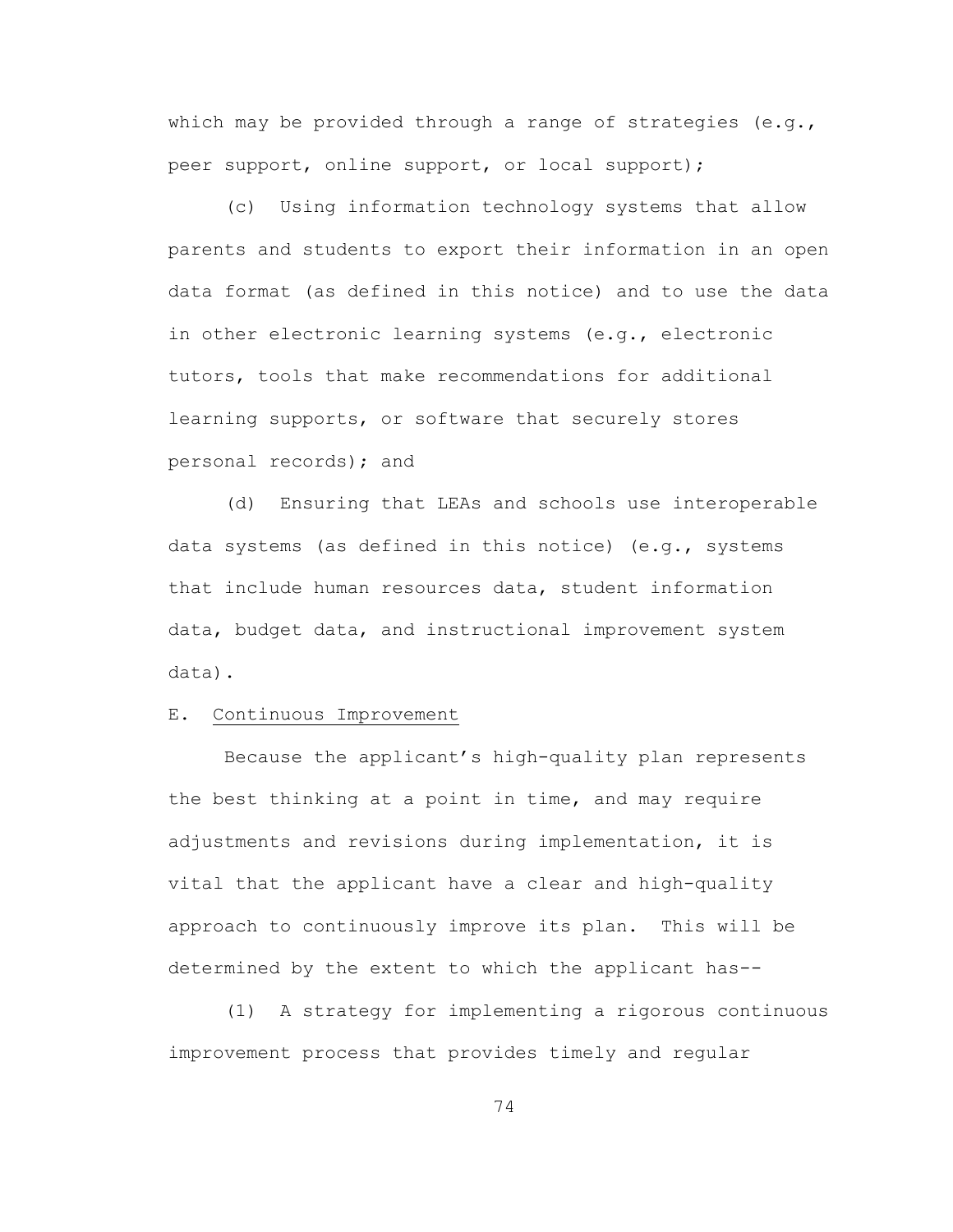feedback on progress toward project goals and opportunities for ongoing corrections and improvements during and after the term of the grant. The strategy must address how the applicant will monitor, measure, and publicly share information on the quality of its investments funded by Race to the Top – District, such as investments in professional development, technology, and staff;

(2) Strategies for ongoing communication and engagement with internal and external stakeholders; and

(3) Ambitious yet achievable performance measures, overall and by subgroup, with annual targets for required and applicant-proposed performance measures. For each applicant-proposed measure, the applicant must describe--

(a) Its rationale for selecting that measure;

(b) How the measure will provide rigorous, timely, and formative leading information tailored to its proposed plan and theory of action regarding the applicant's implementation success or areas of concern; and

(c) How it will review and improve the measure over time if it is insufficient to gauge implementation progress.

The applicant must have a total of approximately 12 to 14 performance measures.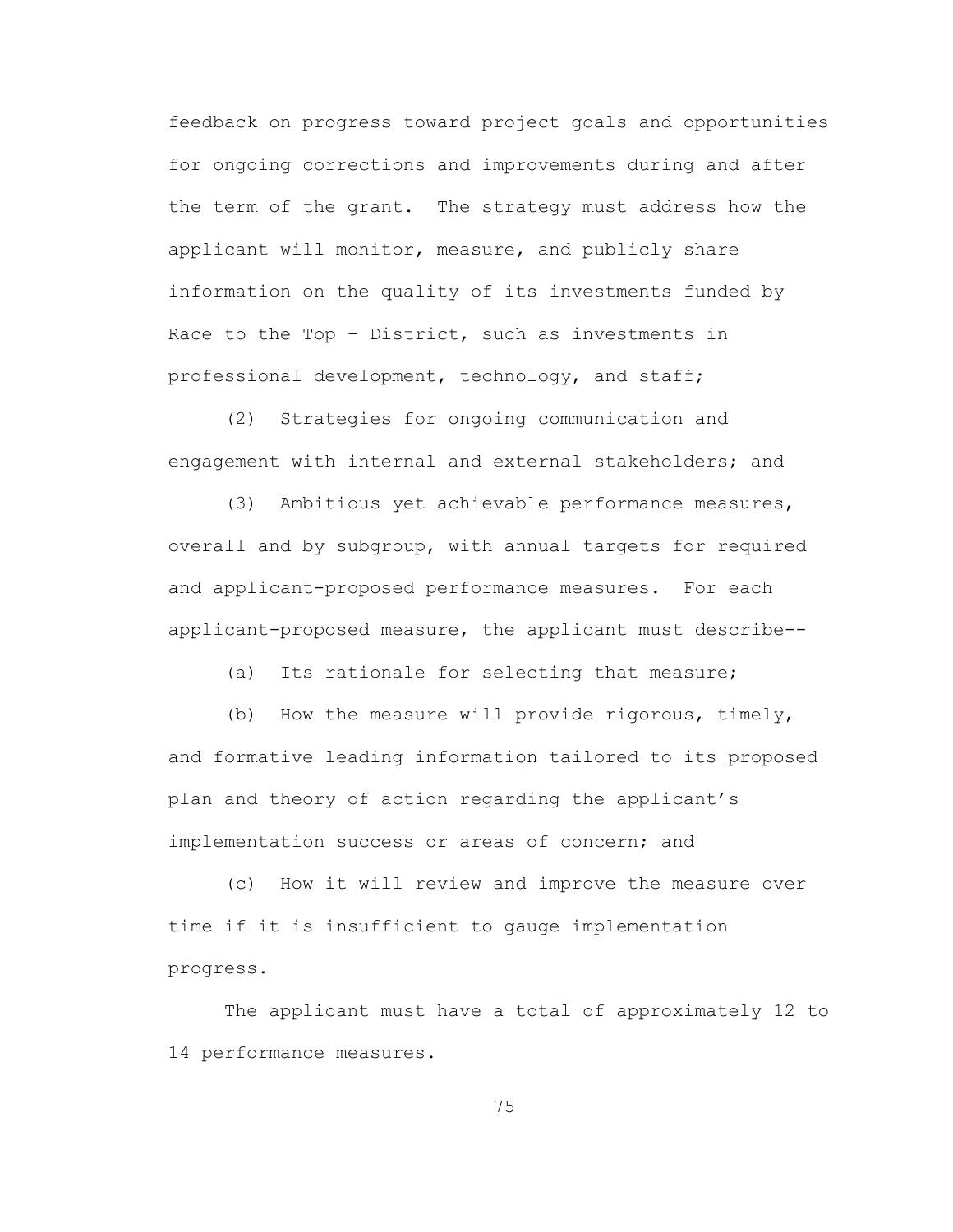The chart below outlines the required and applicantproposed performance measures based on an applicant's applicable population.

| Applicable | Performance Measure                           |
|------------|-----------------------------------------------|
|            |                                               |
| Population |                                               |
| All        | a) The number and percentage of participating |
|            | students, by subgroup (as defined in this     |
|            | notice), whose teacher of record (as defined  |
|            | in this notice) and principal are a highly    |
|            | effective teacher (as defined in this         |
|            | notice) and a highly effective principal (as  |
|            | defined in this notice); and                  |
|            | b) The number and percentage of participating |
|            | students, by subgroup (as defined in this     |
|            | notice), whose teacher of record (as defined  |
|            | in this notice) and principal are an          |
|            | effective teacher (as defined in this         |
|            | notice) and an effective principal (as        |
|            | defined in this notice).                      |
| PreK-3     | a) Applicant must propose at least one age-   |
|            | appropriate measure of students' academic     |
|            | growth (e.g., language and literacy           |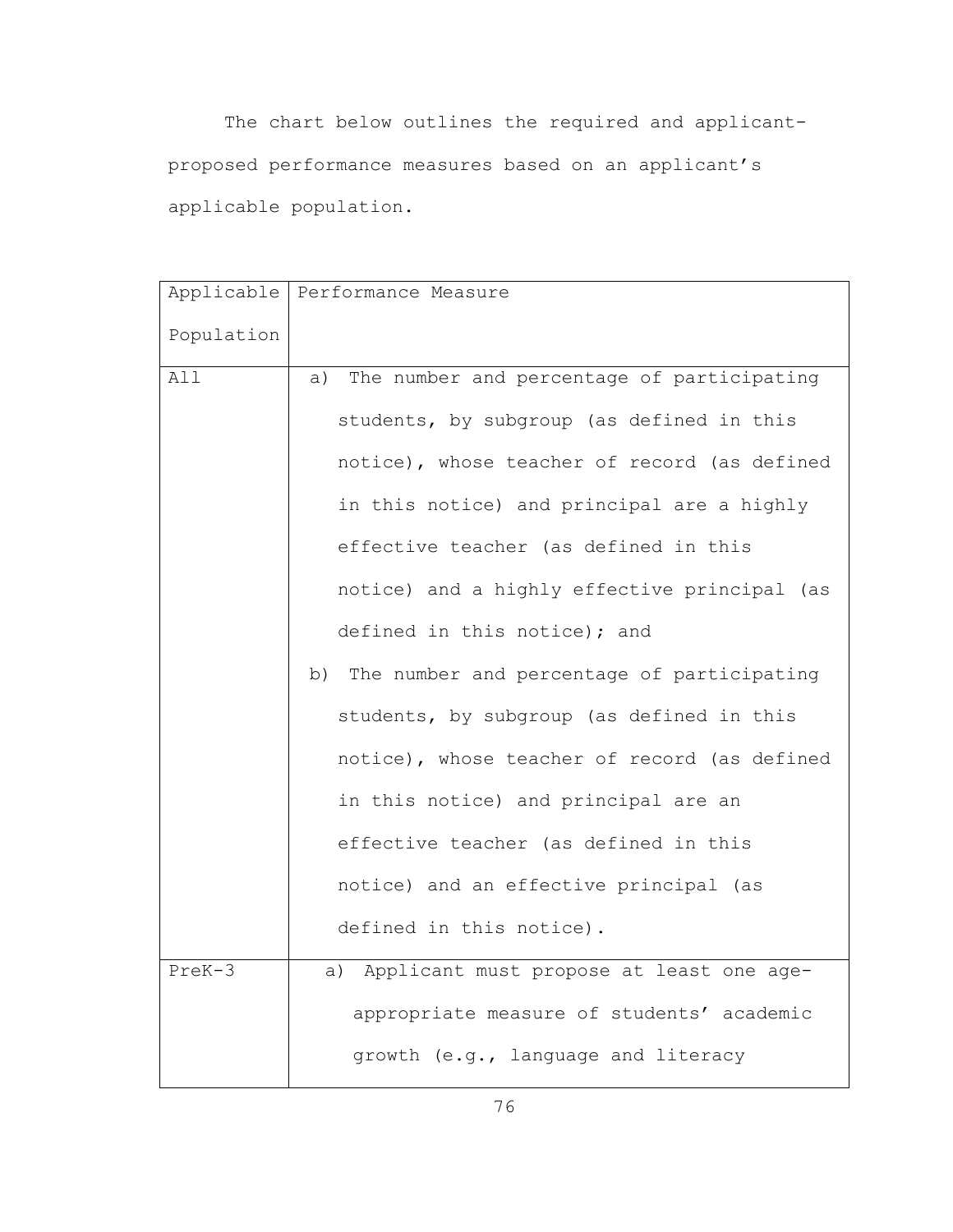| growth (e.g., physical well-being and motor                                                                                                                                          |
|--------------------------------------------------------------------------------------------------------------------------------------------------------------------------------------|
|                                                                                                                                                                                      |
|                                                                                                                                                                                      |
| a) The number and percentage of participating                                                                                                                                        |
|                                                                                                                                                                                      |
|                                                                                                                                                                                      |
|                                                                                                                                                                                      |
|                                                                                                                                                                                      |
| b) Applicant must propose at least one grade-                                                                                                                                        |
|                                                                                                                                                                                      |
|                                                                                                                                                                                      |
| c) Applicant must propose at least one grade-                                                                                                                                        |
|                                                                                                                                                                                      |
|                                                                                                                                                                                      |
|                                                                                                                                                                                      |
|                                                                                                                                                                                      |
| students, by subgroup, who are on track to<br>college- and career-readiness based on the<br>applicant's on-track indicator (as defined<br>successful implementation of its plan; and |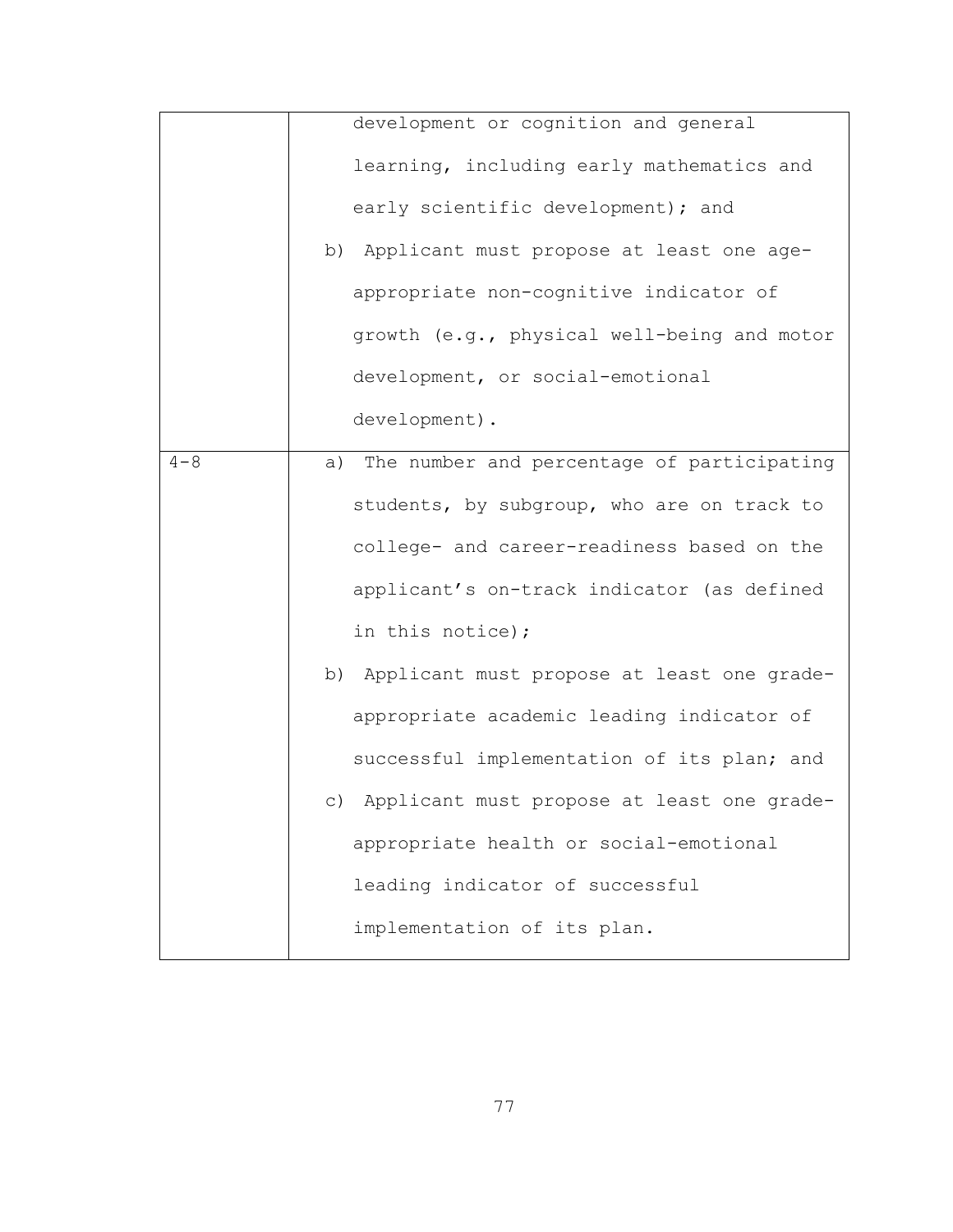- 9-12 a) The number and percentage of participating students who complete and submit the Free Application for Federal Student Aid (FAFSA) form;
	- b) The number and percentage of participating students, by subgroup, who are on track to college- and career-readiness based on the applicant's on-track indicator (as defined in this notice);
	- c) Applicant must propose at least one measure of career-readiness in order to assess the number and percentage of participating students who are or are on track to being career-ready;
	- d) Applicant must propose at least one gradeappropriate academic leading indicator of successful implementation of its plan; and
	- e) Applicant must propose at least one gradeappropriate health or social-emotional leading indicator of successful implementation of its plan.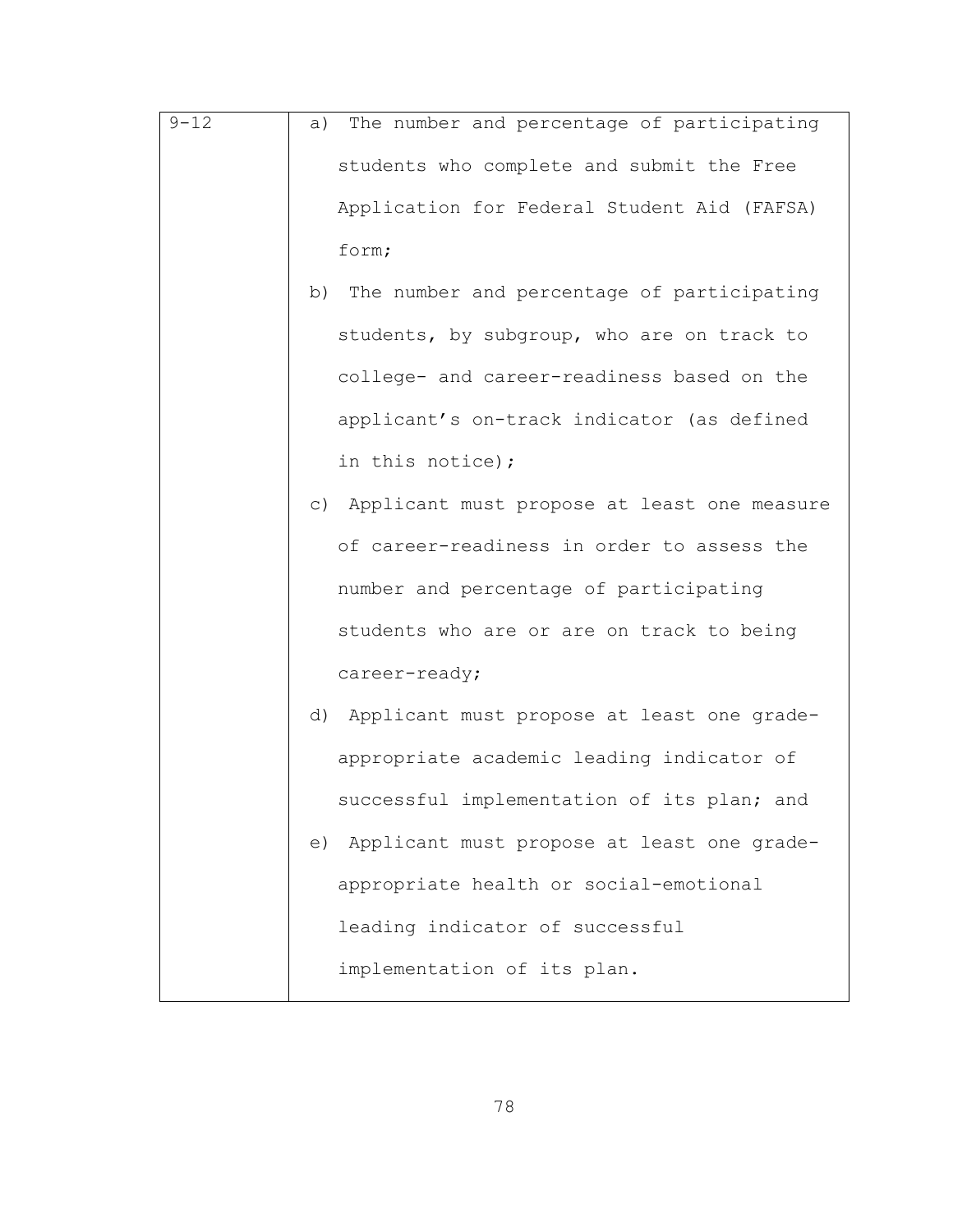(4) Plans to evaluate the effectiveness of Race to the Top – District funded activities, such as professional development and activities that employ technology, and to more productively use time, staff, money, or other resources in order to improve results, through such strategies as improved use of technology, working with community partners, compensation reform, and modification of school schedules and structures (e.g., service delivery, school leadership teams (as defined in this notice), and decision-making structures).

F. Budget and Sustainability

The extent to which--

(1) The applicant's budget, including the budget narrative and tables –

(a) Identifies all funds that will support the project (e.g., Race to the Top – District grant; external foundation support; LEA, State, and other Federal funds); and

(b) Is reasonable and sufficient to support the development and implementation of the applicant's proposal; and

(c) Clearly provides a thoughtful rationale for investments and priorities, including--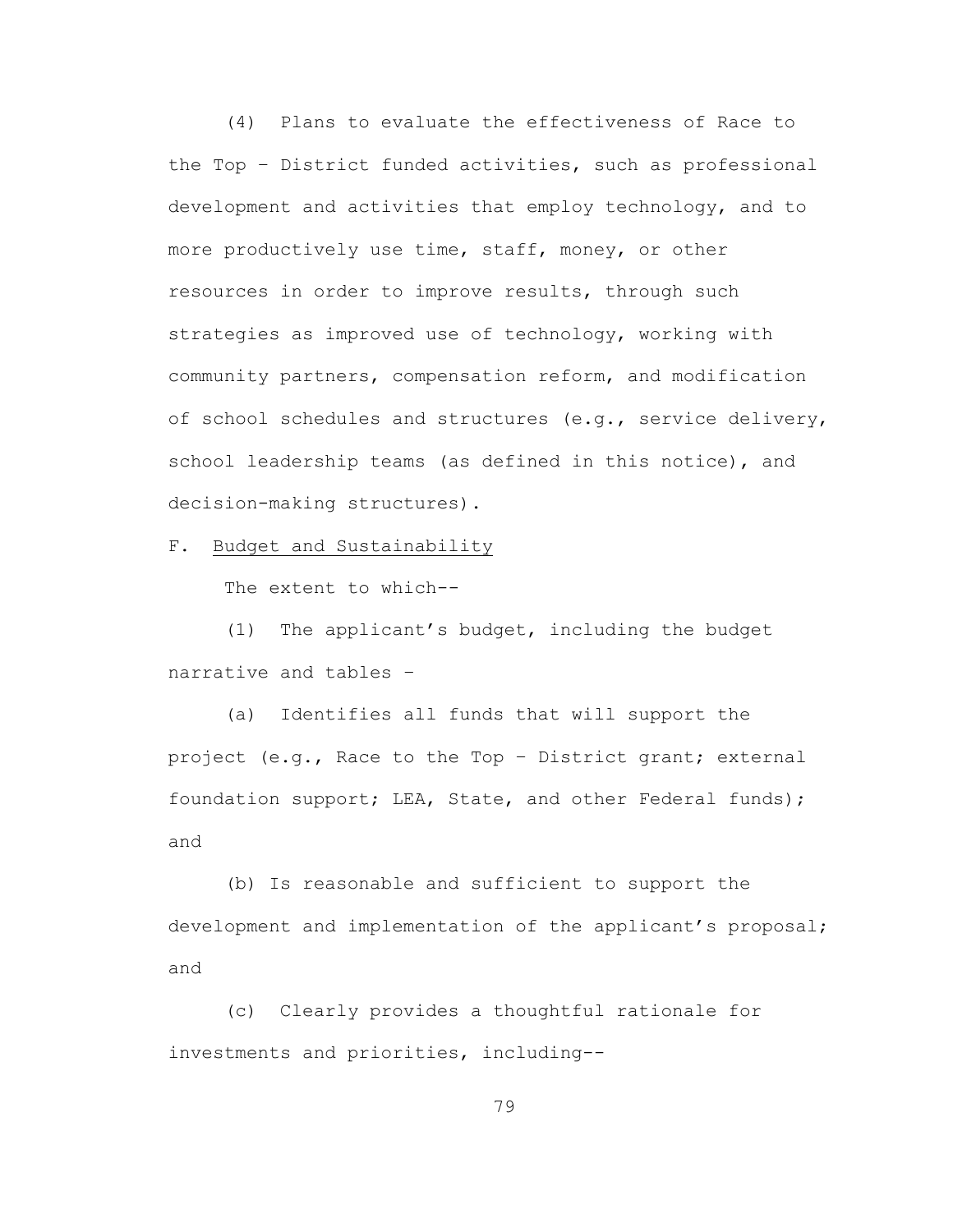(i) A description of all of the funds (e.g., Race to the Top – District grant; external foundation support; LEA, State, and other Federal funds) that the applicant will use to support the implementation of the proposal, including total revenue from these sources; and

(ii) Identification of the funds that will be used for one-time investments versus those that will be used for ongoing operational costs that will be incurred during and after the grant period, as described in the proposed budget and budget narrative, with a focus on strategies that will ensure the long-term sustainability of the personalized learning environments; and

(2) The applicant has a high-quality plan for sustainability of the project's goals after the term of the grant. The plan should include support from State and local government leaders and financial support. Such a plan may include a budget for the three years after the term of the grant that includes budget assumptions, potential sources, and uses of funds.

#### G. Optional Budget Supplement

An eligible applicant may apply for additional funding (beyond the applicable maximum level provided) up to a maximum of \$2 million for each optional budget supplement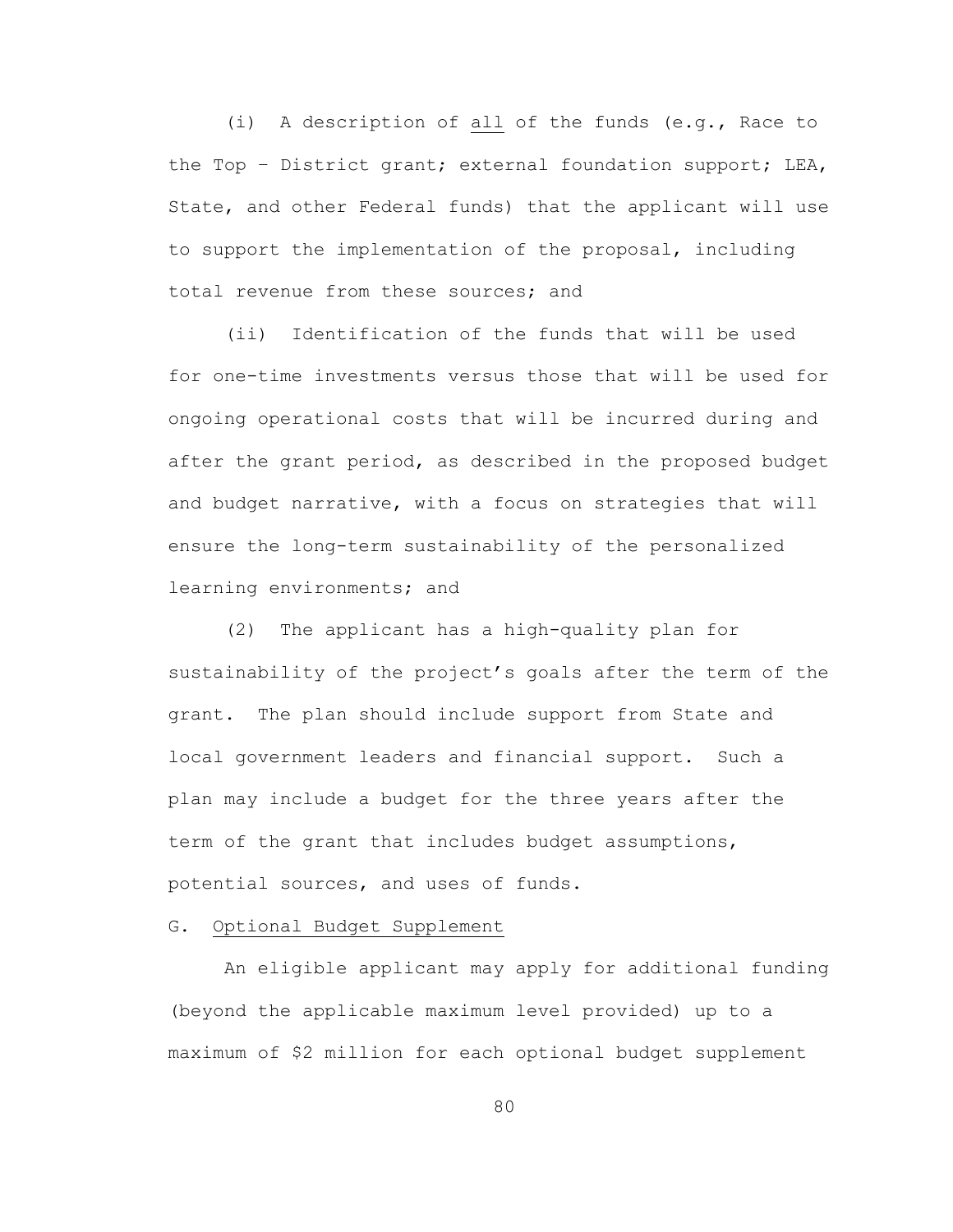to address a specific area that is supplemental to the plan for addressing Absolute Priority 1. The request for additional funding must be designed as a separate project that, if not funded, will not adversely affect the applicant's ability to implement its proposal and meet Absolute Priority 1.

Applications for this funding will be judged on the extent to which the applicant has a clear, discrete, and innovative solution that can be replicated in schools across the Nation. In determining the extent to which the request for an optional budget supplement meets this standard, the Department will consider—

(1) The rationale for the specific area or population that the applicant will address (e.g., strategies to assess hard to measure skills and traits such as perseverance, critical thinking, and communication; strategies for increasing diversity across schools and LEAs and within schools and classrooms; data systems; predictive algorithms; content-tagging schemes; new curriculum and online supports for students re-entering school from the juvenile justice system; or a credit recovery program design to support English learners newly entering into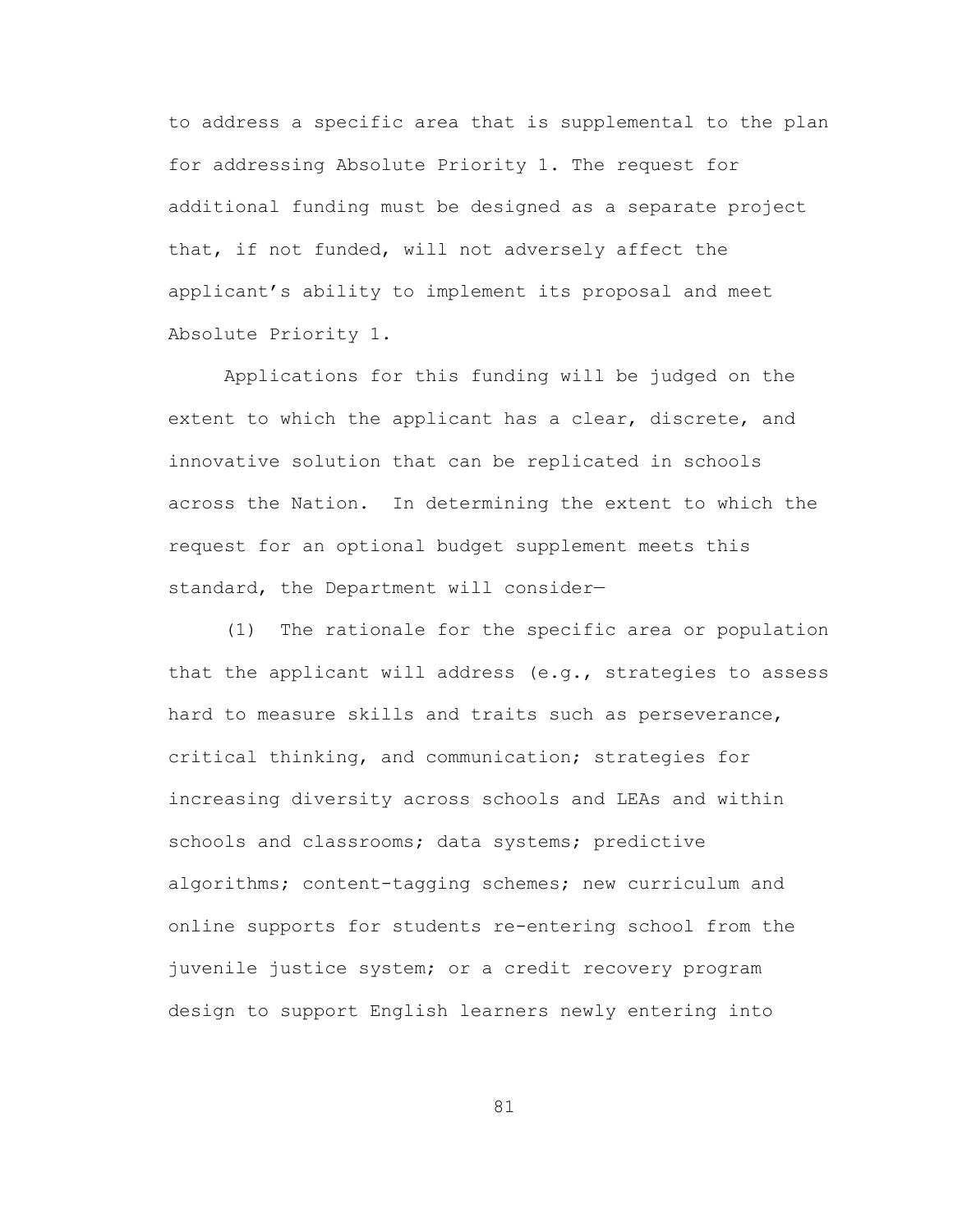secondary school and the quality and feasibility of the proposal for addressing that area);

(2) A high-quality plan for how the applicant would carry out activities that would be co-developed and implemented across two or more LEAs (either participating in the full Race to the Top – District application, or not participating in the full Race to the Top – District application); and

(3) The proposed budget (up to \$2 million) for each budget supplement, and the extent to which the proposed budget will be adequate to support the development and implementation of activities that meet the requirements of this notice, including the reasonableness of the costs in relation to the objectives, design, and significance of the proposed project activities and the number of students to be served.

Note, an optional budget supplement may include a proposal to utilize, across two or more districts, robust measures of student status and growth that assess hard to measure skills and traits such as goal-setting, teamwork, perseverance, critical thinking, communication, creativity, and problem-solving across multiple academic domains and enable evaluation of group and individual learning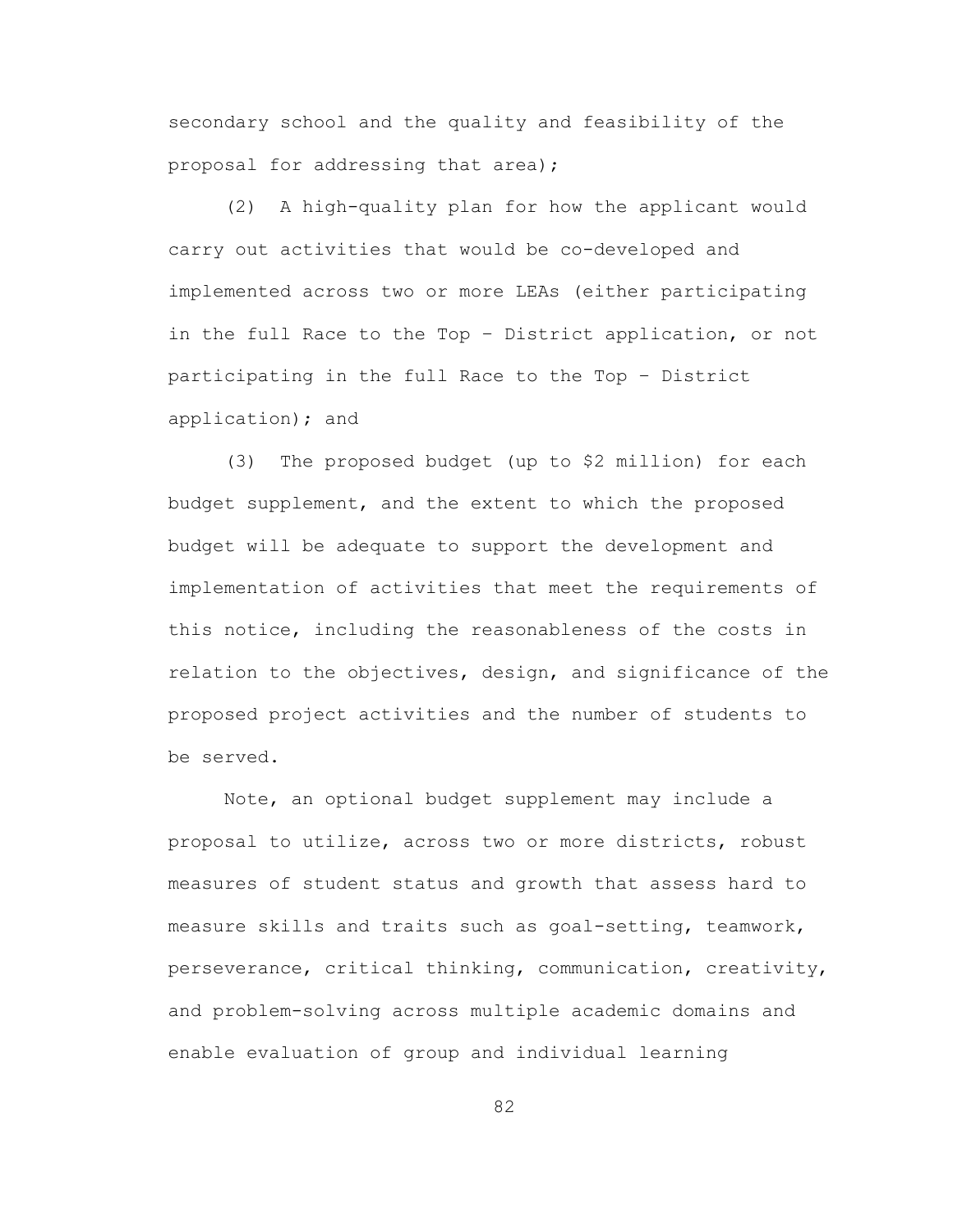experiences. The Department believes that utilizing these measures will contribute to the continuous improvement of personalized learning experiences and the tools and resources that support their implementation.

Peer reviewers will use the scoring rubric that can be found in Appendix A of this notice when scoring the selection criteria.

2. Review and Selection Process:In selecting grantees, the Secretary may consider high-ranking applications meeting Absolute Priorities 2 through 5 separately to ensure that there is a diversity of winning LEA applications from within States that have and have not previously received awards under Race to the Top, and from both non-rural and rural LEAs (as defined in this notice).

We remind potential applicants that in reviewing applications in any discretionary grant competition, the Secretary may consider, under 34 CFR 75.217(d)(3), the past performance of the applicant in carrying out a previous award, such as the applicant's use of funds, achievement of project objectives, and compliance with grant conditions. The Secretary may also consider whether the applicant failed to submit a timely performance report or submitted a report of unacceptable quality.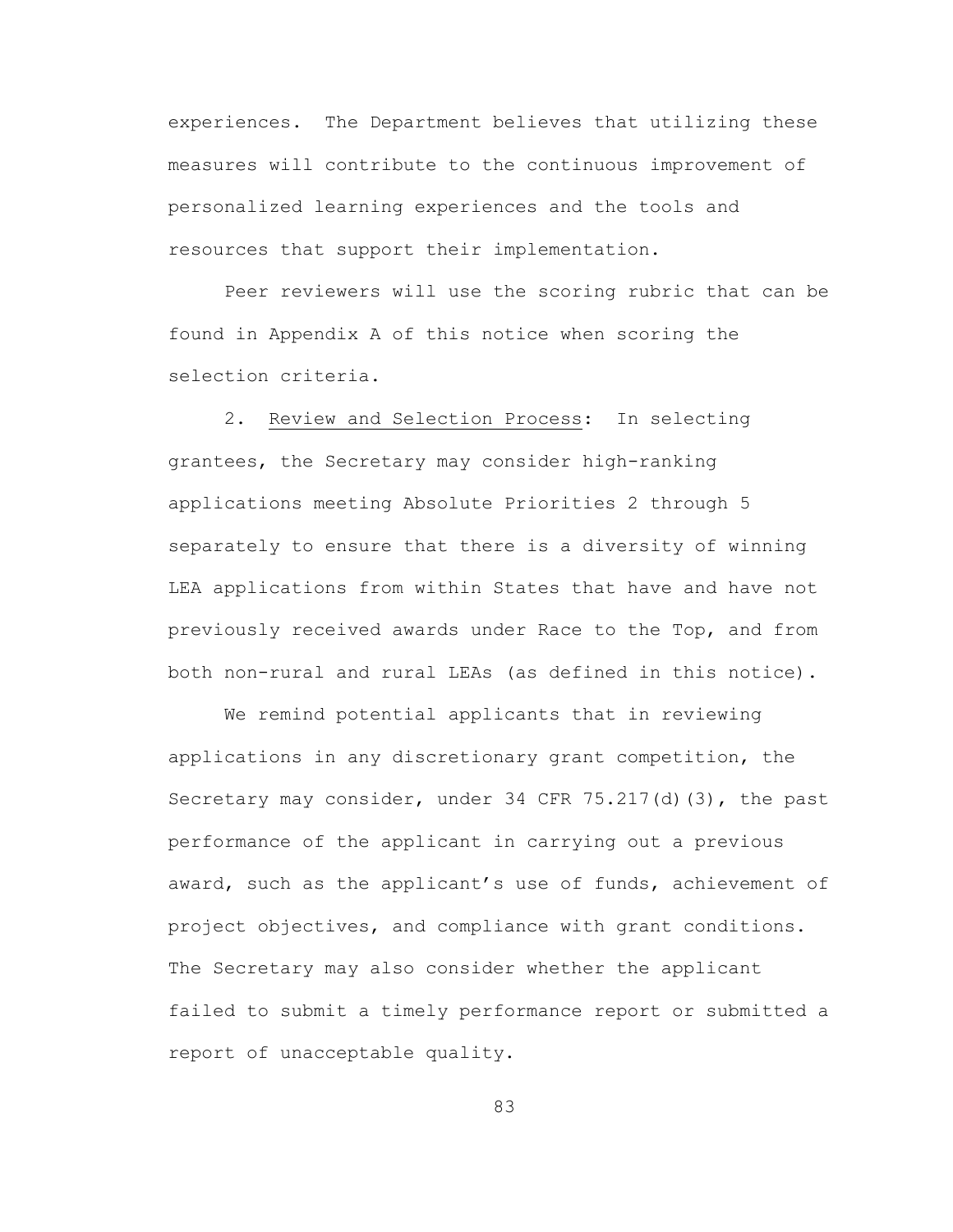In addition, in making a competitive grant award, the Secretary also requires various assurances including those applicable to Federal civil rights laws that prohibit discrimination in programs or activities receiving Federal financial assistance from the Department of Education (34 CFR 100.4, 104.5, 106.4, 108.8, and 110.23).

3. Special Conditions: Under 34 CFR 74.14 and 80.12, the Secretary may impose special conditions on a grant if the applicant or grantee is not financially stable; has a history of unsatisfactory performance; has a financial or other management system that does not meet the standards in 34 CFR parts 74 or 80, as applicable; has not fulfilled the conditions of a prior grant; or is otherwise not responsible.

VI. Award Administration Information

1. Award Notices: If your application is successful, we notify your U.S. Representative and U.S. Senators and send you a Grant Award Notification (GAN). We also may notify you informally.

If your application is not evaluated or not selected for funding, we will notify you.

2. Administrative and National Policy Requirements: We identify administrative and national policy requirements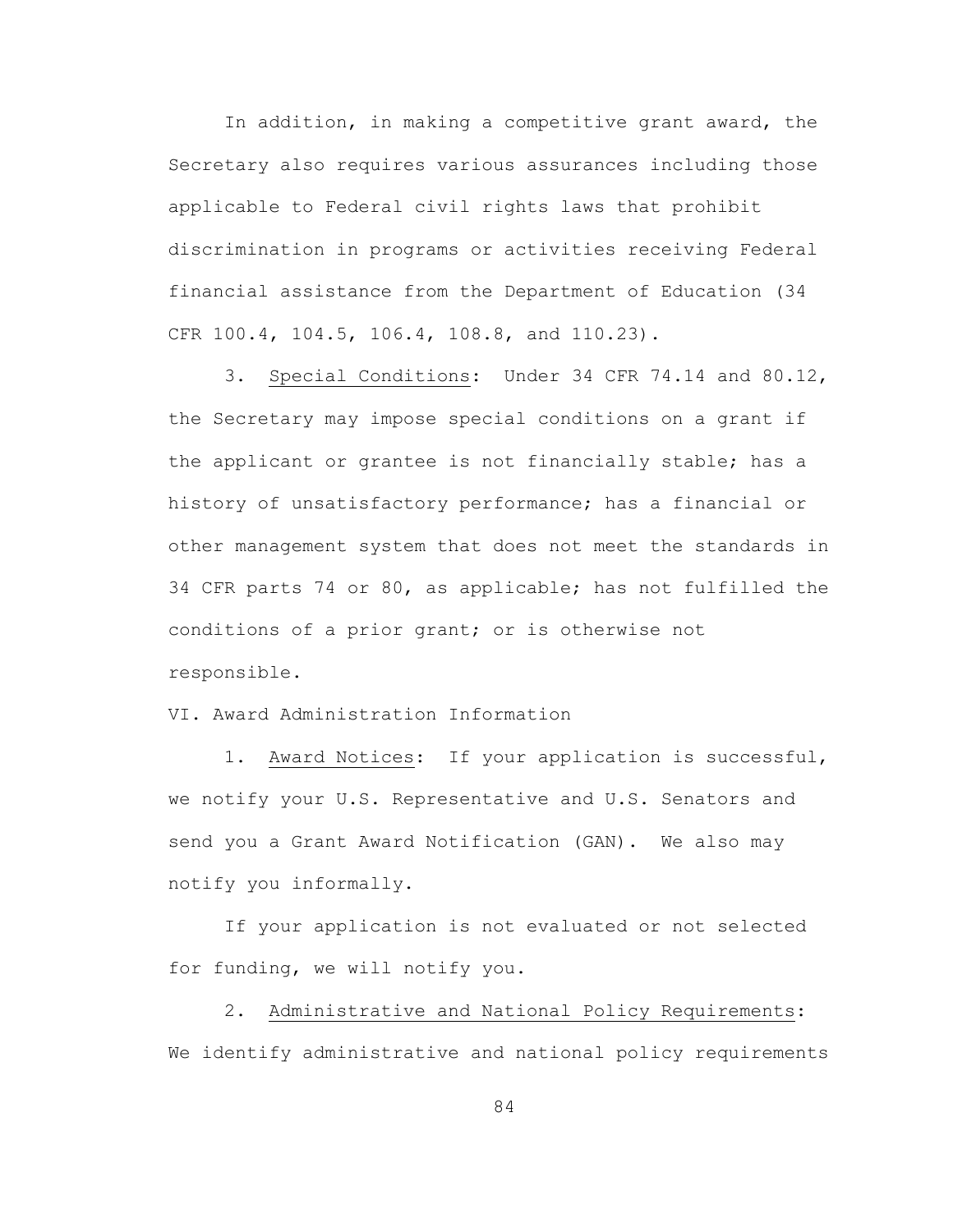in the application package and reference these and other requirements in the Applicable Regulations section of this notice.

We reference the regulations outlining the terms and conditions of an award in the Applicable Regulations section of this notice and include these and other specific conditions in the GAN. The GAN also incorporates your approved application as part of your binding commitments under the grant.

3. Reporting: Each grantee receiving Race to the Top - District funds must submit to the Department an annual report that must include a description of its progress to date on its goals, timelines, activities, deliverables, and budgets, and a comparison of actual performance to the annual targets the grantee established in its application for each performance measure. Further, a grantee receiving funds under this program is accountable for meeting the goals, timelines, activities, deliverables, budget, and annual targets established in the application; adhering to an annual fund drawdown schedule that is tied to meeting these goals, timelines, activities, deliverables, budget, and annual targets; and fulfilling and maintaining all other conditions for the conduct of the project. The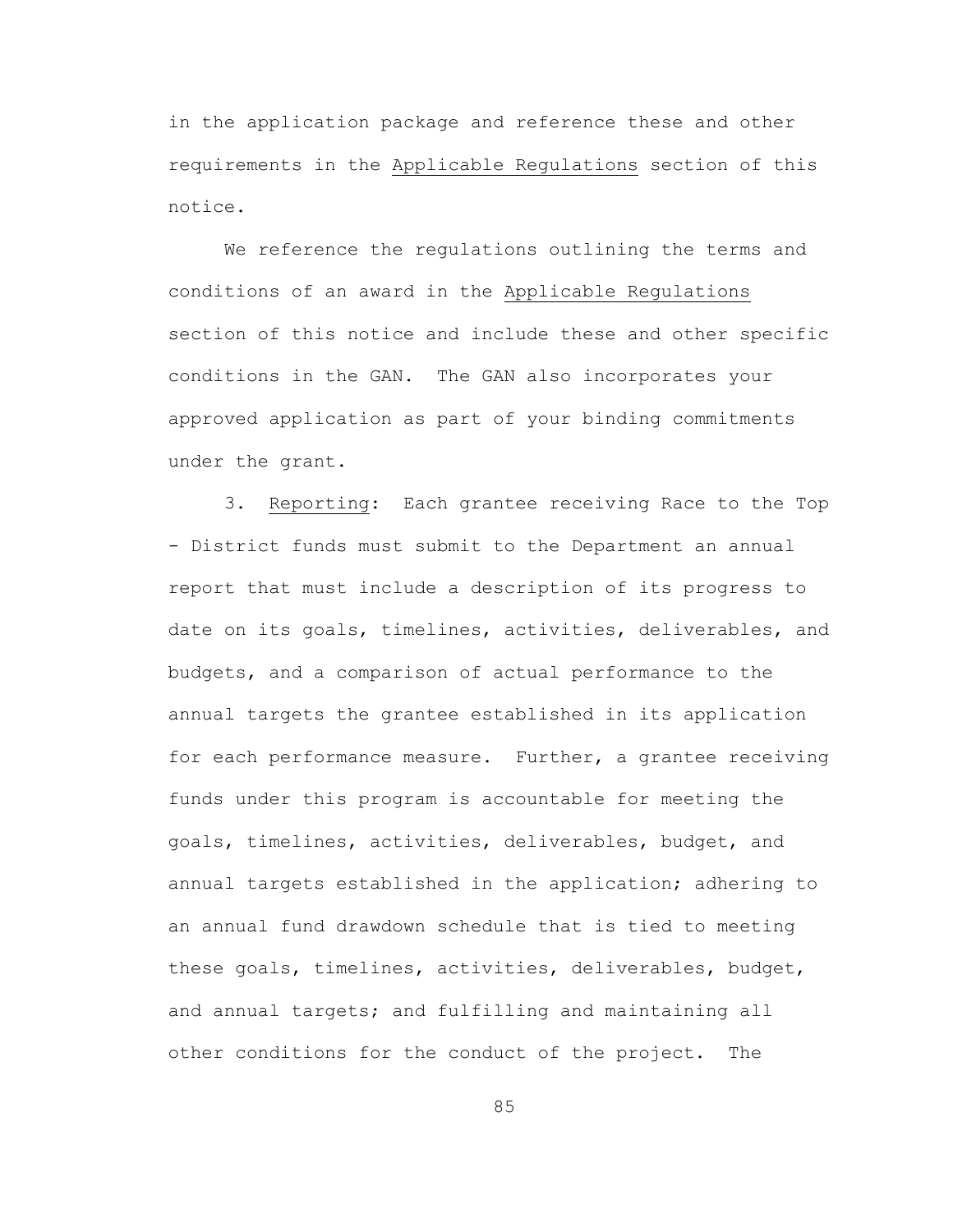Department will monitor a grantee's progress in meeting its goals, timelines, activities, deliverables, budget, and annual targets and in fulfilling other applicable requirements. In addition, the Department may collect additional data as part of a grantee's annual reporting requirements.

To support a collaborative process between the grantee and the Department, the Department may require that applicants that are selected to receive an award enter into a written performance agreement or cooperative agreement with, or complete a scope of work to be approved by, the Department. If the Department determines that a grantee is not meeting its goals, timelines, activities, deliverables, budget, or annual targets or is not fulfilling other applicable requirements, the Department will take appropriate action, which could include a collaborative process between the Department and the grantee, or enforcement measures with respect to this grant, such as placing the grantee in high-risk status, putting it on reimbursement payment status, or delaying or withholding funds.

An LEA that receives a Race to the Top – District grant must also meet the reporting requirements for the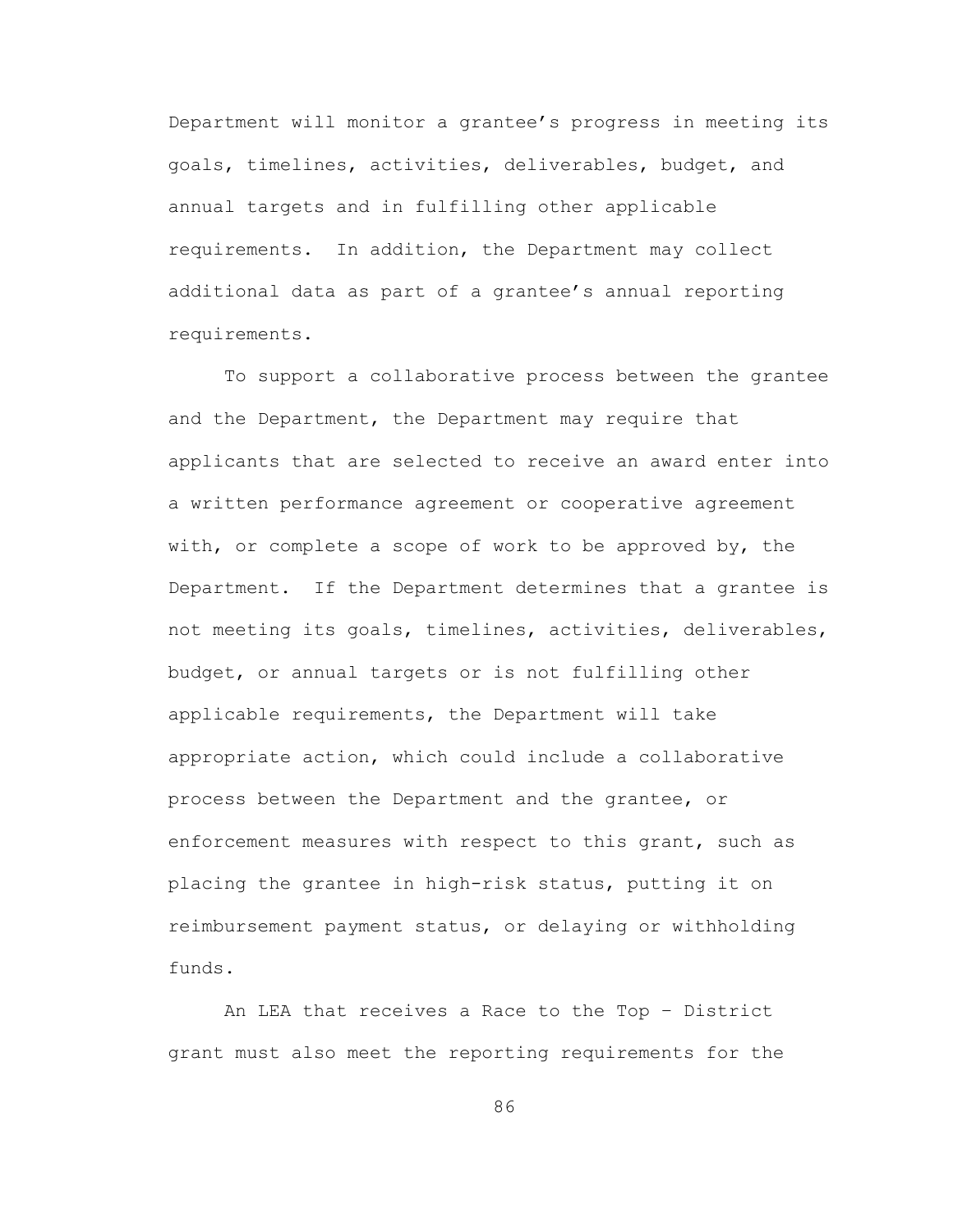Federal Funding Accountability and Transparency Act (FFATA) for subaward and executive compensation data. Grantees, referred to as "prime awardees," must report using the FFATA Subaward Reporting System (FSRS), and must, therefore, register in FSRS. More specific information regarding the FFATA reporting requirements will be provided after the grants are awarded.

4. Continuation Awards: The Department may provide full funding for the entire project period to successful applicants from the FY 2012 funds currently available or may provide funding for an initial budget period from the FY 2012 funds. Depending upon the amount of funding provided in the initial awards and the availability of funds, the Department may make continuation awards for subsequent fiscal years in accordance with 34 CFR 75.253. In making such continuation awards, the Secretary may consider, under 34 CFR 75.253, the extent to which a grantee has made "substantial progress toward meeting the objectives in its approved application." This consideration includes the review of a grantee's progress in meeting the targets and projected outcomes in its approved application, and whether the grantee has expended funds in a manner that is consistent with its approved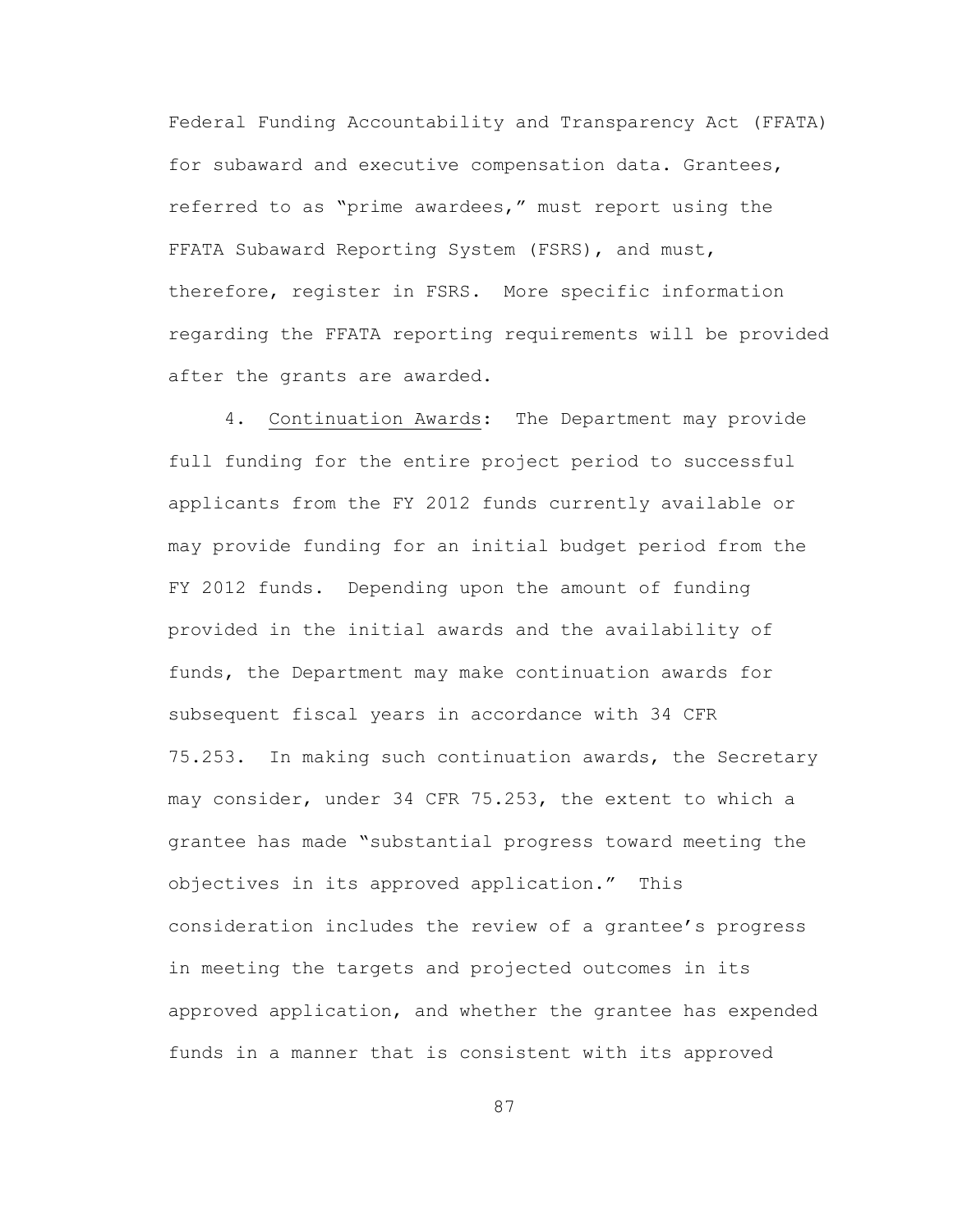application and budget. In making a continuation grant, the Secretary also considers whether the grantee is operating in compliance with the assurances in its approved application, including those applicable to Federal civil rights laws that prohibit discrimination in programs or activities receiving Federal financial assistance from the Department (34 CFR 100.4, 104.5, 106.4, 108.8, and 110.23). VII. Agency Contact

For Further Information Contact: Meredith Farace, U.S. Department of Education, 400 Maryland Avenue, SW., room 7e280, Washington, DC 20202. Telephone: (202) 453-6800 or by email: racetothetop.district@ed.gov.

If you use a TDD or a TTY, call the FRS, toll free, at 1-800-877-8339.

VIII. Other Information

Accessible Format: Individuals with disabilities can obtain this document and a copy of the application package in an accessible format (e.g., braille, large print, audiotape, or compact disc) on request to the program contact person listed under For Further Information Contact in section VII of this notice.

Electronic Access to This Document: The official version of this document is the document published in the Federal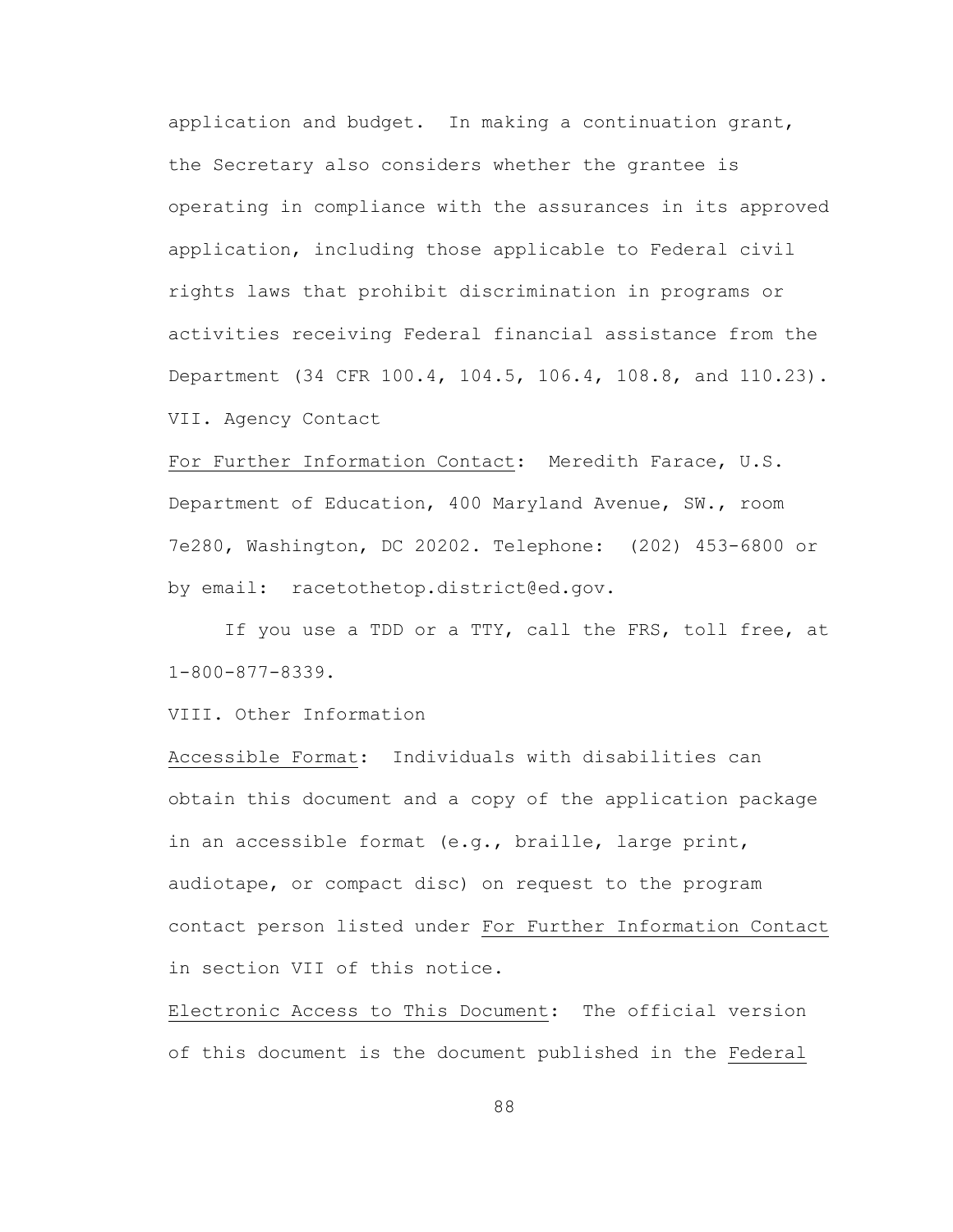Register. Free Internet access to the official edition of the Federal Register and the Code of Federal Regulations is available via the Federal Digital System at: www.gpo.gov/fdsys. At this site you can view this document, as well as all other documents of this Department published in the Federal Register, in text or Adobe Portable Document Format (PDF). To use PDF you must have Adobe Acrobat Reader, which is available free at the site.

You may also access documents of the Department published in the Federal Register by using the article search feature at: www.federalregister.gov. Specifically, through the advanced search feature at this site, you can limit your search to documents published by the Department. Dated:

> Arne Duncan, Secretary of Education.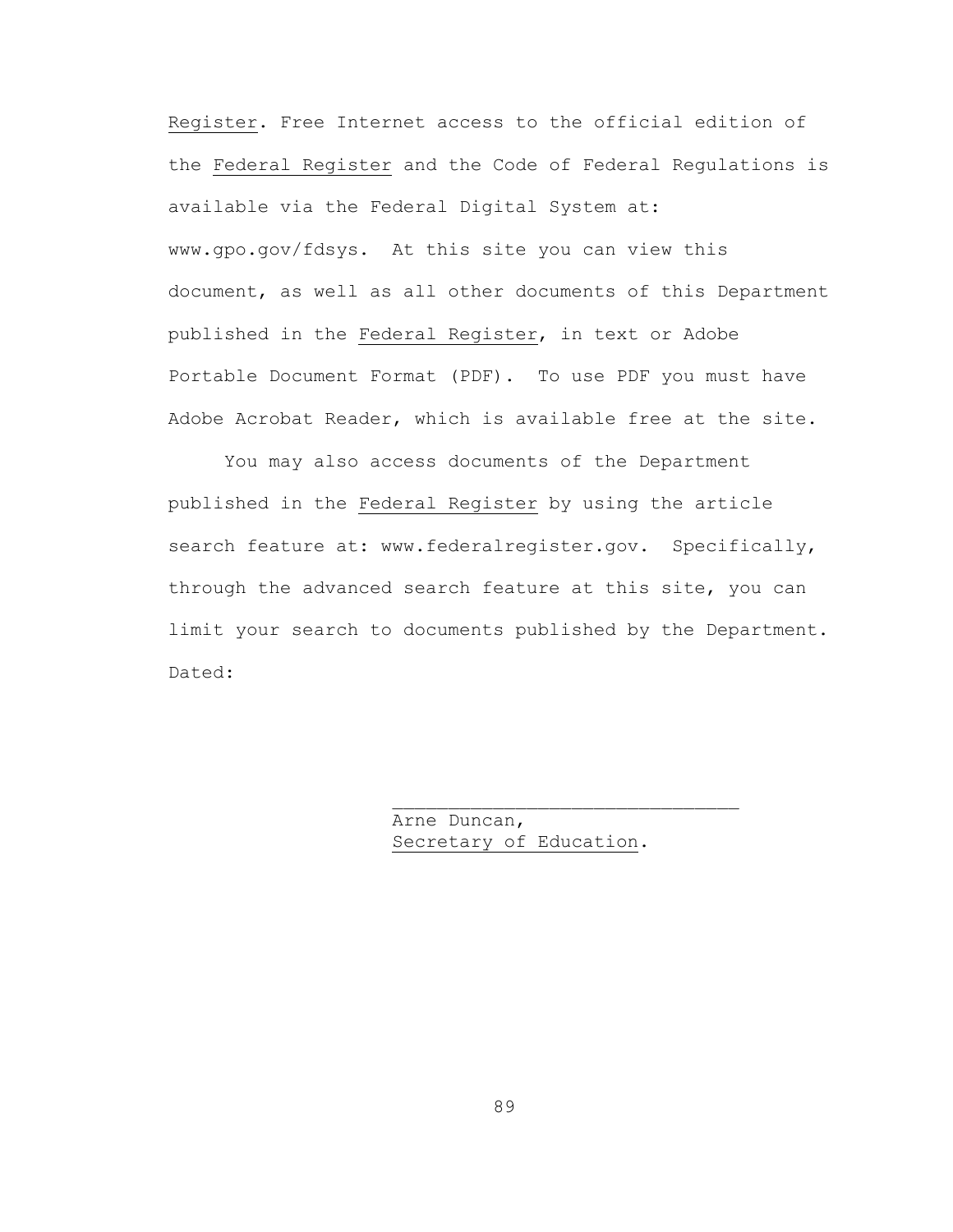### I. **SCORING OVERVIEW AND CHART (Appendix A in the Notice Inviting Applications)**

#### **I. Introduction**

To help ensure inter-reviewer reliability and transparency for Race to the Top – District applications, the U.S. Department of Education has created a detailed scoring chart for scoring applications. The chart details the allocation of point values that reviewers will be using. Race to the Top – District grants will be awarded on a competitive basis to LEAs or consortia of LEAs. The chart will be used by reviewers to ensure consistency across and within review panels.

Reviewers will be assessing multiple aspects of applicants' Race to the Top – District applications. It is possible that an applicant that fails to earn points or earns a low number of points on one criterion might still win a Race to the Top – District award by earning high points on other criteria.

Reviewers will be required to make many thoughtful judgments about the quality of the applications. For example, reviewers will be assessing, based on the criteria, the comprehensiveness and feasibility of the plans. Reviewers will be asked to evaluate, if applicants have set ambitious yet achievable performance measures and annual targets in their applications. Reviewers will need to make informed judgments about applicants' goals, performance measures, annual targets, proposed activities and the rationale for those activities, the timeline, the deliverables, and credibility of applicants' plans.

Applicants must address Absolute Priority 1 throughout their applications, and Absolute Priority 1 must be met in order for an Applicant to receive funding. Additionally, an applicant must designate which of Absolute Priorities 2 through 5 it meets. Applications may choose to address the competitive preference priority in Part X of the application and may earn extra points under that priority. Applicants may also choose to submit one or more optional budget supplements, which will be scored separately from the rest of the application.

This appendix includes the point values for each criterion and for the competitive preference priority, guidance on scoring, and the scoring chart that the Department will provide to reviewers.

#### **II. Points Overview**

The scoring chart below shows the maximum number of points that may be assigned to each criterion and to the competitive preference priority.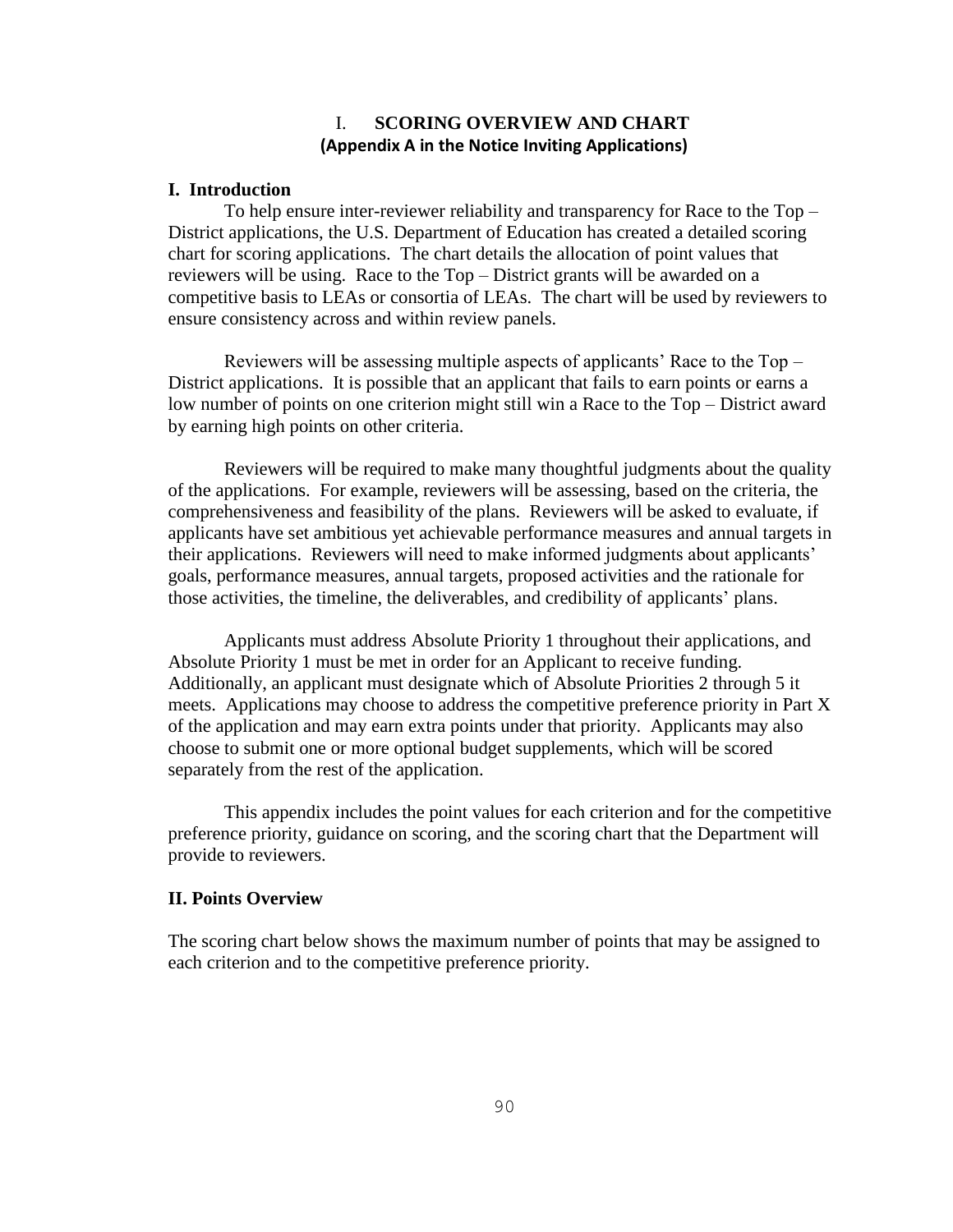|                                                                             | Detailed<br>Points | Section<br>Points | Section<br>$\frac{0}{0}$ |
|-----------------------------------------------------------------------------|--------------------|-------------------|--------------------------|
| <b>Selection Criteria:</b>                                                  |                    |                   |                          |
| A. Vision:                                                                  |                    | 40                | 19%                      |
| $(A)(1)$ Articulating a comprehensive and coherent reform vision            | 10                 |                   |                          |
| $(A)(2)$ Applicant's approach to implementation                             | 10                 |                   |                          |
| (A)(3) LEA-wide reform & change                                             | 10                 |                   |                          |
| $(A)(4)$ LEA-wide goals for improved student outcomes                       | 10                 |                   |                          |
| B. Prior Record of Success and Conditions for Reform                        |                    | 45                | 21%                      |
| (B)(1) Demonstrating a clear track record of success                        | 15                 |                   |                          |
| $(B)(2)$ Increasing transparency in LEA processes, practices, & investments | 5                  |                   |                          |
| $(B)(3)$ State context for implementation                                   | 10                 |                   |                          |
| (B)(4) Stakeholder engagement and support                                   | 10                 |                   |                          |
| (B)(5) Analysis of needs and gaps                                           | 5                  |                   |                          |
| C. Preparing Students for College and Careers                               |                    | 40                | 19%                      |
| (C)(1) Learning                                                             | 20                 |                   |                          |
| (C)(2) Teaching and Leading                                                 | 20                 |                   |                          |
| D. LEA Policy and Infrastructure                                            |                    | 25                | 12%                      |
| (D)(1) LEA practices, policies, rules                                       |                    |                   |                          |
| $(D)(2)$ LEA and school infrastructure                                      |                    |                   |                          |
| E. Continuous Improvement                                                   |                    | 30                | 14%                      |
| (E)(1) Continuous improvement process                                       | 15                 |                   |                          |
| (E)(2) Ongoing communication and engagement                                 |                    |                   |                          |
| $(E)(3)$ Performance measures                                               | 5                  |                   |                          |
| (E)(4) Evaluating effectiveness of investments                              | 5                  |                   |                          |
| F. Budget and Sustainability                                                |                    | 20                | 10%                      |
| (F)(1) Budget for the project                                               |                    |                   |                          |
| (F)(2) Sustainability of project goals                                      |                    |                   |                          |
| G. Optional Budget Supplement<br>Scored Separately - 15 points              |                    |                   |                          |
| <b>Competitive Preference Priority</b>                                      | 10                 | 10                | $5\%$                    |
|                                                                             | 210                | 210               | 100%                     |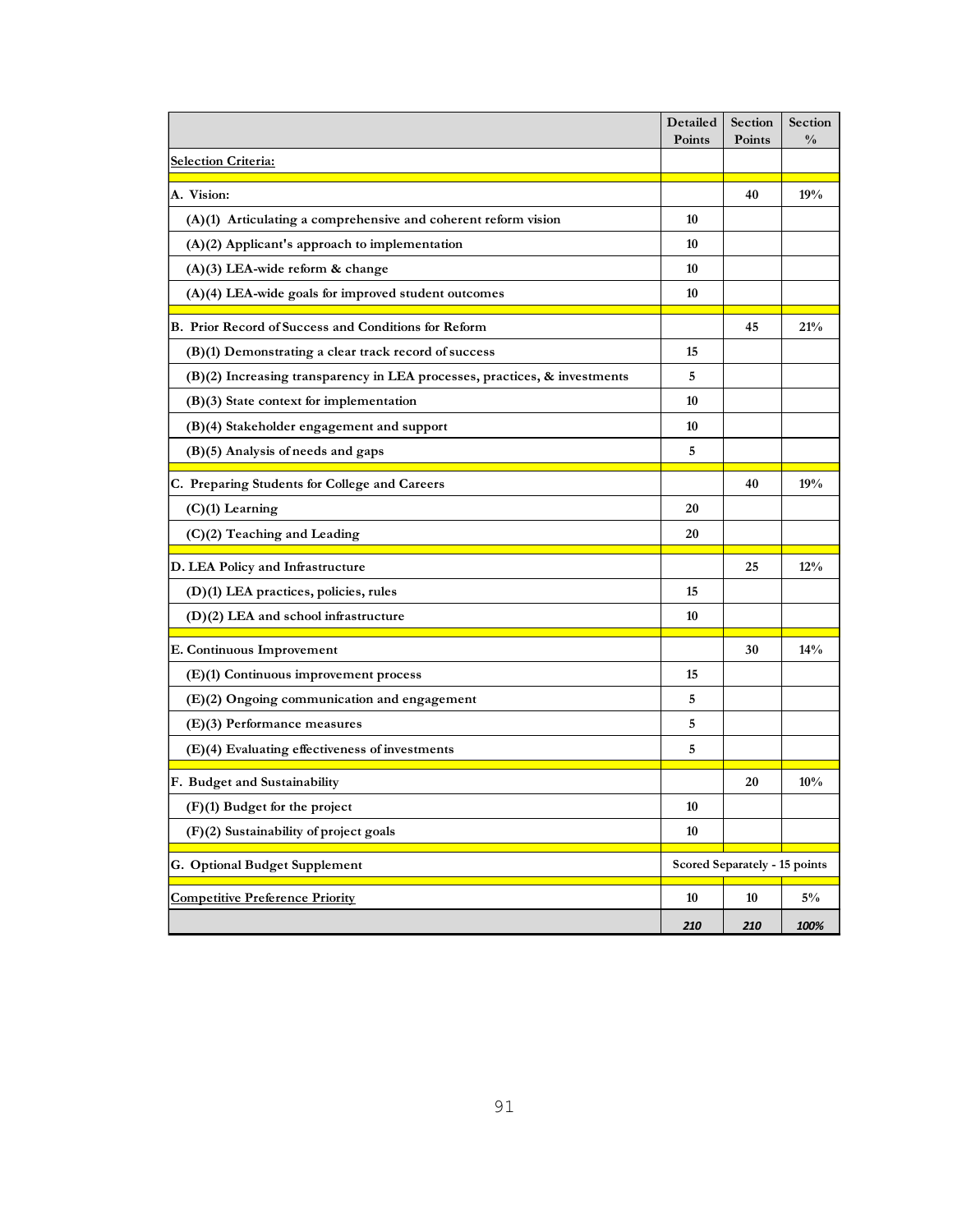#### **III. About Scoring**

The Department will give reviewers general guidance on how to evaluate and score the information that each applicant submits; this guidance will be consistent with the requirements, priorities, selection criteria, and definitions in the NIA. Reviewers will allot points based on the extent to which the applicant meets the criteria and the competitive preference priority, including existing track record and conditions as well as future plans. For plans, reviewers will allot points based on the quality of the applicant's plan and, where specified in the text of the criterion or competitive preference priority, whether the applicant has set ambitious yet achievable goals, performance measures, and annual targets. In making these judgments, reviewers will consider the extent to which the applicant has:

- A high-quality plan*.* In determining the quality of an applicant's plan, reviewers will evaluate the key goals, the activities to be undertaken and rationale for the activities, the timeline, the deliverables, the parties responsible for implementing the activities, and the overall credibility of the plan (as judged, in part, by the information submitted as supporting evidence). Applicants should submit this information for each criterion that the applicant addresses that includes a plan. Applicants may also submit additional information that they believe will be helpful to peer reviewers.
- Ambitious yet achievable goals, performance measures, and annual targets. In determining whether an applicant has ambitious yet achievable goals, performance measures, and annual targets, reviewers will examine the applicant's goals, measures, and annual targets in the context of the applicant's proposal and the evidence submitted (if any) in support of the proposal. There are no specific goals, performance measures, or annual targets that reviewers will be looking for here; nor will higher ones necessarily be rewarded above lower ones. Rather, reviewers will reward applicants for developing "ambitious yet achievable" goals, performance measures, and annual targets that are meaningful for the applicant's proposal and for assessing implementation progress, successes, and challenges.

Note that the evidence that applicants submit may be relevant both to judging whether the applicant has a high-quality plan and whether its goals, performance measures, and annual targets are ambitious yet achievable.

About Assigning Points: For each criterion, reviewers will assign points to an application. The Department has specified maximum point values at the criterion level.

The reviewers will use the general ranges below as a guide when awarding points.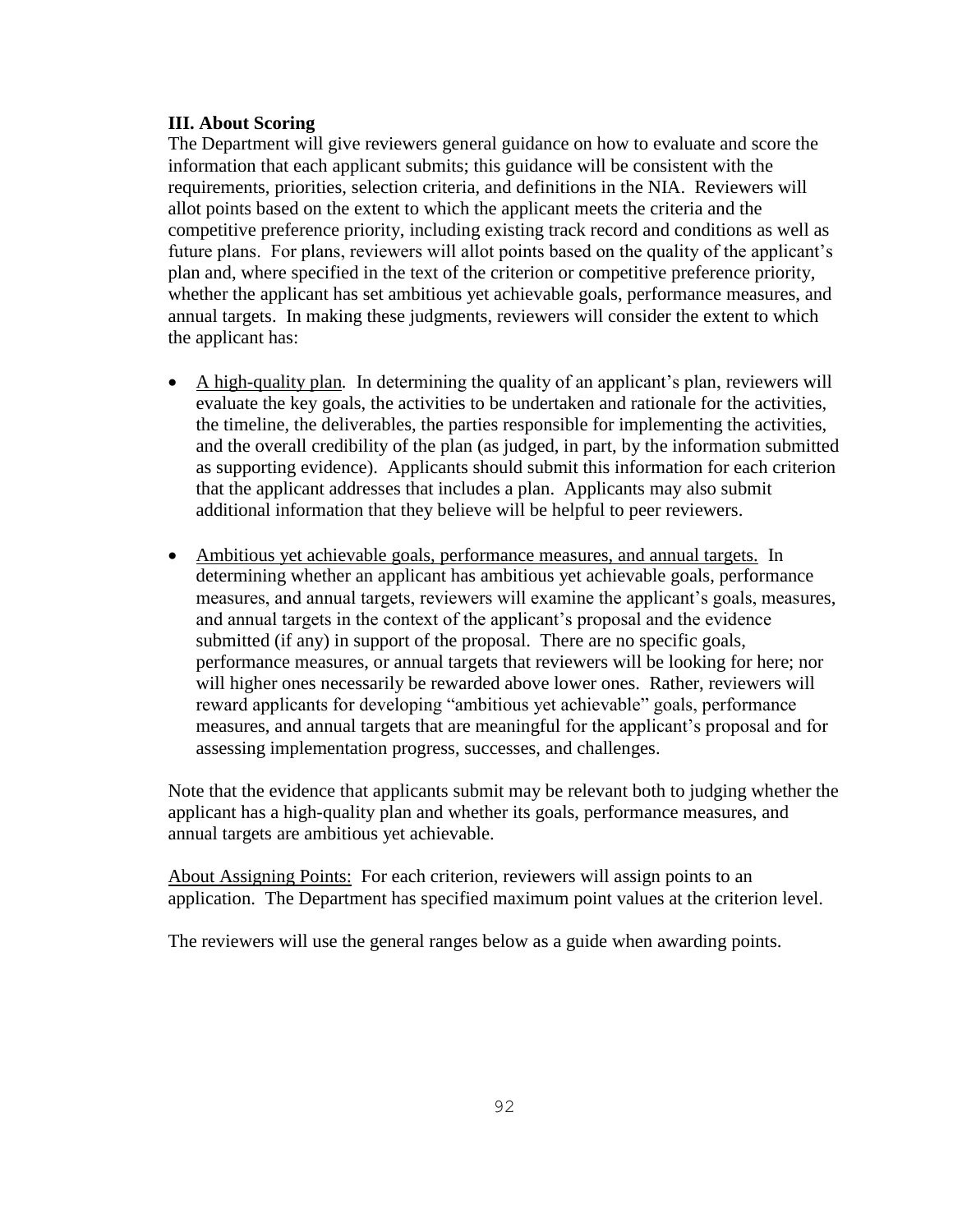| <b>Maximum</b>     | <b>Quality of Applicant's Response</b> |               |             |
|--------------------|----------------------------------------|---------------|-------------|
| <b>Point Value</b> | Low                                    | <b>Medium</b> | <b>High</b> |
|                    | $0 - 4$                                | $5 - 14$      | $15 - 20$   |
|                    | $0 - 3$                                | 4- I          | $12 - 15$   |
|                    | $0 - 2$                                | $3 - 7$       | $8-10$      |
|                    | D-1                                    | $2 - 3$       |             |

About Priorities: There are two types of priorities in the Race to the Top – District competition.

- Absolute Priorities
	- o Absolute Priority 1 cuts across the entire application and should not be addressed separately. It will be assessed, after the proposal has been fully reviewed and evaluated, to ensure that the application has met the priority. If an application has not met the priority, it will be eliminated from the competition. In those cases where there is a disparity in the reviewers' determinations on the priority, the Department will consider Absolute Priority 1 met only if a majority of the reviewers on a panel determine that an application meets the priority.
	- o Absolute Priorities 2-5 are not judged by peer reviewers. Applicants indicate in the Application Assurances in Parts V or VI of the application which one of Absolute Priorities 2-5 applies to them. The Department will review Application Assurances before making grant awards.
- Competitive Preference Priority
	- o The competitive preference priority is optional and applicants may respond to it in Section X of the application. It is worth up to 10 points, and reviewers will allot points based on the extent to which the applicant meets the priority.

In the Event of a Tie: If two or more applications have the same score and there is not sufficient funding to support all of the tied applicants in the funding range, the applicants' scores on criterion  $(B)(1)$  will be used to break the tie.

About the Optional Budget Supplement: The optional budget supplement is scored separately from the rest of the application and, funds permitting, the Secretary may award additional funds to grantees that submit one or more optional budget supplements of sufficient quality. Reviewers will score each optional budget supplement an applicant submits, and each optional budget supplement may receive up to 15 points. Optional budget supplement points are not included in an applicant's total score, and do not affect whether an applicant is awarded a Race to the Top – District grant. Optional budget supplements will be peer reviewed and scored; scores will be rank ordered; and applicants that receive a Race to the Top – District grant may be awarded additional funds for one or more of the optional budget supplements they choose to submit.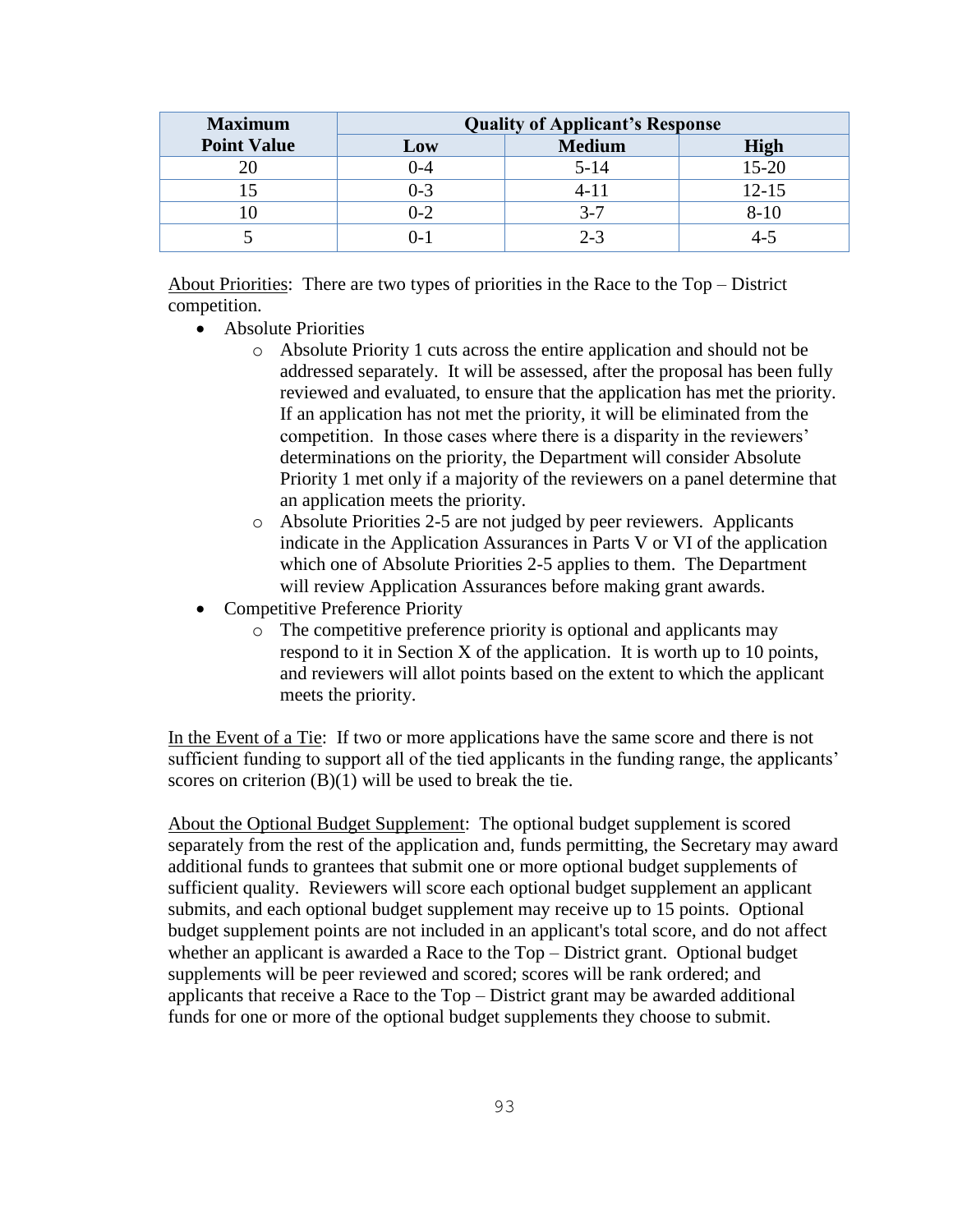In the Event of a Tie for the Optional Budget Supplement: If two or more applications have the same score and there is not sufficient funding to support all of the tied applicants, the applicants' overall score will be used to break the tie.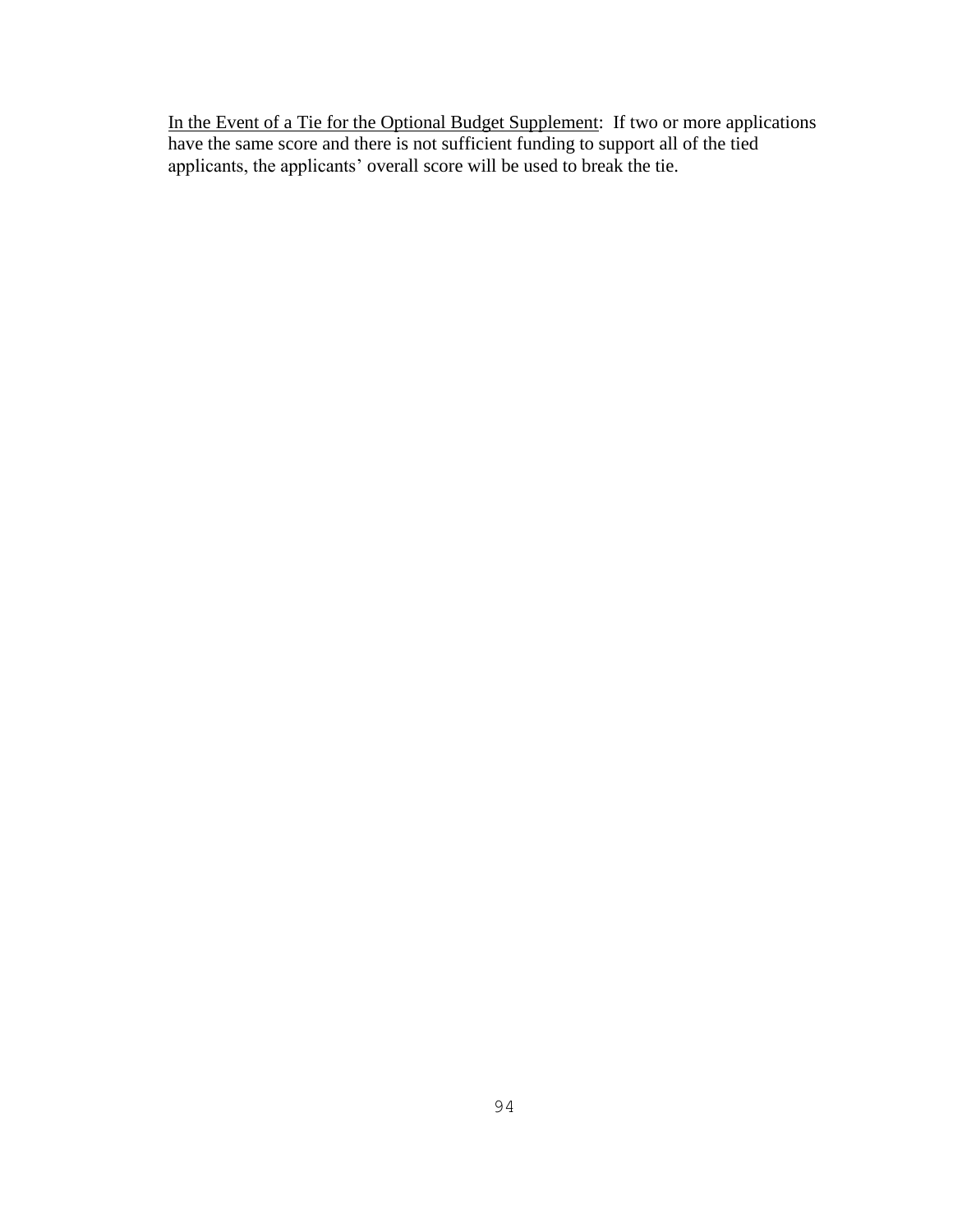### **MEMORANDUM OF UNDERSTANDING FOR CONSORTIA APPLICANTS**

### **Background**:

LEAs that apply to the Race to the Top – District competition as members of a consortium are required to enter into a memorandum of understanding (MOU) or other binding agreements with each other.

To support consortia in working together effectively, the U.S. Department of Education has produced a model MOU, which is attached. This model MOU may serve as a template for eligible LEAs that are considering entering into a consortium for the purpose of applying for a Race to the Top – District grant; however, consortia are not required to use it. They may use a different document that includes the key features noted below and in the model, and they should consult with their attorneys on what is most appropriate for their consortia.

The purpose of the model MOU is to help to specify a relationship that is specific to the Race to the Top – District competition. It is not meant to detail all typical aspects of consortia grant management or administration. At a minimum, each MOU must include the following key elements, each of which is described in detail below: (i) terms and conditions, (ii) consortium governance structure, and (iii) signatures.

(i) Terms and conditions: Each member of a consortium should sign a standard set of terms and conditions that includes, at a minimum, key roles and responsibilities of the applicant for the consortium (lead LEA) and member LEAs and assurances that make clear what the applicant and member LEAs are agreeing to do. In accordance with the requirements for consortia applicants in the Race to the Top – District notice inviting applications and the requirements for group applicants under 34 C.F.R. 75.127-129, the MOU must:

- Designate one member of the group to apply for the grant or establish a separate legal entity to apply for the grant;
- Detail the activities that each member of the consortium plans to perform;
- Bind each member of the consortium to every statement and assurance made by the Applicant in the application;
- State that the applicant for the consortium (the lead LEA) is legally responsible for:
	- o The use of all grant funds;
	- o Ensuring that the project is carried out by the consortium in accordance with Federal requirements;
	- o Ensuring that the indirect cost funds are determined as required under 34 C.F.R. 75.564(e);
	- o Carrying out the activities it has agreed to perform; and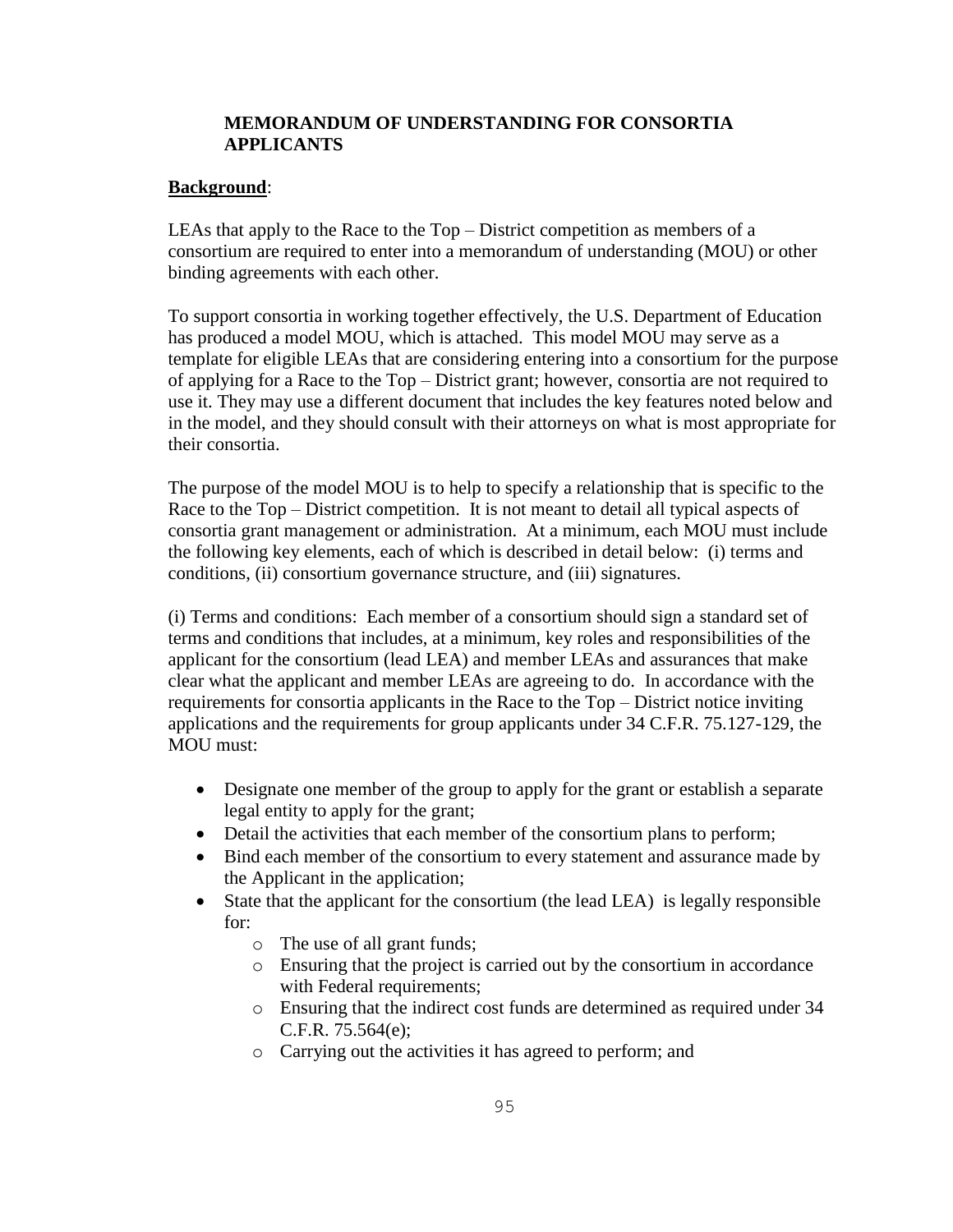- o Using the funds that it receives under the MOU in accordance with the Federal requirements that apply to the Race to the Top – District grant;
- State that each member of the consortium is legally responsible for:
	- o Carrying out the activities it has agreed to perform; and
	- o Using the funds that it receives under the MOU in accordance with the Federal requirements that apply to the Race to the Top – District grant; and
- Contain an assurance that each LEA:
	- o At a minimum, will implement no later than the 2014-15 school year
		- a teacher evaluation system (as defined in this notice)<sup>2</sup>;
		- a principal evaluation system (as defined in this notice); and
		- a superintendent evaluation (as defined in this notice);
	- o Is committed to preparing students for college or career, as demonstrated by:
		- Being located in a State that has adopted college- and career- ready standards (as defined in this notice); or
		- Measuring all student progress and performance against collegeand career- ready graduation requirements (as defined in this notice);
	- o Has a robust data system that has, at a minimum,--
		- An individual teacher identifier with a teacher-student match; and
		- The capability to provide timely data back to educators and their supervisors on student growth;
	- o Has the capability to receive or match student-level preschool-throughgrade-12 and higher education data; and
	- o Ensures that any disclosure of or access to personally identifiable information in students' education records complies with the Family Educational Rights and Privacy Act (FERPA).

(ii) Consortium Governance Structure: As stated in the notice, at a minimum, the governance structure must describe the consortium's structure for carrying out its operations, including:

- The organizational structure of the consortium and the differentiated roles that a member LEA may hold (e.g., lead LEA, member LEA);
- For each differentiated role, the associated rights and responsibilities (including rights and responsibilities for adopting and implementing the consortium's proposal for a grant);
- The consortium's method and process (e.g., consensus, majority) for making different types of decisions (e.g., policy, operational);

l  $2$ <sup>2</sup> The term "as defined in this notice" is used throughout this Appendix and model memorandum of understanding. "This notice" refers to the Notice Inviting Applications (NIA) for the Race to the Top— District competition.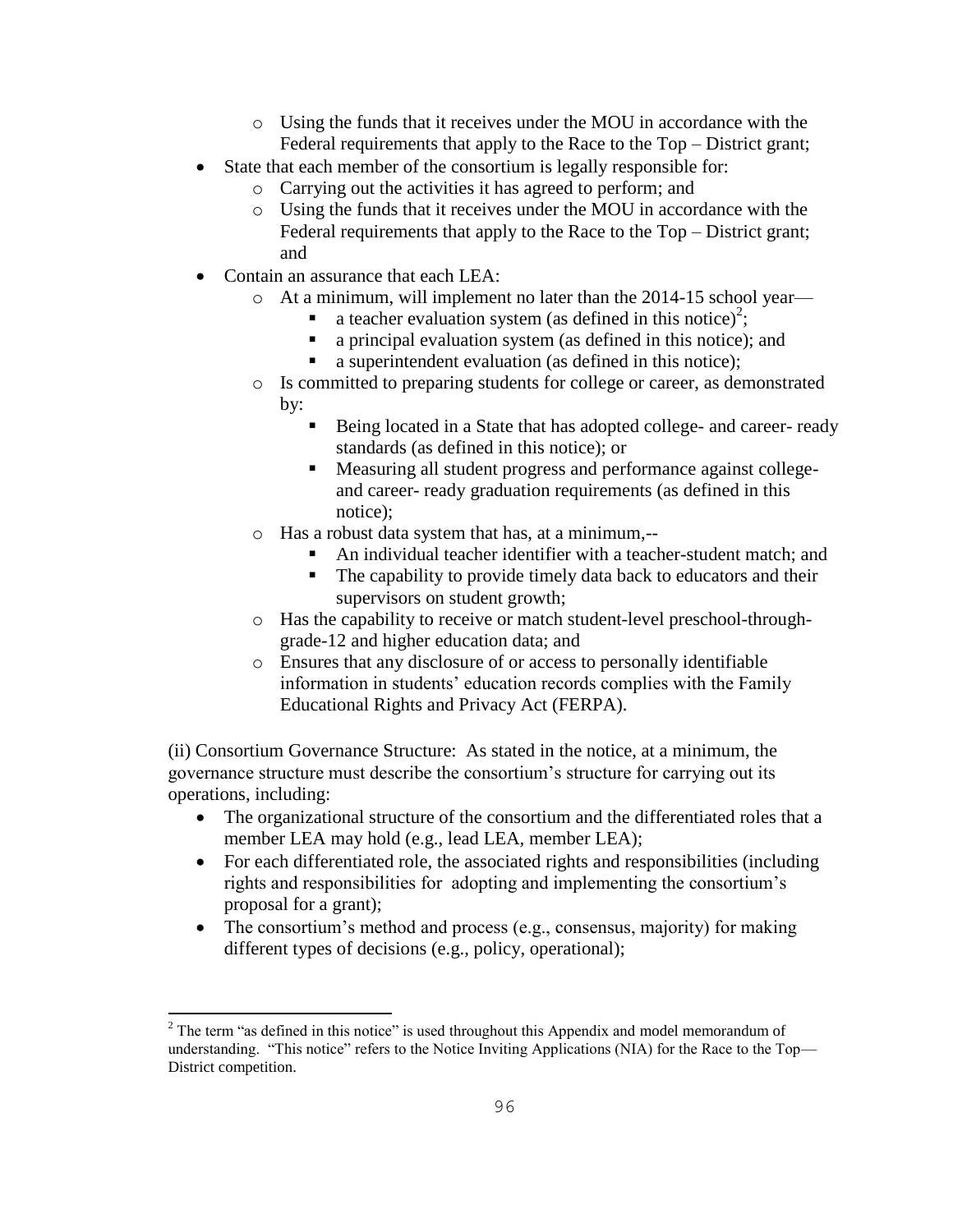- The protocols by which the consortium will operate, including the protocols for member LEAs to change roles or leave the consortium;
- The consortium's plan for managing funds received under this grant;
- The terms and conditions of the memorandum of understanding or other binding agreement executed by each member LEA; and
- The consortium's procurement process, and evidence of each member LEA's commitment to that process.

(iii) Signatures: As stated in the notice, each MOU must be signed by the LEA's superintendent or CEO, local school board president, and local teacher union or association president (where applicable).

## **II. MODEL MEMORANDUM OF UNDERSTANDING For Race to the Top - District Grant**

# **[CONSORTIUM NAME]**

## **I. Parties**

This Memorandum of Understanding ("MOU") is made and effective as of this [DAY] day of [MONTH, YEAR], by and between the [LEA] and all other member LEAs of [CONSORTIUM ("Consortium")] that have also executed this MOU.

[LEA] has elected to participate in [CONSORTIUM] as (check one):

Lead LEA

\_\_\_\_\_ Member LEA

# **II. Scope of MOU**

This MOU constitutes an understanding between the Consortium member LEAs to participate in the Consortium. This document describes the purpose and goals of the Consortium, explains its organizational and governance structure, and defines the terms and responsibilities of participation in the Consortium.

## **III. Binding Commitments and Assurances**

To support these goals, each signatory LEA that signs this MOU assures, certifies, and represents that the signatory LEA:

- a. Has all requisite power and authority to execute this MOU;
- b. Is familiar with all the contents of the Consortium application;
- c. At a minimum, will implement no later than the 2014-15 school year—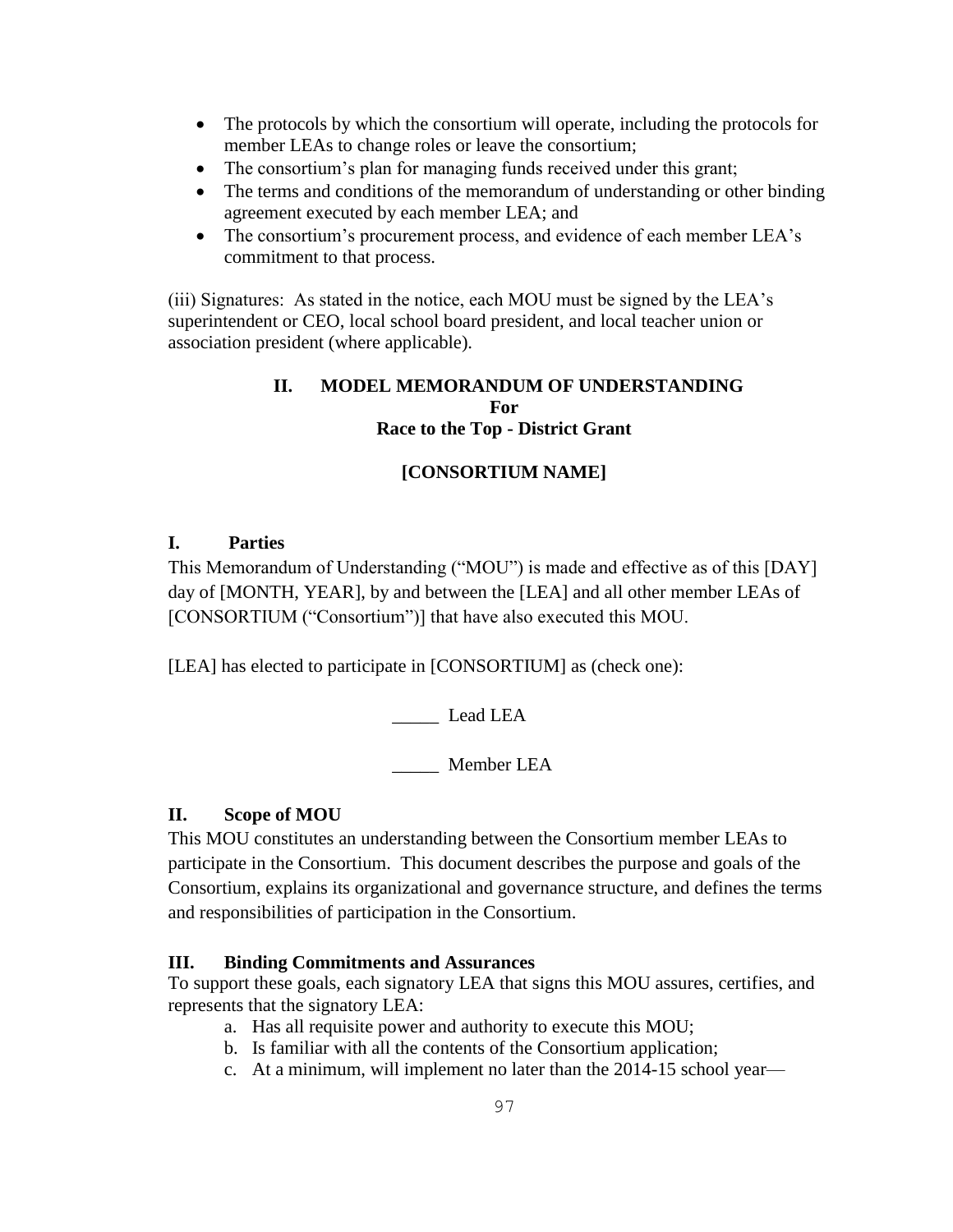- i. a teacher evaluation system (as defined in this notice)<sup>3</sup>;
- ii. a principal evaluation system (as defined in this notice); and
- iii. a superintendent evaluation (as defined in this notice);
- d. Is committed to preparing students for college or career, as demonstrated by:
	- i. Being located in a State that has adopted college- and career- ready standards (as defined in this notice); or
	- ii. Measuring all student progress and performance against college- and career- ready graduation requirements (as defined in this notice);
- e. Has a robust data system that has, at a minimum,-
	- i. An individual teacher identifier with a teacher-student match; and
	- ii. The capability to provide timely data back to educators and their supervisors on student growth;
- f. Has the capability to receive or match student-level preschool-through-grade-12 and higher education data;
- g. Ensures that any disclosure of or access to personally identifiable information in students' education records complies with the Family Educational Rights and Privacy Act (FERPA);
- h. Will comply with all of the terms of the Grant, and all applicable Federal, State, and local laws and regulations, including laws and regulations applicable to the Program, and the applicable provisions of EDGAR (34 CFR Parts 75, 77, 79, 80, 82, 84, 86, 97, 98 and 99) and 2 CFR part 3485;
- i. Meets all the eligibility requirements described in the application and notice;
- j. Will bind itself to and comply with all elements of the Consortium governance structure described in this MOU and the individual LEA's role in the structure as described in this MOU; and
- k. Will bind itself to every statement and assurance made in the Consortium's application, including but not limited to programs, plans, policies, strategies, and requirements that the Consortium plans to implement.

# **IV. Consortium Membership**

- a. Each member LEA and the lead LEA will sign on to only one application for a Race to the Top – District grant.
- b. Each LEA in the Consortium is legally responsible for:
	- 1. Carrying out the activities it has agreed to perform; and
	- 2. Using the funds that it receives under the MOU in accordance with the Federal requirements that apply to the Race to the Top – District grant.
- c. Each LEA in the Consortium will support the activities of the Consortium as follows:
	- 1. Participate in all activities and projects that the Consortium board approves in support of the Consortium's application;
	- 2. Participate in the management of all those activities and projects;
	- 3. [Other activities as necessary]

 $\overline{a}$  $3$  The term "as defined in this notice" is used throughout the model memorandum of understanding. "This notice" refers to the Notice Inviting Applications (NIA) for the Race to the Top—District competition.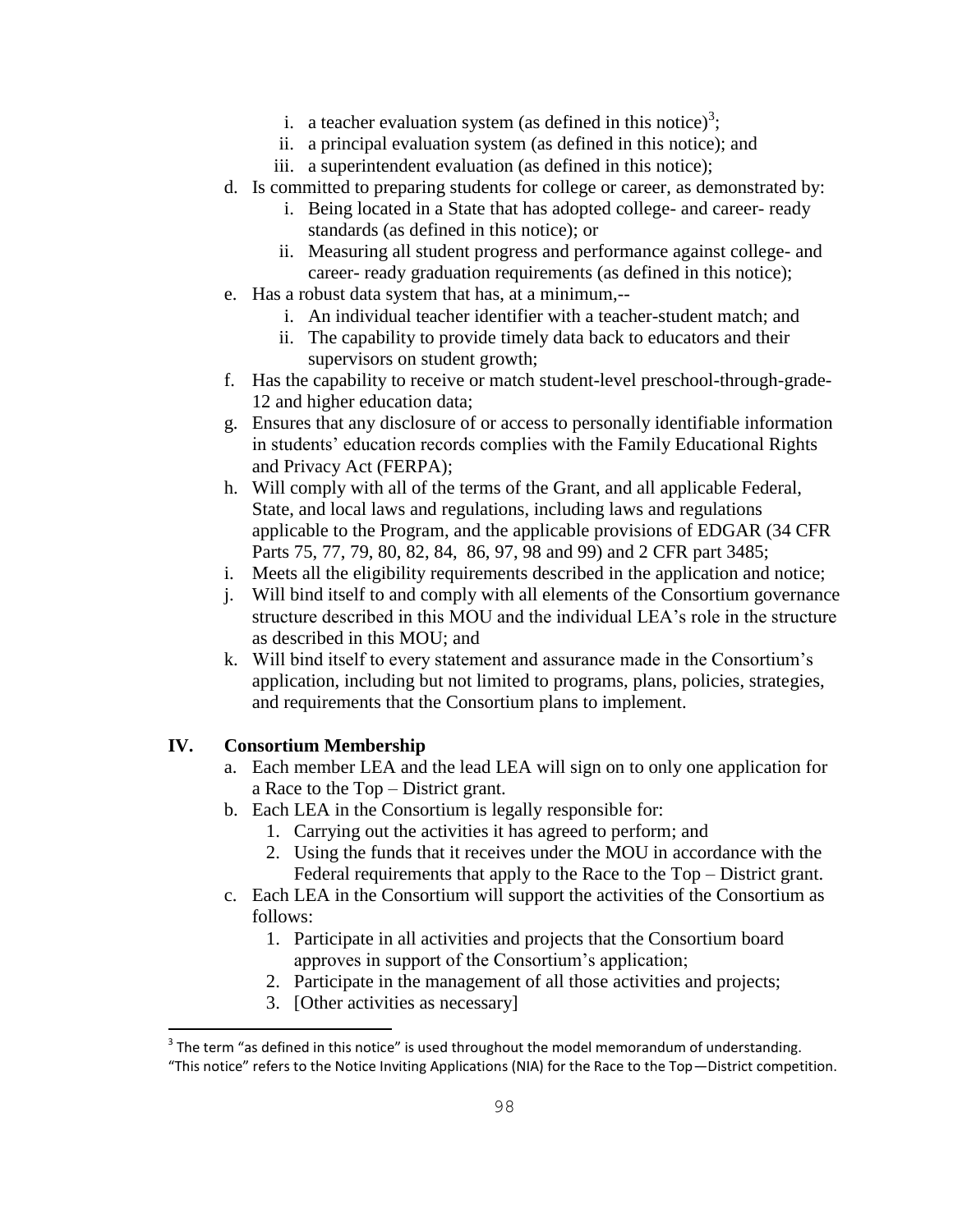d. [If applicable, the MOU should also describe the unique activities and roles that each LEA will perform for the Consortium.]

# **V. Lead LEA**

- a. The lead LEA will serve as the "Applicant" LEA for purposes of the grant application, applying as the member of the Consortium on behalf of the Consortium, pursuant to the Application Requirements of the Notice and 34 C.F.R. 75.127-129.
- b. The lead LEA is legally responsible for:
	- i. The use of all grant funds;
	- ii. Ensuring that the project is carried out by the Consortium in accordance with Federal requirements; and
	- iii. Ensuring that the indirect cost funds are determined as required under 34 C.F.R. 75.564(e).
- c. The lead LEA or another LEA participating in the consortium will act as the fiscal agent on behalf of the Consortium.
- d. The LEA acting as fiscal agent will comply with [STATE's] statutes regarding procurement, accounting practices, and all other relevant areas of law, including but not limited to [CITATIONS].
- **VI. Consortium Governance: [**In this section the Consortium should describe its governance structure. As stated in the notice, at a minimum, the governance structure must describe the Consortium's structure for carrying out its operations, including:
	- a. The organizational structure of the Consortium and the differentiated roles that a member LEA may hold (e.g., lead LEA, member LEA);
	- b. For each differentiated role, the associated rights and responsibilities (including rights and responsibilities related for adopting and implementing the Consortium's proposal for a grant);
	- c. The Consortium's method and process (e.g., consensus, majority) for making different types of decisions (e.g., policy, operational);
	- d. The protocols by which the Consortium will operate, including the protocols for member LEAs to change roles or leave the Consortium;
	- e. The Consortium's plan for managing funds received under this grant;
	- f. The terms and conditions of the MOU or other binding agreements executed by each member LEA; and
	- g. The Consortium's procurement process, and evidence of each member LEA's commitment to that process.]

# **VII. Modification**

This MOU may be amended only by written agreement signed by each of the parties involved, and in consultation with the U.S. Department of Education.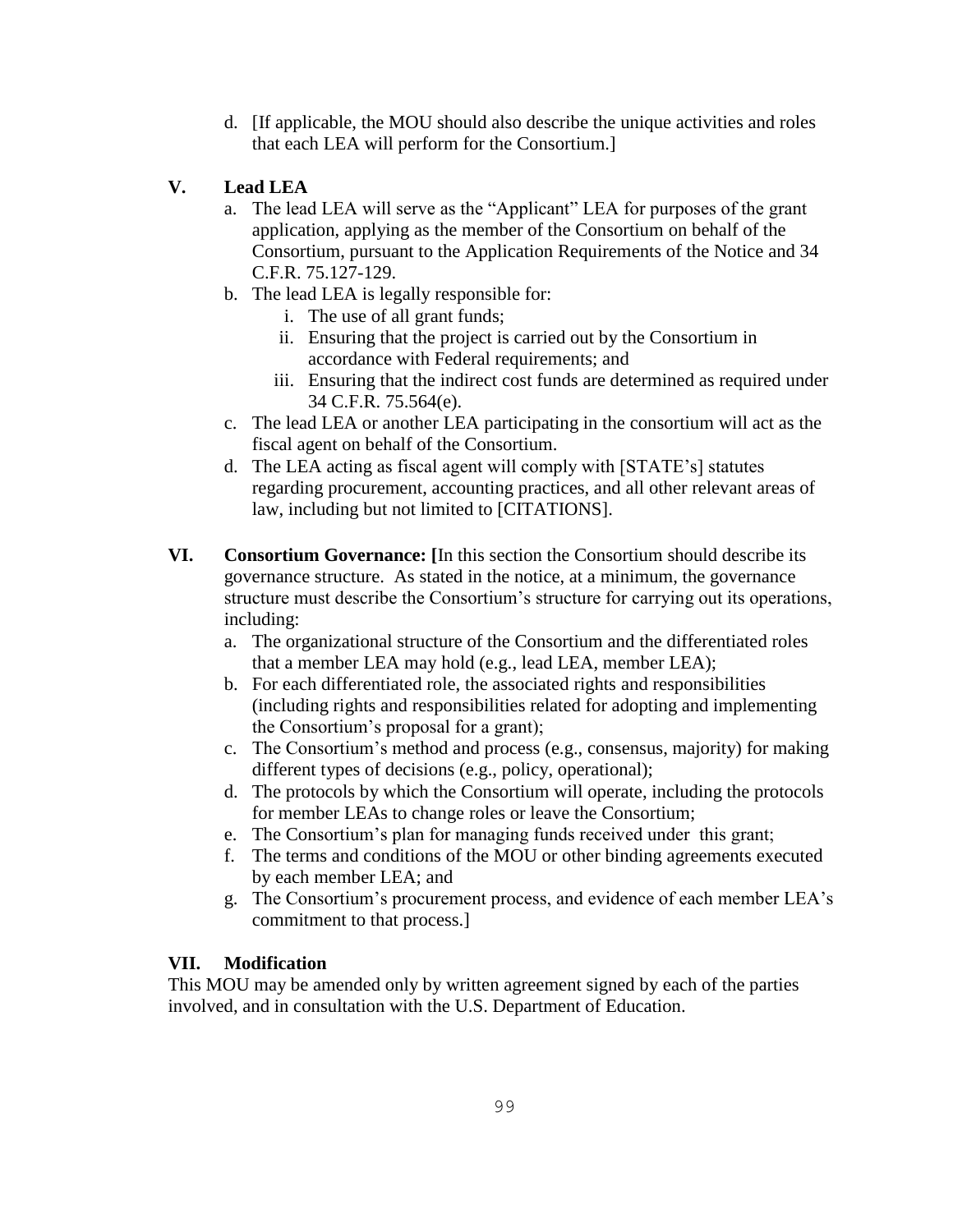[A Consortium may find it necessary to include other terms and conditions in its MOU, such as provisions explaining governing law, liability and risk of loss, and resolution of conflicts.]

## **VIII. Duration/Termination**

This MOU shall be effective, beginning with the date of the last signature hereon, and if the grant is received, ending upon the expiration of the grant project period, or upon mutual agreement of the parties, whichever occurs first.

### **IX. Points of Contact**

Communications with the LEA regarding this MOU should be directed to:

Name: [NAME] Mailing Address: [ADDRESS] Telephone: [(###) ###-####]  $Fax:$   $[(\# \# \#) \# \# \# \# \# \# \# \# \}$ E-mail: [EMAIL@EMAIL]

Or hereinafter to another individual that may be designated by the LEA in writing transmitted to the [appropriate party of the Consortium].

## **X. Signatures**

[LEA] hereby joins the Consortium as a lead / member (circle one), and agrees to be bound by all the assurances and commitments associated with lead / member (circle one) classification. Further, the LEA agrees to perform the duties and carry out the responsibilities associated with the lead / member (circle one) membership classification as described in this MOU.